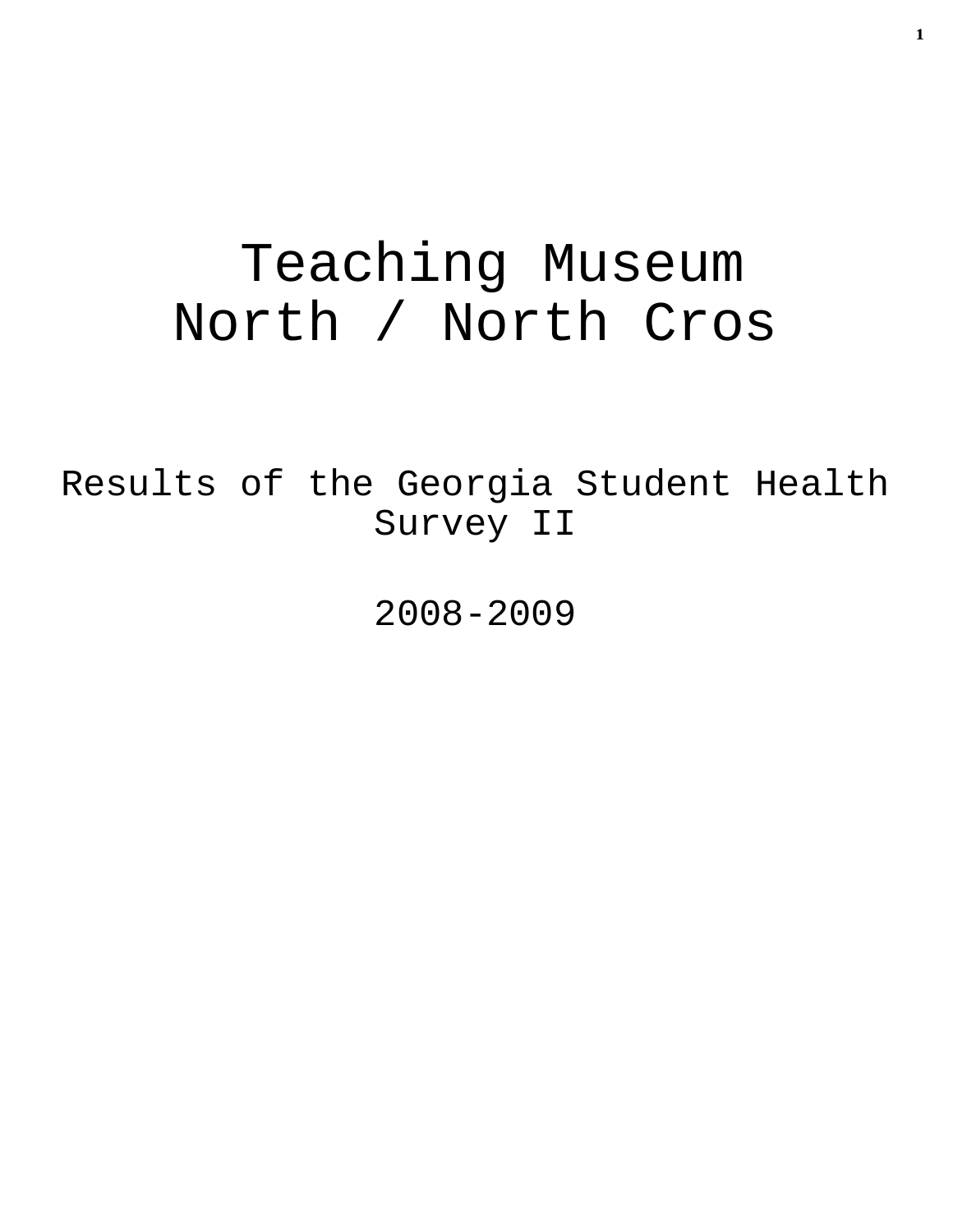# *Demographics* **2**

| Grade |                          |  |  |
|-------|--------------------------|--|--|
|       | <b>Grade   Frequency</b> |  |  |
| 10    |                          |  |  |
| 12    |                          |  |  |

| <b>Frequency</b> | <b>Table of Gender by Grade</b> |              |       |              |  |
|------------------|---------------------------------|--------------|-------|--------------|--|
| <b>Col Pct</b>   |                                 | Grade(Grade) |       |              |  |
|                  | Gender(Gender)                  | <b>10</b>    | 12    | <b>Total</b> |  |
|                  | Female                          | 42.86        | 50.00 | 5            |  |
|                  | <b>Male</b>                     | 57.14        | 50.00 | 6            |  |
|                  | <b>Total</b>                    |              | 4     |              |  |

| <b>Frequency</b> |
|------------------|
| <b>Col Pct</b>   |

| <b>Table of Ethnicity by Grade</b> |              |                           |              |  |  |  |
|------------------------------------|--------------|---------------------------|--------------|--|--|--|
|                                    | Grade(Grade) |                           |              |  |  |  |
| <b>Ethnicity</b> (Ethnicity)       | 10           | 12                        | <b>Total</b> |  |  |  |
| <b>Black</b>                       | 2<br>28.57   | $\mathbf{\Omega}$<br>0.00 | 2            |  |  |  |
| <b>Hispanic</b>                    | 14.29        | $\mathfrak{D}$<br>50.00   | 3            |  |  |  |
| White                              | 0<br>0.00    | 25.00                     |              |  |  |  |
| <b>Other</b>                       | 4<br>57.14   | 25.00                     | 5            |  |  |  |
| <b>Total</b>                       | 7            | 4                         |              |  |  |  |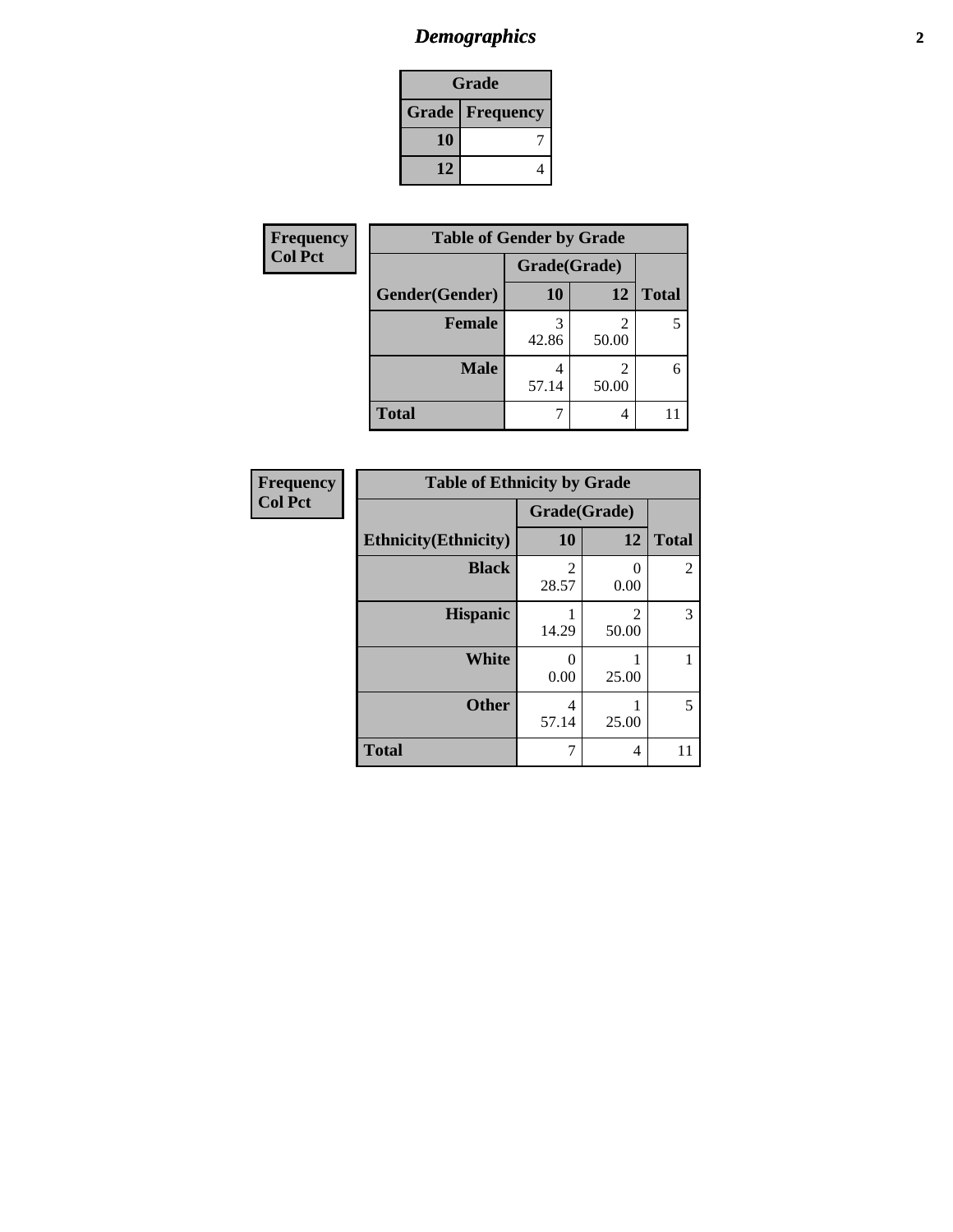#### *Title IV, Part A, Schedule A* **3** *Goal 1: Ensure that all schools are drug-free Baseline Data: Year 2008-2009 Prevalence of Drug Use*

| Frequency<br><b>Col Pct</b> | <b>Table of AlcoholAlt by Grade</b> |              |             |              |  |
|-----------------------------|-------------------------------------|--------------|-------------|--------------|--|
|                             | AlcoholAlt(Alcohol                  | Grade(Grade) |             |              |  |
|                             | use, past 30 days)                  | <b>10</b>    | 12          | <b>Total</b> |  |
|                             | Yes                                 | 14.29        | 0.00        |              |  |
|                             | N <sub>0</sub>                      | 6<br>85.71   | 4<br>100.00 | 10           |  |
|                             | <b>Total</b>                        |              | 4           |              |  |

| Frequency      | <b>Table of TobaccoAny by Grade</b> |              |                         |              |
|----------------|-------------------------------------|--------------|-------------------------|--------------|
| <b>Col Pct</b> | TobaccoAny(Tobacco                  | Grade(Grade) |                         |              |
|                | use, past 30 days)                  | <b>10</b>    | 12                      | <b>Total</b> |
|                | Yes                                 | 14.29        | 2<br>50.00              |              |
|                | N <sub>0</sub>                      | 6<br>85.71   | $\overline{2}$<br>50.00 |              |
|                | <b>Total</b>                        |              | 4                       |              |

| Frequency<br><b>Col Pct</b> | <b>Table of MarijuanaAlt by Grade</b> |                         |                         |              |  |
|-----------------------------|---------------------------------------|-------------------------|-------------------------|--------------|--|
|                             | MarijuanaAlt(Marijuana                | Grade(Grade)            |                         |              |  |
|                             | use, past 30 days)                    | 10                      | 12                      | <b>Total</b> |  |
|                             | Yes                                   | $\mathfrak{D}$<br>28.57 | $\mathfrak{D}$<br>50.00 | 4            |  |
|                             | N <sub>0</sub>                        | 5<br>71.43              | $\mathfrak{D}$<br>50.00 | 7            |  |
|                             | <b>Total</b>                          | ┑                       | 4                       |              |  |

| Frequency<br><b>Col Pct</b> | <b>Table of OtherDrugAny by Grade</b>  |              |                         |              |  |
|-----------------------------|----------------------------------------|--------------|-------------------------|--------------|--|
|                             | <b>OtherDrugAny(Other</b><br>drug use, | Grade(Grade) |                         |              |  |
|                             | past 30 days)                          | 10           | 12                      | <b>Total</b> |  |
|                             | <b>Yes</b>                             | 14.29        | 2<br>50.00              | 3            |  |
|                             | N <sub>0</sub>                         | 6<br>85.71   | $\mathfrak{D}$<br>50.00 | 8            |  |
|                             | <b>Total</b>                           |              | 4                       |              |  |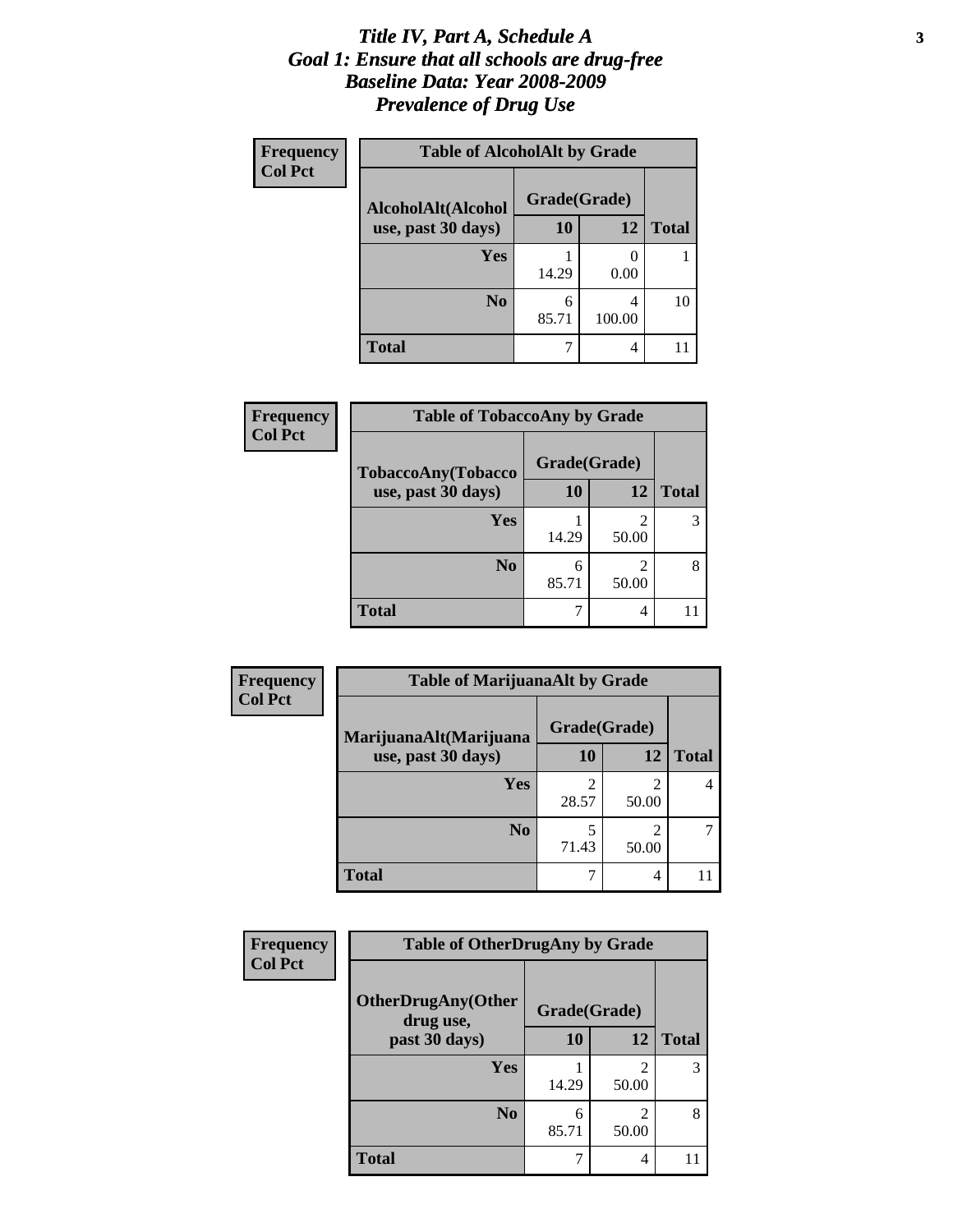#### *Average Age of Onset of Use* **4** *Results for "Average Age of Onset of Use" questions exclude students who said they did not use that substance*

| <b>Variable</b>    | Label                                                              | <b>Mean</b> |
|--------------------|--------------------------------------------------------------------|-------------|
| Alcoholinit2       | I started using alcohol when I was                                 | 13.60       |
| Cigarettesinit2    | I started smoking tobacco when I was                               | 12.71       |
| Smokelessinit2     | I started chewing tobacco when I was                               |             |
| Marijuanainit2     | I started using marijuana when I was                               | 13.14       |
| Cocaineinit2       | I started using cocaine when I was                                 | 15.67       |
| Inhalantsinit2     | I started using inhalants when I was                               |             |
| Steroidsinit2      | I started using steroids when I was                                |             |
| Ecstasyinit2       | I started using ecstasy when I was                                 | 15.67       |
| Methinit2          | I started using methamphetamines when I was                        |             |
| Hallucinogensinit2 | I started using hallucinogens when I was                           | 13.75       |
| Prescriptioninit2  | I started using prescription drugs not prescribed to me when I was | 12.00       |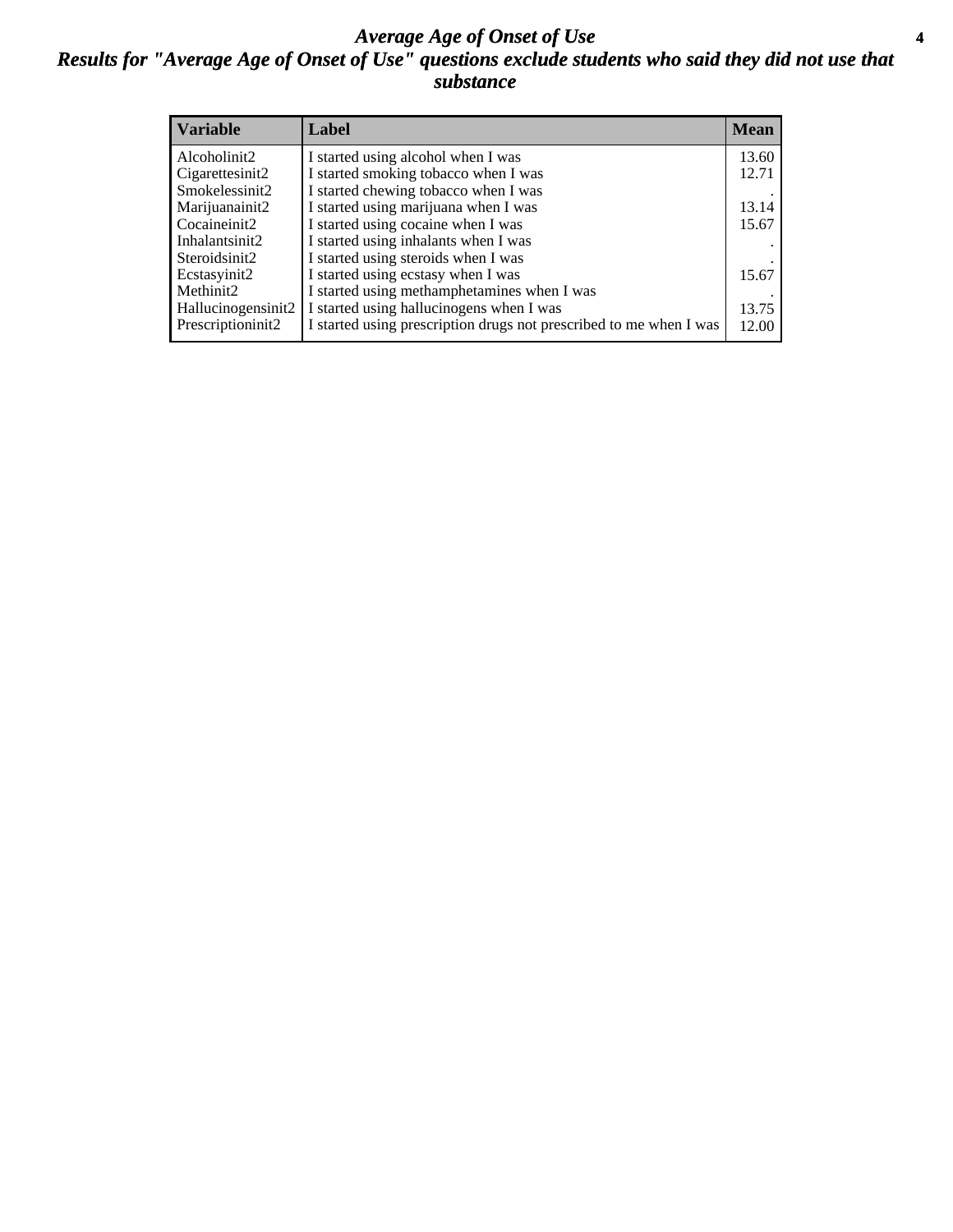# *Perception of Health Risk* **5**

| Frequency      | <b>Table of Alcoholharmdich by Grade</b> |              |        |              |  |
|----------------|------------------------------------------|--------------|--------|--------------|--|
| <b>Col Pct</b> | Alcoholharmdich(I<br>think alcohol is    | Grade(Grade) |        |              |  |
|                | harmful)                                 | 10           | 12     | <b>Total</b> |  |
|                | Yes                                      | 3            | 4      |              |  |
|                |                                          | 42.86        | 100.00 |              |  |
|                | N <sub>0</sub>                           | 4            |        | 4            |  |
|                |                                          | 57.14        | 0.00   |              |  |
|                | <b>Total</b>                             |              | 4      |              |  |

| <b>Frequency</b> | <b>Table of Tobaccoharmdich by Grade</b>          |                           |             |              |
|------------------|---------------------------------------------------|---------------------------|-------------|--------------|
| <b>Col Pct</b>   | Tobaccoharmdich(I<br>think tobacco is<br>harmful) | Grade(Grade)<br><b>10</b> | <b>12</b>   | <b>Total</b> |
|                  | Yes                                               | 100.00                    | 4<br>100.00 |              |
|                  | <b>Total</b>                                      |                           | 4           |              |

| <b>Frequency</b>                                                        | <b>Table of Marijuanaharmdich by Grade</b> |              |              |   |  |
|-------------------------------------------------------------------------|--------------------------------------------|--------------|--------------|---|--|
| <b>Col Pct</b><br>Marijuanaharmdich(I<br>think marijuana is<br>harmful) |                                            | Grade(Grade) |              |   |  |
|                                                                         | 10                                         | 12           | <b>Total</b> |   |  |
|                                                                         | <b>Yes</b>                                 | 3<br>42.86   | 3<br>75.00   | 6 |  |
|                                                                         | N <sub>0</sub>                             | 4<br>57.14   | 25.00        | 5 |  |
|                                                                         | <b>Total</b>                               | 7            | 4            |   |  |

| <b>Frequency</b> | <b>Table of Otherdrugharmdich by Grade</b>   |              |             |              |  |
|------------------|----------------------------------------------|--------------|-------------|--------------|--|
| <b>Col Pct</b>   | Otherdrugharmdich(I<br>think other drugs are | Grade(Grade) |             |              |  |
|                  | harmful)                                     | 10           | 12          | <b>Total</b> |  |
|                  | Yes                                          | 6<br>85.71   | 4<br>100.00 | 10           |  |
|                  | N <sub>0</sub>                               | 14.29        | 0.00        |              |  |
|                  | <b>Total</b>                                 |              | 4           |              |  |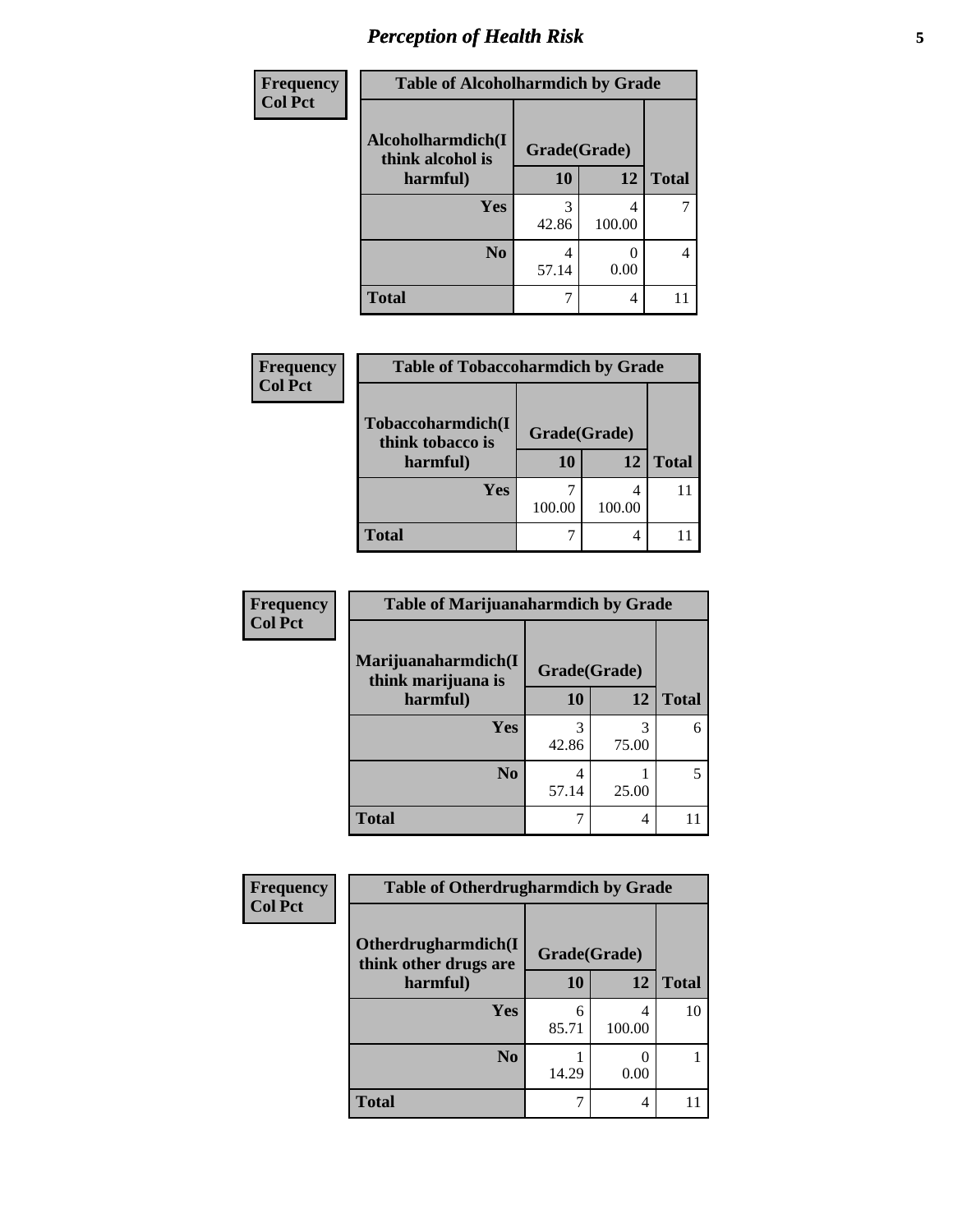### *Social Disapproval* **6**

| <b>Frequency</b> | <b>Table of Alcoholpeerdich by Grade</b>                    |                         |                                   |              |  |
|------------------|-------------------------------------------------------------|-------------------------|-----------------------------------|--------------|--|
| <b>Col Pct</b>   | Alcoholpeerdich(My<br>friends would<br>disapprove if I used | Grade(Grade)            |                                   |              |  |
|                  | alcohol)                                                    | 10                      | <b>12</b>                         | <b>Total</b> |  |
|                  | <b>Yes</b>                                                  | $\mathfrak{D}$<br>28.57 | 2<br>50.00                        | 4            |  |
|                  | N <sub>0</sub>                                              | 5<br>71.43              | $\overline{\mathcal{L}}$<br>50.00 |              |  |
|                  | <b>Total</b>                                                |                         | 4                                 | 11           |  |

| <b>Frequency</b> |
|------------------|
| <b>Col Pct</b>   |

| <b>Table of Tobaccopeerdich by Grade</b>                    |       |              |              |  |  |
|-------------------------------------------------------------|-------|--------------|--------------|--|--|
| Tobaccopeerdich(My<br>friends would<br>disapprove if I used |       | Grade(Grade) |              |  |  |
| tobacco)                                                    | 10    | 12           | <b>Total</b> |  |  |
| Yes                                                         | 2     | 2            |              |  |  |
|                                                             | 28.57 | 50.00        |              |  |  |
| N <sub>0</sub>                                              | 5     | 2            |              |  |  |
|                                                             | 71.43 | 50.00        |              |  |  |
| <b>Total</b>                                                | 7     | 4            |              |  |  |

| <b>Frequency</b> | <b>Table of Marijuanapeerdich by Grade</b>                    |              |                         |              |  |
|------------------|---------------------------------------------------------------|--------------|-------------------------|--------------|--|
| <b>Col Pct</b>   | Marijuanapeerdich(My<br>friends would<br>disapprove if I used | Grade(Grade) |                         |              |  |
|                  | marijuana)                                                    | 10           | 12                      | <b>Total</b> |  |
|                  | <b>Yes</b>                                                    | 28.57        | $\mathfrak{D}$<br>50.00 | 4            |  |
|                  | N <sub>0</sub>                                                | 5<br>71.43   | 2<br>50.00              |              |  |
|                  | <b>Total</b>                                                  |              | 4                       | 11           |  |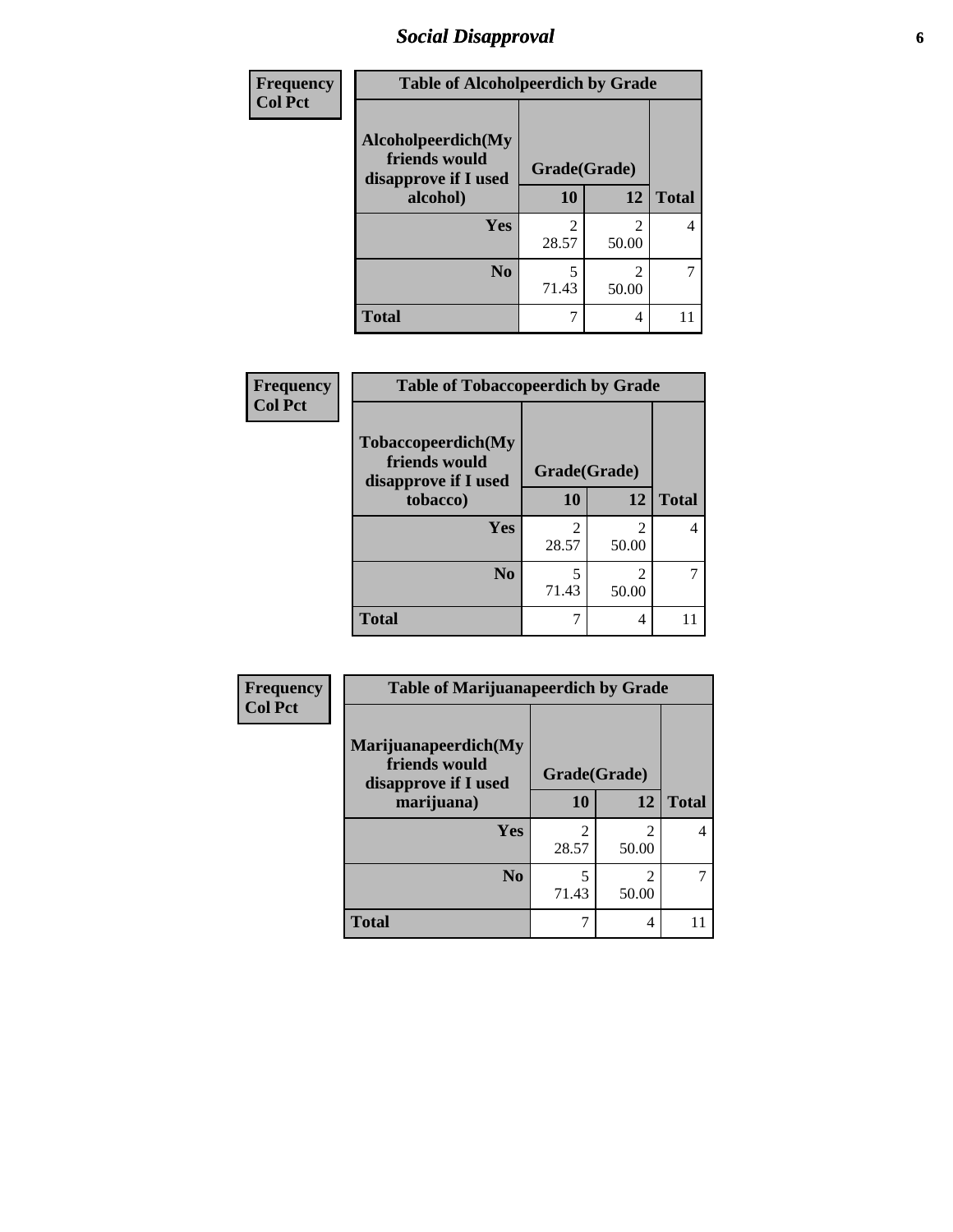### *Social Disapproval* **7**

| <b>Frequency</b> | <b>Table of Otherdrugpeerdich by Grade</b>                    |              |             |              |  |
|------------------|---------------------------------------------------------------|--------------|-------------|--------------|--|
| <b>Col Pct</b>   | Otherdrugpeerdich(My<br>friends would<br>disapprove if I used | Grade(Grade) |             |              |  |
|                  | other drugs)                                                  | 10           | 12          | <b>Total</b> |  |
|                  | <b>Yes</b>                                                    | 3<br>42.86   | 4<br>100.00 |              |  |
|                  | N <sub>0</sub>                                                | 4<br>57.14   | 0.00        | 4            |  |
|                  | <b>Total</b>                                                  |              | 4           |              |  |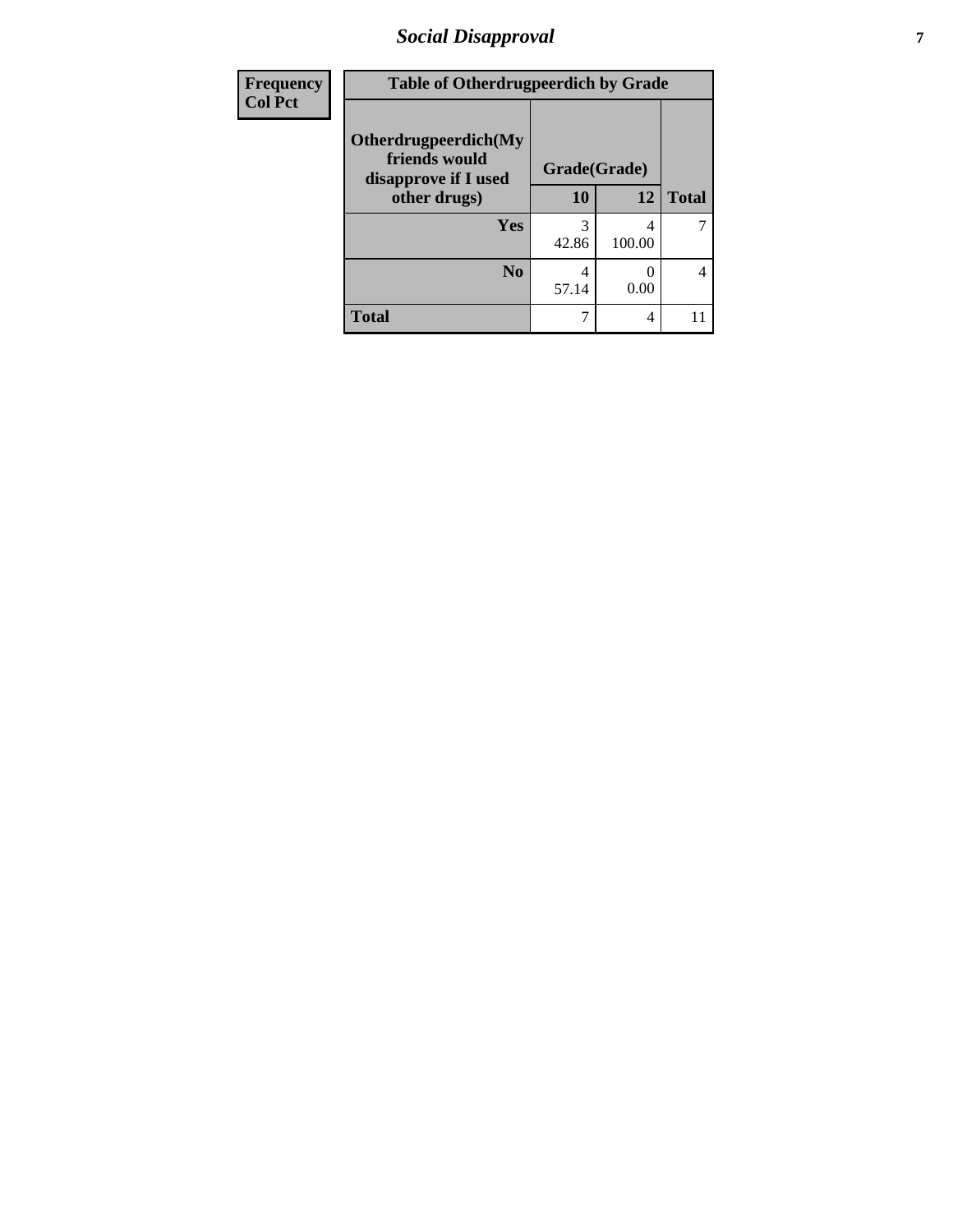#### Title IV, Part A, Schedule A **8** *Goal 2: To help ensure that all schools are safe and disciplined Baseline Data: Year 2008-2009 Student Involvement in Gang Activity*

| Frequency      | <b>Table of Gangself by Grade</b>                                                                 |                    |            |              |  |
|----------------|---------------------------------------------------------------------------------------------------|--------------------|------------|--------------|--|
| <b>Col Pct</b> | Gangself(I<br>have<br>participated<br>in illegal<br>gang<br>activities in<br>the past 30<br>days) | Grade(Grade)<br>10 | 12         | <b>Total</b> |  |
|                | Yes                                                                                               | 4<br>57.14         | 2<br>50.00 | 6            |  |
|                | N <sub>0</sub>                                                                                    | 3<br>42.86         | 2<br>50.00 | 5            |  |
|                | <b>Total</b>                                                                                      | 7                  | 4          | 11           |  |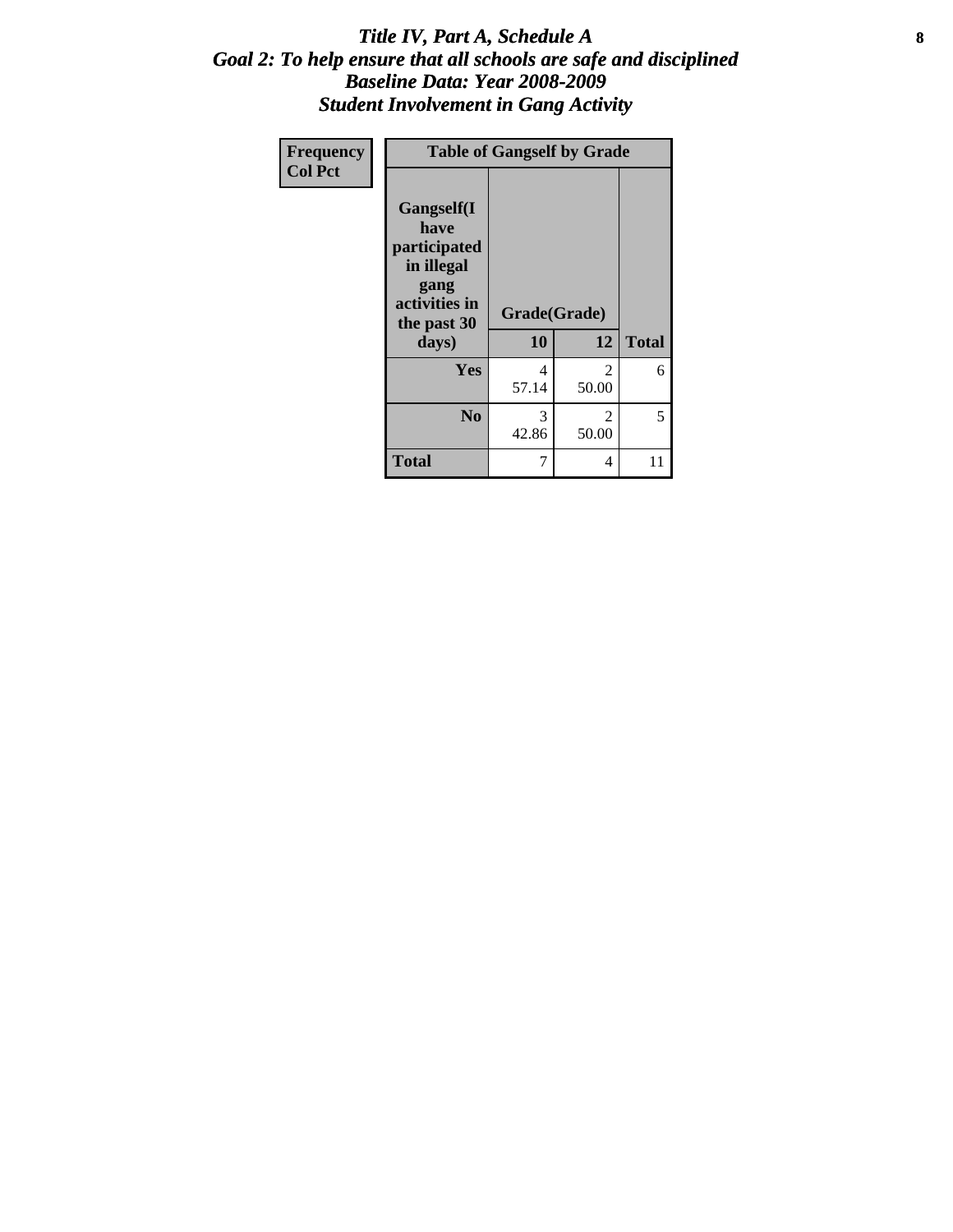# *Student Perception of School Safety* **9**

| <b>Frequency</b> |
|------------------|
| <b>Row Pct</b>   |

| <b>Table of Grade by Safeschool</b> |                                 |                                                        |                                 |                                    |              |
|-------------------------------------|---------------------------------|--------------------------------------------------------|---------------------------------|------------------------------------|--------------|
|                                     |                                 | Safeschool (School is a place at which I feel<br>safe) |                                 |                                    |              |
| Grade(Grade)                        | <b>Strongly</b><br><b>Agree</b> | Agree                                                  | Somewhat   Somewhat<br>Disagree | <b>Strongly</b><br><b>Disagree</b> | <b>Total</b> |
| 10                                  | 14.29                           | 14.29                                                  | 2<br>28.57                      | 42.86                              |              |
| 12                                  | 0.00                            | 3<br>75.00                                             | 25.00                           | 0.00                               |              |
| <b>Total</b>                        |                                 | 4                                                      | 3                               | 3                                  |              |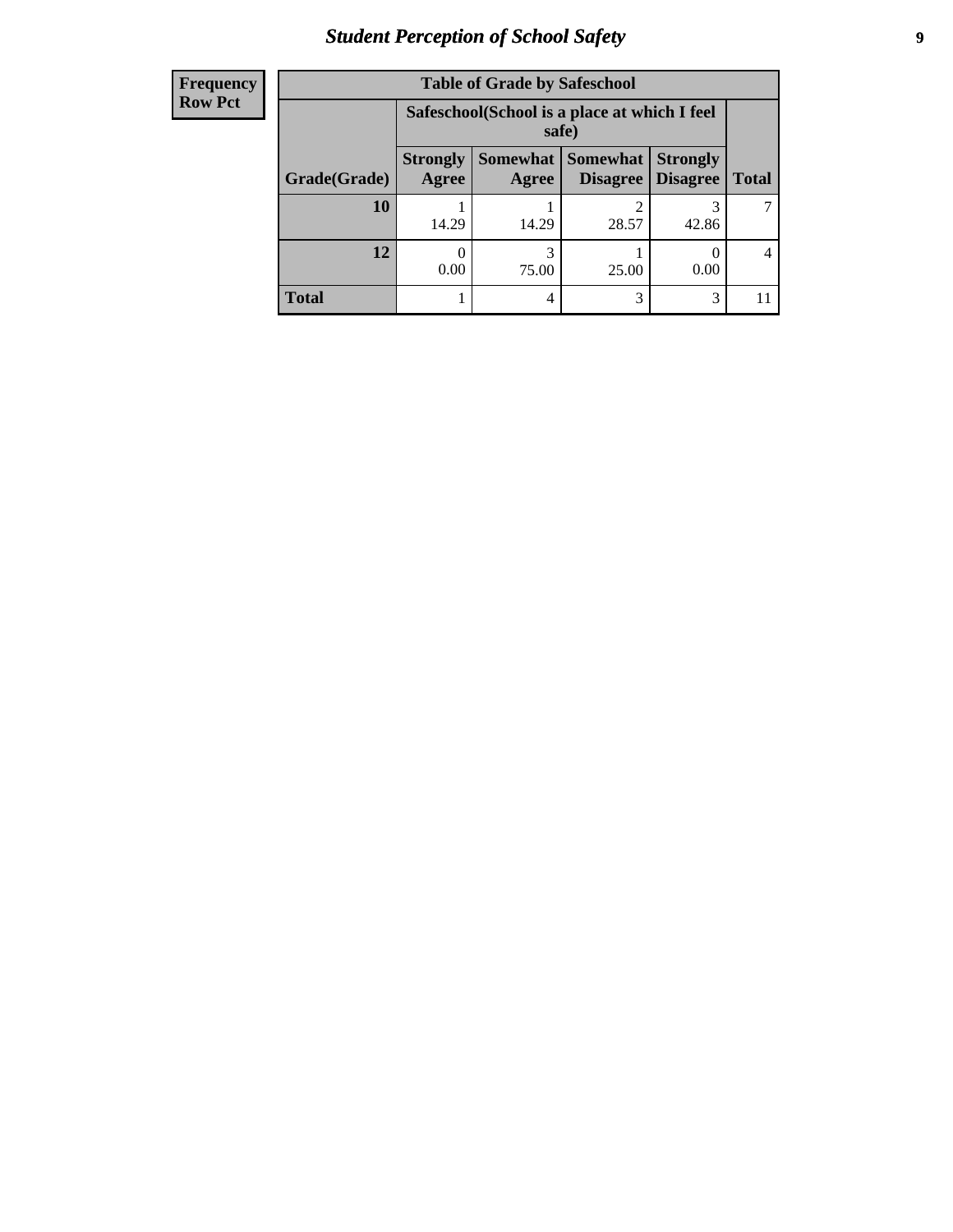#### *Students Who Have Been Bullied* **10**

| Frequency      | <b>Table of Grade by Bullied</b> |                                                                                                           |              |  |  |
|----------------|----------------------------------|-----------------------------------------------------------------------------------------------------------|--------------|--|--|
| <b>Row Pct</b> |                                  | <b>Bullied(I)</b><br>have<br>been<br><b>bullied</b><br>by other<br>students<br>in the<br>past 30<br>days) |              |  |  |
|                | Grade(Grade)                     | 0 Days                                                                                                    | <b>Total</b> |  |  |
|                | 10                               | 7<br>100.00                                                                                               | 7            |  |  |
|                | 12                               | 4<br>100.00                                                                                               | 4            |  |  |
|                | <b>Total</b>                     | 11                                                                                                        | 11           |  |  |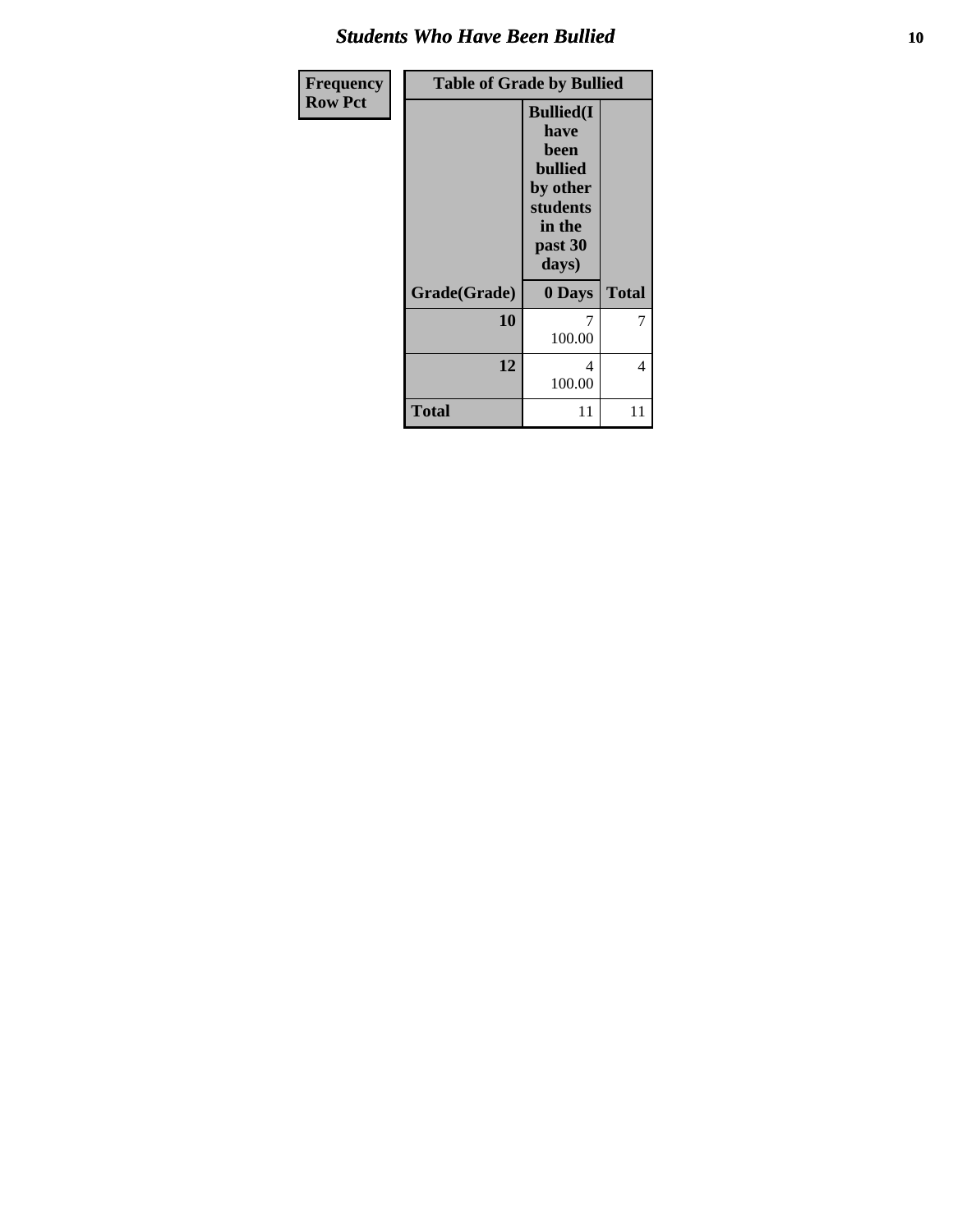#### *School Climate* **11**

| Frequency      | <b>Table of SchoolClimate1 by Grade</b> |              |       |                |  |
|----------------|-----------------------------------------|--------------|-------|----------------|--|
| <b>Col Pct</b> | SchoolClimate1(I                        | Grade(Grade) |       |                |  |
|                | like school)                            | 10           | 12    | <b>Total</b>   |  |
|                | <b>Strongly Agree</b>                   | 14.29        | 50.00 | 3              |  |
|                | <b>Somewhat Agree</b>                   | 5<br>71.43   | 25.00 | 6              |  |
|                | <b>Strongly Disagree</b>                | 14.29        | 25.00 | $\overline{2}$ |  |
|                | <b>Total</b>                            |              | 4     | 11             |  |

| Frequency      | <b>Table of SchoolClimate2 by Grade</b> |                         |                |              |  |  |
|----------------|-----------------------------------------|-------------------------|----------------|--------------|--|--|
| <b>Col Pct</b> | SchoolClimate2(I<br>feel successful at  | Grade(Grade)            |                |              |  |  |
|                | school)                                 | 10                      | 12             | <b>Total</b> |  |  |
|                | <b>Strongly Agree</b>                   | $\mathfrak{D}$<br>28.57 | 3<br>75.00     | 5            |  |  |
|                | <b>Somewhat Agree</b>                   | 5<br>71.43              | 0.00           | 5            |  |  |
|                | <b>Somewhat Disagree</b>                | ∩<br>0.00               | 25.00          |              |  |  |
|                | <b>Total</b>                            | 7                       | $\overline{4}$ | 11           |  |  |

| Frequency      | <b>Table of SchoolClimate3 by Grade</b>               |              |                                      |                |
|----------------|-------------------------------------------------------|--------------|--------------------------------------|----------------|
| <b>Col Pct</b> | SchoolClimate3(My<br>school has high<br>standards for | Grade(Grade) |                                      |                |
|                | achievement)                                          | <b>10</b>    | 12                                   | <b>Total</b>   |
|                | <b>Strongly Agree</b>                                 | 14.29        | 25.00                                | $\overline{2}$ |
|                | <b>Somewhat Agree</b>                                 | 5<br>71.43   | $\mathcal{D}_{\mathcal{L}}$<br>50.00 | 7              |
|                | <b>Somewhat Disagree</b>                              | 14.29        | 0<br>0.00                            | 1              |
|                | <b>Strongly Disagree</b>                              | 0<br>0.00    | 25.00                                | 1              |
|                | Total                                                 | 7            | 4                                    | 11             |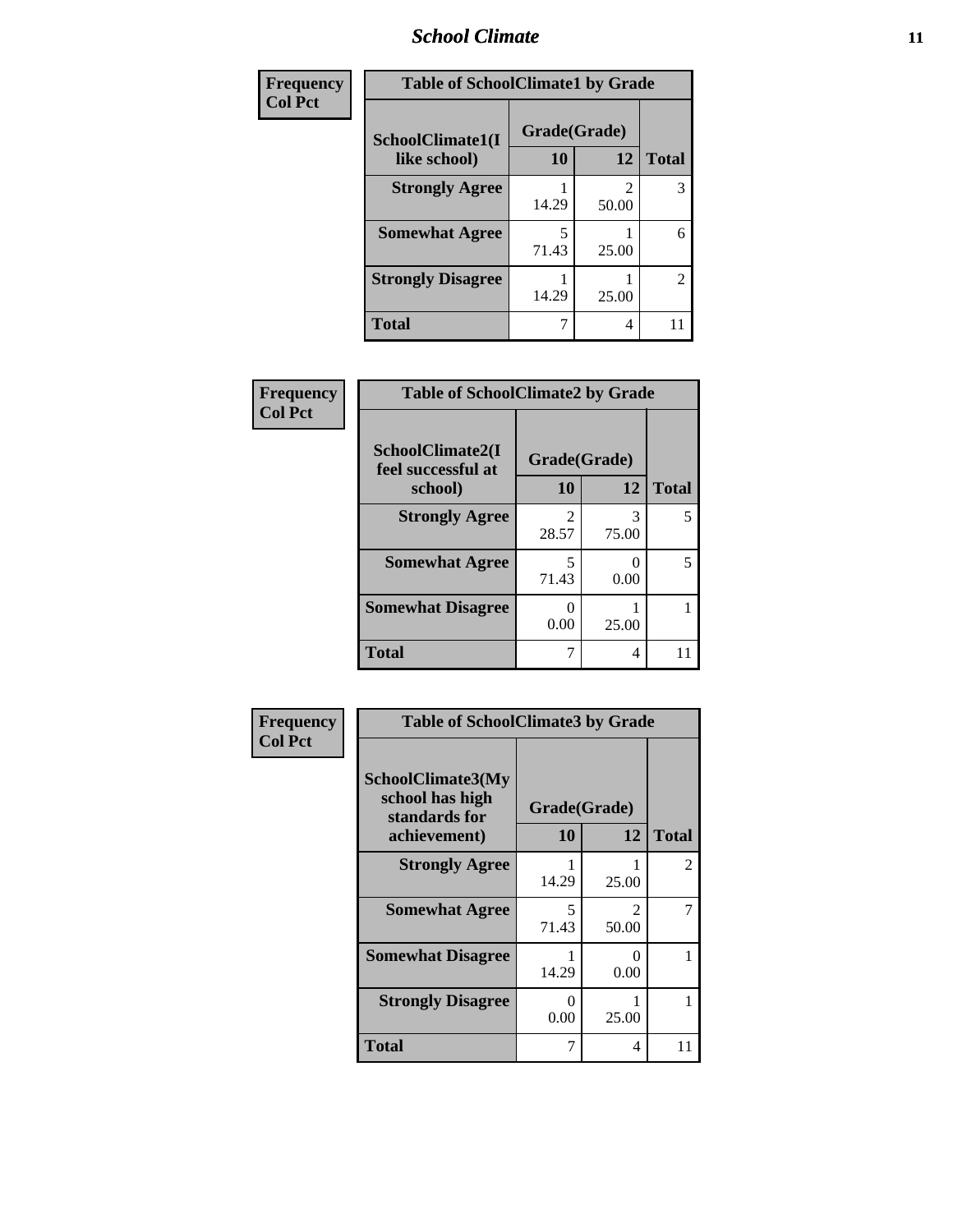#### *School Climate* **12**

| Frequency      | <b>Table of SchoolClimate4 by Grade</b>                       |                    |                         |              |
|----------------|---------------------------------------------------------------|--------------------|-------------------------|--------------|
| <b>Col Pct</b> | SchoolClimate4(My<br>school sets clear<br>rules for behavior) | Grade(Grade)<br>10 | 12                      | <b>Total</b> |
|                | <b>Strongly Agree</b>                                         | 3<br>42.86         | $\mathfrak{D}$<br>50.00 | 5            |
|                | <b>Somewhat Agree</b>                                         | 0<br>0.00          | $\mathfrak{D}$<br>50.00 | 2            |
|                | <b>Somewhat Disagree</b>                                      | 3<br>42.86         | 0<br>0.00               | 3            |
|                | <b>Strongly Disagree</b>                                      | 14.29              | 0<br>0.00               | 1            |
|                | <b>Total</b>                                                  | 7                  | 4                       | 11           |

#### **Frequency Col Pct**

| <b>Table of SchoolClimate5 by Grade</b>                              |                    |            |              |  |
|----------------------------------------------------------------------|--------------------|------------|--------------|--|
| SchoolClimate5(I<br>know what to do in<br>an emergency at<br>school) | Grade(Grade)<br>10 | 12         | <b>Total</b> |  |
| <b>Strongly Agree</b>                                                | 3<br>42.86         | 3<br>75.00 | 6            |  |
| <b>Somewhat Disagree</b>                                             | 14.29              | 25.00      | 2            |  |
| <b>Strongly Disagree</b>                                             | 3<br>42.86         | 0<br>0.00  | 3            |  |
| <b>Total</b>                                                         |                    | 4          |              |  |

| Frequency      | <b>Table of SchoolClimate6 by Grade</b>                  |                    |             |               |  |
|----------------|----------------------------------------------------------|--------------------|-------------|---------------|--|
| <b>Col Pct</b> | <b>SchoolClimate6(Teachers</b><br>treat me with respect) | Grade(Grade)<br>10 | 12          | <b>Total</b>  |  |
|                | <b>Strongly Agree</b>                                    | 14.29              | 0.00        |               |  |
|                | <b>Somewhat Agree</b>                                    | 14.29              | 4<br>100.00 |               |  |
|                | <b>Somewhat Disagree</b>                                 | 3<br>42.86         | 0.00        | 3             |  |
|                | <b>Strongly Disagree</b>                                 | 28.57              | 0.00        | $\mathcal{L}$ |  |
|                | <b>Total</b>                                             |                    | 4           |               |  |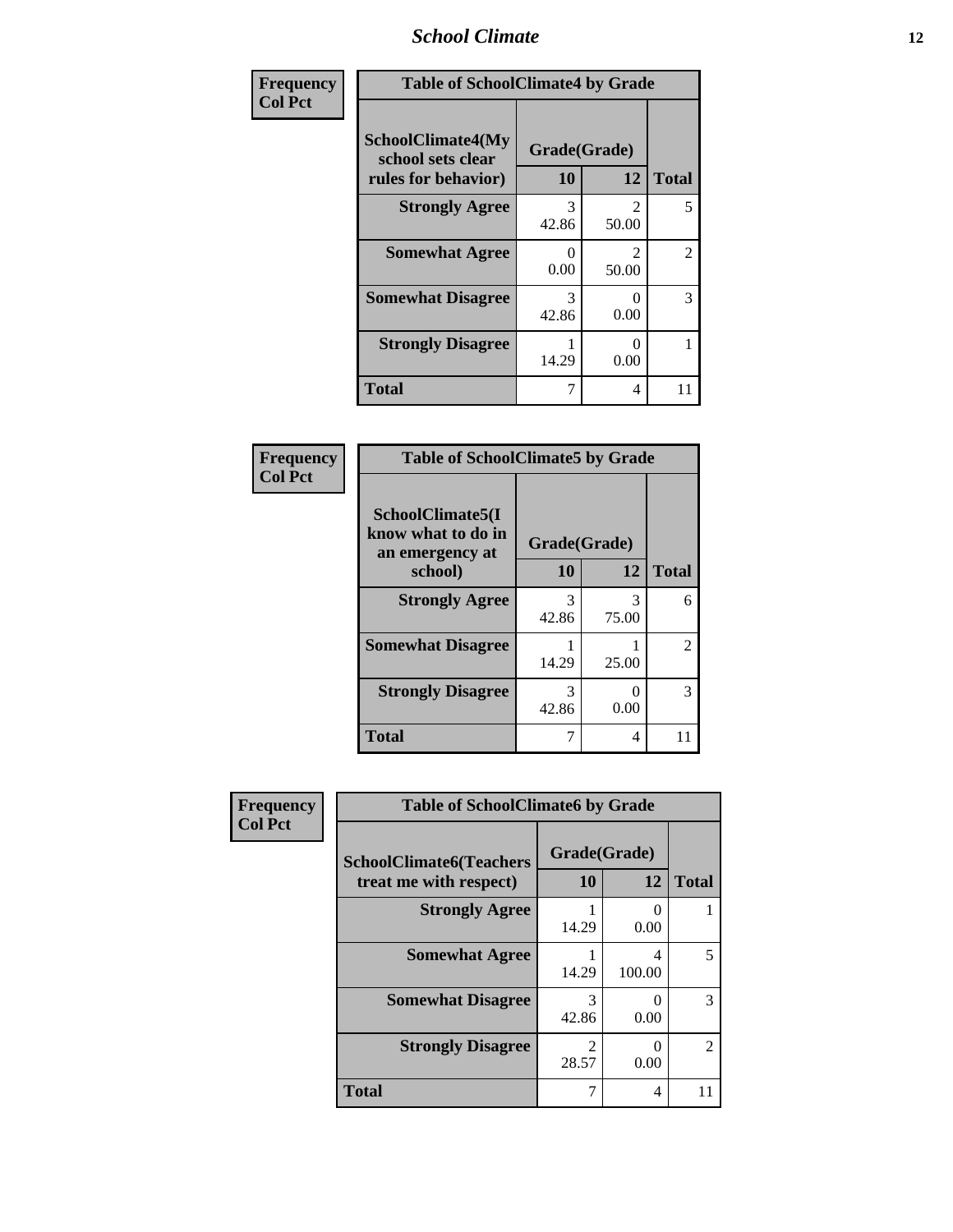# *School Climate* **13**

| Frequency      | <b>Table of SchoolClimate7 by Grade</b>                  |              |        |              |
|----------------|----------------------------------------------------------|--------------|--------|--------------|
| <b>Col Pct</b> | <b>SchoolClimate7(Behaviors</b><br>in my class allow the | Grade(Grade) |        |              |
|                | teacher to teach)                                        | 10           | 12     | <b>Total</b> |
|                | <b>Strongly Agree</b>                                    | 14.29        | 0.00   |              |
|                | <b>Somewhat Agree</b>                                    | 5<br>71.43   | 100.00 | 9            |
|                | <b>Somewhat Disagree</b>                                 | 14.29        | 0.00   |              |
|                | <b>Total</b>                                             |              | 4      |              |

| Frequency      | <b>Table of SchoolClimate8 by Grade</b>                                 |              |            |              |
|----------------|-------------------------------------------------------------------------|--------------|------------|--------------|
| <b>Col Pct</b> | <b>SchoolClimate8(Students</b><br>are frequently<br>recognized for good | Grade(Grade) |            |              |
|                | behavior)                                                               | 10           | 12         | <b>Total</b> |
|                | <b>Strongly Agree</b>                                                   | 28.57        | 0.00       | 2            |
|                | <b>Somewhat Agree</b>                                                   | 0.00         | 50.00      | 2            |
|                | <b>Somewhat Disagree</b>                                                | 5<br>71.43   | 2<br>50.00 | 7            |
|                | <b>Total</b>                                                            |              | 4          | 11           |

| Frequency      | <b>Table of SchoolClimate9 by Grade</b>                                           |                         |             |              |
|----------------|-----------------------------------------------------------------------------------|-------------------------|-------------|--------------|
| <b>Col Pct</b> | SchoolClimate9(School<br>counselor would be<br>helpful if I needed<br>assistance) | Grade(Grade)<br>10      | 12          | <b>Total</b> |
|                | <b>Strongly Agree</b>                                                             | $\mathfrak{D}$<br>28.57 | 4<br>100.00 | 6            |
|                | <b>Somewhat Agree</b>                                                             | 4<br>57.14              | 0.00        | 4            |
|                | <b>Somewhat Disagree</b>                                                          | 14.29                   | 0.00        |              |
|                | <b>Total</b>                                                                      |                         | 4           |              |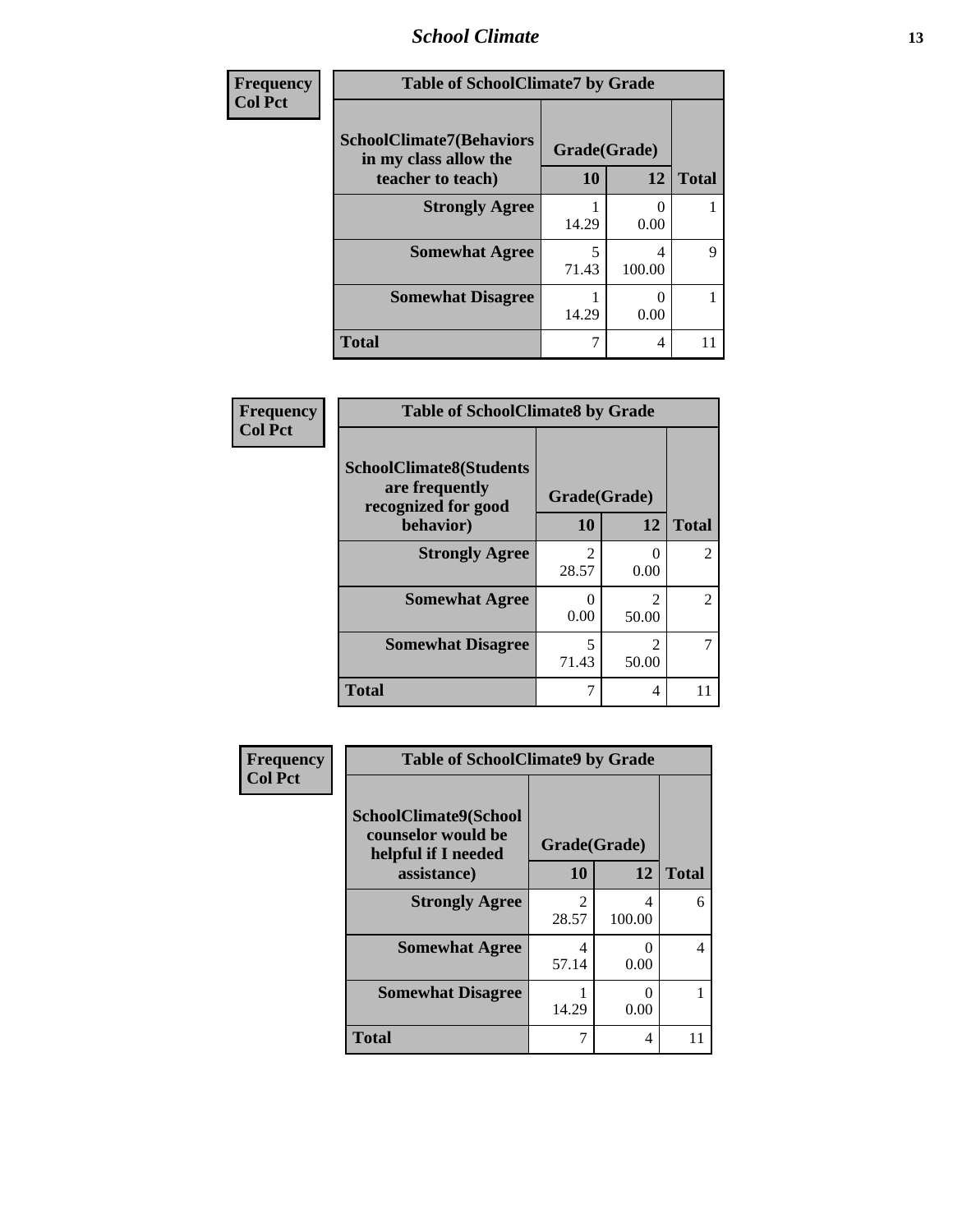#### *Reasons for Dropping Out* **14**

| Frequency      | <b>Table of Dropoutreason by Grade</b>                                   |                         |                                      |              |
|----------------|--------------------------------------------------------------------------|-------------------------|--------------------------------------|--------------|
| <b>Col Pct</b> | Dropoutreason(If<br>I dropped out the<br>reason would<br>most likely be) | Grade(Grade)<br>10      | 12                                   | <b>Total</b> |
|                | <b>Won't Drop out</b>                                                    | $\mathfrak{D}$<br>28.57 | 25.00                                | 3            |
|                | <b>Bored</b>                                                             | 4<br>57.14              | $\mathcal{D}_{\mathcal{L}}$<br>50.00 | 6            |
|                | <b>Family Reasons</b>                                                    | 14.29                   | 0<br>0.00                            | 1            |
|                | <b>Other</b>                                                             | 0<br>0.00               | 25.00                                | 1            |
|                | <b>Total</b>                                                             | 7                       | 4                                    | 11           |

| Frequency<br><b>Col Pct</b> | <b>Table of Dropout by Grade</b>                                       |                         |            |              |  |
|-----------------------------|------------------------------------------------------------------------|-------------------------|------------|--------------|--|
|                             | Dropout(I<br>have<br>thought<br>about<br>dropping<br>out of<br>school) | Grade(Grade)<br>10      | 12         | <b>Total</b> |  |
|                             | <b>Yes</b>                                                             | 5<br>71.43              | 3<br>75.00 | 8            |  |
|                             | N <sub>0</sub>                                                         | $\mathfrak{D}$<br>28.57 | 25.00      | 3            |  |
|                             | <b>Total</b>                                                           | 7                       | 4          | 11           |  |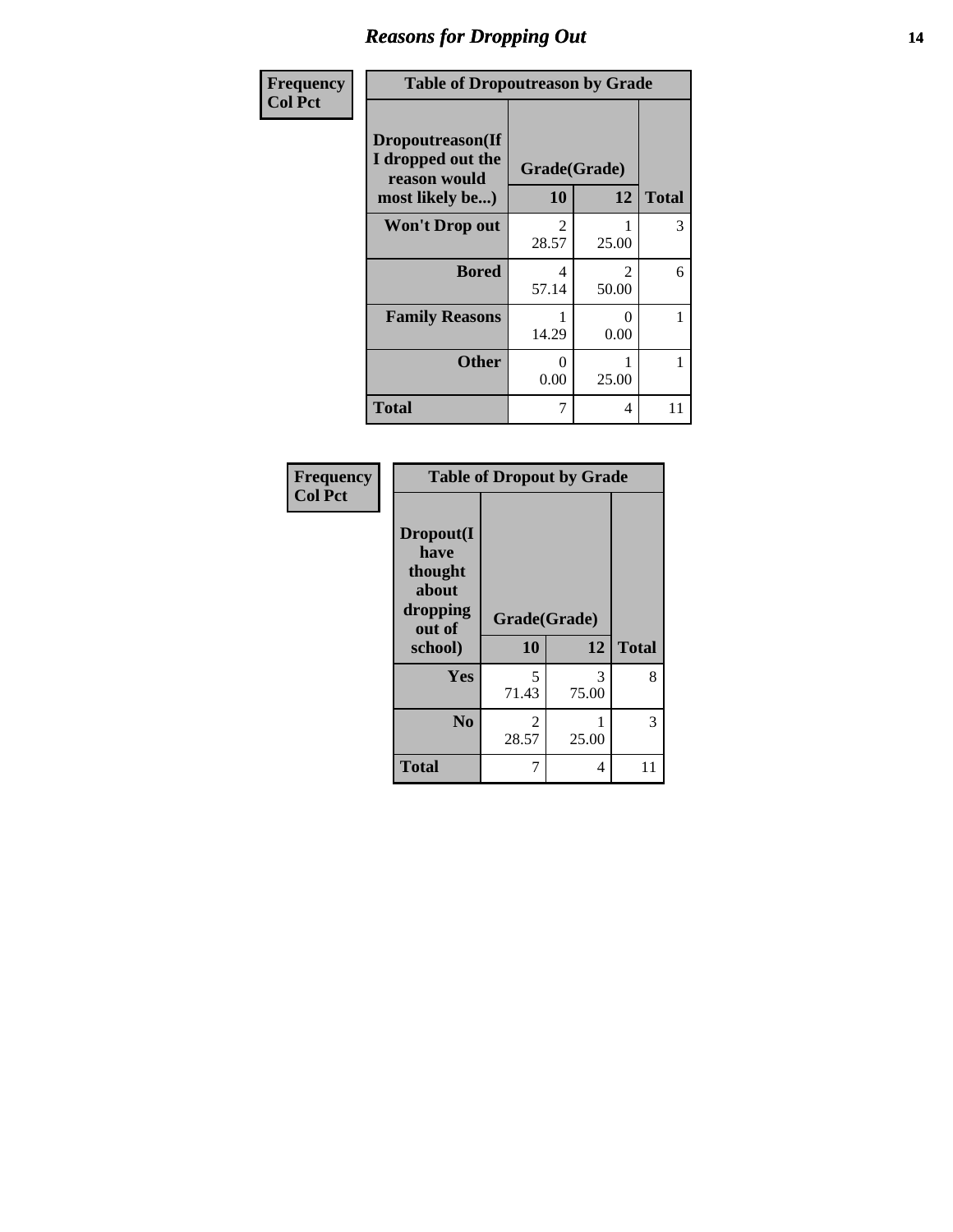*School Safety* **15**

| Frequency      | <b>Table of Gangself by Grade</b>                                                                 |                    |                         |              |
|----------------|---------------------------------------------------------------------------------------------------|--------------------|-------------------------|--------------|
| <b>Col Pct</b> | Gangself(I<br>have<br>participated<br>in illegal<br>gang<br>activities in<br>the past 30<br>days) | Grade(Grade)<br>10 | 12                      | <b>Total</b> |
|                | Yes                                                                                               | 4<br>57.14         | $\overline{c}$<br>50.00 | 6            |
|                | N <sub>o</sub>                                                                                    | 3<br>42.86         | $\mathcal{L}$<br>50.00  | 5            |
|                | <b>Total</b>                                                                                      | 7                  | 4                       | 11           |

| Frequency<br><b>Col Pct</b> | <b>Table of Gangpeers by Grade</b>                                                                                     |                    |            |              |
|-----------------------------|------------------------------------------------------------------------------------------------------------------------|--------------------|------------|--------------|
|                             | Gangpeers(I<br>have friends<br>who have<br>participated<br>in illegal<br>gang<br>activities in<br>the past 30<br>days) | Grade(Grade)<br>10 | 12         | <b>Total</b> |
|                             | Yes                                                                                                                    | 6<br>85.71         | 3<br>75.00 | 9            |
|                             | N <sub>0</sub>                                                                                                         | 14.29              | 25.00      | 2            |
|                             | <b>Total</b>                                                                                                           | 7                  | 4          | 11           |

| Frequency      | <b>Table of Pickedon by Grade</b>                                |              |             |              |
|----------------|------------------------------------------------------------------|--------------|-------------|--------------|
| <b>Col Pct</b> | <b>Pickedon</b> (I have<br>been picked on or<br>teased at school | Grade(Grade) |             |              |
|                | in the past 30<br>days)                                          | 10           | 12          | <b>Total</b> |
|                | <b>Somewhat Agree</b>                                            | 14.29        | 0.00        |              |
|                | <b>Strongly Disagree</b>                                         | 6<br>85.71   | 4<br>100.00 | 10           |
|                | <b>Total</b>                                                     | 7            | 4           |              |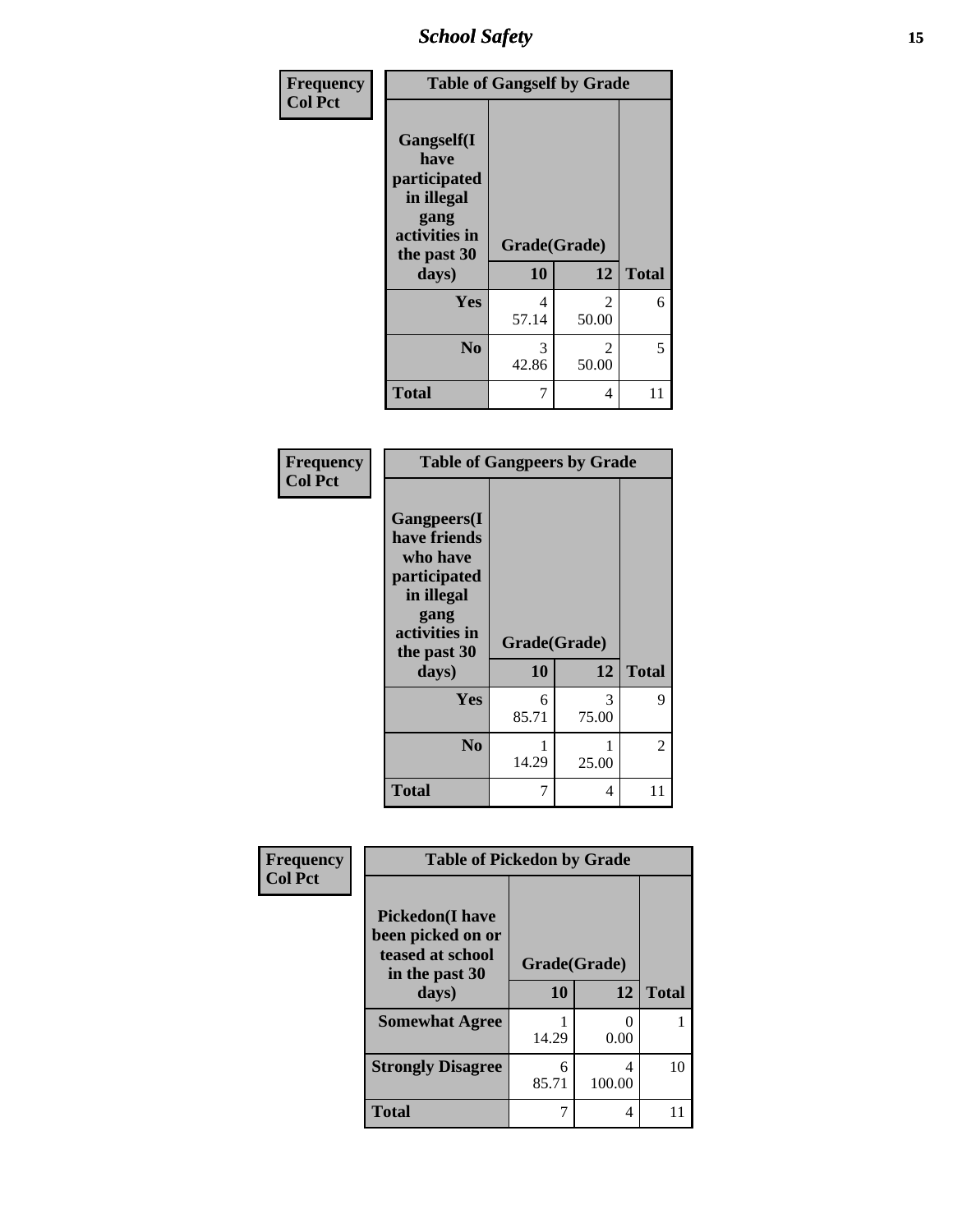*School Safety* **16**

| Frequency<br><b>Col Pct</b> | <b>Table of Safeschool by Grade</b>                      |                           |            |              |
|-----------------------------|----------------------------------------------------------|---------------------------|------------|--------------|
|                             | Safeschool(School<br>is a place at which I<br>feel safe) | Grade(Grade)<br><b>10</b> | 12         | <b>Total</b> |
|                             | <b>Strongly Agree</b>                                    | 14.29                     | 0<br>0.00  |              |
|                             | <b>Somewhat Agree</b>                                    | 14.29                     | 3<br>75.00 | 4            |
|                             | <b>Somewhat Disagree</b>                                 | 28.57                     | 25.00      | 3            |
|                             | <b>Strongly Disagree</b>                                 | 3<br>42.86                | 0<br>0.00  | 3            |
|                             | <b>Total</b>                                             |                           | 4          | 11           |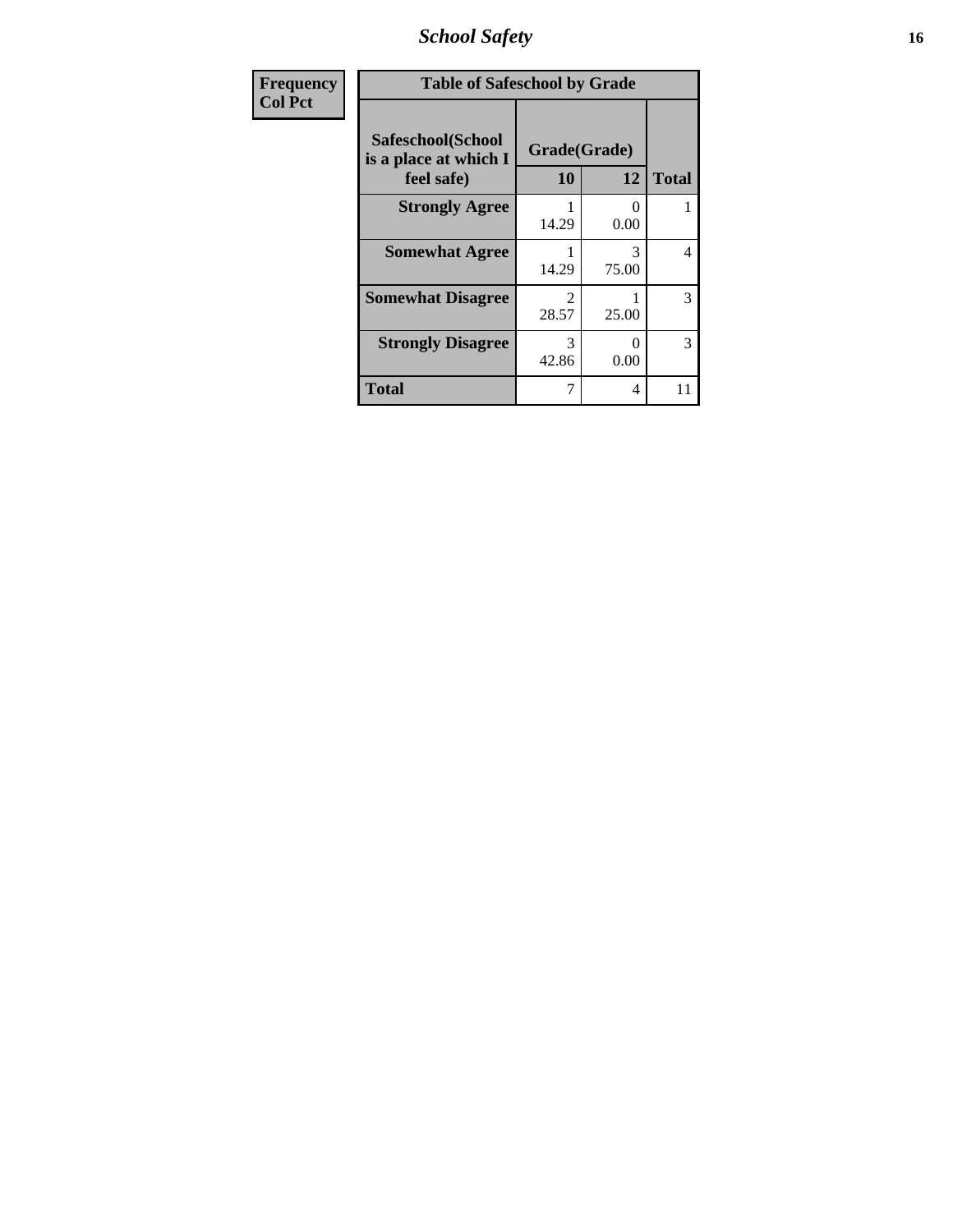*School Safety* **17**

| Frequency      | <b>Table of Grade by Bullied</b> |                                                                                                           |              |  |
|----------------|----------------------------------|-----------------------------------------------------------------------------------------------------------|--------------|--|
| <b>Row Pct</b> |                                  | <b>Bullied(I)</b><br>have<br>been<br><b>bullied</b><br>by other<br>students<br>in the<br>past 30<br>days) |              |  |
|                | Grade(Grade)                     | 0 Days                                                                                                    | <b>Total</b> |  |
|                | 10                               | 7<br>100.00                                                                                               | 7            |  |
|                | 12                               | 4<br>100.00                                                                                               | 4            |  |
|                | <b>Total</b>                     | 11                                                                                                        | 11           |  |

| Frequency      | <b>Table of Grade by Bulliedothers</b> |                                                                             |              |
|----------------|----------------------------------------|-----------------------------------------------------------------------------|--------------|
| <b>Row Pct</b> |                                        | <b>Bulliedothers(I)</b><br><b>bullied others</b><br>in the past 30<br>days) |              |
|                | Grade(Grade)                           | 0 Days                                                                      | <b>Total</b> |
|                | 10                                     | 100.00                                                                      |              |
|                | 12                                     | 4<br>100.00                                                                 |              |
|                | <b>Total</b>                           | 11                                                                          |              |

| Frequency<br><b>Row Pct</b> |              | <b>Table of Grade by Weaponschool</b>                                              |              |  |
|-----------------------------|--------------|------------------------------------------------------------------------------------|--------------|--|
|                             |              | <b>Weaponschool</b> (I<br>brought a<br>weapon to<br>school in the<br>past 30 days) |              |  |
|                             | Grade(Grade) | 0 Days                                                                             | <b>Total</b> |  |
|                             | 10           | 100.00                                                                             |              |  |
|                             | 12           | 4<br>100.00                                                                        | 4            |  |
|                             | Total        | 11                                                                                 | 11           |  |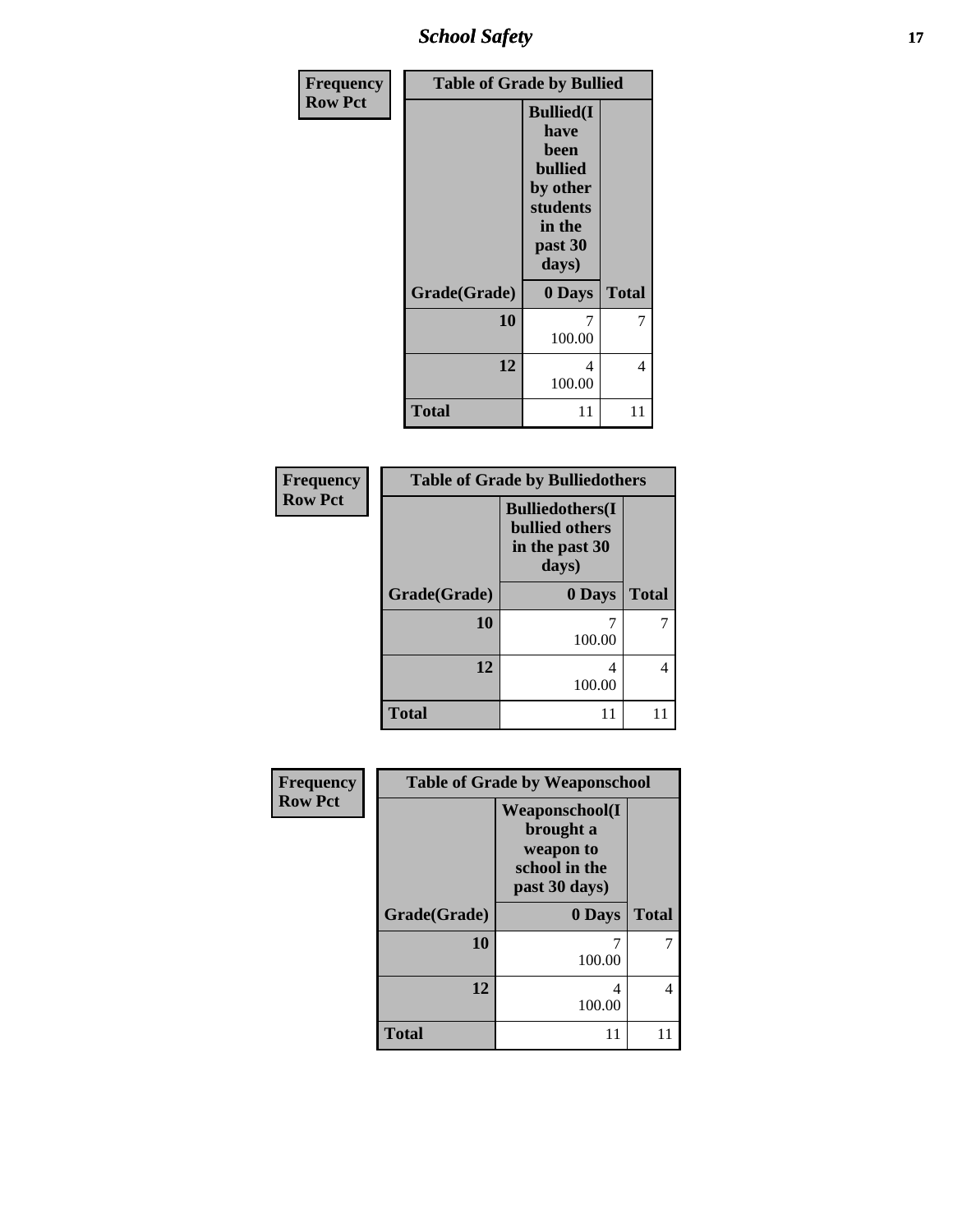*School Safety* **18**

| Frequency      |              |                                                                                              | <b>Table of Grade by Absentunsafe</b> |  |  |
|----------------|--------------|----------------------------------------------------------------------------------------------|---------------------------------------|--|--|
| <b>Row Pct</b> |              | Absentunsafe(I)<br>have missed<br>school because<br>I felt unsafe in<br>the past 30<br>days) |                                       |  |  |
|                | Grade(Grade) | 0 Days                                                                                       | <b>Total</b>                          |  |  |
|                | 10           | 100.00                                                                                       |                                       |  |  |
|                | 12           | 4<br>100.00                                                                                  | 4                                     |  |  |
|                | <b>Total</b> | 11                                                                                           | 11                                    |  |  |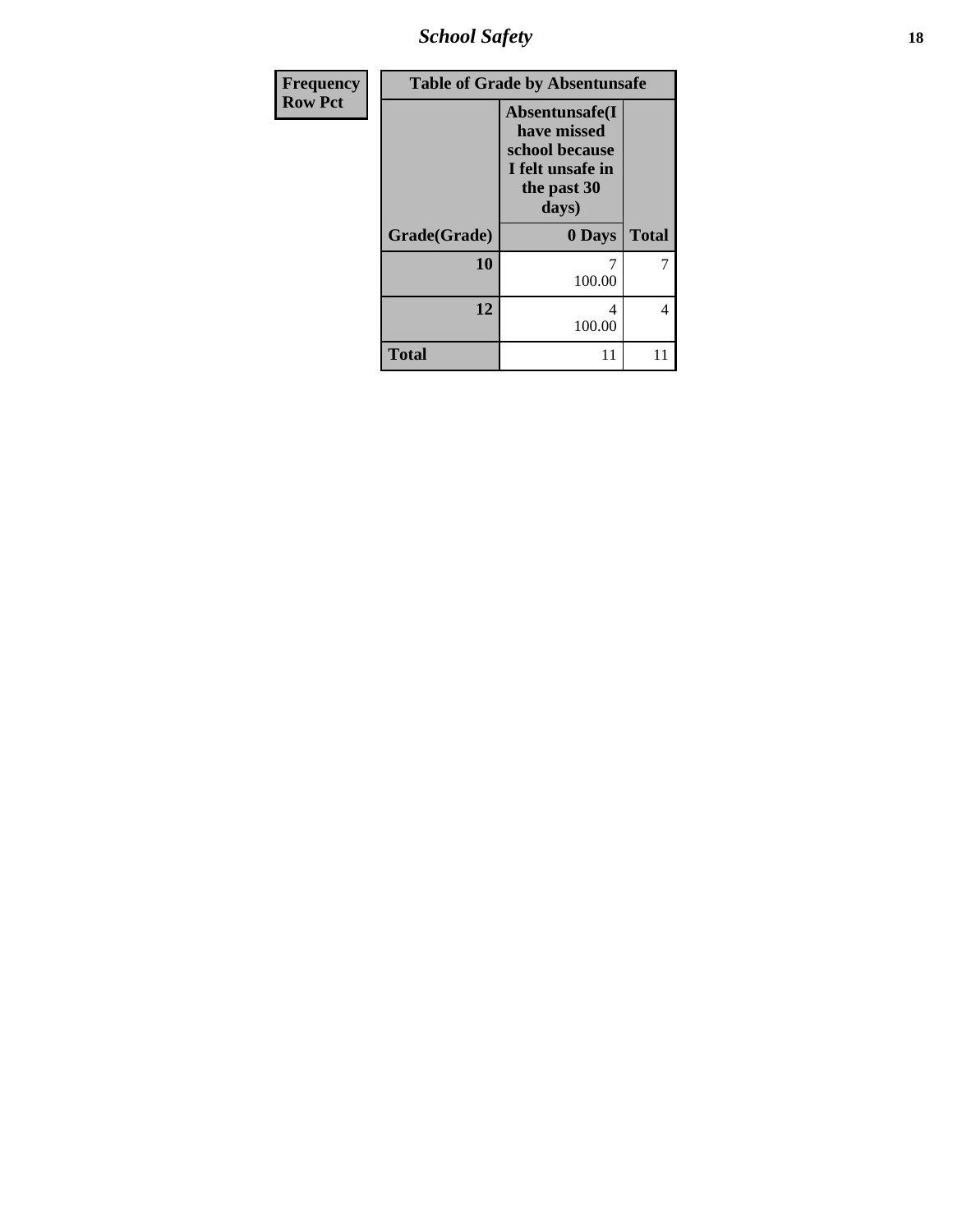# *Drug Use During Last 30 Days* **19**

| <b>Frequency</b> | <b>Table of Grade by Alcohol</b> |                                       |                 |              |
|------------------|----------------------------------|---------------------------------------|-----------------|--------------|
| <b>Row Pct</b>   |                                  | Alcohol(Alcohol<br>use, past 30 days) |                 |              |
|                  | Grade(Grade)                     | Did not<br><b>use</b>                 | $1 - 2$<br>days | <b>Total</b> |
|                  | <b>10</b>                        | 6<br>85.71                            | 14.29           | 7            |
|                  | 12                               | 4<br>100.00                           | 0.00            | 4            |
|                  | <b>Total</b>                     | 10                                    |                 |              |

| Frequency      |              | <b>Table of Grade by Cigarettes</b>                         |            |              |  |  |
|----------------|--------------|-------------------------------------------------------------|------------|--------------|--|--|
| <b>Row Pct</b> |              | <b>Cigarettes</b> (Smoking<br>tobacco use,<br>past 30 days) |            |              |  |  |
|                | Grade(Grade) | Did not<br><b>use</b>                                       | $1-2$ days | <b>Total</b> |  |  |
|                | 10           | 6<br>85.71                                                  | 14.29      |              |  |  |
|                | 12           | $\mathcal{D}_{\mathcal{A}}$<br>50.00                        | 2<br>50.00 |              |  |  |
|                | <b>Total</b> | 8                                                           | 3          |              |  |  |

| <b>Frequency</b> |              | <b>Table of Grade by Smokeless</b>                         |              |  |
|------------------|--------------|------------------------------------------------------------|--------------|--|
| <b>Row Pct</b>   |              | <b>Smokeless</b> (Chewing<br>tobacco use,<br>past 30 days) |              |  |
|                  | Grade(Grade) | Did not use                                                | <b>Total</b> |  |
|                  | <b>10</b>    | 100.00                                                     | 7            |  |
|                  | 12           | 100.00                                                     | 4            |  |
|                  | <b>Total</b> | 11                                                         |              |  |

| <b>Frequency</b> | <b>Table of Grade by Marijuana</b> |                                            |                         |              |  |
|------------------|------------------------------------|--------------------------------------------|-------------------------|--------------|--|
| <b>Row Pct</b>   |                                    | Marijuana (Marijuana<br>use, past 30 days) |                         |              |  |
|                  | Grade(Grade)                       | Did not<br><b>use</b>                      | $1-2$ days              | <b>Total</b> |  |
|                  | 10                                 | 5<br>71.43                                 | 2<br>28.57              |              |  |
|                  | 12                                 | $\mathfrak{D}$<br>50.00                    | $\overline{c}$<br>50.00 | 4            |  |
|                  | <b>Total</b>                       |                                            | 4                       |              |  |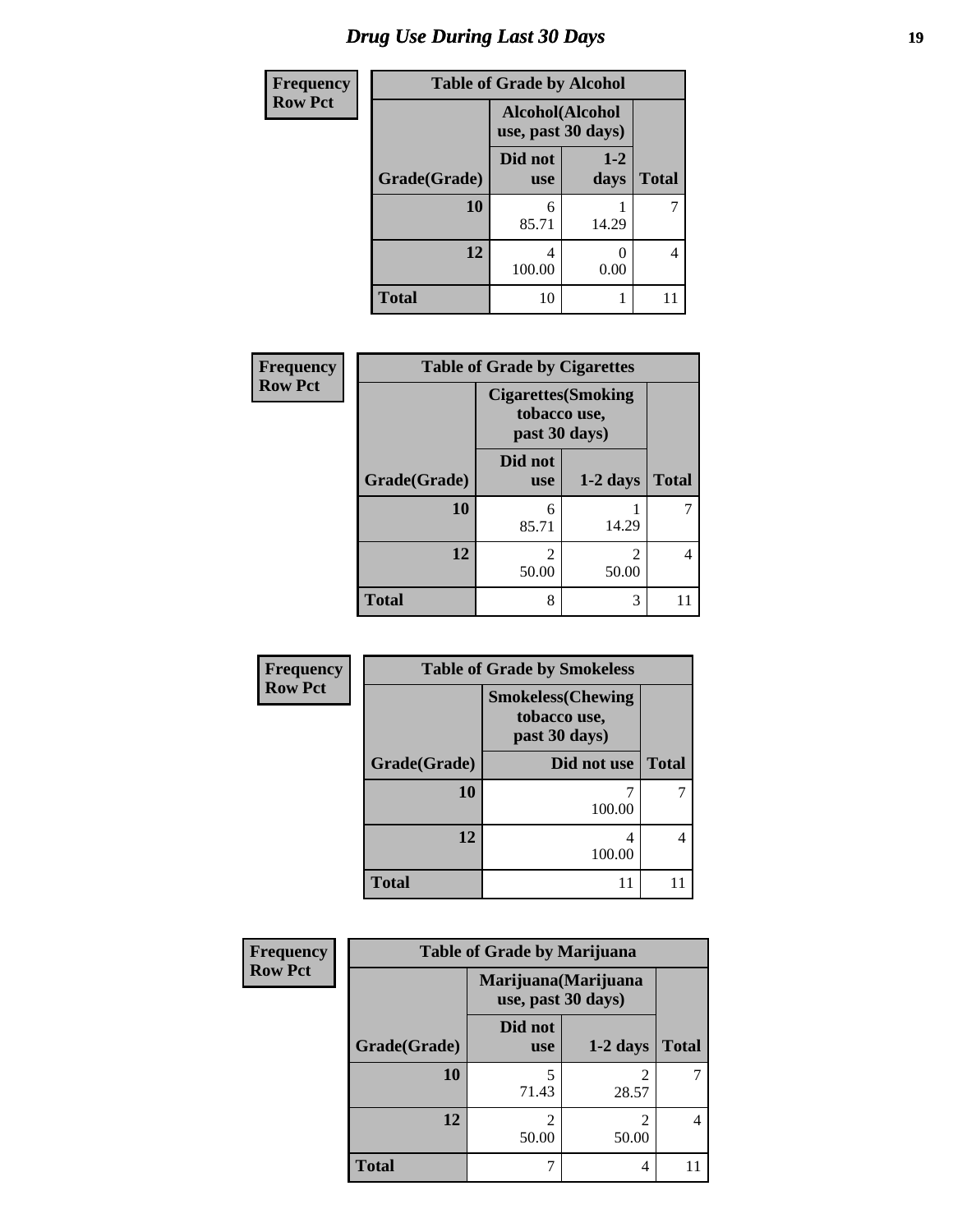| <b>Frequency</b> |              |                                 | <b>Table of Grade by Cocaine</b>              |                     |              |
|------------------|--------------|---------------------------------|-----------------------------------------------|---------------------|--------------|
| <b>Row Pct</b>   |              |                                 | <b>Cocaine</b> (Cocaine<br>use, past 30 days) |                     |              |
|                  | Grade(Grade) | <b>Did</b><br>not<br><b>use</b> | $20 - 29$<br>days                             | <b>Every</b><br>day | <b>Total</b> |
|                  | 10           | 6<br>85.71                      | 0<br>0.00                                     | 14.29               | 7            |
|                  | 12           | $\mathfrak{D}$<br>50.00         | $\overline{\mathcal{L}}$<br>50.00             | 0.00                | 4            |
|                  | <b>Total</b> | 8                               | 2                                             |                     | 11           |

| Frequency      |              | <b>Table of Grade by Inhalants</b>               |              |
|----------------|--------------|--------------------------------------------------|--------------|
| <b>Row Pct</b> |              | <b>Inhalants</b> (Inhalant<br>use, past 30 days) |              |
|                | Grade(Grade) | Did not use                                      | <b>Total</b> |
|                | 10           | 100.00                                           |              |
|                | 12           | 4<br>100.00                                      |              |
|                | <b>Total</b> | 11                                               |              |

| Frequency      | <b>Table of Grade by Steroids</b> |                                                   |              |  |
|----------------|-----------------------------------|---------------------------------------------------|--------------|--|
| <b>Row Pct</b> |                                   | <b>Steroids</b> (Steroid<br>use,<br>past 30 days) |              |  |
|                | Grade(Grade)                      | Did not use                                       | <b>Total</b> |  |
|                | 10                                | 100.00                                            | 7            |  |
|                | 12                                | 4<br>100.00                                       | 4            |  |
|                | <b>Total</b>                      | 11                                                |              |  |

| <b>Frequency</b> | <b>Table of Grade by Ecstasy</b> |                                                  |              |  |  |
|------------------|----------------------------------|--------------------------------------------------|--------------|--|--|
| <b>Row Pct</b>   |                                  | <b>Ecstasy</b> (Ecstasy<br>use,<br>past 30 days) |              |  |  |
|                  | Grade(Grade)                     | Did not use                                      | <b>Total</b> |  |  |
|                  | 10                               | 100.00                                           |              |  |  |
|                  | 12                               | 4<br>100.00                                      | 4            |  |  |
|                  | <b>Total</b>                     | 11                                               |              |  |  |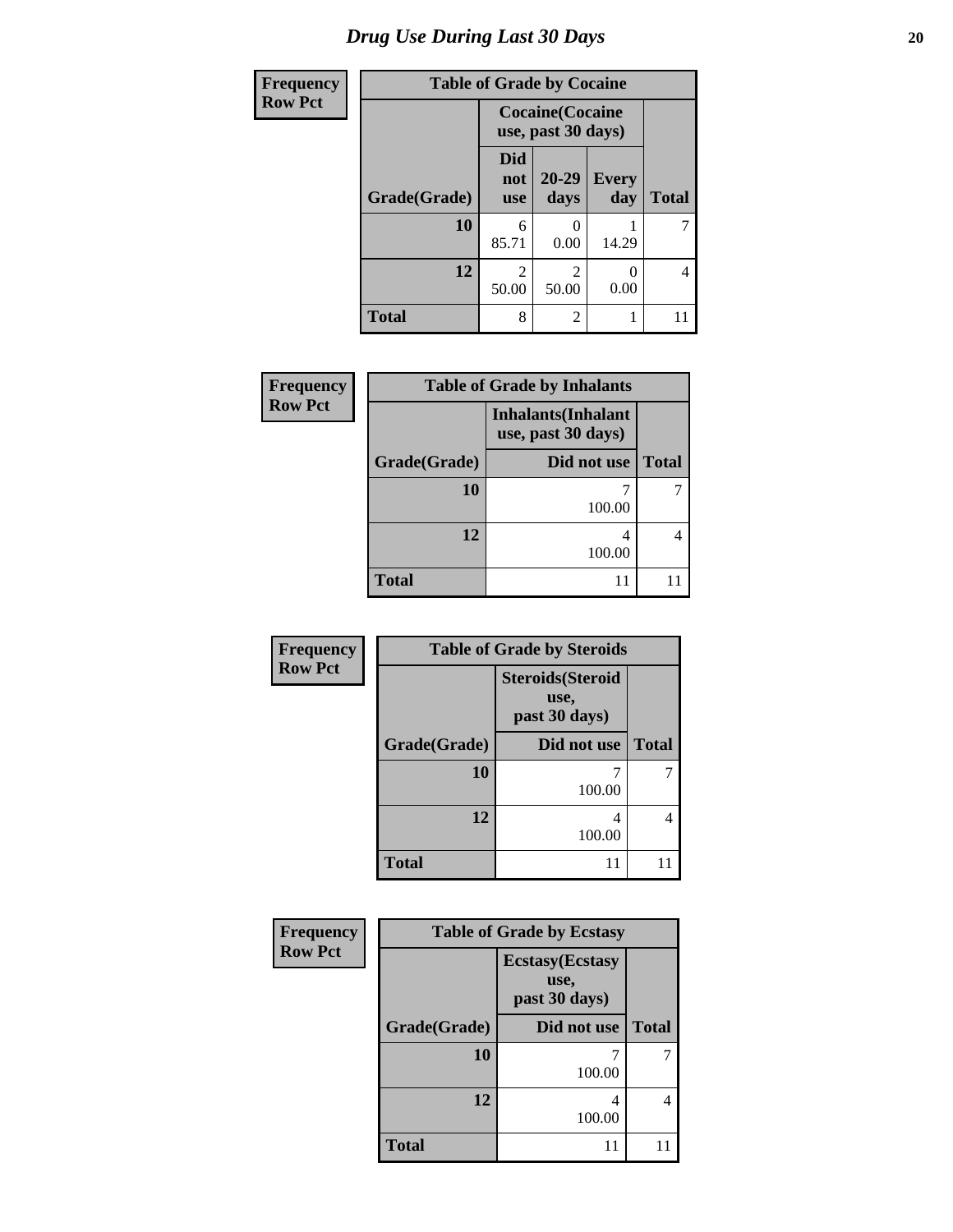# *Drug Use During Last 30 Days* **21**

| <b>Frequency</b> | <b>Table of Grade by Meth</b> |                                                    |              |  |  |
|------------------|-------------------------------|----------------------------------------------------|--------------|--|--|
| <b>Row Pct</b>   |                               | <b>Meth</b> (Methamphetamine<br>use, past 30 days) |              |  |  |
|                  | Grade(Grade)                  | Did not use                                        | <b>Total</b> |  |  |
|                  | 10                            | 100.00                                             |              |  |  |
|                  | 12                            | 4<br>100.00                                        | 4            |  |  |
|                  | <b>Total</b>                  |                                                    |              |  |  |

| <b>Frequency</b> | <b>Table of Grade by Hallucinogens</b> |                                                  |              |              |  |
|------------------|----------------------------------------|--------------------------------------------------|--------------|--------------|--|
| <b>Row Pct</b>   |                                        | Hallucinogens(Hallucinogen<br>use, past 30 days) |              |              |  |
|                  | Grade(Grade)                           | Did not use                                      | $10-19$ days | <b>Total</b> |  |
|                  | 10                                     | 6<br>85.71                                       | 14.29        |              |  |
|                  | 12                                     | 4<br>100.00                                      | 0.00         | 4            |  |
|                  | <b>Total</b>                           | 10                                               |              |              |  |

| <b>Frequency</b> | <b>Table of Grade by Prescription</b> |                                                                                   |            |       |
|------------------|---------------------------------------|-----------------------------------------------------------------------------------|------------|-------|
| <b>Row Pct</b>   |                                       | <b>Prescription</b> (Prescription<br>drugs not prescribed to<br>me, past 30 days) |            |       |
|                  | Grade(Grade)                          | Did not use                                                                       | 20-29 days | Total |
|                  | 10                                    | 6<br>85.71                                                                        | 14.29      |       |
|                  | 12                                    | 4<br>100.00                                                                       | 0.00       |       |
|                  | <b>Total</b>                          | 10                                                                                |            |       |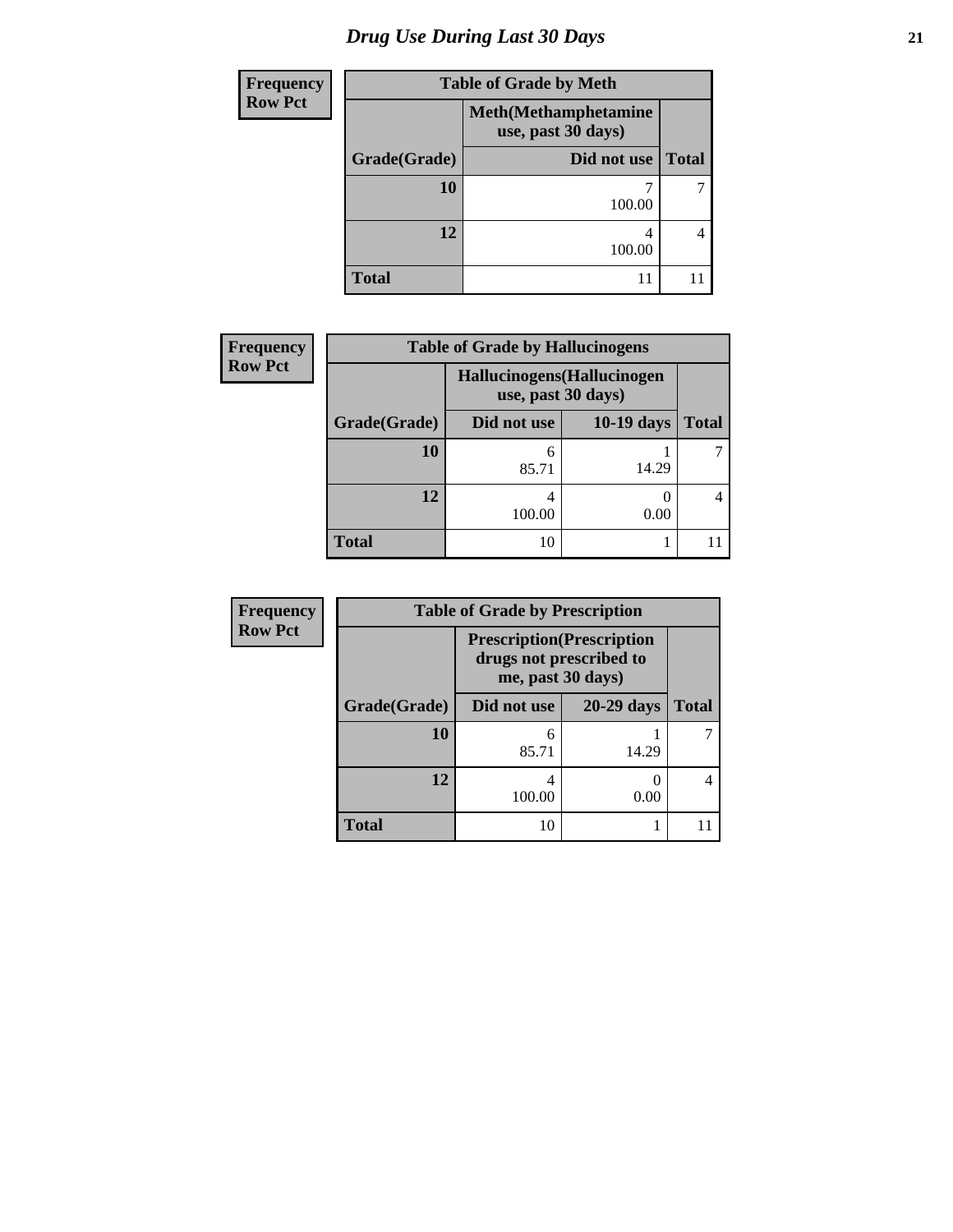| Frequency      | <b>Table of Alcoholease by Grade</b>              |                    |                         |                |
|----------------|---------------------------------------------------|--------------------|-------------------------|----------------|
| <b>Col Pct</b> | <b>Alcoholease</b> (It is<br>easy to get alcohol) | Grade(Grade)<br>10 | 12                      | <b>Total</b>   |
|                | <b>Strongly Agree</b>                             | 2<br>28.57         | 0.00                    | 2              |
|                | <b>Somewhat Agree</b>                             | 0<br>0.00          | $\mathfrak{D}$<br>50.00 | $\overline{2}$ |
|                | <b>Somewhat Disagree</b>                          | 14.29              | 0.00                    |                |
|                | <b>Strongly Disagree</b>                          | 4<br>57.14         | $\mathfrak{D}$<br>50.00 | 6              |
|                | <b>Total</b>                                      | 7                  | 4                       | 11             |

| Frequency      | <b>Table of Cigarettesease by Grade</b>                 |                    |           |              |
|----------------|---------------------------------------------------------|--------------------|-----------|--------------|
| <b>Col Pct</b> | Cigarettesease(It is<br>easy to get smoking<br>tobacco) | Grade(Grade)<br>10 | 12        | <b>Total</b> |
|                | <b>Strongly Agree</b>                                   | 2<br>28.57         | 50.00     | 4            |
|                | <b>Somewhat Disagree</b>                                | 14.29              | 0<br>0.00 |              |
|                | <b>Strongly Disagree</b>                                | 4<br>57.14         | 50.00     | 6            |
|                | Total                                                   | 7                  | 4         | 11           |

| Frequency      | <b>Table of Smokelessease by Grade</b>             |              |            |              |
|----------------|----------------------------------------------------|--------------|------------|--------------|
| <b>Col Pct</b> | <b>Smokelessease</b> (It is<br>easy to get chewing | Grade(Grade) |            |              |
|                | tobacco)                                           | 10           | 12         | <b>Total</b> |
|                | <b>Strongly Agree</b>                              | 2<br>28.57   | 2<br>50.00 | 4            |
|                | <b>Somewhat Disagree</b>                           | 14.29        | 0.00       |              |
|                | <b>Strongly Disagree</b>                           | 4<br>57.14   | 2<br>50.00 | 6            |
|                | <b>Total</b>                                       |              | 4          | 11           |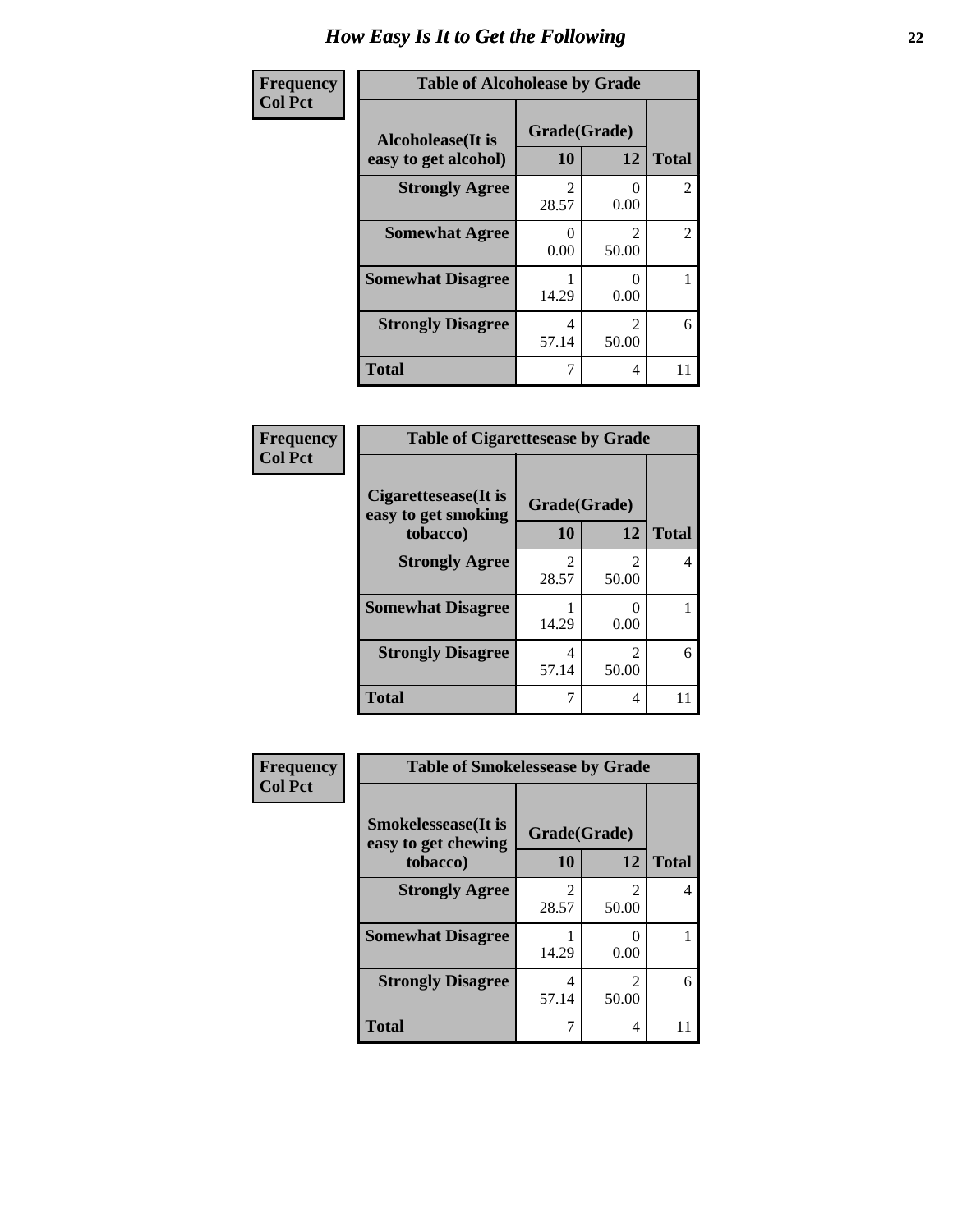| Frequency      | <b>Table of Marijuanaease by Grade</b>           |                                      |                                      |              |
|----------------|--------------------------------------------------|--------------------------------------|--------------------------------------|--------------|
| <b>Col Pct</b> | Marijuanaease(It is<br>easy to get<br>marijuana) | Grade(Grade)<br>10                   | 12                                   | <b>Total</b> |
|                | <b>Strongly Agree</b>                            | $\mathcal{D}_{\mathcal{L}}$<br>28.57 | $\mathcal{D}_{\mathcal{A}}$<br>50.00 | 4            |
|                | <b>Somewhat Agree</b>                            | 14.29                                | $\mathbf{\Omega}$<br>0.00            |              |
|                | <b>Somewhat Disagree</b>                         | 14.29                                | $\mathbf{\Omega}$<br>0.00            |              |
|                | <b>Strongly Disagree</b>                         | 3<br>42.86                           | $\mathfrak{D}$<br>50.00              | 5            |
|                | <b>Total</b>                                     | 7                                    | 4                                    | 11           |

#### **Frequency Col Pct**

| <b>Table of Cocaineease by Grade</b> |              |                         |                             |  |
|--------------------------------------|--------------|-------------------------|-----------------------------|--|
| Cocaineease(It is<br>easy to get     | Grade(Grade) |                         |                             |  |
| cocaine)                             | 10           | 12                      | <b>Total</b>                |  |
| <b>Strongly Agree</b>                | 2<br>28.57   | 0<br>0.00               | $\mathcal{D}_{\mathcal{L}}$ |  |
| <b>Somewhat Agree</b>                | 0<br>0.00    | $\mathfrak{D}$<br>50.00 | $\mathcal{L}$               |  |
| <b>Strongly Disagree</b>             | 5<br>71.43   | $\mathfrak{D}$<br>50.00 |                             |  |
| <b>Total</b>                         |              | 4                       |                             |  |

#### **Frequency Col Pct**

| <b>Table of Inhalantsease by Grade</b> |              |                         |              |  |
|----------------------------------------|--------------|-------------------------|--------------|--|
| Inhalantsease(It)<br>is easy to get    | Grade(Grade) |                         |              |  |
| inhalants)                             | 10           | 12                      | <b>Total</b> |  |
| <b>Strongly Agree</b>                  | 14.29        | $\mathfrak{D}$<br>50.00 | 3            |  |
| <b>Somewhat Agree</b>                  | 14.29        | 0.00                    |              |  |
| <b>Strongly Disagree</b>               | 5<br>71.43   | $\mathfrak{D}$<br>50.00 |              |  |
| Total                                  |              | 4                       |              |  |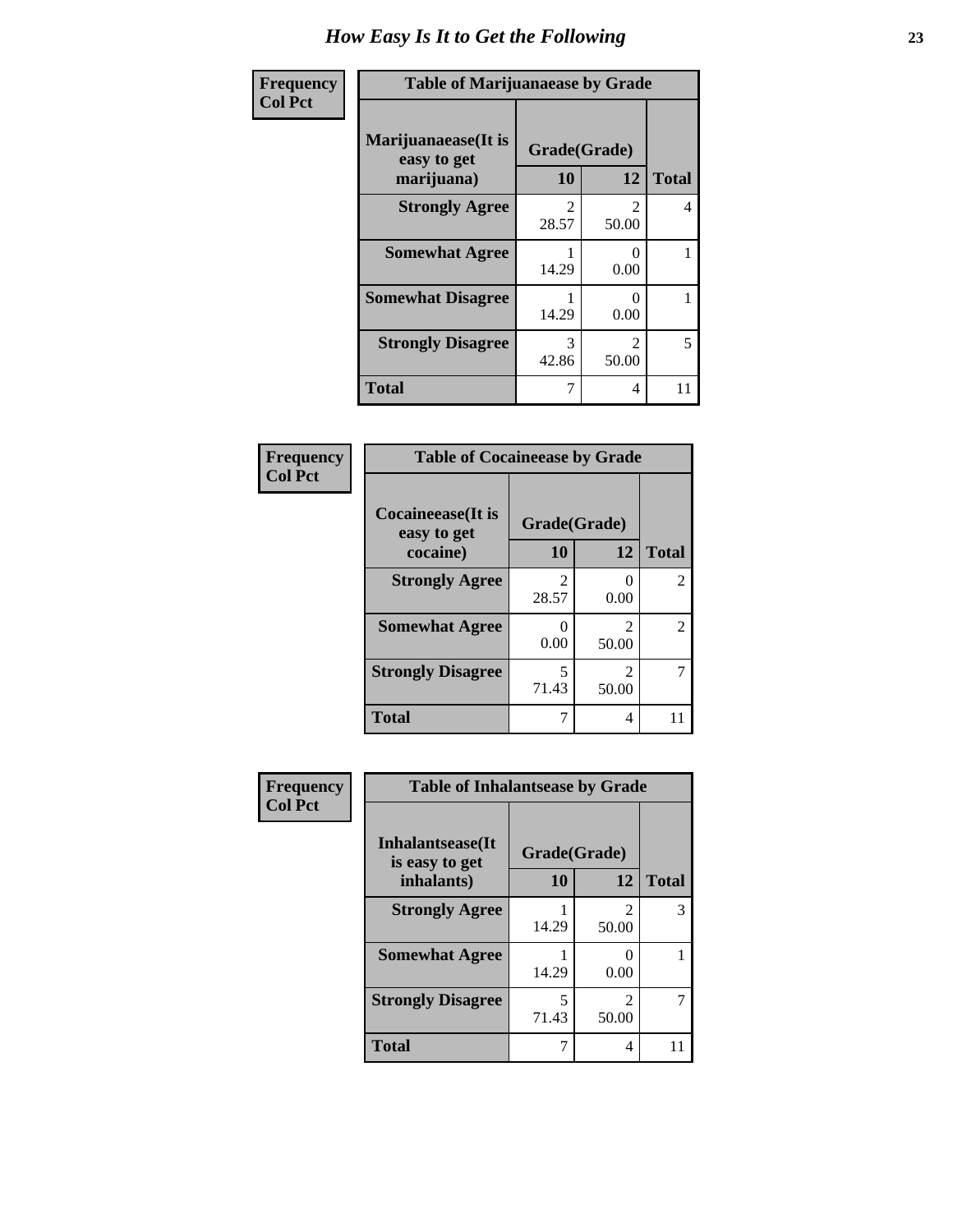| Frequency      | <b>Table of Steroidsease by Grade</b>       |                    |       |              |
|----------------|---------------------------------------------|--------------------|-------|--------------|
| <b>Col Pct</b> | Steroidsease(It is<br>easy to get steroids) | Grade(Grade)<br>10 | 12    | <b>Total</b> |
|                | <b>Somewhat Agree</b>                       | 14.29              | 0.00  |              |
|                | <b>Somewhat Disagree</b>                    | 14.29              | 50.00 | 3            |
|                | <b>Strongly Disagree</b>                    | 5<br>71.43         | 50.00 | 7            |
|                | <b>Total</b>                                |                    | 4     |              |

| Frequency      | <b>Table of Ecstasyease by Grade</b>                     |            |                                      |              |
|----------------|----------------------------------------------------------|------------|--------------------------------------|--------------|
| <b>Col Pct</b> | <b>Ecstasyease</b> (It is<br>Grade(Grade)<br>easy to get |            |                                      |              |
|                | ecstasy)                                                 | 10         | 12                                   | <b>Total</b> |
|                | <b>Strongly Agree</b>                                    | 14.29      | 0<br>0.00                            |              |
|                | <b>Somewhat Agree</b>                                    | 14.29      | $\mathcal{D}_{\mathcal{L}}$<br>50.00 | 3            |
|                | <b>Strongly Disagree</b>                                 | 5<br>71.43 | $\mathcal{D}_{\mathcal{L}}$<br>50.00 |              |
|                | <b>Total</b>                                             | 7          | 4                                    | 11           |

| Frequency      | <b>Table of Methease by Grade</b>     |              |             |              |
|----------------|---------------------------------------|--------------|-------------|--------------|
| <b>Col Pct</b> | <b>Methease</b> (It is easy<br>to get | Grade(Grade) |             |              |
|                | methamphetamines)                     | 10           | 12          | <b>Total</b> |
|                | <b>Somewhat Agree</b>                 | 14.29        | 0.00        |              |
|                | <b>Strongly Disagree</b>              | 6<br>85.71   | 4<br>100.00 | 10           |
|                | Total                                 |              | 4           | 11           |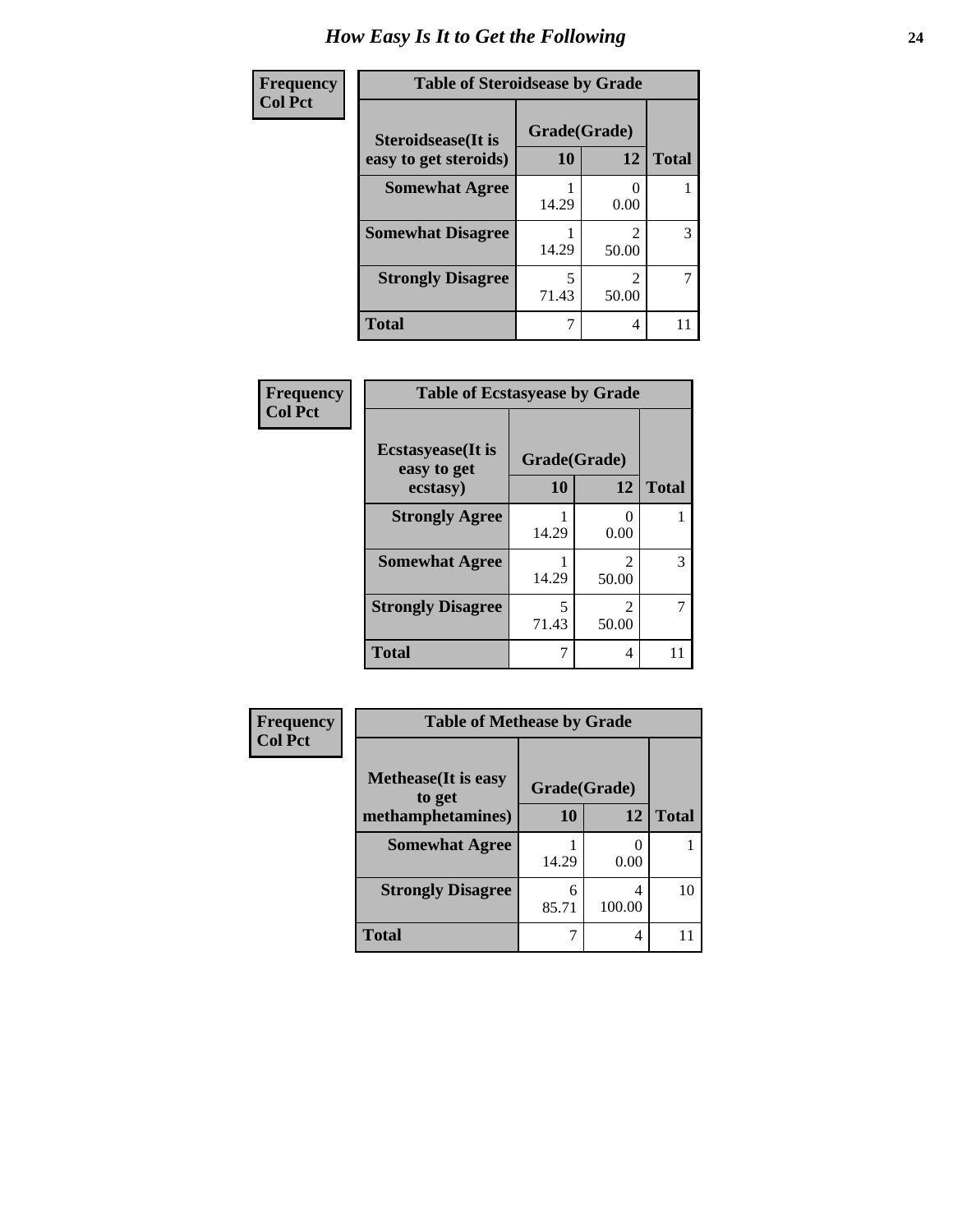| Frequency      | <b>Table of Hallucinogensease by Grade</b> |              |                           |              |
|----------------|--------------------------------------------|--------------|---------------------------|--------------|
| <b>Col Pct</b> | Hallucinogensease(It<br>is easy to get     | Grade(Grade) |                           |              |
|                | hallucinogens)                             | 10           | 12                        | <b>Total</b> |
|                | <b>Strongly Agree</b>                      | 14.29        | $\mathbf{\Omega}$<br>0.00 |              |
|                | <b>Somewhat Agree</b>                      | 14.29        | 0.00                      |              |
|                | <b>Strongly Disagree</b>                   | 5<br>71.43   | 4<br>100.00               | 9            |
|                | <b>Total</b>                               |              | 4                         | 11           |

| Frequency      | <b>Table of Prescriptionease by Grade</b>                                                |                                   |                                      |              |  |
|----------------|------------------------------------------------------------------------------------------|-----------------------------------|--------------------------------------|--------------|--|
| <b>Col Pct</b> | <b>Prescriptionease</b> (It<br>is easy to get<br>prescription drugs<br>not prescribed to | Grade(Grade)                      |                                      |              |  |
|                | me)                                                                                      | 10                                | 12                                   | <b>Total</b> |  |
|                | <b>Strongly Agree</b>                                                                    | 14.29                             | $\mathcal{D}_{\mathcal{L}}$<br>50.00 | 3            |  |
|                | <b>Somewhat Agree</b>                                                                    | 14.29                             | 0<br>0.00                            |              |  |
|                | <b>Strongly Disagree</b>                                                                 | $\overline{\phantom{0}}$<br>71.43 | $\mathcal{D}_{\mathcal{L}}$<br>50.00 |              |  |
|                | <b>Total</b>                                                                             | 7                                 | 4                                    | 11           |  |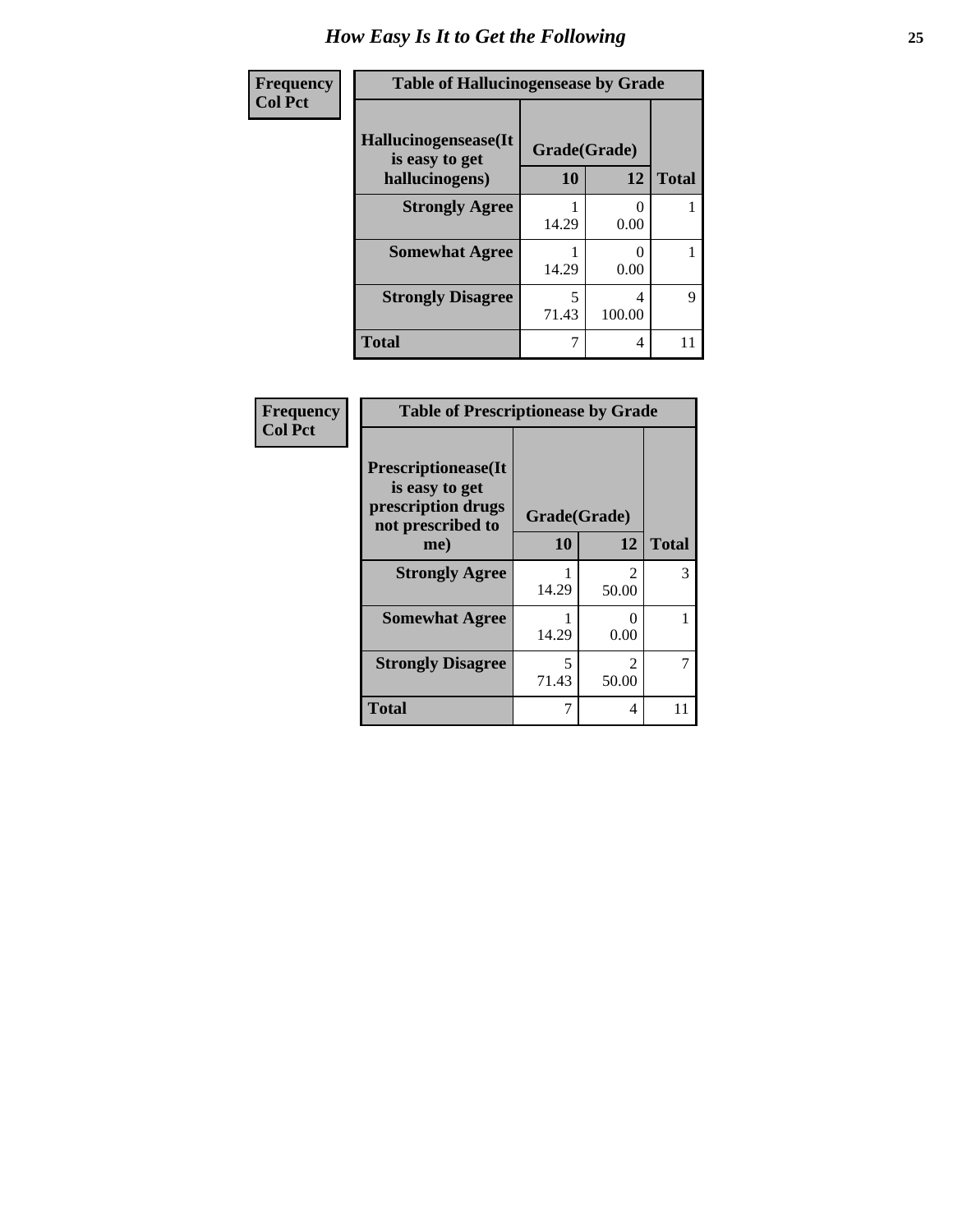#### *Age at Onset of Use* **26** *Results for "Age at Onset of Use" questions exclude students who said they did not use that substance*

| Frequency      | <b>Table of Grade by Alcoholinit</b> |                                                          |       |              |              |
|----------------|--------------------------------------|----------------------------------------------------------|-------|--------------|--------------|
| <b>Row Pct</b> |                                      | Alcoholinit(I<br>started using<br>alcohol when I<br>was) |       |              |              |
|                | Grade(Grade)                         | 11                                                       | 12    | 15           | <b>Total</b> |
|                | 10                                   | 20.00                                                    | 20.00 | 3<br>60.00   | 5            |
|                | 12                                   | $\theta$                                                 | 0     | $\mathbf{0}$ | 0            |
|                | <b>Total</b>                         | 1                                                        | 1     | 3            | 5            |
|                | <b>Frequency Missing = 6</b>         |                                                          |       |              |              |

| Frequency      | <b>Table of Grade by Cigarettesinit</b> |                                                            |       |       |            |                |
|----------------|-----------------------------------------|------------------------------------------------------------|-------|-------|------------|----------------|
| <b>Row Pct</b> |                                         | Cigarettesinit(I started<br>smoking tobacco when I<br>was) |       |       |            |                |
|                | Grade(Grade)                            | 9                                                          | 12    | 14    | 15         | <b>Total</b>   |
|                | 10                                      | 0<br>0.00                                                  | 20.00 | 20.00 | 3<br>60.00 | 5              |
|                | 12                                      | $\mathfrak{D}$<br>100.00                                   | 0.00  | 0.00  | 0<br>0.00  | $\overline{2}$ |
|                | <b>Total</b>                            | $\overline{c}$                                             |       |       | 3          |                |
|                |                                         | <b>Frequency Missing <math>=</math> 4</b>                  |       |       |            |                |

#### *For Grade \* Smokelessinit all data are missing since all the levels of variable Smokelessinit are missing.*

| Frequency      | <b>Table of Grade by Marijuanainit</b> |                                                            |                       |                                           |           |                |
|----------------|----------------------------------------|------------------------------------------------------------|-----------------------|-------------------------------------------|-----------|----------------|
| <b>Row Pct</b> |                                        | Marijuanainit (I started<br>using marijuana when I<br>was) |                       |                                           |           |                |
|                | Grade(Grade)                           | 10                                                         | 13                    | 14                                        | 15        | <b>Total</b>   |
|                | 10                                     | 20.00                                                      | 3<br>60.00            | 0.00                                      | 20.00     | 5              |
|                | 12                                     | $\Omega$<br>0.00                                           | $\mathcal{O}$<br>0.00 | $\mathfrak{D}$<br>100.00                  | 0<br>0.00 | $\mathfrak{D}$ |
|                | <b>Total</b>                           |                                                            | 3                     | 2                                         |           |                |
|                |                                        |                                                            |                       | <b>Frequency Missing <math>=</math> 4</b> |           |                |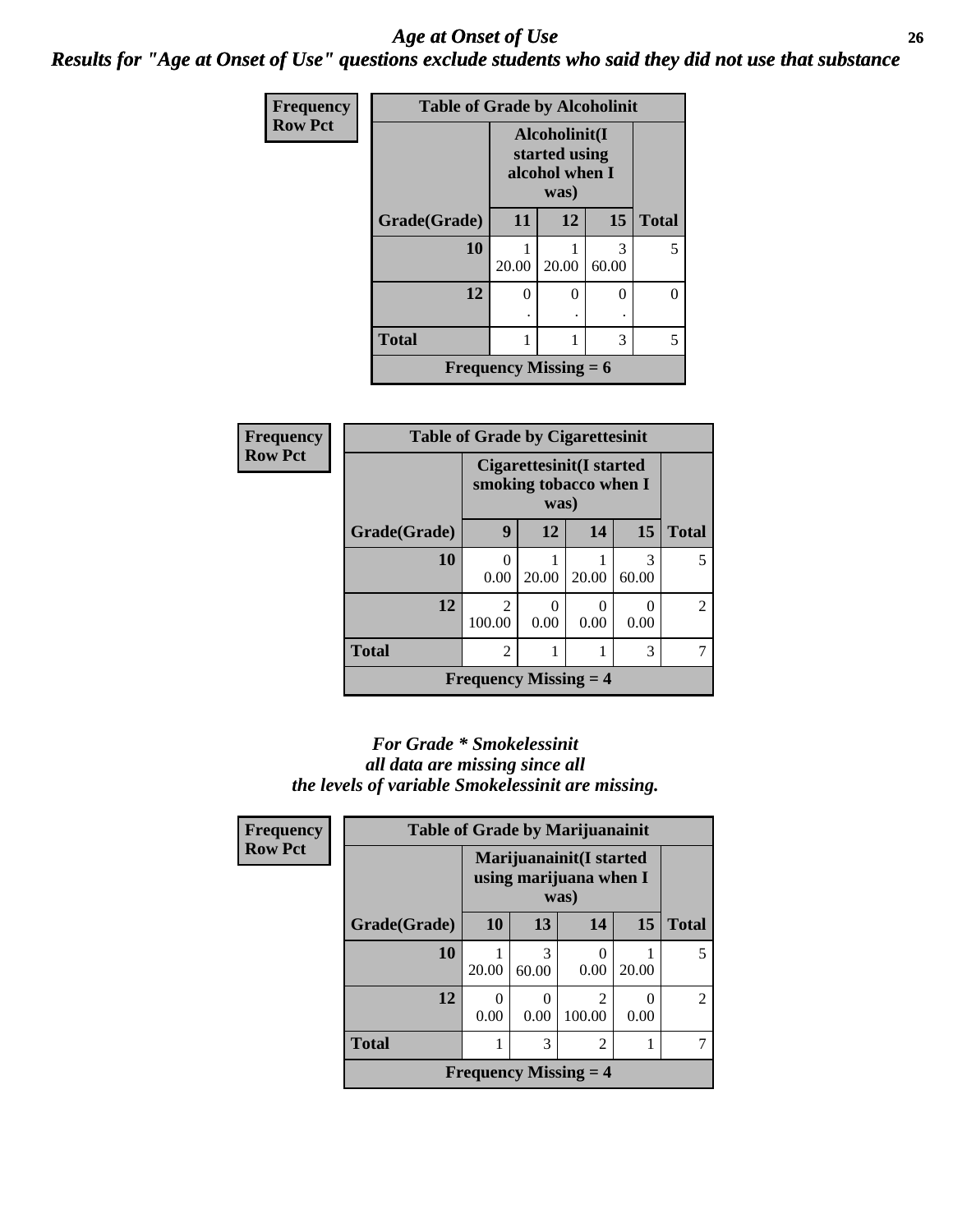#### *Age at Onset of Use* **27**

*Results for "Age at Onset of Use" questions exclude students who said they did not use that substance*

| Frequency      | <b>Table of Grade by Cocaineinit</b> |                                                          |                       |              |
|----------------|--------------------------------------|----------------------------------------------------------|-----------------------|--------------|
| <b>Row Pct</b> |                                      | Cocaineinit(I<br>started using<br>cocaine when I<br>was) |                       |              |
|                | Grade(Grade)                         | 15                                                       | 17                    | <b>Total</b> |
|                | 10                                   | 0<br>0.00                                                | 100.00                |              |
|                | 12                                   | $\mathfrak{D}$<br>100.00                                 | $\mathcal{O}$<br>0.00 | 2            |
|                | <b>Total</b>                         | 2                                                        |                       | 3            |
|                |                                      | <b>Frequency Missing = 8</b>                             |                       |              |

#### *For Grade \* Inhalantsinit all data are missing since all the levels of variable Inhalantsinit are missing.*

*For Grade \* Steroidsinit all data are missing since all the levels of variable Steroidsinit are missing.*

| <b>Frequency</b> | <b>Table of Grade by Ecstasyinit</b> |                                                          |                          |                |
|------------------|--------------------------------------|----------------------------------------------------------|--------------------------|----------------|
| <b>Row Pct</b>   |                                      | Ecstasyinit(I<br>started using<br>ecstasy when<br>I was) |                          |                |
|                  | Grade(Grade)                         | 15                                                       | 16                       | <b>Total</b>   |
|                  | 10                                   | 100.00                                                   | 0<br>0.00                |                |
|                  | 12                                   | 0<br>0.00                                                | $\mathfrak{D}$<br>100.00 | $\overline{c}$ |
|                  | <b>Total</b>                         |                                                          | 2                        | 3              |
|                  |                                      | <b>Frequency Missing = 8</b>                             |                          |                |

*For Grade \* Methinit all data are missing since all the levels of variable Methinit are missing.*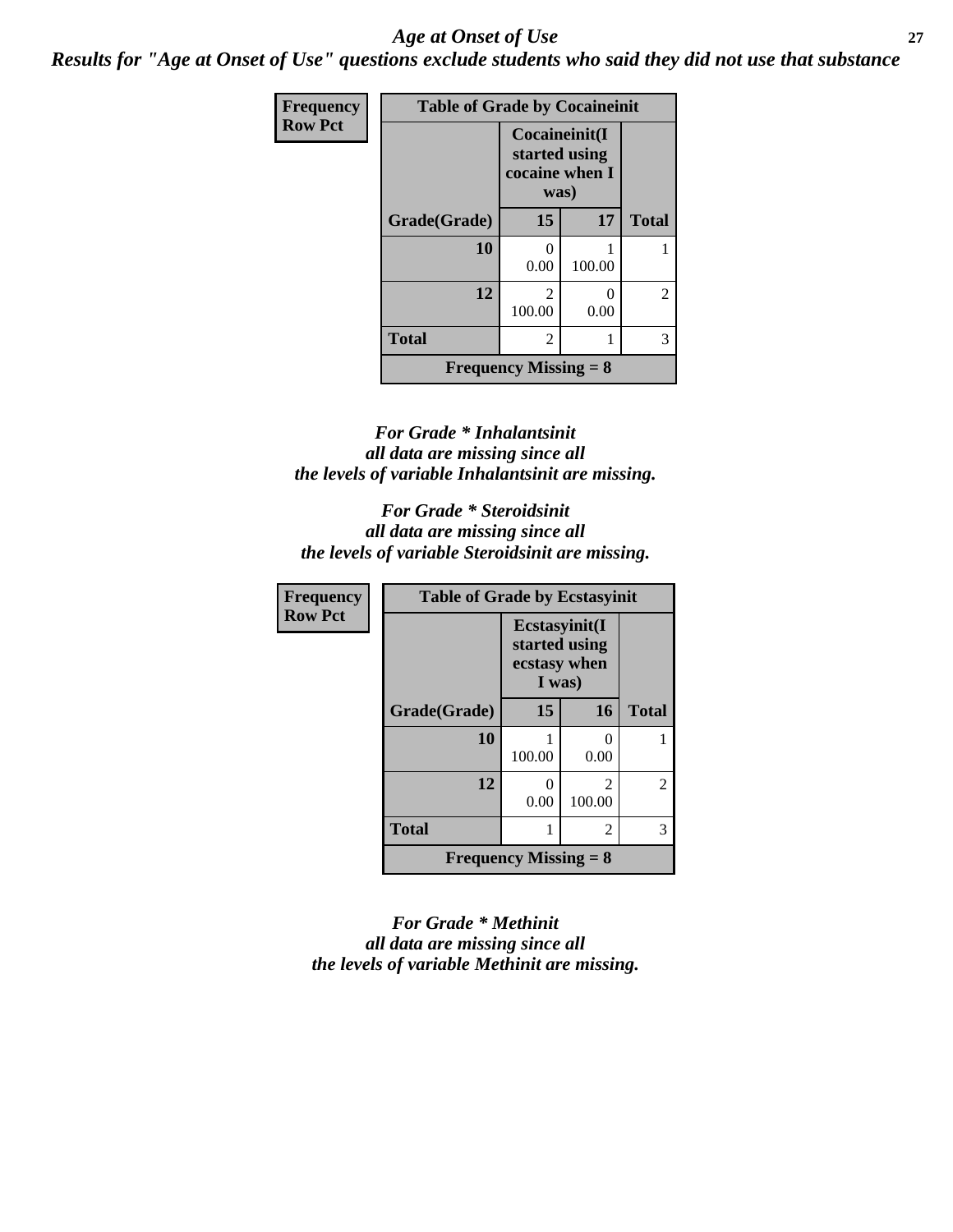#### *Age at Onset of Use* **28**

*Results for "Age at Onset of Use" questions exclude students who said they did not use that substance*

| <b>Frequency</b> | <b>Table of Grade by Hallucinogensinit</b> |                                                                      |       |              |  |
|------------------|--------------------------------------------|----------------------------------------------------------------------|-------|--------------|--|
| <b>Row Pct</b>   |                                            | Hallucinogensinit(I<br>started using<br>hallucinogens when<br>I was) |       |              |  |
|                  | Grade(Grade)                               | 13                                                                   | 16    | <b>Total</b> |  |
|                  | 10                                         | 75.00                                                                | 25.00 | 4            |  |
|                  | 12                                         | O                                                                    | 0     | $\cup$       |  |
|                  | <b>Total</b>                               | 3                                                                    |       | 4            |  |
|                  |                                            | <b>Frequency Missing = 7</b>                                         |       |              |  |

| <b>Frequency</b> | <b>Table of Grade by Prescriptioninit</b> |                                                                                                     |              |  |
|------------------|-------------------------------------------|-----------------------------------------------------------------------------------------------------|--------------|--|
| <b>Row Pct</b>   |                                           | Prescriptioninit(I<br>started using<br>prescription<br>drugs not<br>prescribed to me<br>when I was) |              |  |
|                  | Grade(Grade)                              | 12                                                                                                  | <b>Total</b> |  |
|                  | 10                                        | 3<br>100.00                                                                                         | 3            |  |
|                  | 12                                        | 0                                                                                                   | 0            |  |
|                  | <b>Total</b>                              | 3                                                                                                   | 3            |  |
|                  |                                           | <b>Frequency Missing = 8</b>                                                                        |              |  |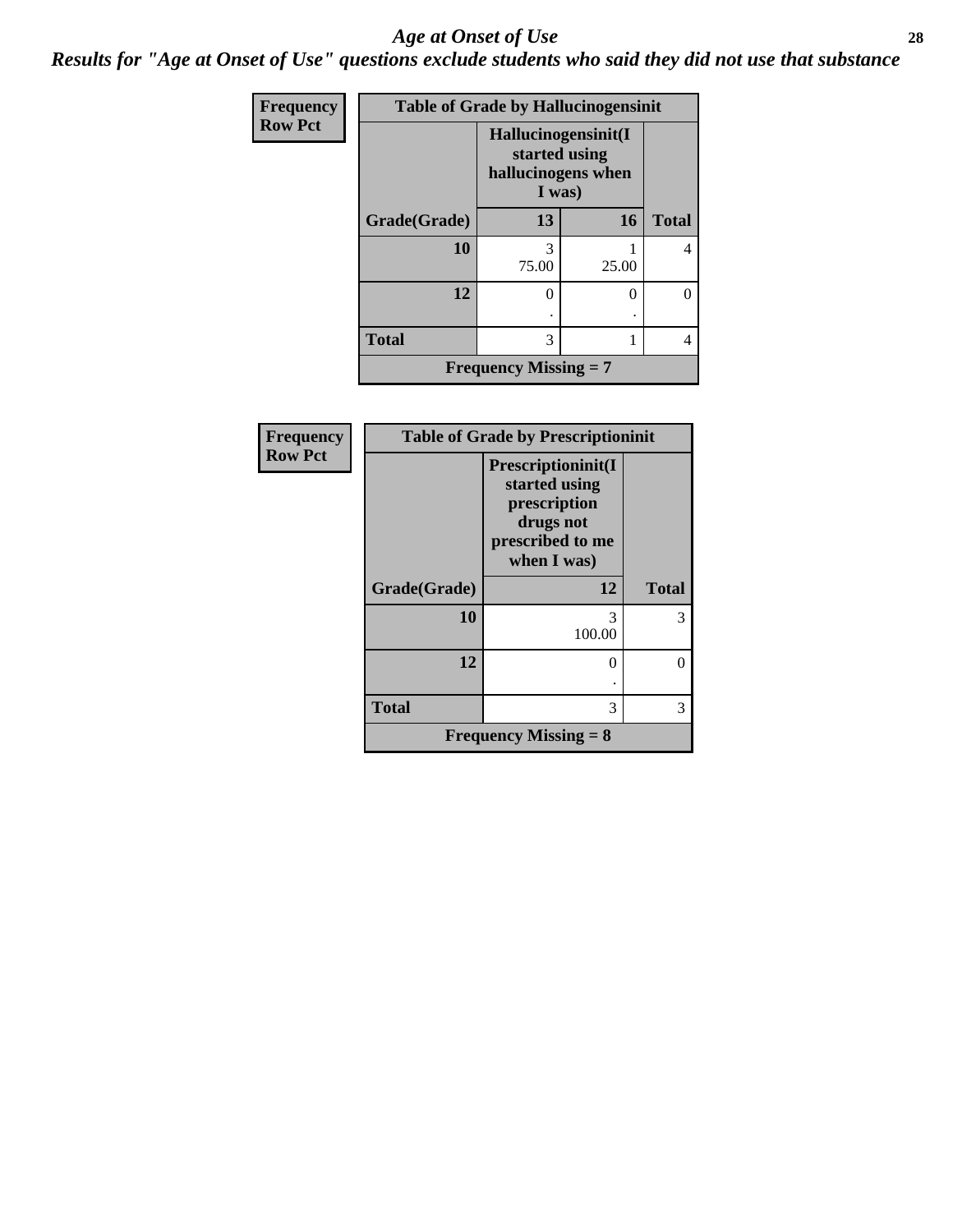| Frequency      | <b>Table of Alcoholharm by Grade</b>          |                         |                         |              |
|----------------|-----------------------------------------------|-------------------------|-------------------------|--------------|
| <b>Col Pct</b> | Alcoholharm(I<br>think alcohol is<br>harmful) | Grade(Grade)<br>10      | 12                      | <b>Total</b> |
|                | <b>Strongly Agree</b>                         | 14.29                   | $\mathfrak{D}$<br>50.00 | 3            |
|                | <b>Somewhat Agree</b>                         | $\mathfrak{D}$<br>28.57 | $\mathfrak{D}$<br>50.00 | 4            |
|                | <b>Somewhat Disagree</b>                      | 14.29                   | $\mathcal{O}$<br>0.00   |              |
|                | <b>Strongly Disagree</b>                      | 3<br>42.86              | ∩<br>0.00               | 3            |
|                | <b>Total</b>                                  | 7                       | 4                       | 11           |

#### **Frequency Col Pct**

| <b>Table of Cigarettesharm by Grade</b> |              |        |              |  |  |
|-----------------------------------------|--------------|--------|--------------|--|--|
| Cigarettesharm(I<br>think smoking       | Grade(Grade) |        |              |  |  |
| tobacco is harmful)                     | 10           | 12     | <b>Total</b> |  |  |
| <b>Strongly Agree</b>                   | 2<br>28.57   | 100.00 | 6            |  |  |
| <b>Somewhat Agree</b>                   | 2<br>28.57   | 0.00   | 2            |  |  |
| <b>Somewhat Disagree</b>                | 3<br>42.86   | 0.00   | 3            |  |  |
| <b>Total</b>                            | 7            | 4      |              |  |  |

| Frequency      | <b>Table of Smokelessharm by Grade</b>         |                    |                       |              |
|----------------|------------------------------------------------|--------------------|-----------------------|--------------|
| <b>Col Pct</b> | Smokelessharm(I<br>think chewing<br>tobacco is | Grade(Grade)<br>10 | 12                    | <b>Total</b> |
|                | harmful)                                       |                    |                       |              |
|                | <b>Strongly Agree</b>                          | 5<br>71.43         | 4<br>100.00           | 9            |
|                | <b>Somewhat Agree</b>                          | 14.29              | 0<br>0.00             |              |
|                | <b>Strongly Disagree</b>                       | 14.29              | $\mathcal{O}$<br>0.00 |              |
|                | <b>Total</b>                                   | 7                  | 4                     | 11           |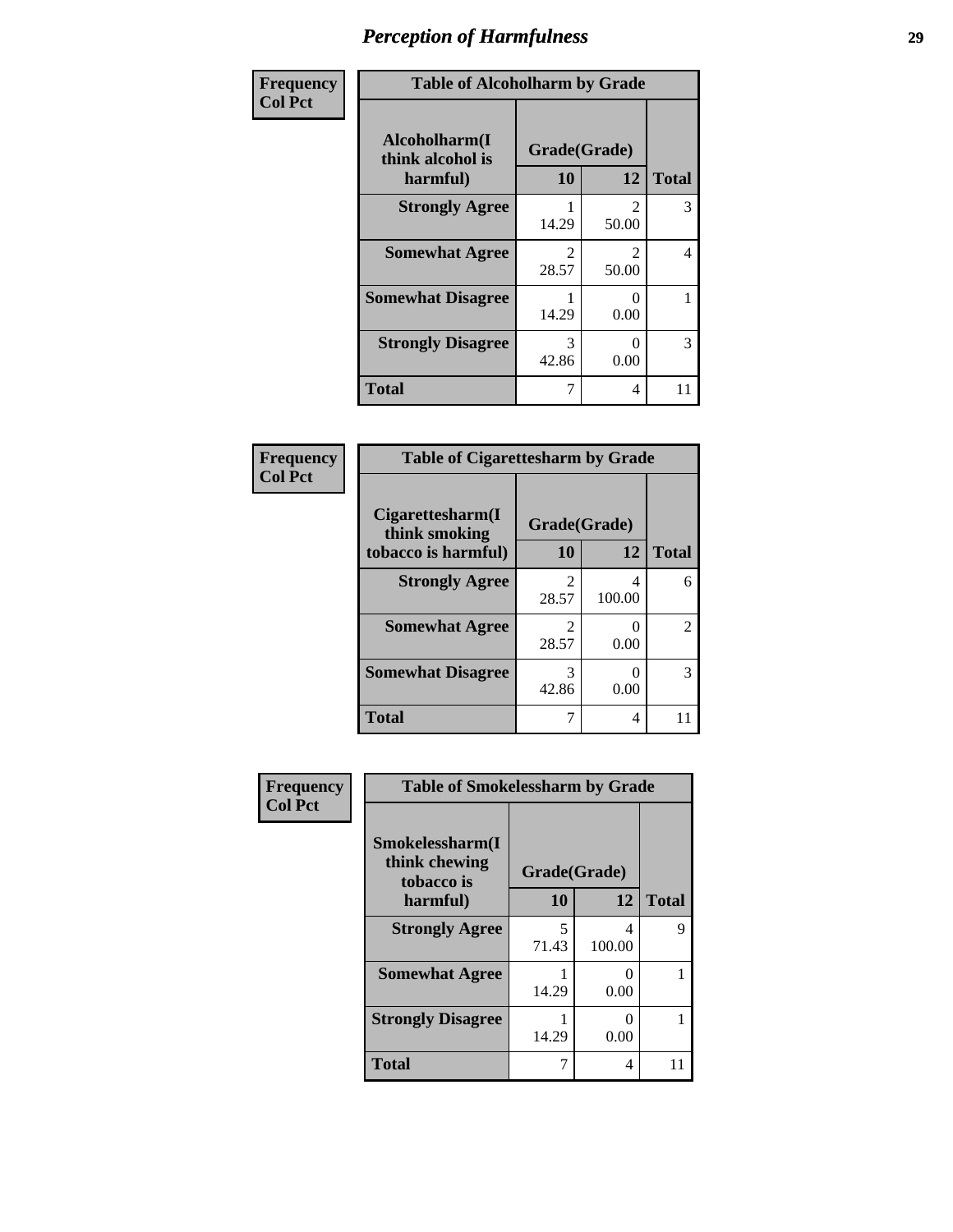| Frequency      | <b>Table of Marijuanaharm by Grade</b>            |                         |                         |                |
|----------------|---------------------------------------------------|-------------------------|-------------------------|----------------|
| <b>Col Pct</b> | Marijuanaharm(I<br>think marijuana is<br>harmful) | Grade(Grade)<br>10      | 12                      | <b>Total</b>   |
|                | <b>Strongly Agree</b>                             | 14.29                   | 25.00                   | $\overline{2}$ |
|                | <b>Somewhat Agree</b>                             | $\mathfrak{D}$<br>28.57 | $\mathfrak{D}$<br>50.00 | 4              |
|                | <b>Somewhat Disagree</b>                          | 14.29                   | $\Omega$<br>0.00        | 1              |
|                | <b>Strongly Disagree</b>                          | 3<br>42.86              | 25.00                   | 4              |
|                | <b>Total</b>                                      | $\overline{7}$          | 4                       | 11             |

#### **Frequency Col Pct**

| <b>Table of Cocaineharm by Grade</b> |              |              |  |  |  |
|--------------------------------------|--------------|--------------|--|--|--|
| Cocaineharm(I<br>think cocaine is    | Grade(Grade) |              |  |  |  |
| harmful)                             | 10           | <b>Total</b> |  |  |  |
| <b>Strongly Agree</b>                | 3<br>42.86   | 4<br>100.00  |  |  |  |
| <b>Strongly Disagree</b>             | 4<br>57.14   | 0.00         |  |  |  |
| <b>Total</b>                         |              | 4            |  |  |  |

| Frequency      | <b>Table of Inhalantsharm by Grade</b> |              |                           |              |
|----------------|----------------------------------------|--------------|---------------------------|--------------|
| <b>Col Pct</b> | Inhalantsharm(I)<br>think inhalants    | Grade(Grade) |                           |              |
|                | are harmful)                           | 10           | 12                        | <b>Total</b> |
|                | <b>Strongly Agree</b>                  | 5<br>71.43   | 4<br>100.00               | 9            |
|                | <b>Somewhat Agree</b>                  | 14.29        | $\mathbf{\Omega}$<br>0.00 |              |
|                | <b>Strongly Disagree</b>               | 14.29        | 0<br>0.00                 |              |
|                | <b>Total</b>                           | 7            | 4                         | 11           |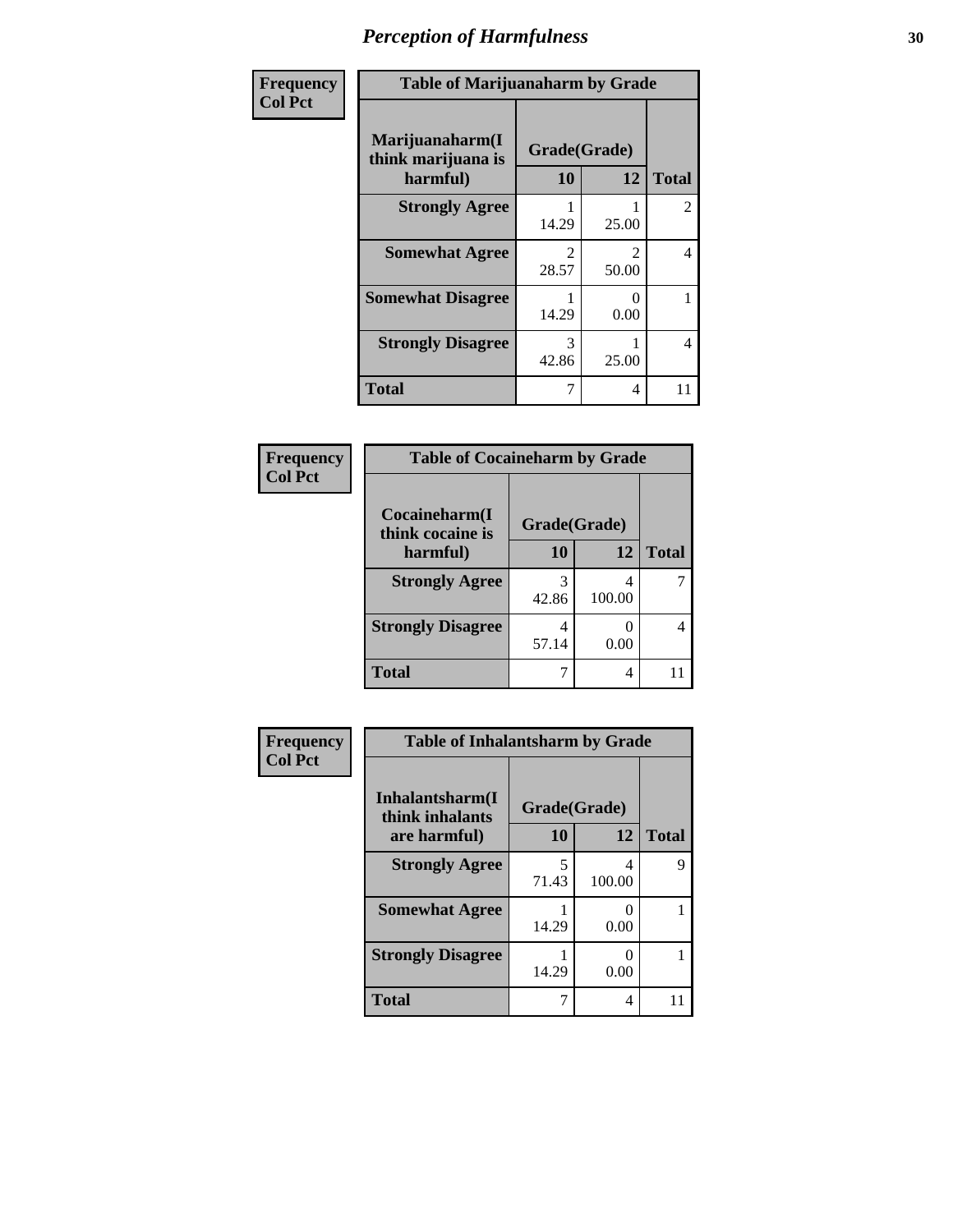| Frequency      | <b>Table of Steroidsharm by Grade</b> |            |             |              |
|----------------|---------------------------------------|------------|-------------|--------------|
| <b>Col Pct</b> | Steroidsharm(I<br>think steroids are  |            |             |              |
|                | harmful)                              | 10         | 12          | <b>Total</b> |
|                | <b>Strongly Agree</b>                 | 6<br>85.71 | 4<br>100.00 | 10           |
|                | <b>Strongly Disagree</b>              | 14.29      | 0.00        |              |
|                | Total                                 |            | 4           |              |

| Frequency      | <b>Table of Ecstasyharm by Grade</b>           |                    |                                |              |
|----------------|------------------------------------------------|--------------------|--------------------------------|--------------|
| <b>Col Pct</b> | Ecstasyharm(I)<br>think ecstasy is<br>harmful) | Grade(Grade)<br>10 | 12                             | <b>Total</b> |
|                | <b>Strongly Agree</b>                          | 5<br>71.43         | $\mathcal{D}_{\cdot}$<br>50.00 |              |
|                | <b>Somewhat Agree</b>                          | 0<br>0.00          | 2<br>50.00                     | 2            |
|                | <b>Somewhat Disagree</b>                       | 14.29              | ∩<br>0.00                      |              |
|                | <b>Strongly Disagree</b>                       | 14.29              | 0<br>0.00                      |              |
|                | <b>Total</b>                                   | 7                  | 4                              | 11           |

| Frequency      | <b>Table of Methharm by Grade</b> |              |             |              |
|----------------|-----------------------------------|--------------|-------------|--------------|
| <b>Col Pct</b> | <b>Methharm</b> (I think          | Grade(Grade) |             |              |
|                | methamphetamines<br>are harmful)  | 10           | 12          | <b>Total</b> |
|                |                                   |              |             |              |
|                | <b>Strongly Agree</b>             | 6<br>85.71   | 4<br>100.00 | 10           |
|                | <b>Strongly Disagree</b>          | 14.29        | 0.00        |              |
|                | <b>Total</b>                      |              | 4           |              |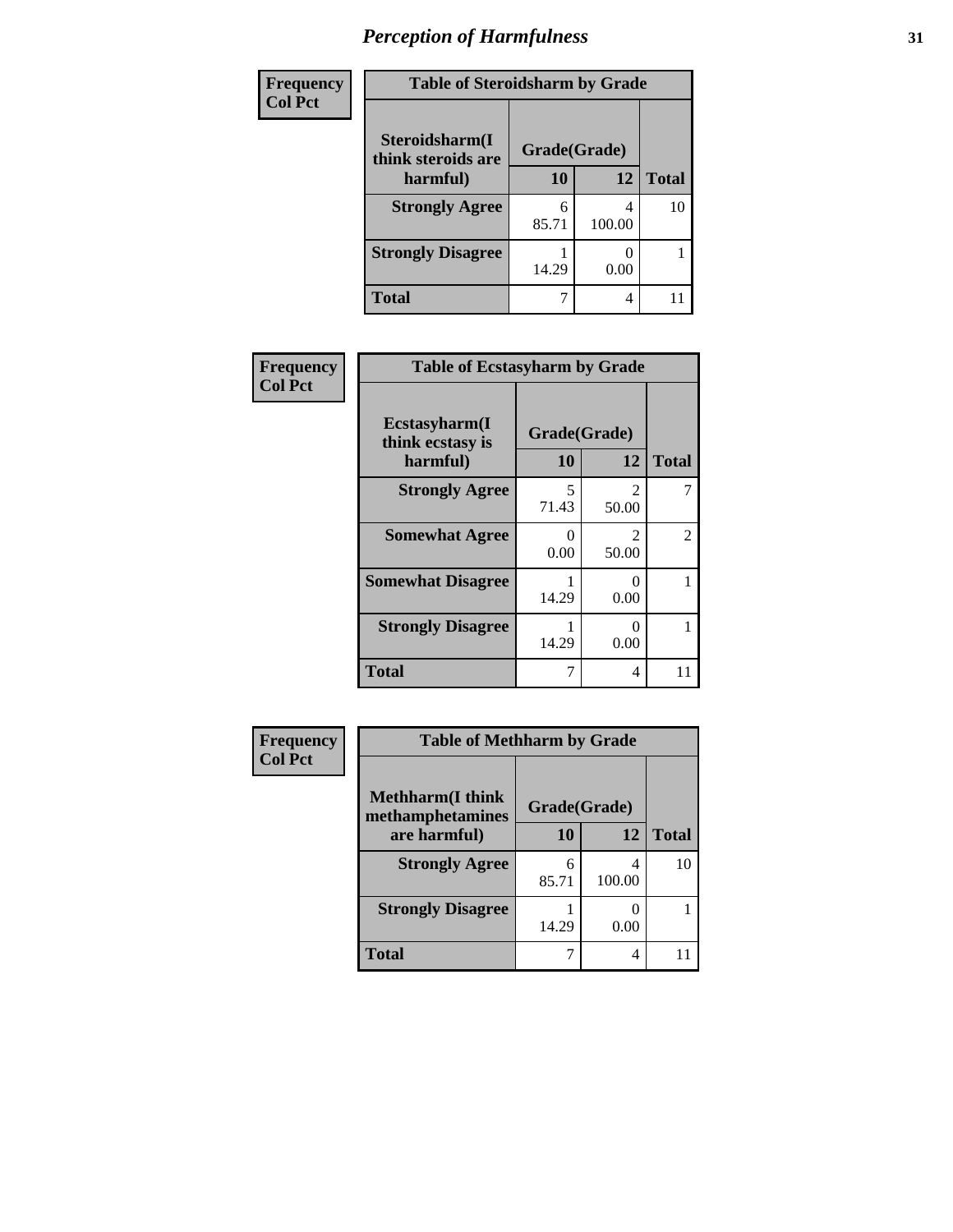| Frequency      | <b>Table of Hallucinogensharm by Grade</b> |              |             |              |
|----------------|--------------------------------------------|--------------|-------------|--------------|
| <b>Col Pct</b> | Hallucinogensharm(I<br>think hallucinogens | Grade(Grade) |             |              |
|                | are harmful)                               | 10           | 12          | <b>Total</b> |
|                | <b>Strongly Agree</b>                      | 71.43        | 4<br>100.00 | 9            |
|                | <b>Strongly Disagree</b>                   | 28.57        | 0.00        | 2            |
|                | Total                                      |              | 4           |              |

| Frequency      | <b>Table of Prescriptionharm by Grade</b>                                 |                        |              |              |  |
|----------------|---------------------------------------------------------------------------|------------------------|--------------|--------------|--|
| <b>Col Pct</b> | Prescriptionharm(I<br>think prescription<br>drugs not<br>prescribed to me |                        | Grade(Grade) |              |  |
|                | are harmful)                                                              | <b>10</b>              | 12           | <b>Total</b> |  |
|                | <b>Strongly Agree</b>                                                     | 2<br>28.57             | 4<br>100.00  | 6            |  |
|                | <b>Somewhat Agree</b>                                                     | $\mathcal{R}$<br>42.86 | 0<br>0.00    | 3            |  |
|                | <b>Somewhat Disagree</b>                                                  | 14.29                  | 0<br>0.00    | 1            |  |
|                | <b>Strongly Disagree</b>                                                  | 14.29                  | 0<br>0.00    |              |  |
|                | Total                                                                     |                        | 4            | 11           |  |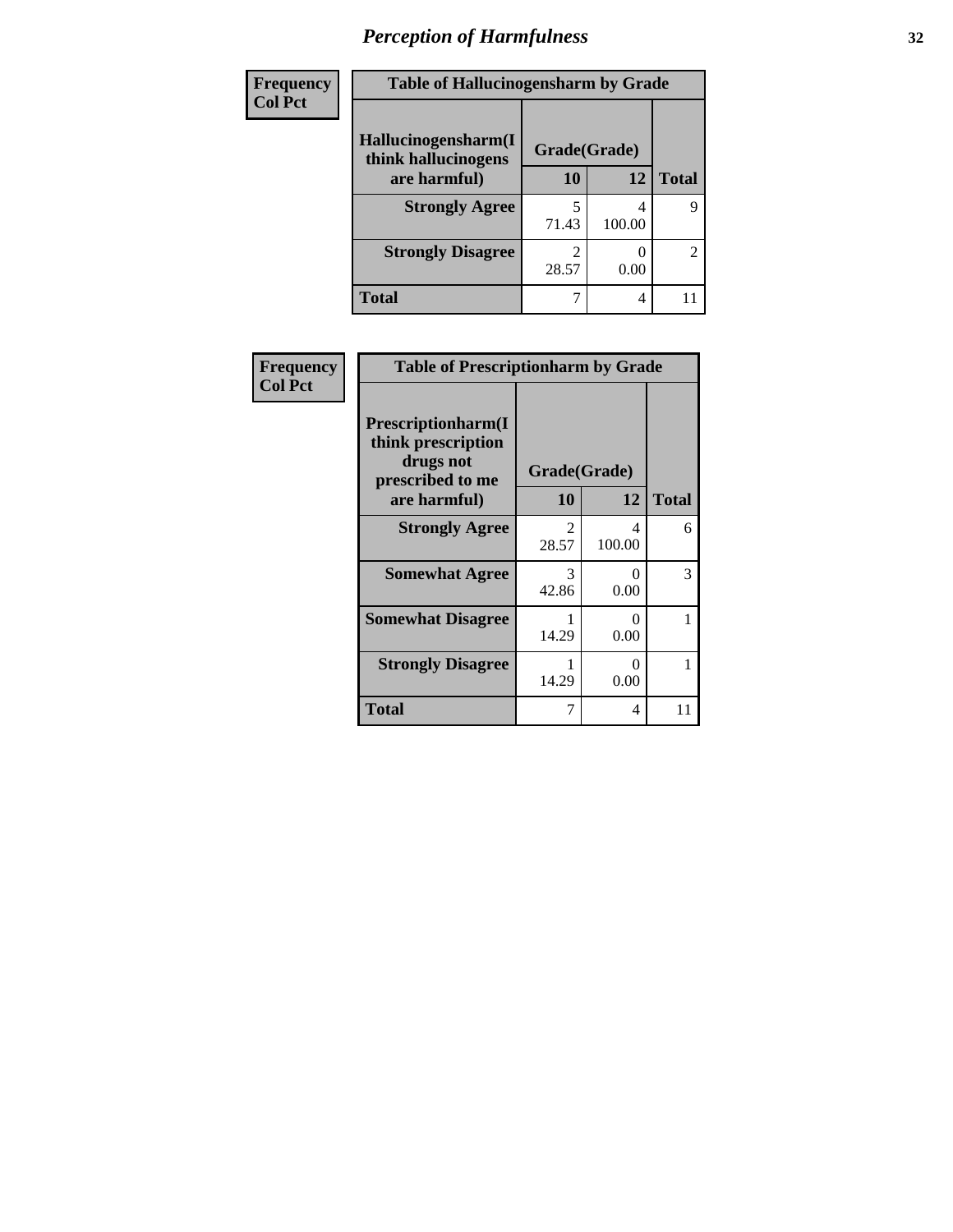### *Disapproval by Adults* **33**

| Frequency      |                                                                       | <b>Table of Alcoholadult by Grade</b> |                                      |              |  |
|----------------|-----------------------------------------------------------------------|---------------------------------------|--------------------------------------|--------------|--|
| <b>Col Pct</b> | <b>Alcoholadult</b> (Adults<br>would disapprove if<br>I used alcohol) | Grade(Grade)<br>10                    | 12                                   | <b>Total</b> |  |
|                | <b>Strongly Agree</b>                                                 | 3<br>42.86                            | $\mathcal{D}_{\mathcal{L}}$<br>50.00 | 5            |  |
|                | <b>Somewhat Agree</b>                                                 | 2<br>28.57                            | 0.00                                 | 2            |  |
|                | <b>Somewhat Disagree</b>                                              | 14.29                                 | 0.00                                 |              |  |
|                | <b>Strongly Disagree</b>                                              | 14.29                                 | $\mathfrak{D}$<br>50.00              | 3            |  |
|                | <b>Total</b>                                                          | 7                                     | 4                                    | 11           |  |

#### **Frequency Col Pct**

| <b>Table of Tobaccoadult by Grade</b>                                                            |                        |                        |                |  |  |
|--------------------------------------------------------------------------------------------------|------------------------|------------------------|----------------|--|--|
| <b>Tobaccoadult(Adults</b><br>Grade(Grade)<br>would disapprove if<br>10<br>12<br>I used tobacco) |                        |                        |                |  |  |
| <b>Strongly Agree</b>                                                                            | 3<br>42.86             | $\mathcal{L}$<br>50.00 | 5              |  |  |
| <b>Somewhat Agree</b>                                                                            | $\mathcal{L}$<br>28.57 | 0<br>0.00              | $\mathfrak{D}$ |  |  |
| <b>Somewhat Disagree</b>                                                                         | 14.29                  | $\mathcal{L}$<br>50.00 | 3              |  |  |
| <b>Strongly Disagree</b>                                                                         | 14.29                  | 0.00                   |                |  |  |
| <b>Total</b>                                                                                     | 7                      | 4                      | 11             |  |  |

| Frequency      | <b>Table of Marijuanaadult by Grade</b>                           |                    |                  |              |  |
|----------------|-------------------------------------------------------------------|--------------------|------------------|--------------|--|
| <b>Col Pct</b> | Marijuanaadult(Adults<br>would disapprove if I<br>used marijuana) | Grade(Grade)<br>10 | 12               | <b>Total</b> |  |
|                | <b>Strongly Agree</b>                                             | 4<br>57.14         | 4<br>100.00      | 8            |  |
|                | <b>Somewhat Agree</b>                                             | 14.29              | 0<br>0.00        |              |  |
|                | <b>Somewhat Disagree</b>                                          | 14.29              | 0<br>0.00        |              |  |
|                | <b>Strongly Disagree</b>                                          | 14.29              | $\Omega$<br>0.00 |              |  |
|                | <b>Total</b>                                                      | 7                  | 4                | 11           |  |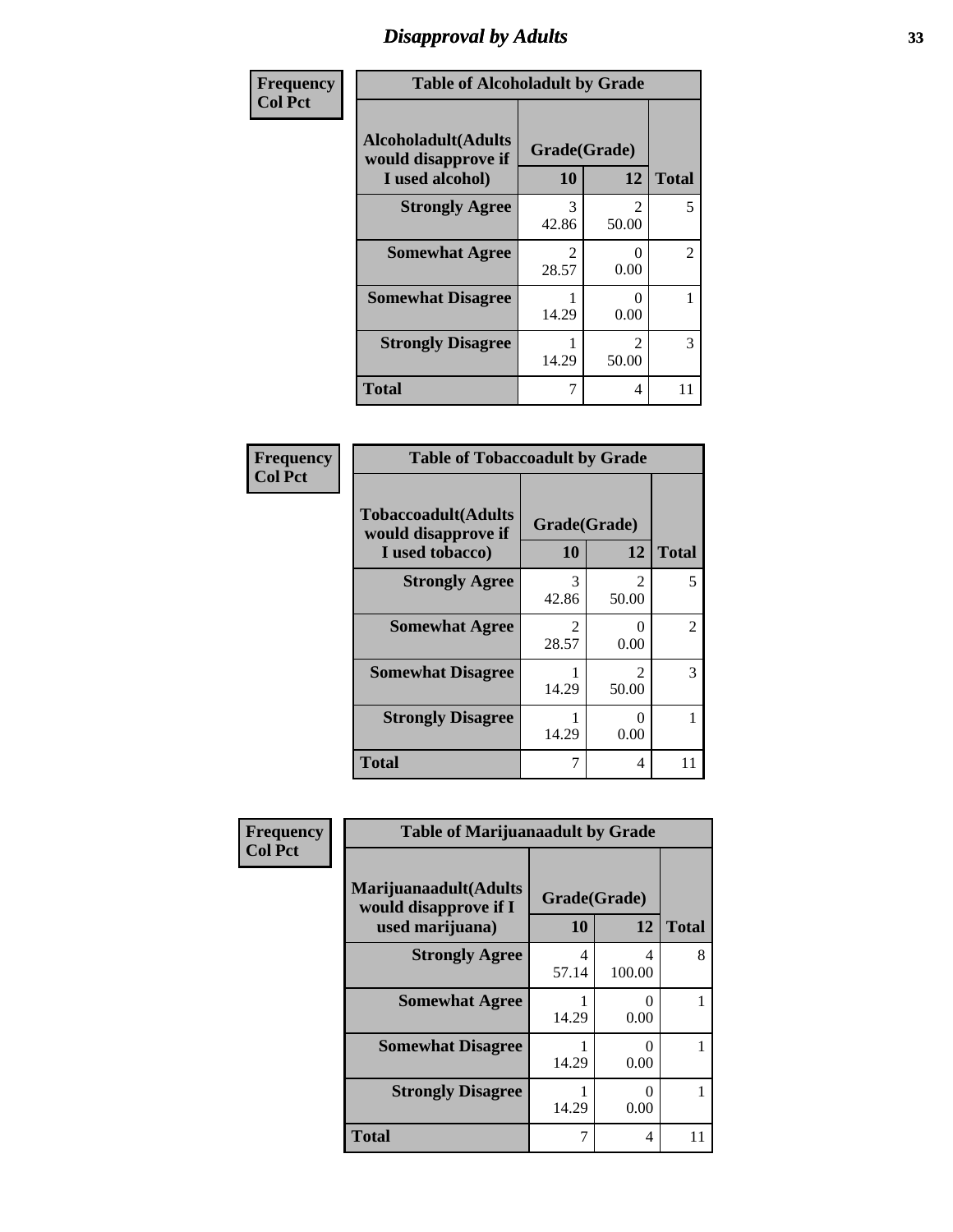# *Disapproval by Adults* **34**

| <b>Frequency</b> | <b>Table of Otherdrugadult by Grade</b>                                     |                    |                           |              |
|------------------|-----------------------------------------------------------------------------|--------------------|---------------------------|--------------|
| <b>Col Pct</b>   | <b>Otherdrugadult</b> (Adults<br>would disapprove if I<br>used other drugs) | Grade(Grade)<br>10 | 12                        | <b>Total</b> |
|                  | <b>Strongly Agree</b>                                                       | 4<br>57.14         | 4<br>100.00               | 8            |
|                  | <b>Somewhat Agree</b>                                                       | 14.29              | $\mathbf{\Omega}$<br>0.00 |              |
|                  | <b>Somewhat Disagree</b>                                                    | 14.29              | $\mathbf{\Omega}$<br>0.00 |              |
|                  | <b>Strongly Disagree</b>                                                    | 14.29              | 0<br>0.00                 |              |
|                  | <b>Total</b>                                                                | 7                  | 4                         | 11           |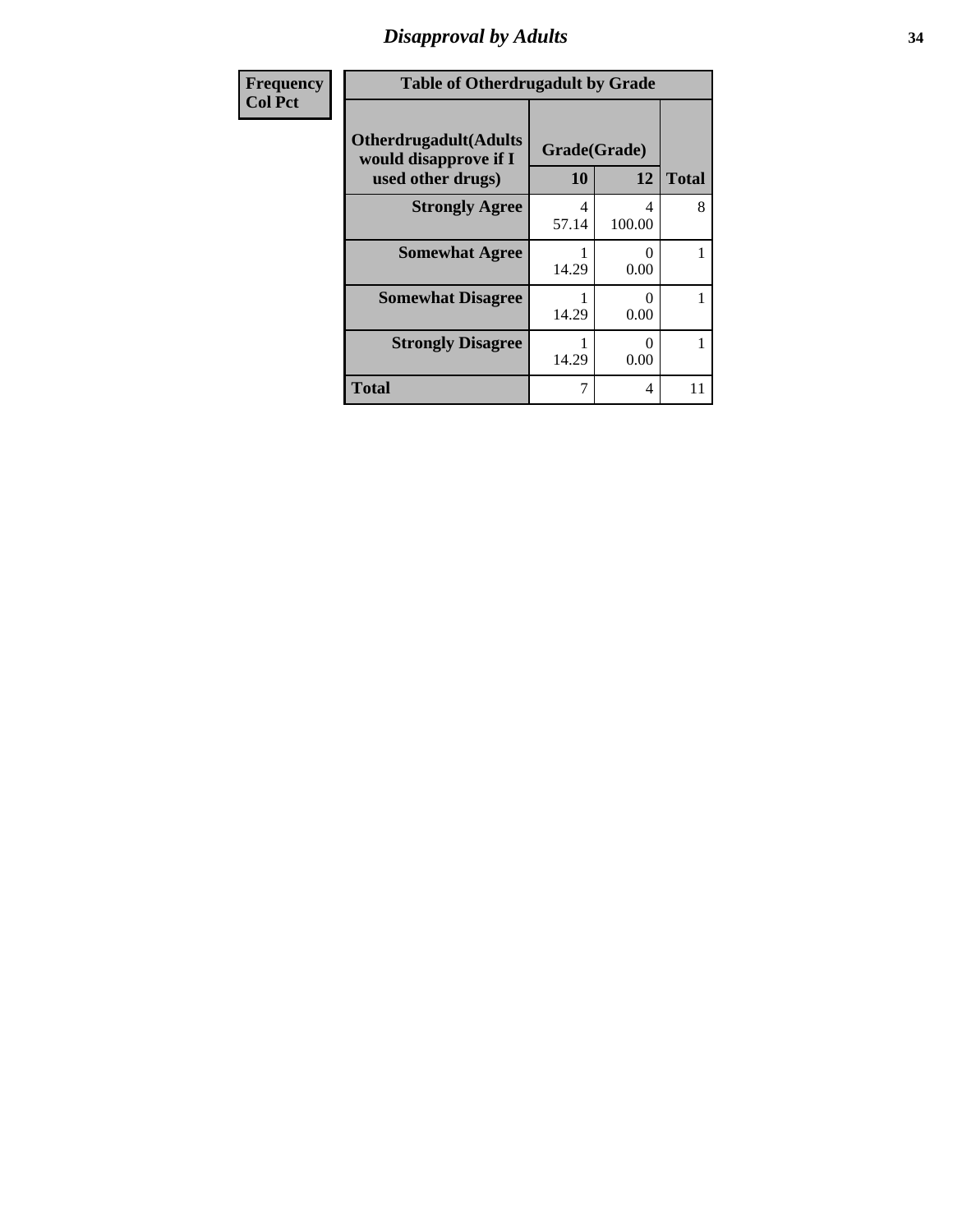### *Disapproval by Peers* **35**

| Frequency      | <b>Table of Alcoholpeer by Grade</b>                    |              |                         |              |
|----------------|---------------------------------------------------------|--------------|-------------------------|--------------|
| <b>Col Pct</b> | Alcoholpeer(My<br>friends would<br>disapprove if I used | Grade(Grade) |                         |              |
|                | alcohol)                                                | 10           | 12                      | <b>Total</b> |
|                | <b>Strongly Agree</b>                                   | 14.29        | $\mathfrak{D}$<br>50.00 | 3            |
|                | <b>Somewhat Agree</b>                                   | 14.29        | $\Omega$<br>0.00        |              |
|                | <b>Somewhat Disagree</b>                                | 4<br>57.14   | 0.00                    | 4            |
|                | <b>Strongly Disagree</b>                                | 14.29        | $\mathfrak{D}$<br>50.00 | 3            |
|                | Total                                                   | 7            | 4                       | 11           |

| Frequency      | <b>Table of Tobaccopeer by Grade</b>                                |                    |                        |              |
|----------------|---------------------------------------------------------------------|--------------------|------------------------|--------------|
| <b>Col Pct</b> | Tobaccopeer(My<br>friends would<br>disapprove if I used<br>tobacco) | Grade(Grade)<br>10 | 12                     | <b>Total</b> |
|                | <b>Strongly Agree</b>                                               | 14.29              | 2<br>50.00             | 3            |
|                | <b>Somewhat Agree</b>                                               | 14.29              | 0<br>0.00              |              |
|                | <b>Somewhat Disagree</b>                                            | 4<br>57.14         | 0<br>0.00              | 4            |
|                | <b>Strongly Disagree</b>                                            | 14.29              | $\mathcal{L}$<br>50.00 | 3            |
|                | <b>Total</b>                                                        | 7                  | 4                      | 11           |

| icv | <b>Table of Marijuanapeer by Grade</b>                                  |                    |                         |              |  |
|-----|-------------------------------------------------------------------------|--------------------|-------------------------|--------------|--|
|     | Marijuanapeer(My<br>friends would<br>disapprove if I used<br>marijuana) | Grade(Grade)<br>10 | 12                      | <b>Total</b> |  |
|     | <b>Strongly Agree</b>                                                   | 14.29              | $\mathfrak{D}$<br>50.00 | 3            |  |
|     | <b>Somewhat Agree</b>                                                   | 14.29              | 0.00                    |              |  |
|     | <b>Somewhat Disagree</b>                                                | 57.14              | 0.00                    | 4            |  |

| Frequenc       |
|----------------|
| <b>Col Pct</b> |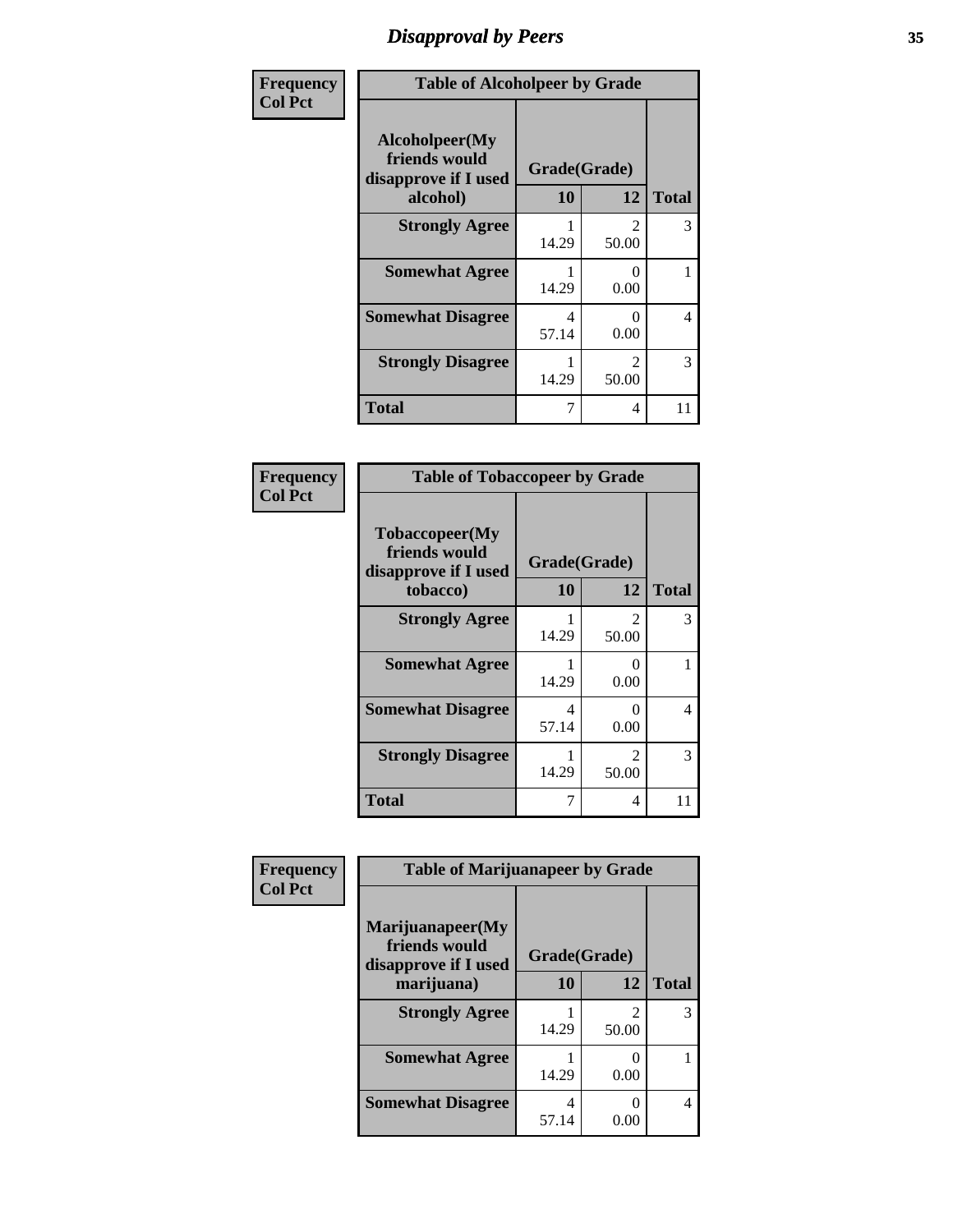# *Disapproval by Peers* **36**

| <b>Frequency</b> | <b>Table of Marijuanapeer by Grade</b>                                  |                    |       |              |
|------------------|-------------------------------------------------------------------------|--------------------|-------|--------------|
| <b>Col Pct</b>   | Marijuanapeer(My<br>friends would<br>disapprove if I used<br>marijuana) | Grade(Grade)<br>10 | 12    | <b>Total</b> |
|                  | <b>Strongly Disagree</b>                                                | 14.29              | 50.00 | 3            |
|                  | <b>Total</b>                                                            |                    | 4     |              |

| Frequency      |                                                           | <b>Table of Otherdrugpeer by Grade</b> |             |              |  |
|----------------|-----------------------------------------------------------|----------------------------------------|-------------|--------------|--|
| <b>Col Pct</b> | Otherdrugpeer(My<br>friends would<br>disapprove if I used | Grade(Grade)                           |             |              |  |
|                | other drugs)                                              | 10                                     | 12          | <b>Total</b> |  |
|                | <b>Strongly Agree</b>                                     | $\mathfrak{D}$<br>28.57                | 4<br>100.00 | 6            |  |
|                | <b>Somewhat Agree</b>                                     | 14.29                                  | 0<br>0.00   |              |  |
|                | <b>Somewhat Disagree</b>                                  | 4<br>57.14                             | 0<br>0.00   | 4            |  |
|                | <b>Total</b>                                              |                                        | 4           | 11           |  |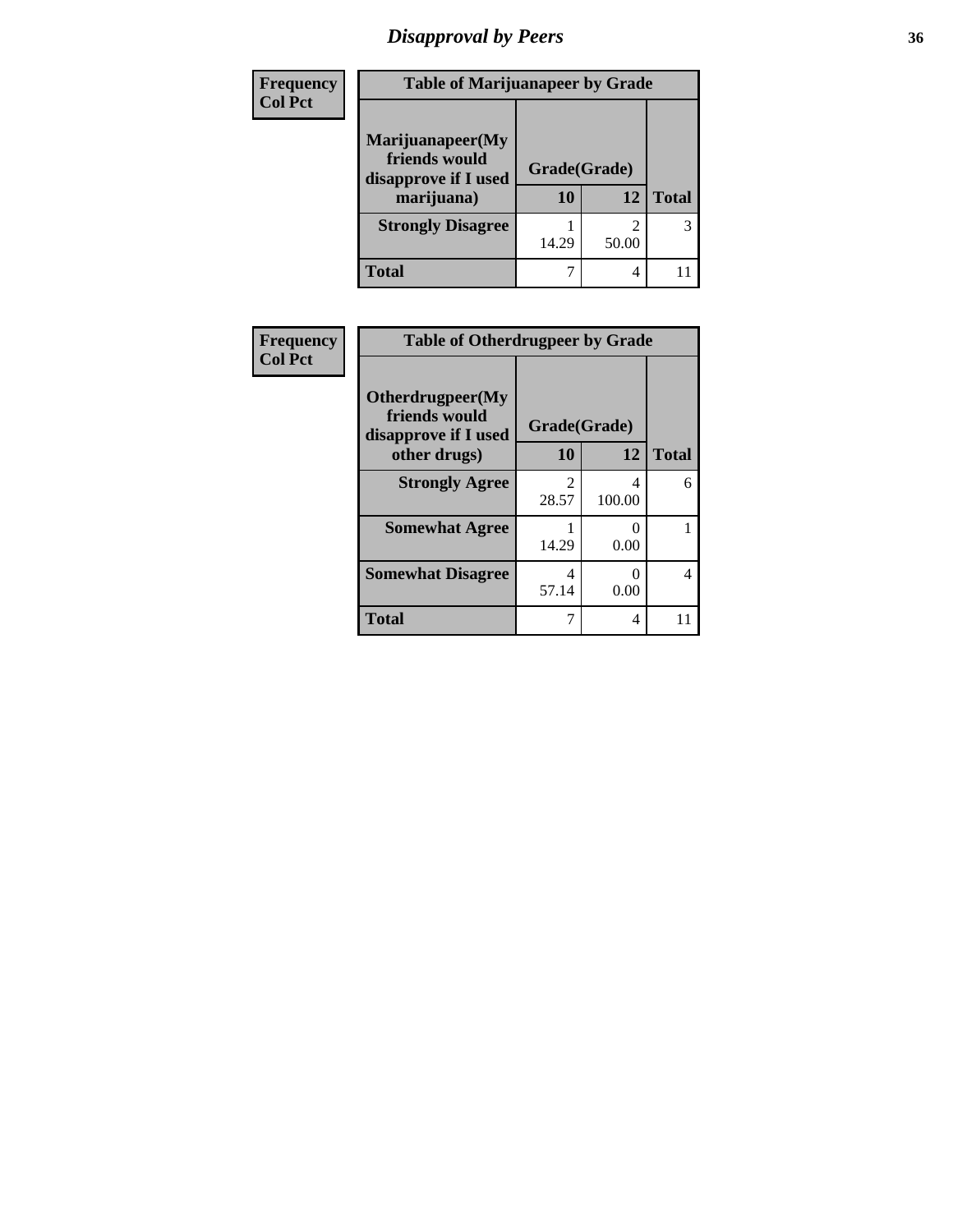| <b>Frequency</b> | <b>Table of Alcohollocation1 by Grade</b> |              |                         |              |  |
|------------------|-------------------------------------------|--------------|-------------------------|--------------|--|
| <b>Col Pct</b>   | <b>Alcohollocation1(Places</b>            | Grade(Grade) |                         |              |  |
|                  | <b>Friends Use Alcohol)</b>               | 10           | 12                      | <b>Total</b> |  |
|                  |                                           | 71.43        | $\overline{2}$<br>50.00 |              |  |
|                  | Do Not Use                                | 2<br>28.57   | $\mathcal{D}$<br>50.00  |              |  |
|                  | <b>Total</b>                              | ℸ            | 4                       |              |  |

| <b>Frequency</b> | <b>Table of Alcohollocation2 by Grade</b>                     |                    |            |              |
|------------------|---------------------------------------------------------------|--------------------|------------|--------------|
| <b>Col Pct</b>   | <b>Alcohollocation2(Places</b><br><b>Friends Use Alcohol)</b> | Grade(Grade)<br>10 | 12         | <b>Total</b> |
|                  |                                                               | 6<br>85.71         | 2<br>50.00 |              |
|                  | Home                                                          | 14.29              | 50.00      |              |
|                  | <b>Total</b>                                                  |                    | 4          |              |

| Frequency      | <b>Table of Alcohollocation 3 by Grade</b> |                    |                         |              |
|----------------|--------------------------------------------|--------------------|-------------------------|--------------|
| <b>Col Pct</b> | <b>Alcohollocation3(Places</b>             | Grade(Grade)<br>10 |                         |              |
|                | <b>Friends Use Alcohol)</b>                |                    | 12                      | <b>Total</b> |
|                |                                            | 6<br>85.71         | $\mathfrak{D}$<br>50.00 | 8            |
|                | <b>School</b>                              | 14.29              | $\mathcal{D}$<br>50.00  | 3            |
|                | <b>Total</b>                               | 7                  | 4                       |              |

| <b>Frequency</b> | <b>Table of Alcohollocation4 by Grade</b> |              |            |              |  |
|------------------|-------------------------------------------|--------------|------------|--------------|--|
| <b>Col Pct</b>   | <b>Alcohollocation4(Places</b>            | Grade(Grade) |            |              |  |
|                  | <b>Friends Use Alcohol)</b>               | 10           | 12         | <b>Total</b> |  |
|                  |                                           | 6<br>85.71   | 2<br>50.00 | 8            |  |
|                  | Car                                       | 14.29        | 2<br>50.00 | 3            |  |
|                  | <b>Total</b>                              | ┑            | 4          |              |  |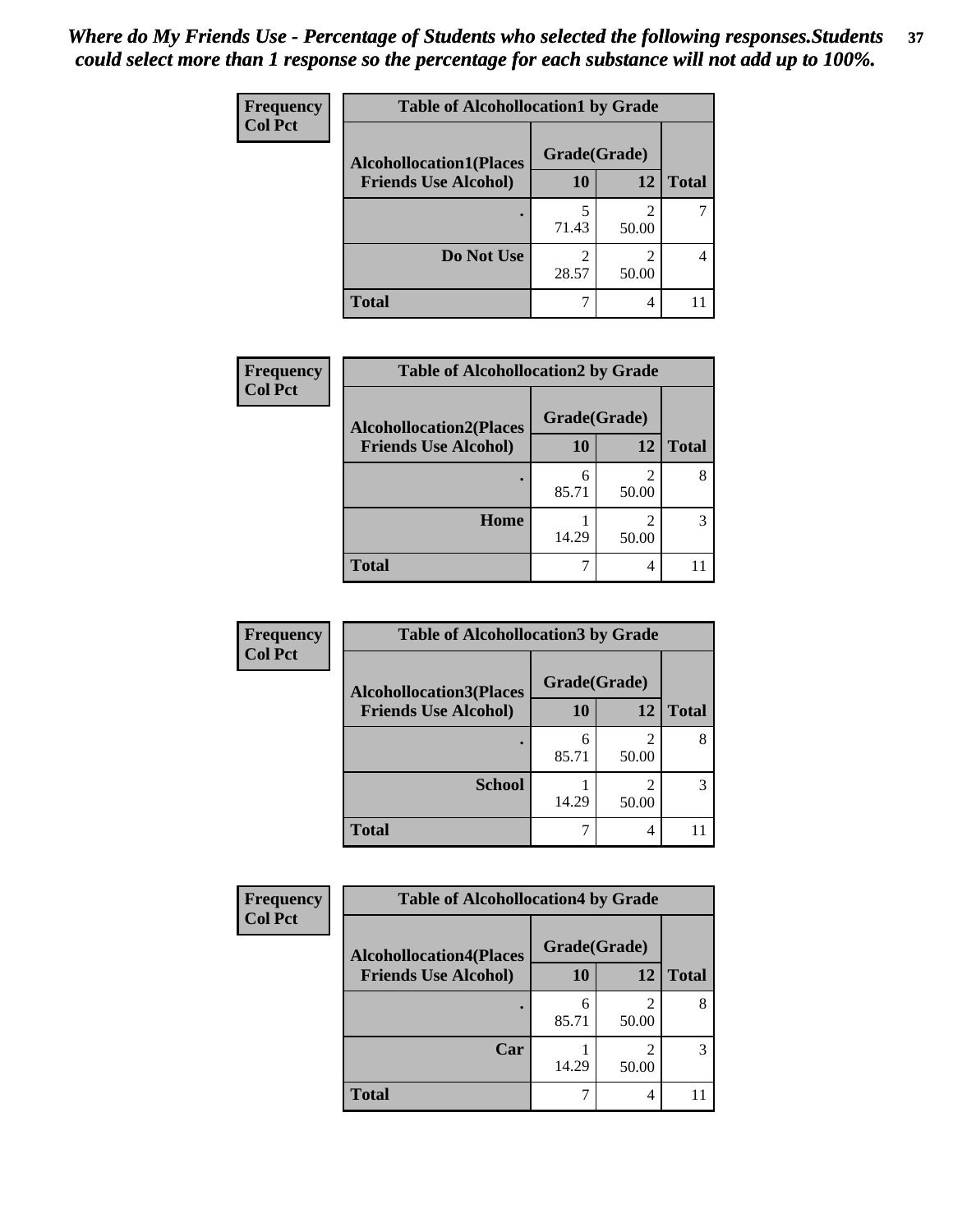| <b>Frequency</b> | <b>Table of Alcohollocation5 by Grade</b> |              |                                      |              |  |
|------------------|-------------------------------------------|--------------|--------------------------------------|--------------|--|
| <b>Col Pct</b>   | <b>Alcohollocation5(Places</b>            | Grade(Grade) |                                      |              |  |
|                  | <b>Friends Use Alcohol)</b>               | 10           | 12                                   | <b>Total</b> |  |
|                  |                                           | 5<br>71.43   | $\mathcal{D}_{\mathcal{D}}$<br>50.00 |              |  |
|                  | <b>Friend's House</b>                     | 2<br>28.57   | 2<br>50.00                           |              |  |
|                  | <b>Total</b>                              |              | $\overline{4}$                       |              |  |

| Frequency      | <b>Table of Alcohollocation6 by Grade</b>                     |                    |       |              |
|----------------|---------------------------------------------------------------|--------------------|-------|--------------|
| <b>Col Pct</b> | <b>Alcohollocation6(Places</b><br><b>Friends Use Alcohol)</b> | Grade(Grade)<br>10 | 12    | <b>Total</b> |
|                |                                                               | 3<br>42.86         | 50.00 |              |
|                | <b>Other</b>                                                  | 57.14              | 50.00 | 6            |
|                | <b>Total</b>                                                  |                    | 4     |              |

| <b>Frequency</b> | <b>Table of Tobaccolocation1 by Grade</b> |              |       |              |
|------------------|-------------------------------------------|--------------|-------|--------------|
| <b>Col Pct</b>   | <b>Tobaccolocation1(Places</b>            | Grade(Grade) |       |              |
|                  | <b>Friends Use Tobacco)</b>               | 10           | 12    | <b>Total</b> |
|                  |                                           | 71.43        | 50.00 |              |
|                  | Do Not Use                                | 28.57        | 50.00 |              |
|                  | <b>Total</b>                              |              | 4     |              |

| <b>Frequency</b> | <b>Table of Tobaccolocation2 by Grade</b> |              |                        |              |  |
|------------------|-------------------------------------------|--------------|------------------------|--------------|--|
| <b>Col Pct</b>   | <b>Tobaccolocation2(Places</b>            | Grade(Grade) |                        |              |  |
|                  | <b>Friends Use Tobacco)</b>               | 10           | 12                     | <b>Total</b> |  |
|                  |                                           | 6<br>85.71   | 50.00                  | 8            |  |
|                  | Home                                      | 14.29        | $\mathcal{D}$<br>50.00 | 3            |  |
|                  | <b>Total</b>                              |              | 4                      |              |  |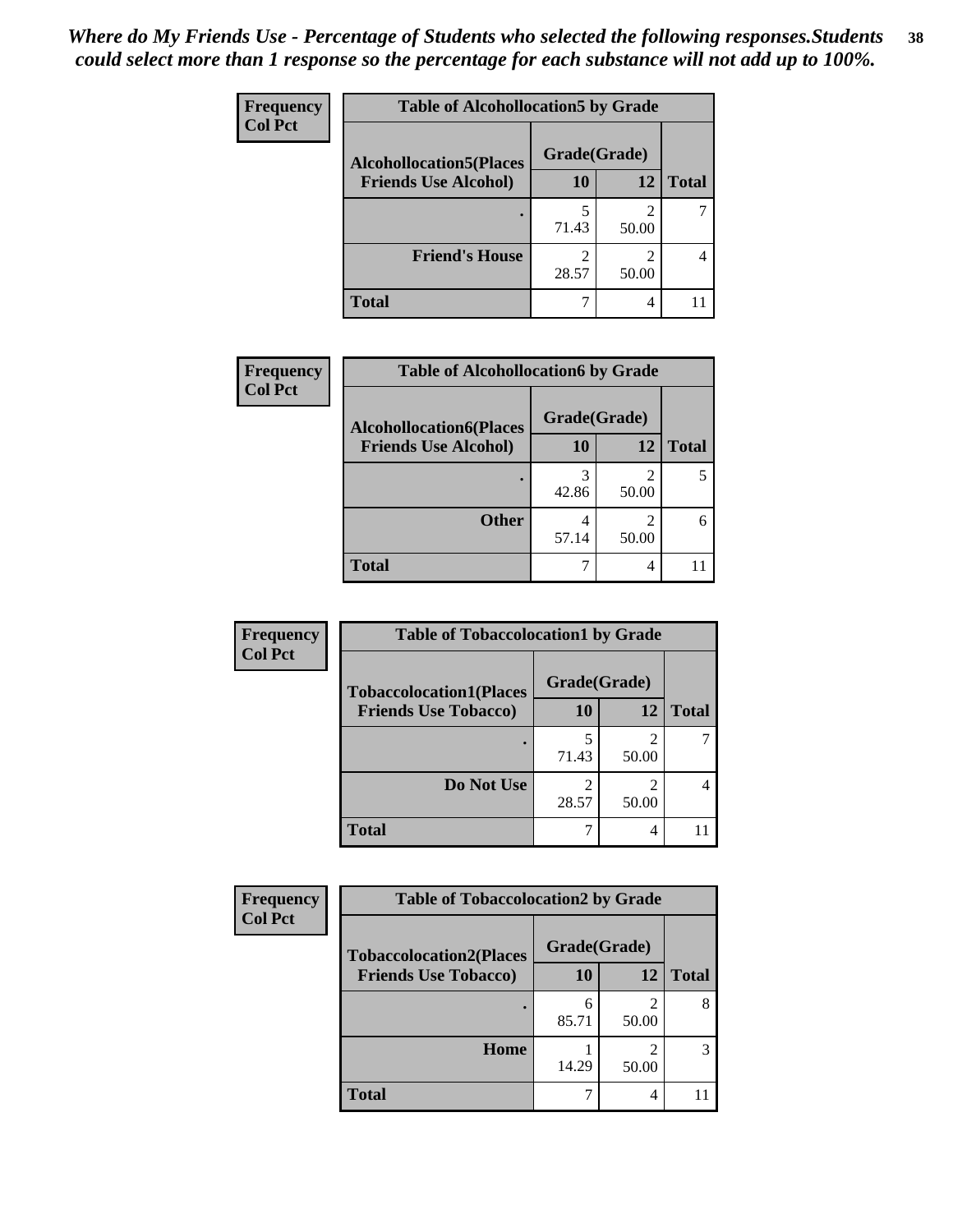| Frequency      | <b>Table of Tobaccolocation 3 by Grade</b> |              |                         |                |
|----------------|--------------------------------------------|--------------|-------------------------|----------------|
| <b>Col Pct</b> | <b>Tobaccolocation3(Places</b>             | Grade(Grade) |                         |                |
|                | <b>Friends Use Tobacco)</b>                | 10           | 12                      | <b>Total</b>   |
|                |                                            | 100.00       | $\overline{c}$<br>50.00 | 9              |
|                | <b>School</b>                              | 0.00         | 2<br>50.00              | $\overline{2}$ |
|                | <b>Total</b>                               |              | 4                       |                |

| Frequency      | <b>Table of Tobaccolocation4 by Grade</b> |              |                         |              |
|----------------|-------------------------------------------|--------------|-------------------------|--------------|
| <b>Col Pct</b> | <b>Tobaccolocation4(Places</b>            | Grade(Grade) |                         |              |
|                | <b>Friends Use Tobacco)</b>               | 10           | 12                      | <b>Total</b> |
|                |                                           | 6<br>85.71   | $\mathfrak{D}$<br>50.00 |              |
|                | Car                                       | 14.29        | $\mathfrak{D}$<br>50.00 |              |
|                | <b>Total</b>                              |              | 4                       |              |

| Frequency      | <b>Table of Tobaccolocation5 by Grade</b> |              |                         |              |
|----------------|-------------------------------------------|--------------|-------------------------|--------------|
| <b>Col Pct</b> | <b>Tobaccolocation5(Places</b>            | Grade(Grade) |                         |              |
|                | <b>Friends Use Tobacco)</b>               | 10           | <b>12</b>               | <b>Total</b> |
|                |                                           | 71.43        | $\mathfrak{D}$<br>50.00 |              |
|                | <b>Friend's House</b>                     | 28.57        | 50.00                   |              |
|                | <b>Total</b>                              |              | 4                       |              |

| Frequency      | <b>Table of Tobaccolocation6 by Grade</b> |              |            |              |  |
|----------------|-------------------------------------------|--------------|------------|--------------|--|
| <b>Col Pct</b> | <b>Tobaccolocation6(Places</b>            | Grade(Grade) |            |              |  |
|                | <b>Friends Use Tobacco)</b>               | 10           | 12         | <b>Total</b> |  |
|                |                                           | 42.86        | ി<br>50.00 | 5            |  |
|                | <b>Other</b>                              | 57.14        | っ<br>50.00 | 6            |  |
|                | <b>Total</b>                              |              | 4          |              |  |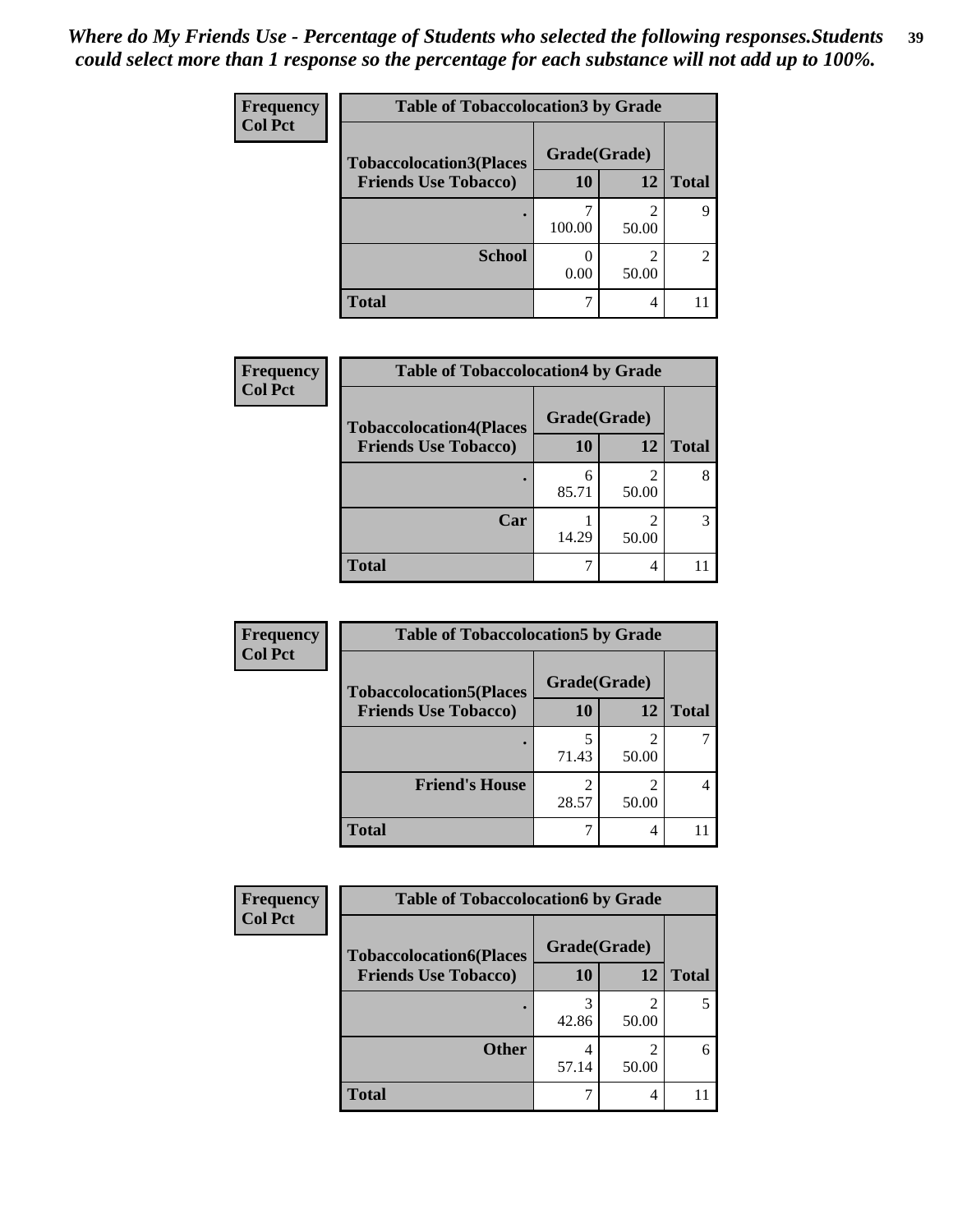| <b>Frequency</b> | <b>Table of Marijuanalocation1 by Grade</b> |              |       |              |
|------------------|---------------------------------------------|--------------|-------|--------------|
| <b>Col Pct</b>   | <b>Marijuanalocation1(Places</b>            | Grade(Grade) |       |              |
|                  | <b>Friends Use Marijuana</b> )              | 10           | 12    | <b>Total</b> |
|                  |                                             | 71.43        | 50.00 |              |
|                  | Do Not Use                                  | 28.57        | 50.00 |              |
|                  | Total                                       |              |       |              |

| Frequency      | <b>Table of Marijuanalocation2 by Grade</b>                        |                    |       |              |
|----------------|--------------------------------------------------------------------|--------------------|-------|--------------|
| <b>Col Pct</b> | <b>Marijuanalocation2(Places</b><br><b>Friends Use Marijuana</b> ) | Grade(Grade)<br>10 | 12    | <b>Total</b> |
|                |                                                                    | 6<br>85.71         | 50.00 |              |
|                | Home                                                               | 14.29              | 50.00 |              |
|                | <b>Total</b>                                                       |                    | 4     |              |

| Frequency<br><b>Col Pct</b> | <b>Table of Marijuanalocation3 by Grade</b> |              |       |              |
|-----------------------------|---------------------------------------------|--------------|-------|--------------|
|                             | <b>Marijuanalocation3</b> (Places           | Grade(Grade) |       |              |
|                             | <b>Friends Use Marijuana</b> )              | 10           | 12    | <b>Total</b> |
|                             |                                             | 6<br>85.71   | 50.00 | 8            |
|                             | <b>School</b>                               | 14.29        | 50.00 |              |
|                             | <b>Total</b>                                |              | 4     |              |

| <b>Frequency</b> | <b>Table of Marijuanalocation4 by Grade</b> |              |            |              |
|------------------|---------------------------------------------|--------------|------------|--------------|
| <b>Col Pct</b>   | <b>Marijuanalocation4(Places</b>            | Grade(Grade) |            |              |
|                  | <b>Friends Use Marijuana</b> )              | <b>10</b>    | 12         | <b>Total</b> |
|                  |                                             | 6<br>85.71   | 50.00      | 8            |
|                  | Car                                         | 14.29        | ↑<br>50.00 | 3            |
|                  | <b>Total</b>                                |              | 4          |              |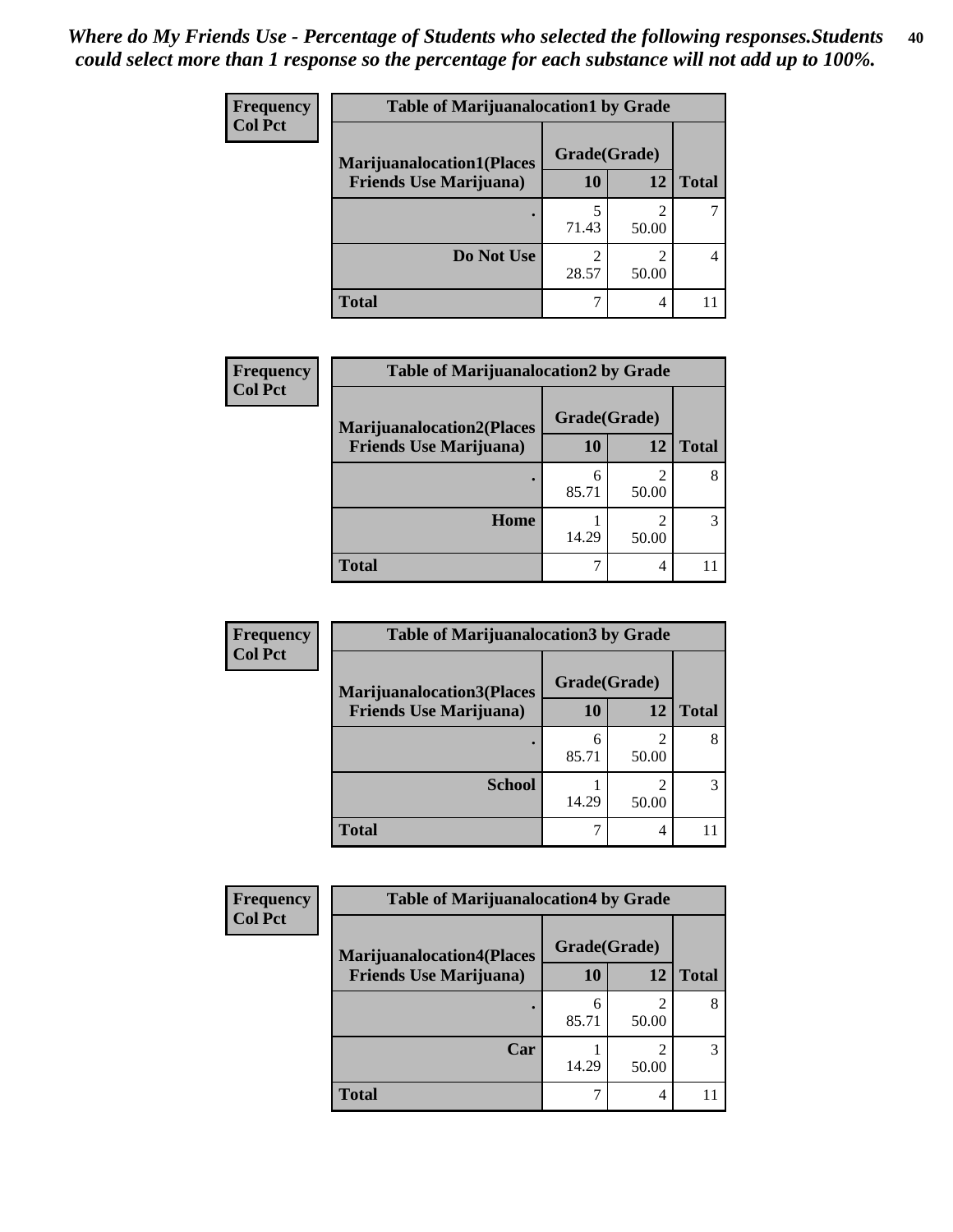| <b>Frequency</b> | <b>Table of Marijuanalocation5 by Grade</b> |              |       |              |
|------------------|---------------------------------------------|--------------|-------|--------------|
| <b>Col Pct</b>   | <b>Marijuanalocation5</b> (Places           | Grade(Grade) |       |              |
|                  | <b>Friends Use Marijuana</b> )              | 10           | 12    | <b>Total</b> |
|                  |                                             | 71.43        | 50.00 |              |
|                  | <b>Friend's House</b>                       | 28.57        | 50.00 |              |
|                  | <b>Total</b>                                |              | 4     |              |

| <b>Frequency</b> | <b>Table of Marijuanalocation6 by Grade</b>                        |                    |       |              |
|------------------|--------------------------------------------------------------------|--------------------|-------|--------------|
| <b>Col Pct</b>   | <b>Marijuanalocation6(Places</b><br><b>Friends Use Marijuana</b> ) | Grade(Grade)<br>10 | 12    | <b>Total</b> |
|                  |                                                                    | 3<br>42.86         | 50.00 |              |
|                  | <b>Other</b>                                                       | 57.14              | 50.00 |              |
|                  | <b>Total</b>                                                       |                    | 4     |              |

| <b>Frequency</b> | <b>Table of Otherdruglocation1 by Grade</b>                          |              |                                                                                                                                                                          |              |
|------------------|----------------------------------------------------------------------|--------------|--------------------------------------------------------------------------------------------------------------------------------------------------------------------------|--------------|
| <b>Col Pct</b>   | <b>Otherdruglocation1(Places</b><br><b>Friends Use Other Illegal</b> | Grade(Grade) |                                                                                                                                                                          |              |
|                  | Drugs)                                                               | 10           | 12                                                                                                                                                                       | <b>Total</b> |
|                  |                                                                      | 4<br>57.14   | $\mathcal{D}_{\mathcal{A}}^{\mathcal{A}}(\mathcal{A})=\mathcal{D}_{\mathcal{A}}^{\mathcal{A}}(\mathcal{A})\mathcal{D}_{\mathcal{A}}^{\mathcal{A}}(\mathcal{A})$<br>50.00 | 6            |
|                  | Do Not Use                                                           | 42.86        | $\mathcal{D}_{\mathcal{A}}^{\mathcal{A}}(\mathcal{A})=\mathcal{D}_{\mathcal{A}}^{\mathcal{A}}(\mathcal{A})\mathcal{D}_{\mathcal{A}}^{\mathcal{A}}(\mathcal{A})$<br>50.00 |              |
|                  | <b>Total</b>                                                         |              | 4                                                                                                                                                                        |              |

| <b>Frequency</b> | <b>Table of Otherdruglocation2 by Grade</b>                          |              |                         |              |
|------------------|----------------------------------------------------------------------|--------------|-------------------------|--------------|
| <b>Col Pct</b>   | <b>Otherdruglocation2(Places</b><br><b>Friends Use Other Illegal</b> | Grade(Grade) |                         |              |
|                  | Drugs)                                                               | 10           | 12                      | <b>Total</b> |
|                  |                                                                      | 6<br>85.71   | 2<br>50.00              | 8            |
|                  | <b>Home</b>                                                          | 14.29        | $\mathfrak{D}$<br>50.00 | 3            |
|                  | <b>Total</b>                                                         |              | 4                       |              |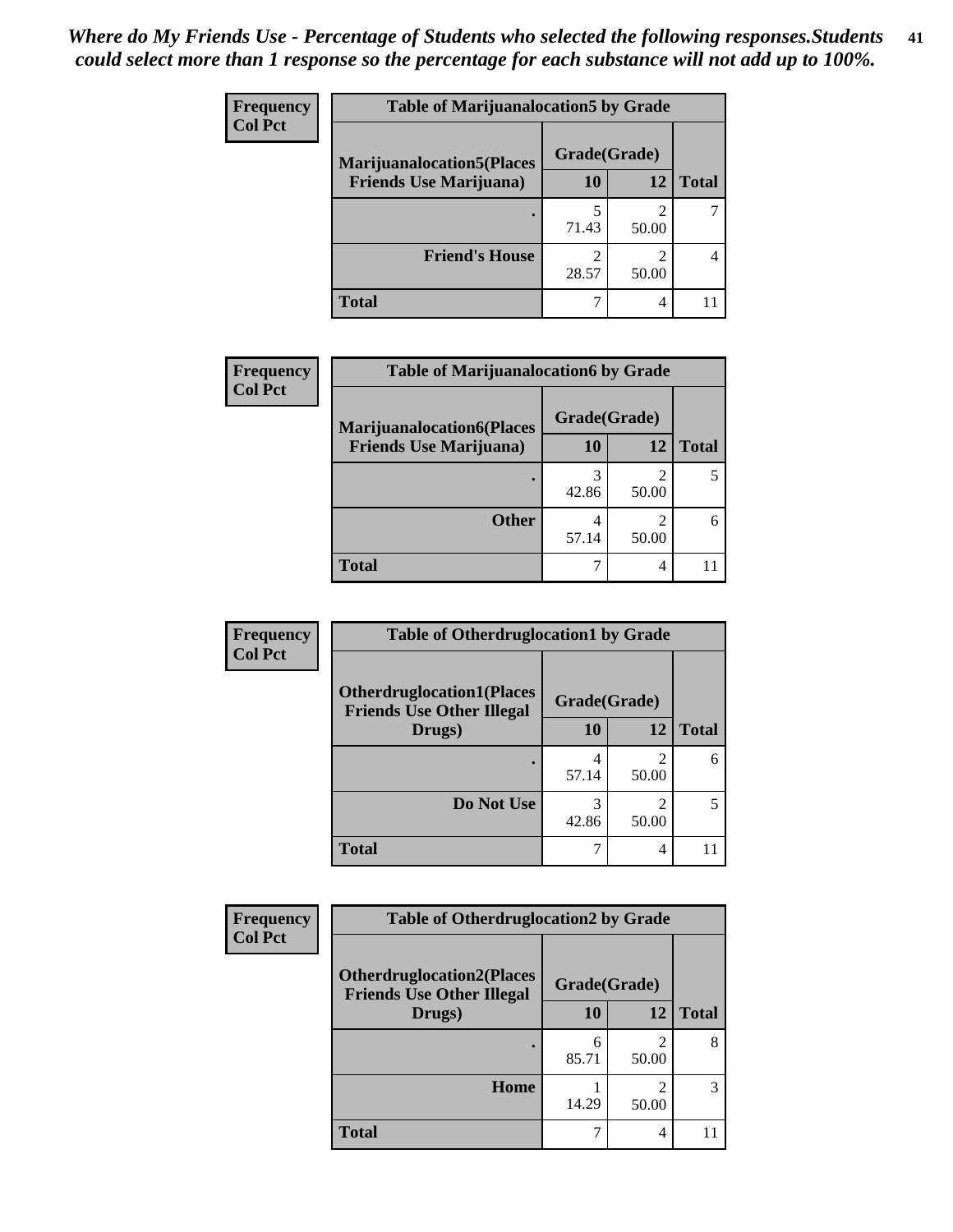| <b>Frequency</b> | <b>Table of Otherdruglocation 3 by Grade</b> |              |            |              |
|------------------|----------------------------------------------|--------------|------------|--------------|
| <b>Col Pct</b>   | <b>Otherdruglocation3(Places</b>             | Grade(Grade) |            |              |
|                  | <b>Friends Use Other Illegal</b><br>Drugs)   | 10           | 12         | <b>Total</b> |
|                  |                                              | 6<br>85.71   | 50.00      | 8            |
|                  | <b>School</b>                                | 14.29        | ∍<br>50.00 | 3            |
|                  | <b>Total</b>                                 |              |            |              |

| <b>Frequency</b> | <b>Table of Otherdruglocation4 by Grade</b>                          |              |       |              |
|------------------|----------------------------------------------------------------------|--------------|-------|--------------|
| <b>Col Pct</b>   | <b>Otherdruglocation4(Places</b><br><b>Friends Use Other Illegal</b> | Grade(Grade) |       |              |
|                  | Drugs)                                                               | <b>10</b>    | 12    | <b>Total</b> |
|                  |                                                                      | 6<br>85.71   | 50.00 | 8            |
|                  | Car                                                                  | 14.29        | 50.00 | 3            |
|                  | <b>Total</b>                                                         |              | 4     |              |

| Frequency<br><b>Col Pct</b> | <b>Table of Otherdruglocation5 by Grade</b>                          |              |       |              |
|-----------------------------|----------------------------------------------------------------------|--------------|-------|--------------|
|                             | <b>Otherdruglocation5(Places</b><br><b>Friends Use Other Illegal</b> | Grade(Grade) |       |              |
|                             | Drugs)                                                               | <b>10</b>    | 12    | <b>Total</b> |
|                             |                                                                      | 6<br>85.71   | 50.00 | 8            |
|                             | <b>Friend's House</b>                                                | 14.29        | 50.00 | 3            |
|                             | <b>Total</b>                                                         |              |       |              |

| Frequency      | <b>Table of Otherdruglocation6 by Grade</b>                          |              |                                                                                                                                                                          |              |  |  |
|----------------|----------------------------------------------------------------------|--------------|--------------------------------------------------------------------------------------------------------------------------------------------------------------------------|--------------|--|--|
| <b>Col Pct</b> | <b>Otherdruglocation6(Places</b><br><b>Friends Use Other Illegal</b> | Grade(Grade) |                                                                                                                                                                          |              |  |  |
|                | Drugs)                                                               | 10           | 12                                                                                                                                                                       | <b>Total</b> |  |  |
|                |                                                                      | 42.86        | $\mathcal{D}_{\mathcal{A}}^{\mathcal{A}}(\mathcal{A})=\mathcal{D}_{\mathcal{A}}^{\mathcal{A}}(\mathcal{A})\mathcal{D}_{\mathcal{A}}^{\mathcal{A}}(\mathcal{A})$<br>50.00 |              |  |  |
|                | <b>Other</b>                                                         | 57.14        | $\mathcal{D}$<br>50.00                                                                                                                                                   | 6            |  |  |
|                | <b>Total</b>                                                         |              | 4                                                                                                                                                                        |              |  |  |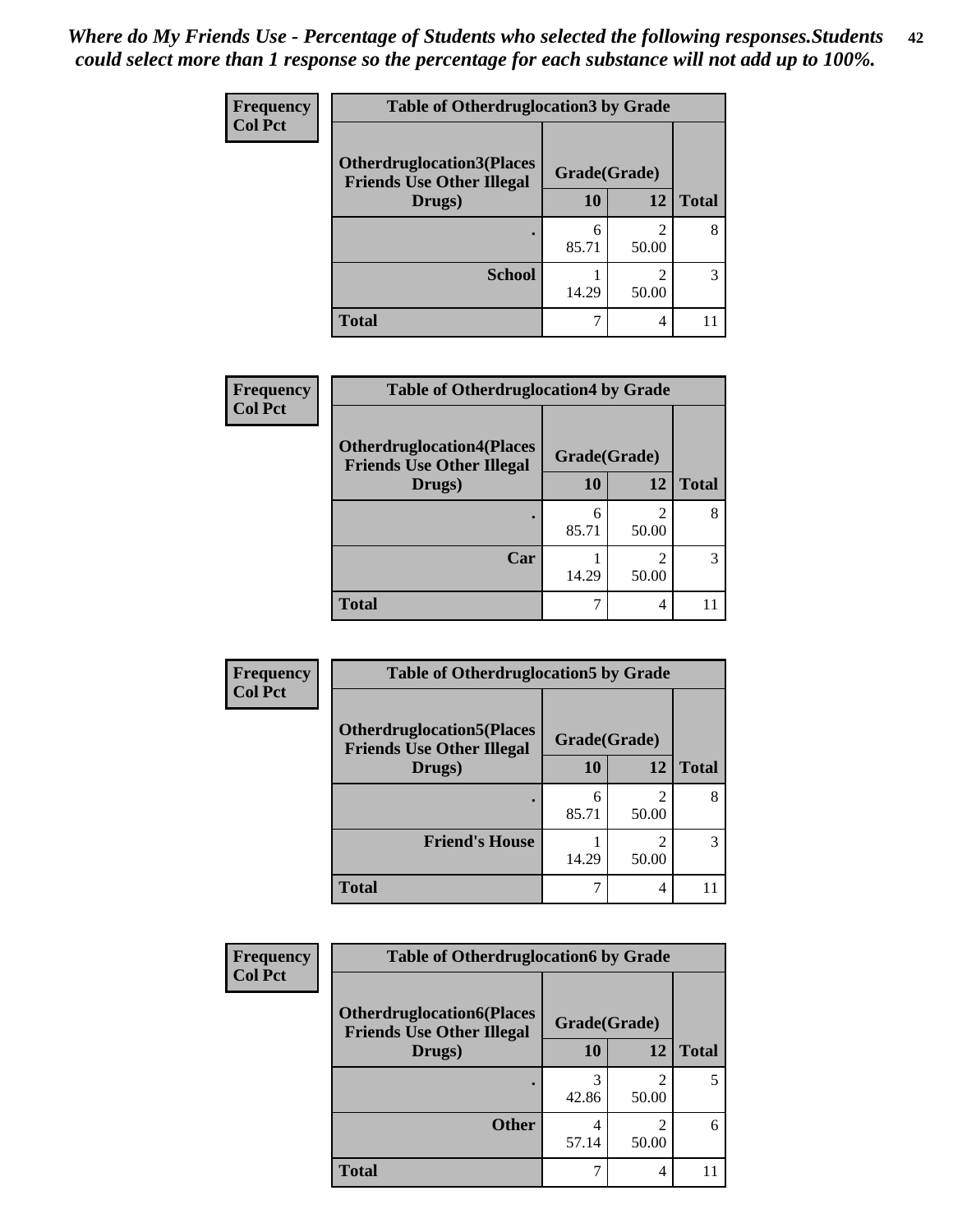| Frequency      | <b>Table of Alcoholtime1 by Grade</b>           |                         |            |              |
|----------------|-------------------------------------------------|-------------------------|------------|--------------|
| <b>Col Pct</b> | <b>Alcoholtime1(Times</b><br><b>Friends Use</b> | Grade(Grade)            |            |              |
|                | Alcohol)                                        | 10                      | 12         | <b>Total</b> |
|                |                                                 | 5<br>71.43              | 2<br>50.00 |              |
|                | Do Not Use                                      | $\mathfrak{D}$<br>28.57 | 50.00      |              |
|                | <b>Total</b>                                    |                         | 4          |              |

| Frequency      | <b>Table of Alcoholtime2 by Grade</b>           |              |            |              |
|----------------|-------------------------------------------------|--------------|------------|--------------|
| <b>Col Pct</b> | <b>Alcoholtime2(Times</b><br><b>Friends Use</b> | Grade(Grade) |            |              |
|                | Alcohol)                                        | 10           | 12         | <b>Total</b> |
|                |                                                 | 6<br>85.71   | 2<br>50.00 |              |
|                | <b>On Way to School</b>                         | 14.29        | 2<br>50.00 | 3            |
|                | <b>Total</b>                                    |              | 4          |              |

| Frequency      | <b>Table of Alcoholtime3 by Grade</b> |                                    |                         |                |
|----------------|---------------------------------------|------------------------------------|-------------------------|----------------|
| <b>Col Pct</b> | <b>Alcoholtime3(Times</b>             | Grade(Grade)<br><b>Friends Use</b> |                         |                |
|                | Alcohol)                              | 10                                 | 12                      | <b>Total</b>   |
|                |                                       | 100.00                             | $\mathfrak{D}$<br>50.00 | 9              |
|                | <b>During School</b>                  | ∩<br>0.00                          | 2<br>50.00              | $\overline{2}$ |
|                | <b>Total</b>                          |                                    | 4                       |                |

| <b>Frequency</b><br><b>Col Pct</b> | <b>Table of Alcoholtime4 by Grade</b> |              |        |              |
|------------------------------------|---------------------------------------|--------------|--------|--------------|
|                                    | <b>Alcoholtime4(Times</b>             | Grade(Grade) |        |              |
|                                    | <b>Friends Use Alcohol)</b>           | 10           | 12     | <b>Total</b> |
|                                    |                                       | 6<br>85.71   | 100.00 | 10           |
|                                    | <b>On Way Home From School</b>        | 14.29        | 0.00   |              |
|                                    | <b>Total</b>                          |              | 4      |              |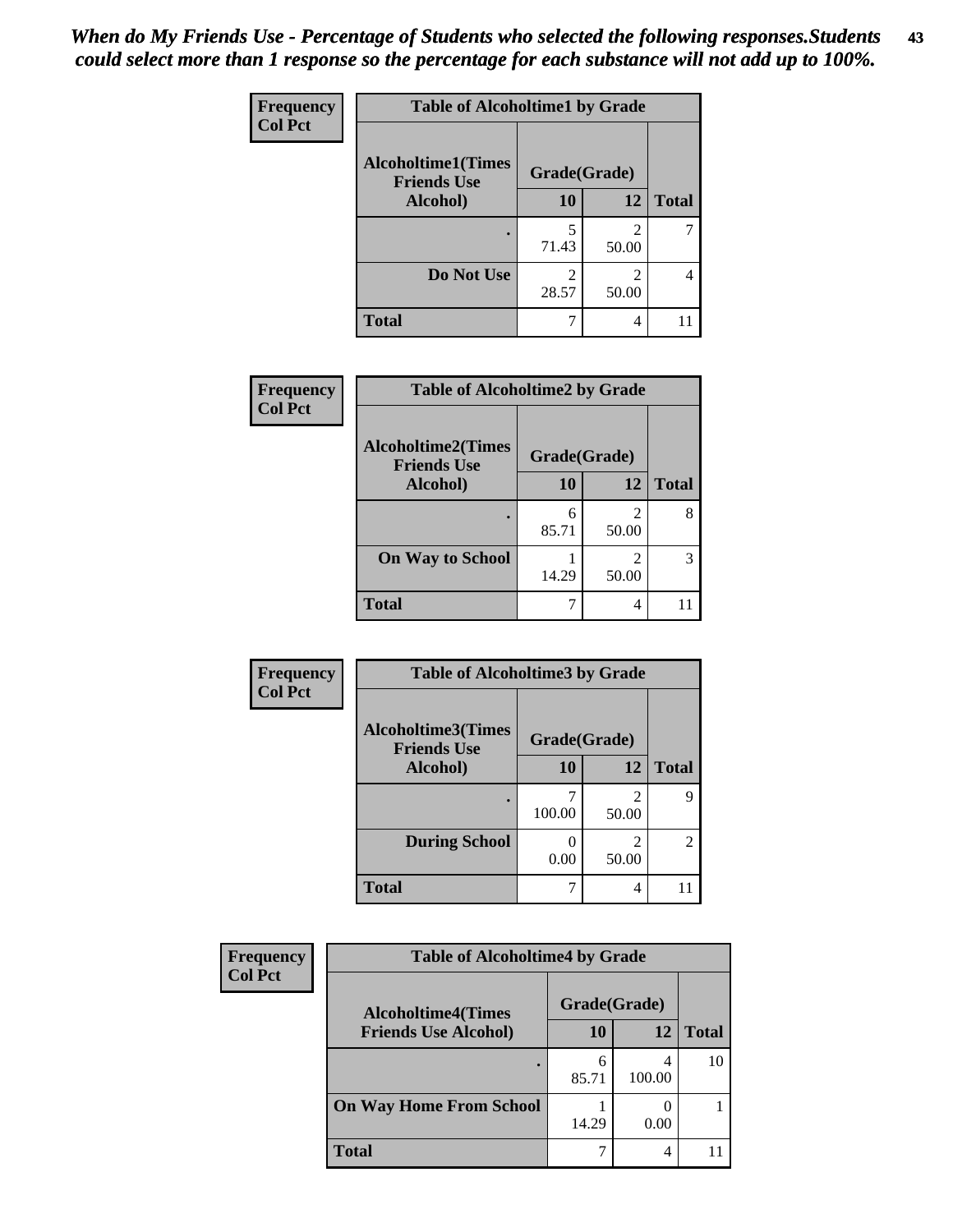*When do My Friends Use - Percentage of Students who selected the following responses.Students could select more than 1 response so the percentage for each substance will not add up to 100%.* **44**

| Frequency      | <b>Table of Alcoholtime5 by Grade</b>           |              |            |              |
|----------------|-------------------------------------------------|--------------|------------|--------------|
| <b>Col Pct</b> | <b>Alcoholtime5(Times</b><br><b>Friends Use</b> | Grade(Grade) |            |              |
|                | Alcohol)                                        | 10           | 12         | <b>Total</b> |
|                |                                                 | 6<br>85.71   | 2<br>50.00 | 8            |
|                | <b>Weeknights</b>                               | 14.29        | 50.00      | 3            |
|                | <b>Total</b>                                    |              | 4          | Ш            |

| <b>Frequency</b> | <b>Table of Alcoholtime6 by Grade</b>           |              |                         |              |
|------------------|-------------------------------------------------|--------------|-------------------------|--------------|
| <b>Col Pct</b>   | <b>Alcoholtime6(Times</b><br><b>Friends Use</b> | Grade(Grade) |                         |              |
|                  | Alcohol)                                        | 10           | 12                      | <b>Total</b> |
|                  |                                                 | 28.57        | $\mathfrak{D}$<br>50.00 | 4            |
|                  | Weekends                                        | 5<br>71.43   | $\mathfrak{D}$<br>50.00 |              |
|                  | <b>Total</b>                                    | 7            | 4                       |              |

| Frequency      | <b>Table of Tobaccotime1 by Grade</b>           |              |                         |              |
|----------------|-------------------------------------------------|--------------|-------------------------|--------------|
| <b>Col Pct</b> | <b>Tobaccotime1(Times</b><br><b>Friends Use</b> | Grade(Grade) |                         |              |
|                | <b>Tobacco</b> )                                | 10           | 12                      | <b>Total</b> |
|                | ٠                                               | 5<br>71.43   | 2<br>50.00              |              |
|                | Do Not Use                                      | 28.57        | $\mathfrak{D}$<br>50.00 | 4            |
|                | <b>Total</b>                                    |              | 4                       |              |

| <b>Frequency</b> | <b>Table of Tobaccotime2 by Grade</b>           |              |                         |              |
|------------------|-------------------------------------------------|--------------|-------------------------|--------------|
| <b>Col Pct</b>   | <b>Tobaccotime2(Times</b><br><b>Friends Use</b> | Grade(Grade) |                         |              |
|                  | <b>Tobacco</b> )                                | 10           | 12                      | <b>Total</b> |
|                  |                                                 | 6<br>85.71   | $\mathfrak{D}$<br>50.00 | 8            |
|                  | <b>On Way to School</b>                         | 14.29        | 50.00                   | 3            |
|                  | <b>Total</b>                                    |              | 4                       |              |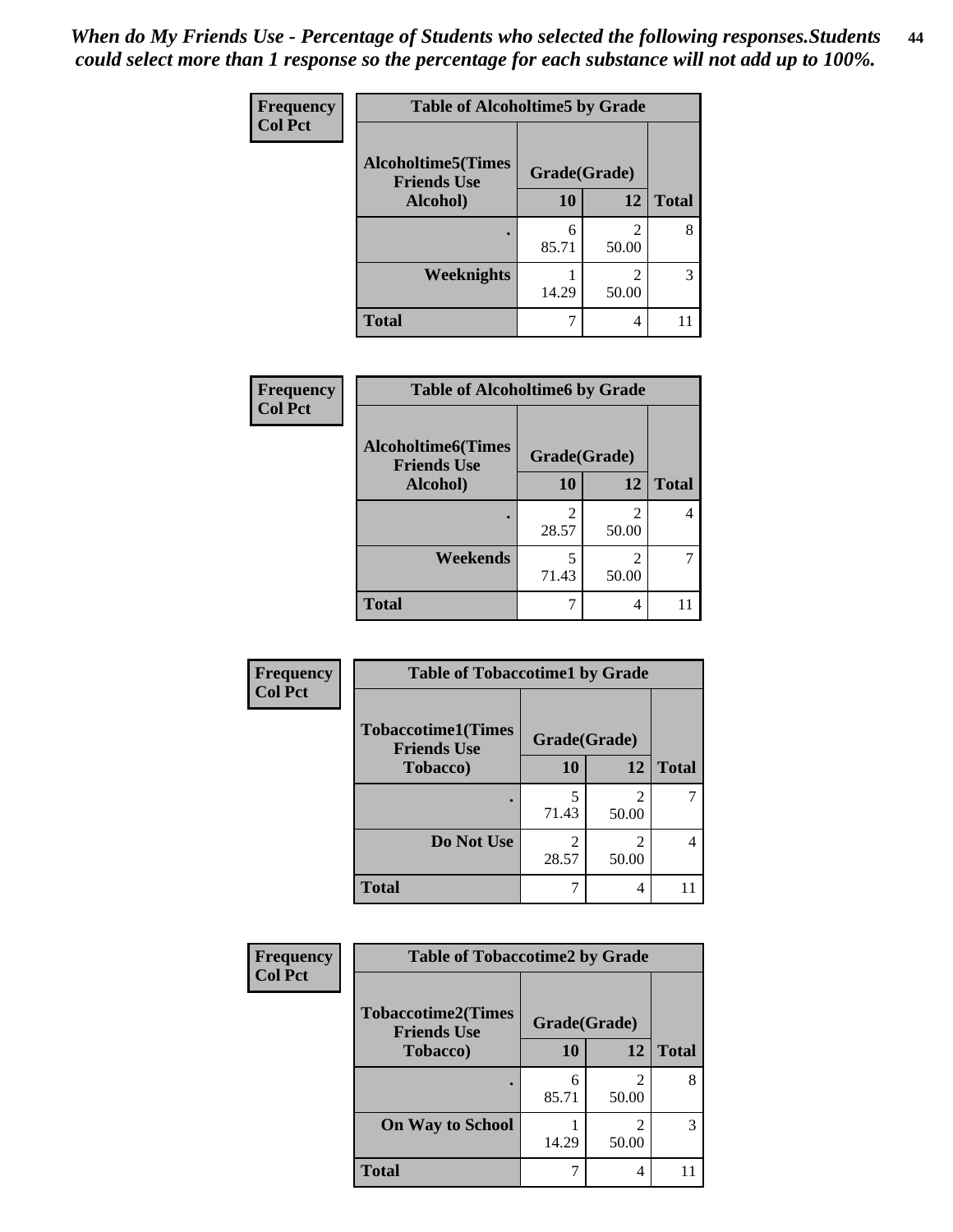| <b>Frequency</b> | <b>Table of Tobaccotime3 by Grade</b>           |              |                         |                |
|------------------|-------------------------------------------------|--------------|-------------------------|----------------|
| <b>Col Pct</b>   | <b>Tobaccotime3(Times</b><br><b>Friends Use</b> | Grade(Grade) |                         |                |
|                  | <b>Tobacco</b> )                                | 10           | 12                      | <b>Total</b>   |
|                  |                                                 | 100.00       | $\mathfrak{D}$<br>50.00 | q              |
|                  | <b>During School</b>                            | 0.00         | 2<br>50.00              | $\overline{2}$ |
|                  | <b>Total</b>                                    |              | 4                       |                |

| <b>Frequency</b> | <b>Table of Tobaccotime4 by Grade</b> |              |        |              |
|------------------|---------------------------------------|--------------|--------|--------------|
| <b>Col Pct</b>   | <b>Tobaccotime4(Times</b>             | Grade(Grade) |        |              |
|                  | <b>Friends Use Tobacco)</b>           | 10           | 12     | <b>Total</b> |
|                  |                                       | 6<br>85.71   | 100.00 | 10           |
|                  | <b>On Way Home From School</b>        | 14.29        | 0.00   |              |
|                  | <b>Total</b>                          | ℸ            | 4      |              |

| Frequency      | <b>Table of Tobaccotime5 by Grade</b>           |              |       |              |
|----------------|-------------------------------------------------|--------------|-------|--------------|
| <b>Col Pct</b> | <b>Tobaccotime5(Times</b><br><b>Friends Use</b> | Grade(Grade) |       |              |
|                | <b>Tobacco</b> )                                | 10           | 12    | <b>Total</b> |
|                |                                                 | 6<br>85.71   | 50.00 | 8            |
|                | Weeknights                                      | 14.29        | 50.00 | 3            |
|                | <b>Total</b>                                    |              | 4     |              |

| <b>Frequency</b> | <b>Table of Tobaccotime6 by Grade</b>           |              |                         |              |
|------------------|-------------------------------------------------|--------------|-------------------------|--------------|
| <b>Col Pct</b>   | <b>Tobaccotime6(Times</b><br><b>Friends Use</b> | Grade(Grade) |                         |              |
|                  | <b>Tobacco</b> )                                | 10           | 12                      | <b>Total</b> |
|                  |                                                 | 28.57        | 2<br>50.00              | 4            |
|                  | Weekends                                        | 5<br>71.43   | $\mathfrak{D}$<br>50.00 | 7            |
|                  | <b>Total</b>                                    |              | 4                       |              |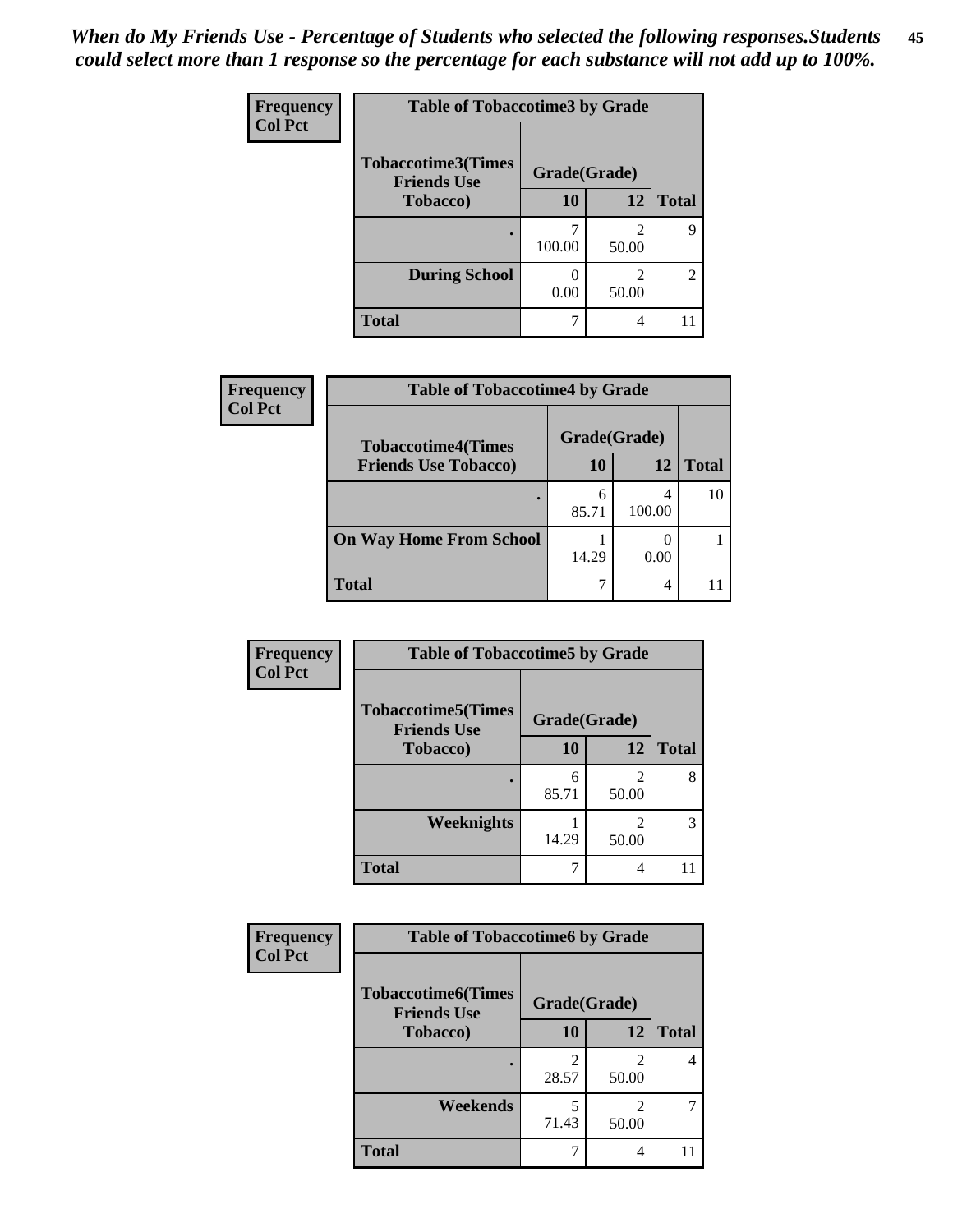| Frequency      | <b>Table of Marijuanatime1 by Grade</b>           |                         |                         |              |
|----------------|---------------------------------------------------|-------------------------|-------------------------|--------------|
| <b>Col Pct</b> | <b>Marijuanatime1(Times</b><br><b>Friends Use</b> | Grade(Grade)            |                         |              |
|                | Marijuana)                                        | 10                      | 12                      | <b>Total</b> |
|                |                                                   | 5<br>71.43              | $\mathfrak{D}$<br>50.00 |              |
|                | Do Not Use                                        | $\mathfrak{D}$<br>28.57 | 2<br>50.00              |              |
|                | <b>Total</b>                                      |                         | 4                       |              |

| Frequency      | <b>Table of Marijuanatime2 by Grade</b>    |              |       |              |
|----------------|--------------------------------------------|--------------|-------|--------------|
| <b>Col Pct</b> | Marijuanatime2(Times<br><b>Friends Use</b> | Grade(Grade) |       |              |
|                | Marijuana)                                 | 10           | 12    | <b>Total</b> |
|                |                                            | 6<br>85.71   | 50.00 | 8            |
|                | <b>On Way to School</b>                    | 14.29        | 50.00 | 3            |
|                | <b>Total</b>                               | ┑            | 4     |              |

| Frequency      | <b>Table of Marijuanatime3 by Grade</b>    |              |            |              |
|----------------|--------------------------------------------|--------------|------------|--------------|
| <b>Col Pct</b> | Marijuanatime3(Times<br><b>Friends Use</b> | Grade(Grade) |            |              |
|                | Marijuana)                                 | 10           | 12         | <b>Total</b> |
|                |                                            | 6<br>85.71   | 2<br>50.00 | 8            |
|                | <b>During School</b>                       | 14.29        | 2<br>50.00 | 3            |
|                | <b>Total</b>                               | 7            | 4          |              |

| <b>Frequency</b> | <b>Table of Marijuanatime4 by Grade</b> |              |       |       |
|------------------|-----------------------------------------|--------------|-------|-------|
| <b>Col Pct</b>   | <b>Marijuanatime4(Times</b>             | Grade(Grade) |       |       |
|                  | <b>Friends Use Marijuana</b> )          | 10           | 12    | Total |
|                  |                                         | 6<br>85.71   | 50.00 |       |
|                  | <b>On Way Home From School</b>          | 14.29        | 50.00 | 3     |
|                  | Total                                   |              | 4     |       |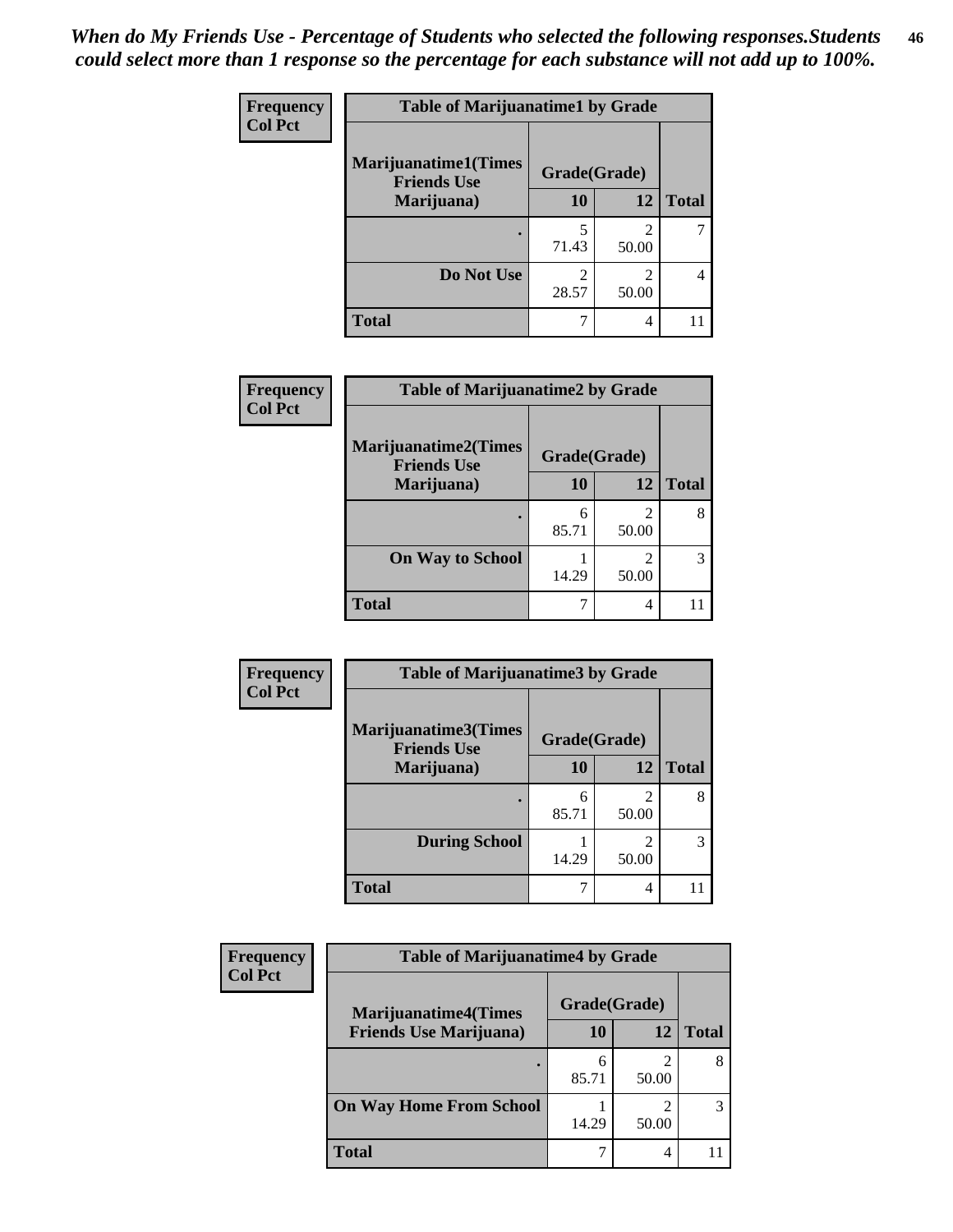| Frequency<br><b>Col Pct</b> | <b>Table of Marijuanatime5 by Grade</b>            |              |                         |              |
|-----------------------------|----------------------------------------------------|--------------|-------------------------|--------------|
|                             | <b>Marijuanatime5</b> (Times<br><b>Friends Use</b> | Grade(Grade) |                         |              |
|                             | Marijuana)                                         | 10           | 12                      | <b>Total</b> |
|                             |                                                    | 6<br>85.71   | 2<br>50.00              | 8            |
|                             | Weeknights                                         | 14.29        | $\mathfrak{D}$<br>50.00 | 3            |
|                             | <b>Total</b>                                       | 7            | 4                       |              |

| Frequency      | <b>Table of Marijuanatime6 by Grade</b>            |                         |       |              |
|----------------|----------------------------------------------------|-------------------------|-------|--------------|
| <b>Col Pct</b> | <b>Marijuanatime6</b> (Times<br><b>Friends Use</b> | Grade(Grade)            |       |              |
|                | Marijuana)                                         | 10                      | 12    | <b>Total</b> |
|                |                                                    | $\mathfrak{D}$<br>28.57 | 50.00 | 4            |
|                | Weekends                                           | 5<br>71.43              | 50.00 |              |
|                | <b>Total</b>                                       | ┑                       | 4     |              |

| Frequency      | <b>Table of Otherdrugtime1 by Grade</b>                 |              |                                                                                                                                                                          |              |
|----------------|---------------------------------------------------------|--------------|--------------------------------------------------------------------------------------------------------------------------------------------------------------------------|--------------|
| <b>Col Pct</b> | <b>Otherdrugtime1(Times</b><br><b>Friends Use Other</b> | Grade(Grade) |                                                                                                                                                                          |              |
|                | <b>Illegal Drugs</b> )                                  | 10           | 12                                                                                                                                                                       | <b>Total</b> |
|                |                                                         | 4<br>57.14   | $\mathfrak{D}$<br>50.00                                                                                                                                                  | 6            |
|                | Do Not Use                                              | 3<br>42.86   | $\mathcal{D}_{\mathcal{A}}^{\mathcal{A}}(\mathcal{A})=\mathcal{D}_{\mathcal{A}}^{\mathcal{A}}(\mathcal{A})\mathcal{D}_{\mathcal{A}}^{\mathcal{A}}(\mathcal{A})$<br>50.00 |              |
|                | <b>Total</b>                                            | 7            | $\overline{4}$                                                                                                                                                           |              |

| Frequency      | <b>Table of Otherdrugtime2 by Grade</b>                 |              |                         |                |
|----------------|---------------------------------------------------------|--------------|-------------------------|----------------|
| <b>Col Pct</b> | <b>Otherdrugtime2(Times</b><br><b>Friends Use Other</b> | Grade(Grade) |                         |                |
|                | <b>Illegal Drugs</b> )                                  | 10           | 12                      | <b>Total</b>   |
|                |                                                         | 100.00       | $\mathfrak{D}$<br>50.00 | 9              |
|                | <b>On Way to School</b>                                 | 0.00         | $\mathfrak{D}$<br>50.00 | $\overline{c}$ |
|                | <b>Total</b>                                            |              | 4                       |                |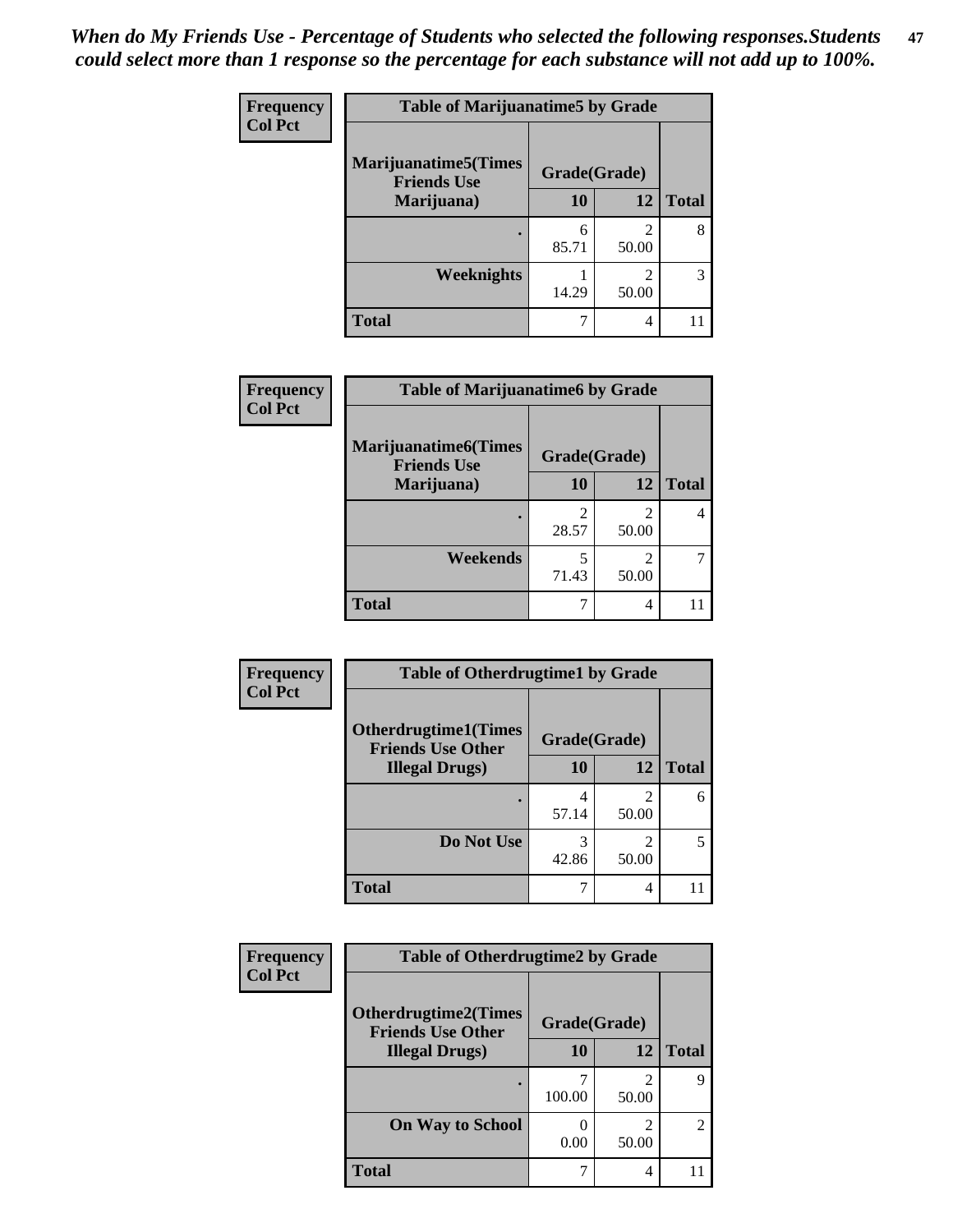| <b>Frequency</b> | <b>Table of Otherdrugtime3 by Grade</b>          |              |                |              |
|------------------|--------------------------------------------------|--------------|----------------|--------------|
| <b>Col Pct</b>   | Otherdrugtime3(Times<br><b>Friends Use Other</b> | Grade(Grade) |                |              |
|                  | <b>Illegal Drugs</b> )                           | 10           | 12             | <b>Total</b> |
|                  |                                                  | 6<br>85.71   | 2<br>50.00     | 8            |
|                  | <b>During School</b>                             | 14.29        | 2<br>50.00     | 3            |
|                  | <b>Total</b>                                     | 7            | $\overline{4}$ |              |

| Frequency<br><b>Col Pct</b> | <b>Table of Otherdrugtime4 by Grade</b>                         |              |            |                |
|-----------------------------|-----------------------------------------------------------------|--------------|------------|----------------|
|                             | <b>Otherdrugtime4(Times</b><br><b>Friends Use Other Illegal</b> | Grade(Grade) |            |                |
|                             | Drugs)                                                          | 10           | 12         | <b>Total</b>   |
|                             | ٠                                                               | 100.00       | 50.00      | q              |
|                             | <b>On Way Home From School</b>                                  | 0.00         | ∍<br>50.00 | $\overline{2}$ |
|                             | <b>Total</b>                                                    |              | 4          |                |

| <b>Frequency</b> | <b>Table of Otherdrugtime5 by Grade</b>                  |              |                         |                |
|------------------|----------------------------------------------------------|--------------|-------------------------|----------------|
| <b>Col Pct</b>   | <b>Otherdrugtime5</b> (Times<br><b>Friends Use Other</b> | Grade(Grade) |                         |                |
|                  | <b>Illegal Drugs</b> )                                   | 10           | 12                      | <b>Total</b>   |
|                  |                                                          | 100.00       | $\mathfrak{D}$<br>50.00 | 9              |
|                  | Weeknights                                               | 0.00         | $\mathfrak{D}$<br>50.00 | $\overline{2}$ |
|                  | <b>Total</b>                                             |              | 4                       |                |

| Frequency      | <b>Table of Otherdrugtime6 by Grade</b>                  |              |                         |              |
|----------------|----------------------------------------------------------|--------------|-------------------------|--------------|
| <b>Col Pct</b> | <b>Otherdrugtime6</b> (Times<br><b>Friends Use Other</b> | Grade(Grade) |                         |              |
|                | <b>Illegal Drugs</b> )                                   | 10           | 12                      | <b>Total</b> |
|                |                                                          | 3<br>42.86   | $\mathfrak{D}$<br>50.00 | 5            |
|                | Weekends                                                 | 4<br>57.14   | $\mathfrak{D}$<br>50.00 | 6            |
|                | <b>Total</b>                                             |              | 4                       |              |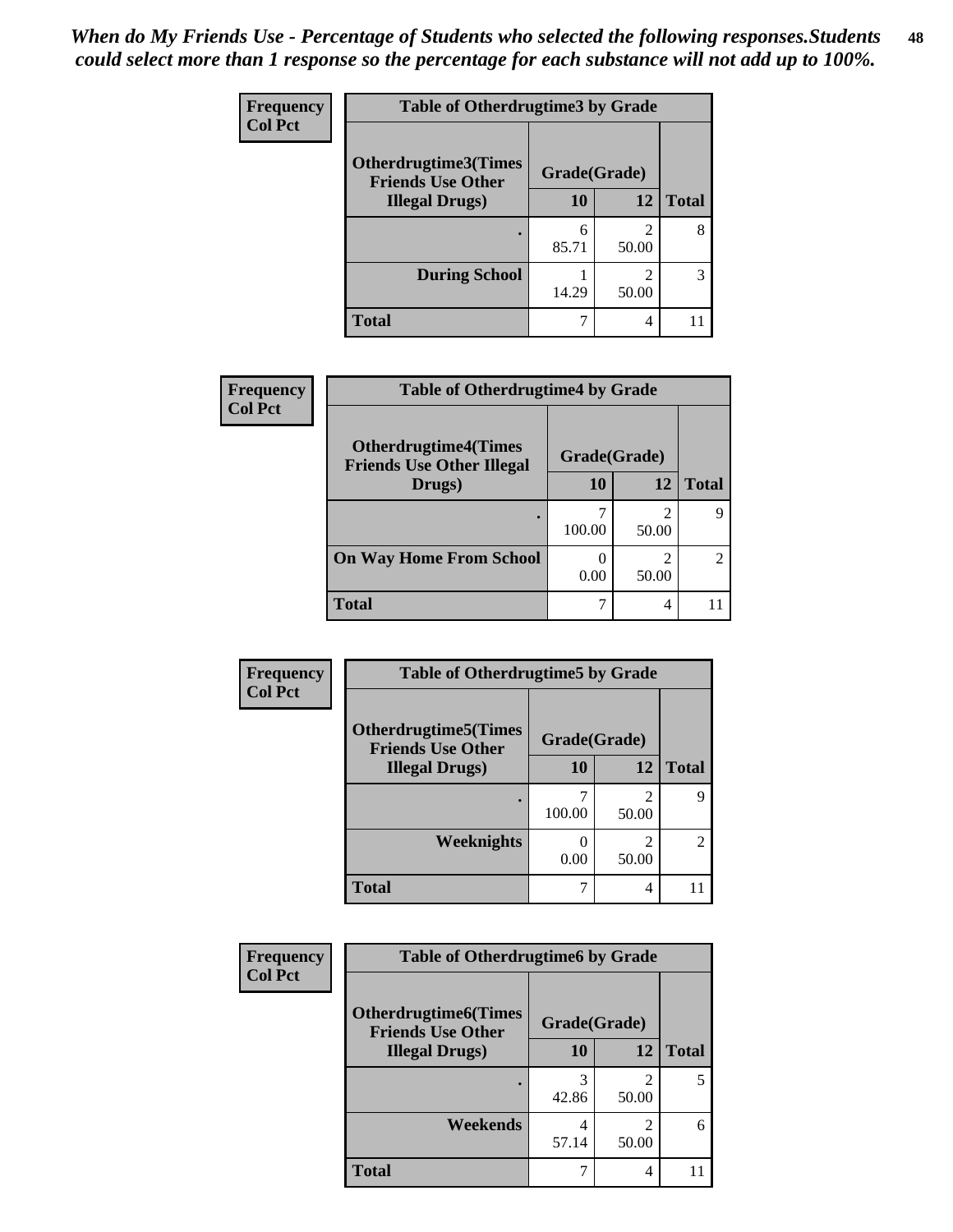| Frequency      | <b>Table of Educationalcohol by Grade</b>                                                                  |              |            |              |  |
|----------------|------------------------------------------------------------------------------------------------------------|--------------|------------|--------------|--|
| <b>Col Pct</b> | Educationalcohol(I<br>have been taught<br>about alcohol,<br>tobacco,<br>and other drugs<br>within the last | Grade(Grade) |            |              |  |
|                | year at school)                                                                                            | 10           | 12         | <b>Total</b> |  |
|                | Yes                                                                                                        | 7<br>100.00  | 3<br>75.00 | 10           |  |
|                | N <sub>0</sub>                                                                                             | 0<br>0.00    | 25.00      | 1            |  |
|                | <b>Total</b>                                                                                               | 7            | 4          | 11           |  |

| Frequency      | <b>Table of Eversmoked by Grade</b>         |            |            |              |  |
|----------------|---------------------------------------------|------------|------------|--------------|--|
| <b>Col Pct</b> | Eversmoked(I<br>Grade(Grade)<br>have smoked |            |            |              |  |
|                | a cigarette)                                | 10         | 12         | <b>Total</b> |  |
|                | Yes                                         | 5<br>71.43 | 2<br>50.00 | 7            |  |
|                | N <sub>0</sub>                              | 2<br>28.57 | 2<br>50.00 | 4            |  |
|                | <b>Total</b>                                |            | 4          |              |  |

| Frequency      | <b>Table of Drovedrinking by Grade</b>                                                                              |                          |             |              |  |
|----------------|---------------------------------------------------------------------------------------------------------------------|--------------------------|-------------|--------------|--|
| <b>Col Pct</b> | Drovedrinking(In<br>the past 30 days I<br>have driven a car<br>or other vehicle<br>while I was<br>drinking alcohol) | Grade(Grade)<br>10<br>12 |             | <b>Total</b> |  |
|                | <b>Yes</b>                                                                                                          | 14.29                    | 0<br>0.00   |              |  |
|                | N <sub>0</sub>                                                                                                      | 6<br>85.71               | 4<br>100.00 | 10           |  |
|                | <b>Total</b>                                                                                                        | 7                        | 4           | 11           |  |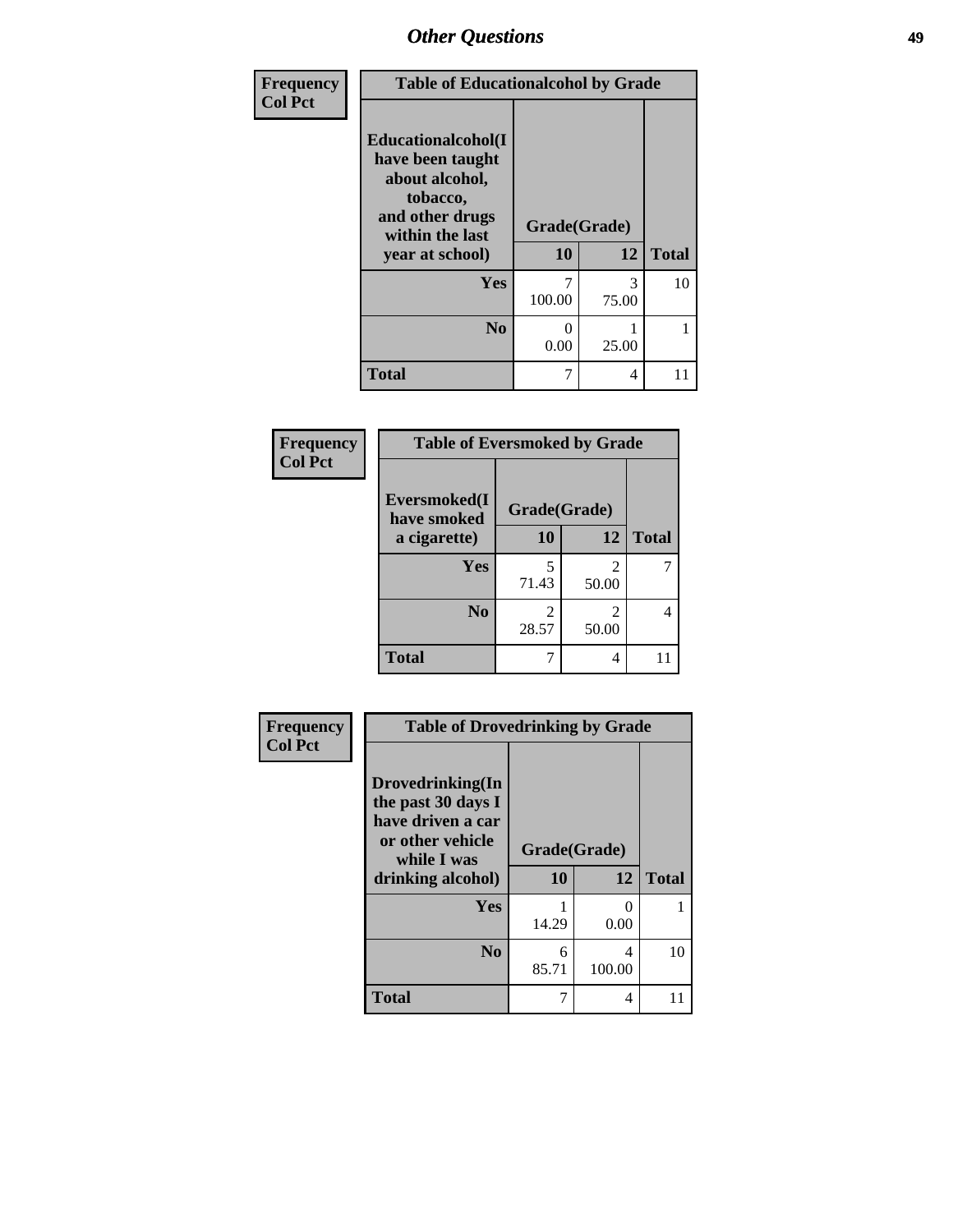| <b>Frequency</b> | <b>Table of Rodedrinking by Grade</b>                                                                      |              |                         |              |
|------------------|------------------------------------------------------------------------------------------------------------|--------------|-------------------------|--------------|
| <b>Col Pct</b>   | Rodedrinking(In<br>the past 30 days<br>I have ridden in<br>a car with a<br>driver who had<br>been drinking | Grade(Grade) |                         |              |
|                  | alcohol)                                                                                                   | 10           | 12                      | <b>Total</b> |
|                  | Yes                                                                                                        | 4<br>57.14   | $\mathfrak{D}$<br>50.00 | 6            |
|                  | No                                                                                                         | 3<br>42.86   | $\mathfrak{D}$<br>50.00 | 5            |
|                  | <b>Total</b>                                                                                               | 7            | 4                       | 11           |

#### **Frequency Col Pct**

| <b>Table of Drugsschool by Grade</b>                                                                                      |              |                         |              |  |  |
|---------------------------------------------------------------------------------------------------------------------------|--------------|-------------------------|--------------|--|--|
| <b>Drugsschool</b> (During<br>the past 12 months,<br>I have been offered,<br>sold,<br>or given illegal<br>drugs on school | Grade(Grade) |                         |              |  |  |
| property)                                                                                                                 | 10           | 12                      | <b>Total</b> |  |  |
| Yes                                                                                                                       | 4<br>57.14   | $\mathfrak{D}$<br>50.00 | 6            |  |  |
| $\bf No$                                                                                                                  | 3<br>42.86   | $\mathfrak{D}$<br>50.00 | 5            |  |  |
| <b>Total</b>                                                                                                              |              | 4                       |              |  |  |

| Frequency      | <b>Table of Helpbullied by Grade</b> |                         |             |                |  |  |
|----------------|--------------------------------------|-------------------------|-------------|----------------|--|--|
| <b>Col Pct</b> | Helpbullied(I<br>would help          |                         |             |                |  |  |
|                | someone who<br>was being             | Grade(Grade)            |             |                |  |  |
|                | bullied)                             | 10                      | 12          | <b>Total</b>   |  |  |
|                | <b>Strongly Agree</b>                | 5<br>71.43              | 4<br>100.00 | 9              |  |  |
|                | <b>Somewhat Agree</b>                | $\mathfrak{D}$<br>28.57 | 0.00        | $\mathfrak{D}$ |  |  |
|                | <b>Total</b>                         | 7                       | 4           | 11             |  |  |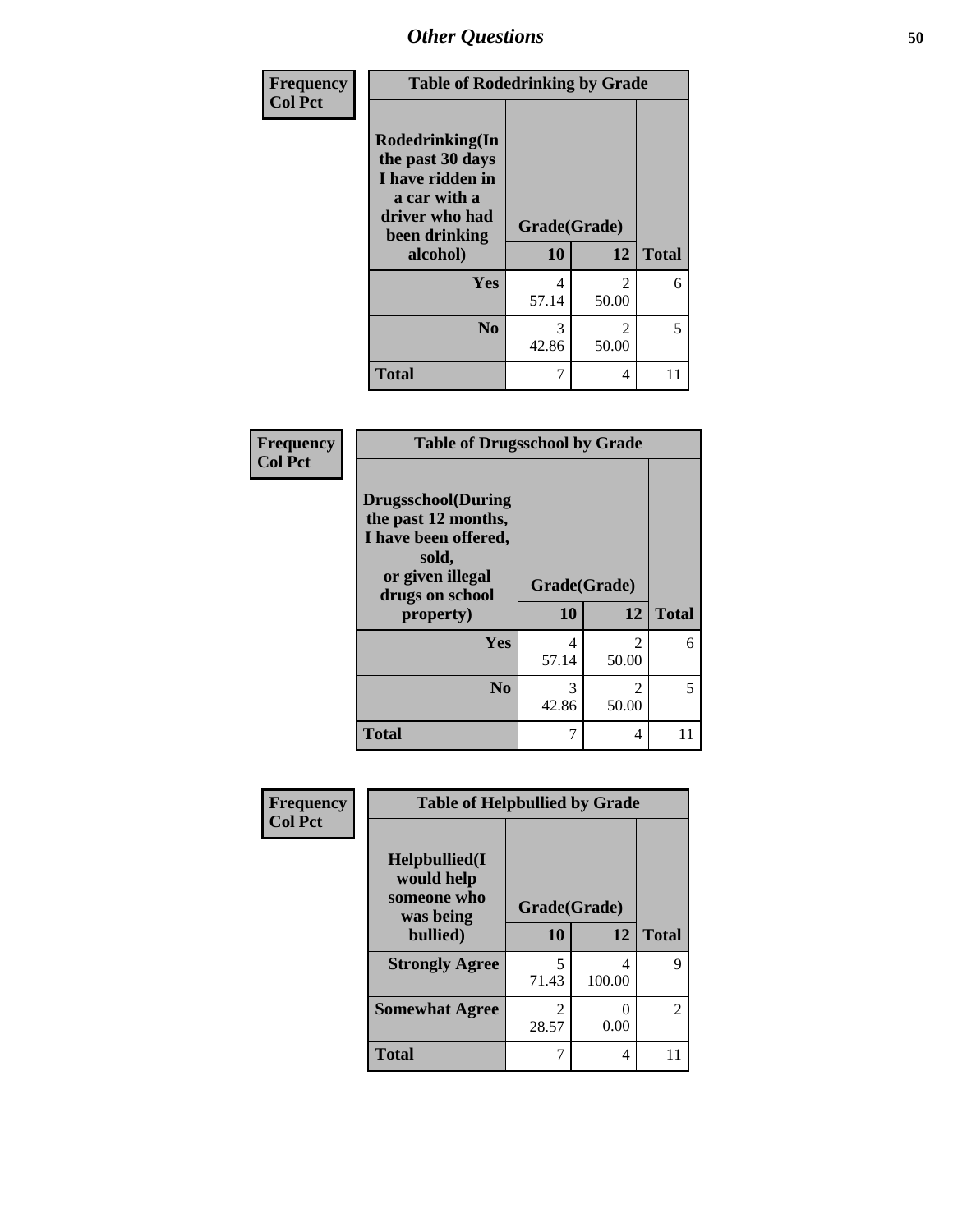*Other Questions* **51**

| <b>Frequency</b> | <b>Table of Grade by Bingedrinking</b> |                                                                                                                          |                   |                   |              |
|------------------|----------------------------------------|--------------------------------------------------------------------------------------------------------------------------|-------------------|-------------------|--------------|
| <b>Row Pct</b>   |                                        | <b>Bingedrinking</b> (I<br>have drunk five or<br>more drinks of<br>alcohol at one<br>sitting during the<br>last 30 days) |                   |                   |              |
|                  | Grade(Grade)                           | 0<br><b>Days</b>                                                                                                         | 1 or<br>2<br>days | 3 to<br>5<br>days | <b>Total</b> |
|                  | 10                                     | 3<br>42.86                                                                                                               | 14.29             | 3<br>42.86        | 7            |
|                  | 12                                     | 4<br>100.00                                                                                                              | 0<br>0.00         | 0<br>0.00         | 4            |
|                  | <b>Total</b>                           | 7                                                                                                                        | 1                 | 3                 | 11           |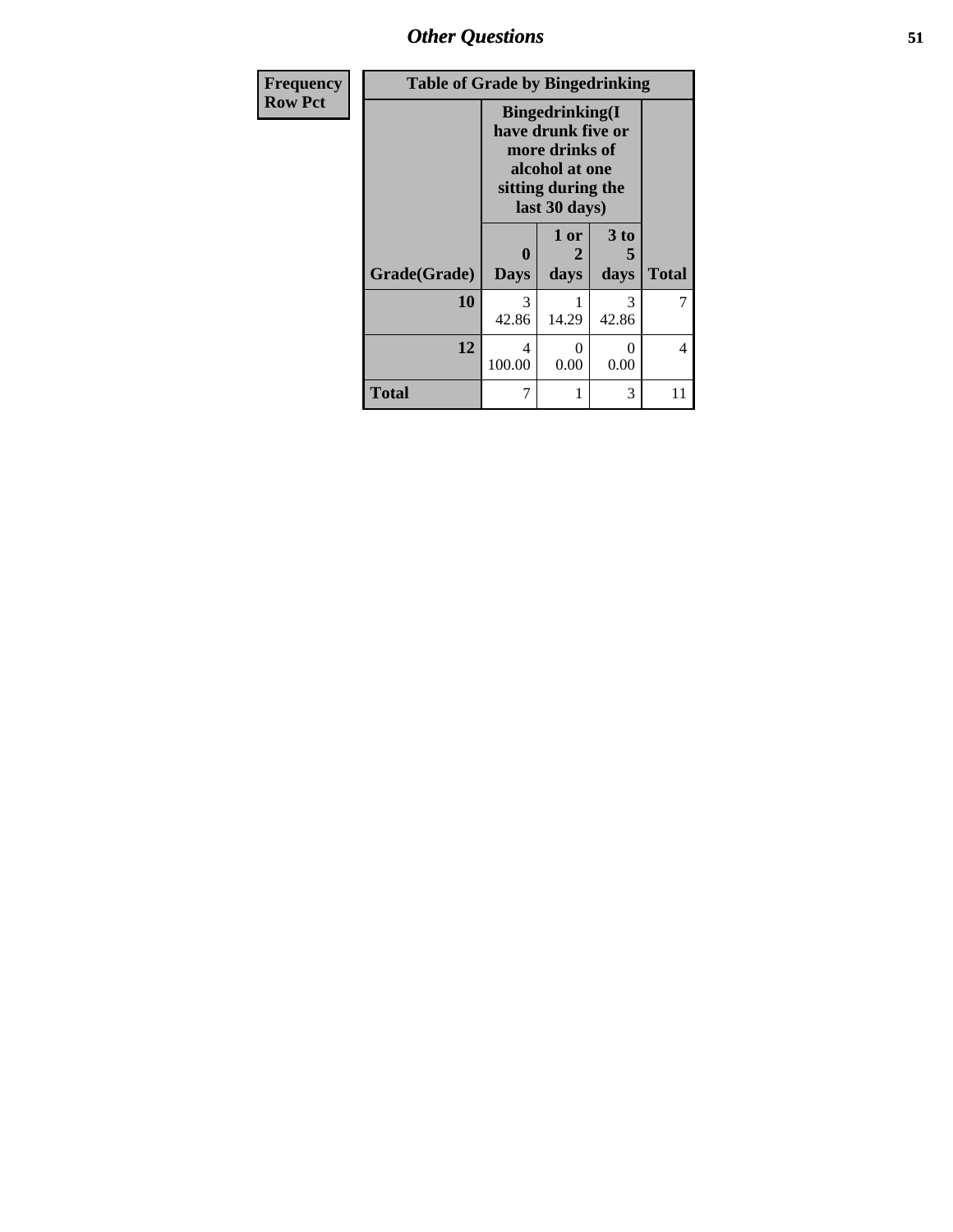## *Nutrition* **52**

| <b>Frequency</b> |
|------------------|
| Row Pct          |

| <b>Table of Grade by Dairy</b> |                          |                                                                 |                                    |                                    |              |
|--------------------------------|--------------------------|-----------------------------------------------------------------|------------------------------------|------------------------------------|--------------|
|                                |                          | Dairy (I eat at least 3 servings of dairy<br>products each day) |                                    |                                    |              |
| Grade(Grade)                   | <b>Strongly</b><br>Agree | Somewhat  <br>Agree                                             | <b>Somewhat</b><br><b>Disagree</b> | <b>Strongly</b><br><b>Disagree</b> | <b>Total</b> |
| 10                             | 0.00                     | 14.29                                                           | 71.43                              | 14.29                              |              |
| 12                             | 25.00                    | 75.00                                                           | 0.00                               | 0.00                               |              |
| Total                          |                          | 4                                                               |                                    |                                    |              |

| <b>Frequency</b> | <b>Table of Grade by Fruitveg</b> |                                 |                                                                                     |                                    |              |
|------------------|-----------------------------------|---------------------------------|-------------------------------------------------------------------------------------|------------------------------------|--------------|
| <b>Row Pct</b>   |                                   |                                 | <b>Fruitveg</b> (I eat at least 5 servings<br>of fruits and vegetables each<br>day) |                                    |              |
|                  | Grade(Grade)                      | <b>Strongly</b><br><b>Agree</b> | Somewhat<br>Agree                                                                   | <b>Somewhat</b><br><b>Disagree</b> | <b>Total</b> |
|                  | 10                                | 0<br>0.00                       | 71.43                                                                               | 28.57                              |              |
|                  | 12                                | 25.00                           | 2<br>50.00                                                                          | 25.00                              | 4            |
|                  | <b>Total</b>                      |                                 |                                                                                     | 3                                  |              |

| <b>Frequency</b> |              |                                                                                 | <b>Table of Grade by Cafeteriahealthy</b> |                                    |              |
|------------------|--------------|---------------------------------------------------------------------------------|-------------------------------------------|------------------------------------|--------------|
| <b>Row Pct</b>   |              | <b>Cafeteriahealthy</b> (School meals<br>in my school cafeteria are<br>healthy) |                                           |                                    |              |
|                  | Grade(Grade) | <b>Strongly</b><br>Agree                                                        | <b>Somewhat</b><br><b>Disagree</b>        | <b>Strongly</b><br><b>Disagree</b> | <b>Total</b> |
|                  | 10           | 3<br>42.86                                                                      | 28.57                                     | $\mathfrak{D}$<br>28.57            |              |
|                  | 12           | 25.00                                                                           | 0<br>0.00                                 | 75.00                              |              |
|                  | <b>Total</b> | 4                                                                               | $\overline{2}$                            | 5                                  |              |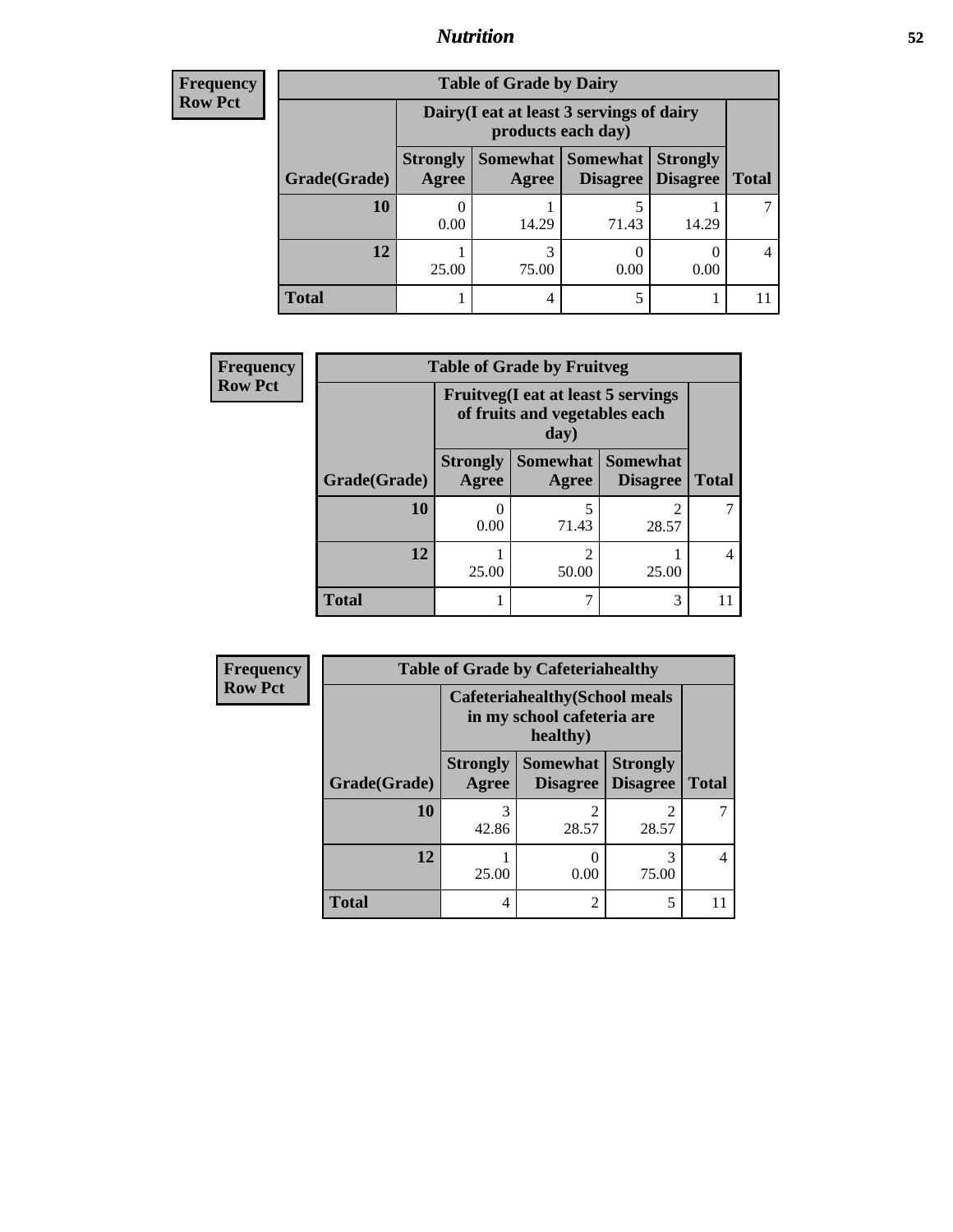## *Nutrition* **53**

| <b>Frequency</b> |                                                                                              | <b>Table of Grade by Cafeterianutrition</b> |                          |                                    |              |
|------------------|----------------------------------------------------------------------------------------------|---------------------------------------------|--------------------------|------------------------------------|--------------|
| <b>Row Pct</b>   | <b>Cafeterianutrition</b> (Facts about<br>nutrition are available in my<br>school cafeteria) |                                             |                          |                                    |              |
|                  | Grade(Grade)                                                                                 | <b>Strongly</b><br>Agree                    | <b>Somewhat</b><br>Agree | <b>Strongly</b><br><b>Disagree</b> | <b>Total</b> |
|                  | 10                                                                                           | 14.29                                       | 4<br>57.14               | 28.57                              |              |
|                  | 12                                                                                           | 25.00                                       | 0.00                     | 75.00                              | 4            |
|                  | <b>Total</b>                                                                                 | $\overline{\mathcal{L}}$                    | 4                        | 5                                  | 11           |

| Frequency      | <b>Table of Grade by Schoollunch</b> |                                                                 |            |                                      |                                    |              |
|----------------|--------------------------------------|-----------------------------------------------------------------|------------|--------------------------------------|------------------------------------|--------------|
| <b>Row Pct</b> |                                      | Schoollunch(I eat school lunch three or<br>more times per week) |            |                                      |                                    |              |
|                | Grade(Grade)                         | <b>Strongly</b><br>Agree                                        | Agree      | Somewhat Somewhat<br><b>Disagree</b> | <b>Strongly</b><br><b>Disagree</b> | <b>Total</b> |
|                | 10                                   | 0.00                                                            | 3<br>42.86 | 14.29                                | 42.86                              |              |
|                | 12                                   | 3<br>75.00                                                      | 0<br>0.00  | 0.00                                 | 25.00                              |              |
|                | <b>Total</b>                         | 3                                                               | 3          |                                      | $\overline{4}$                     |              |

| <b>Frequency</b> |                                                                               | <b>Table of Grade by Foodchoices</b> |                          |                                    |              |
|------------------|-------------------------------------------------------------------------------|--------------------------------------|--------------------------|------------------------------------|--------------|
| <b>Row Pct</b>   | <b>Foodchoices</b> (I make healthy<br>food choices in my school<br>cafeteria) |                                      |                          |                                    |              |
|                  | Grade(Grade)                                                                  | <b>Strongly</b><br>Agree             | <b>Somewhat</b><br>Agree | <b>Strongly</b><br><b>Disagree</b> | <b>Total</b> |
|                  | 10                                                                            | 0.00                                 | 3<br>42.86               | 57.14                              |              |
|                  | 12                                                                            | っ<br>50.00                           | $\mathfrak{D}$<br>50.00  | 0.00                               | 4            |
|                  | <b>Total</b>                                                                  | $\mathfrak{D}$                       | 5                        | 4                                  |              |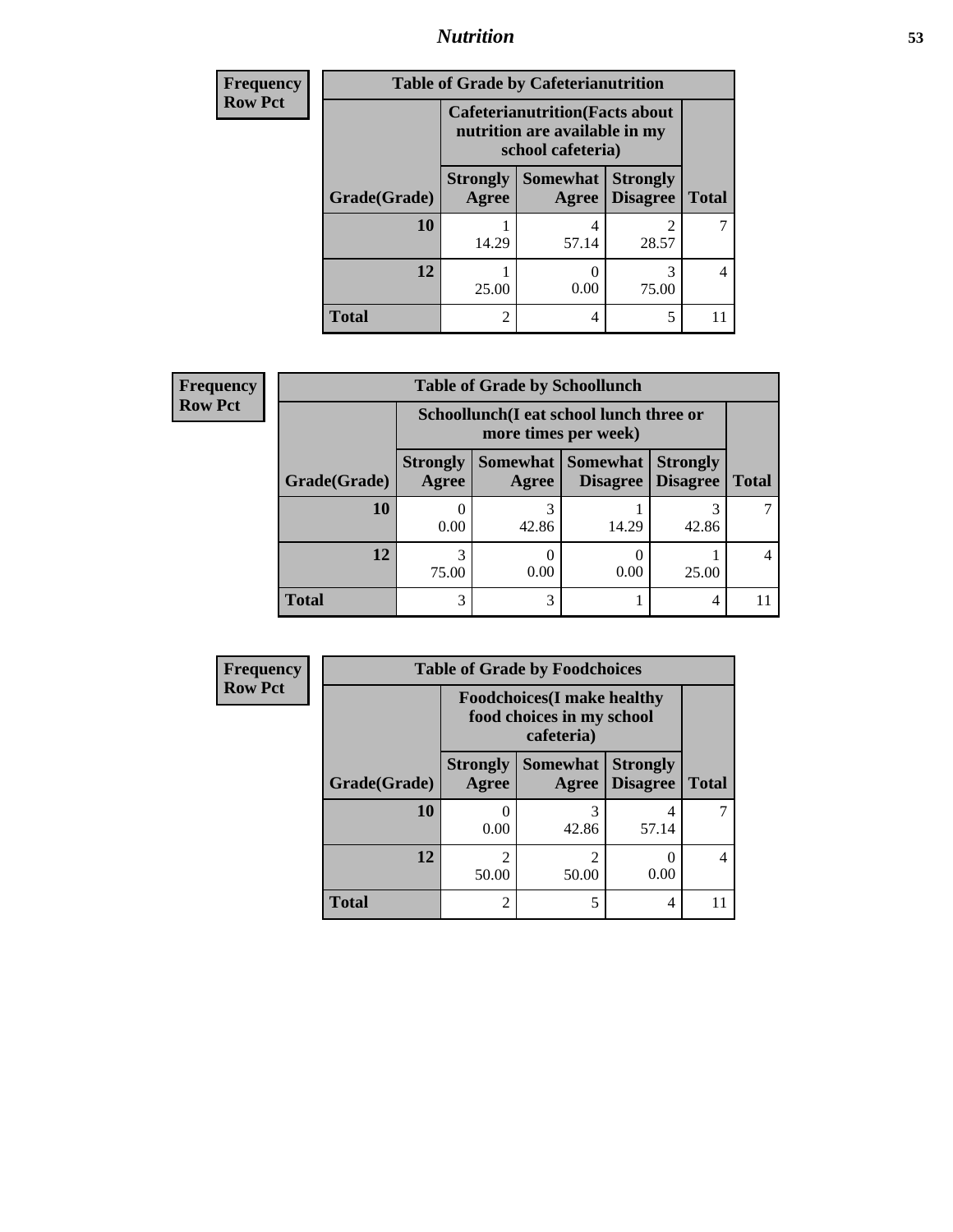# *Nutrition* **54**

| <b>Frequency</b> |  |
|------------------|--|
| Row Pct          |  |

| <b>Table of Grade by Wholewheat</b> |                                                                                                             |            |                               |                                    |              |  |
|-------------------------------------|-------------------------------------------------------------------------------------------------------------|------------|-------------------------------|------------------------------------|--------------|--|
|                                     | Wholewheat (There are whole wheat and<br>multigrain breads and cereals available in<br>my school cafeteria) |            |                               |                                    |              |  |
| Grade(Grade)                        | <b>Strongly</b><br>Agree                                                                                    | Agree      | Somewhat Somewhat<br>Disagree | <b>Strongly</b><br><b>Disagree</b> | <b>Total</b> |  |
| 10                                  | 14.29                                                                                                       | 14.29      | 42.86                         | 28.57                              |              |  |
| 12                                  | 25.00                                                                                                       | 2<br>50.00 | 0.00                          | 25.00                              | 4            |  |
| Total                               |                                                                                                             | 3          |                               | 3                                  |              |  |

| Frequency      | <b>Table of Grade by Healthyvending</b>                                                                                                                 |                          |                             |                                    |              |  |
|----------------|---------------------------------------------------------------------------------------------------------------------------------------------------------|--------------------------|-----------------------------|------------------------------------|--------------|--|
| <b>Row Pct</b> | <b>Healthyvending</b> (If only healthy<br>snacks and beverages were<br>available in the vending<br>machines during the school<br>day, I would buy them) |                          |                             |                                    |              |  |
|                | Grade(Grade)                                                                                                                                            | <b>Strongly</b><br>Agree | <b>Somewhat</b><br>Disagree | <b>Strongly</b><br><b>Disagree</b> | <b>Total</b> |  |
|                | 10                                                                                                                                                      | 0.00                     | 5<br>71.43                  | $\mathfrak{D}$<br>28.57            |              |  |
|                | 12                                                                                                                                                      | 50.00                    | $\overline{2}$<br>50.00     | $\theta$<br>0.00                   | 4            |  |
|                | <b>Total</b>                                                                                                                                            | $\mathfrak{D}$           | 7                           | 2                                  |              |  |

| Frequency      | <b>Table of Grade by Schoolbreakfast</b> |                                                                                                                                         |            |                                        |                                    |                |  |
|----------------|------------------------------------------|-----------------------------------------------------------------------------------------------------------------------------------------|------------|----------------------------------------|------------------------------------|----------------|--|
| <b>Row Pct</b> |                                          | Schoolbreakfast (If breakfast were<br>available at school,<br>but outside the cafeteria,<br>I would eat breakfast at school more often) |            |                                        |                                    |                |  |
|                | Grade(Grade)                             | <b>Strongly</b><br>Agree                                                                                                                | Agree      | Somewhat   Somewhat<br><b>Disagree</b> | <b>Strongly</b><br><b>Disagree</b> | <b>Total</b>   |  |
|                | 10                                       | 14.29                                                                                                                                   | 3<br>42.86 | 14.29                                  | ി<br>28.57                         |                |  |
|                | 12                                       | 4<br>100.00                                                                                                                             | 0<br>0.00  | $\theta$<br>0.00                       | $\left( \right)$<br>0.00           | $\overline{4}$ |  |
|                | <b>Total</b>                             | 5                                                                                                                                       | 3          |                                        | $\overline{2}$                     | 11             |  |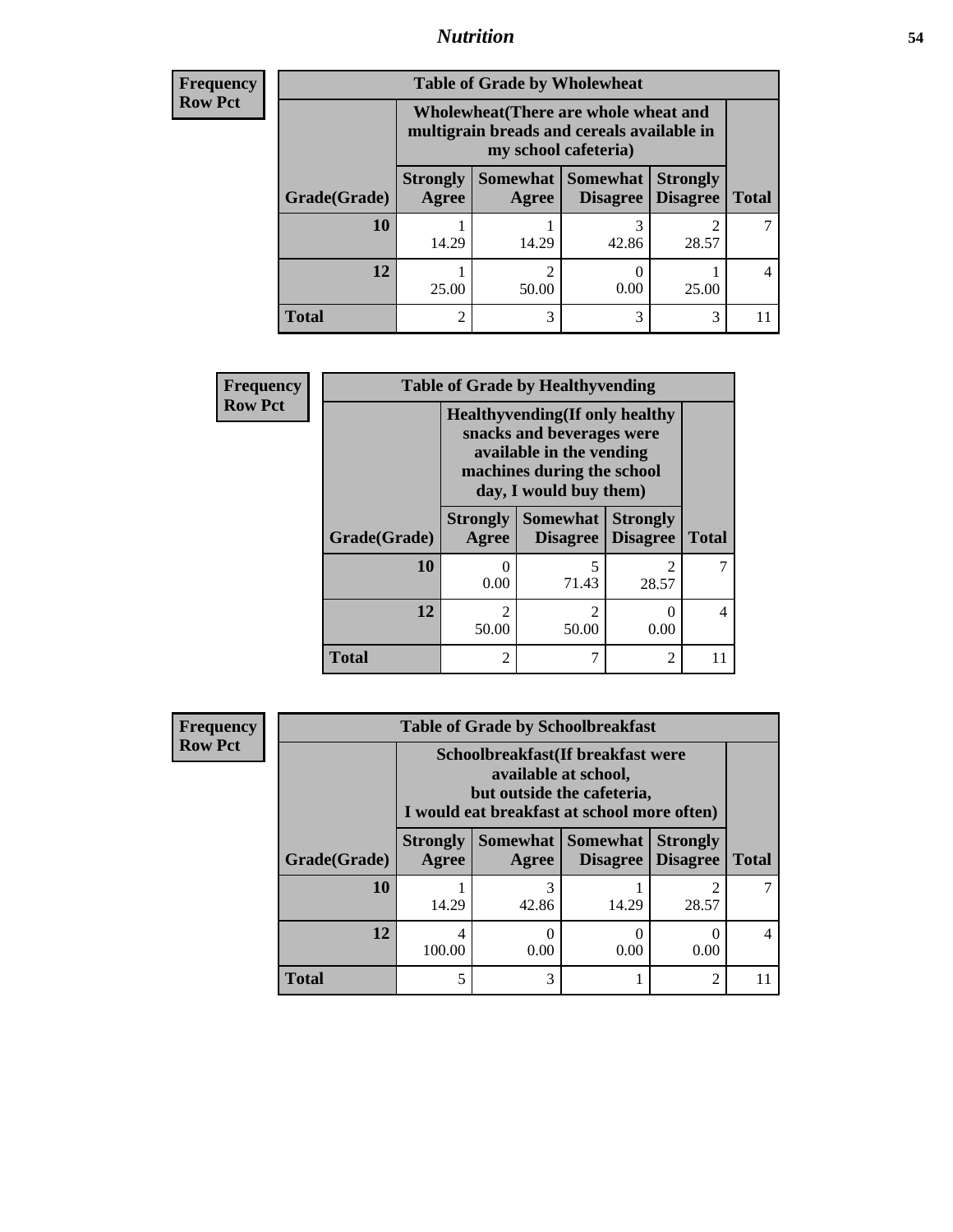| Frequency<br><b>Col Pct</b> | <b>Table of Educationaids by Grade</b>                                                                   |                          |            |                |
|-----------------------------|----------------------------------------------------------------------------------------------------------|--------------------------|------------|----------------|
|                             | <b>Educationaids(I</b><br>have been<br>taught about<br><b>HIV/AIDS</b> at<br>school in the<br>past year) | Grade(Grade)<br>10<br>12 |            | <b>Total</b>   |
|                             |                                                                                                          |                          |            |                |
|                             | <b>Yes</b>                                                                                               | 6<br>85.71               | 3<br>75.00 | 9              |
|                             | N <sub>0</sub>                                                                                           | 14.29                    | 25.00      | $\overline{2}$ |
|                             | <b>Total</b>                                                                                             | 7                        | 4          |                |

| Frequency      | <b>Table of Educationcharacter by Grade</b>                                          |              |            |              |  |  |
|----------------|--------------------------------------------------------------------------------------|--------------|------------|--------------|--|--|
| <b>Col Pct</b> | Educationcharacter(I<br>have been taught<br>about character<br>education in the past | Grade(Grade) |            |              |  |  |
|                | year at school)                                                                      | 10           | 12         | <b>Total</b> |  |  |
|                | <b>Yes</b>                                                                           | 100.00       | 3<br>75.00 | 10           |  |  |
|                | N <sub>0</sub>                                                                       | 0.00         | 25.00      |              |  |  |
|                | <b>Total</b>                                                                         | 7            | 4          |              |  |  |

| Frequency      | <b>Table of Gradcoach1 by Grade</b>              |                         |             |                |
|----------------|--------------------------------------------------|-------------------------|-------------|----------------|
| <b>Col Pct</b> | Gradcoach1(I<br>know who my<br><b>Graduation</b> | Grade(Grade)            |             |                |
|                | Coach is)                                        | 10                      | 12          | <b>Total</b>   |
|                | <b>Yes</b>                                       | $\mathfrak{D}$<br>28.57 | 0.00        | $\overline{2}$ |
|                | N <sub>0</sub>                                   | 5<br>71.43              | 4<br>100.00 | 9              |
|                | <b>Total</b>                                     |                         | 4           |                |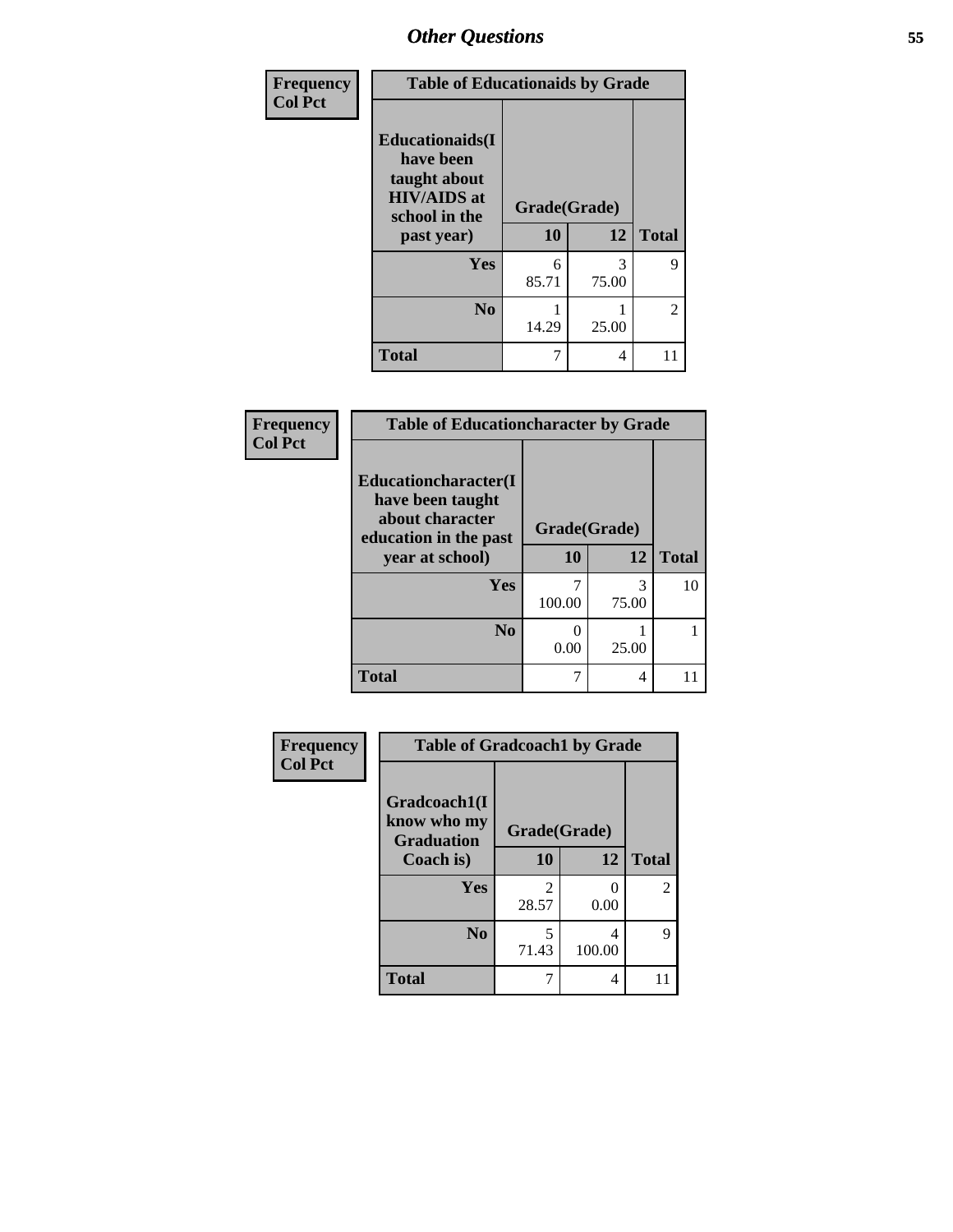| Frequency      | <b>Table of Gradcoach2 by Grade</b> |              |             |                |
|----------------|-------------------------------------|--------------|-------------|----------------|
| <b>Col Pct</b> |                                     |              |             |                |
|                | Gradcoach2(I<br>have                |              |             |                |
|                | contacted my<br><b>Graduation</b>   | Grade(Grade) |             |                |
|                | Coach)                              | 10           | 12          | <b>Total</b>   |
|                | Yes                                 | 2<br>28.57   | 0<br>0.00   | $\overline{2}$ |
|                | N <sub>0</sub>                      | 5<br>71.43   | 4<br>100.00 | 9              |
|                | <b>Total</b>                        | 7            | 4           |                |

| <b>Frequency</b><br><b>Col Pct</b> | <b>Table of Gradcoach3 by Grade</b>                    |              |             |                |  |
|------------------------------------|--------------------------------------------------------|--------------|-------------|----------------|--|
|                                    | Gradcoach3(I<br>have received<br>assistance<br>from my | Grade(Grade) |             |                |  |
|                                    | <b>Graduation</b><br>Coach)                            | 10           | 12          | <b>Total</b>   |  |
|                                    | Yes                                                    | 2<br>28.57   | 0<br>0.00   | $\overline{2}$ |  |
|                                    | N <sub>0</sub>                                         | 4<br>57.14   | 0<br>0.00   | 4              |  |
|                                    | Don't know                                             | 14.29        | 4<br>100.00 | 5              |  |
|                                    | <b>Total</b>                                           | 7            | 4           | 11             |  |

| <b>Table of Selfharm by Grade</b>                                                                                                                                          |             |            |                    |
|----------------------------------------------------------------------------------------------------------------------------------------------------------------------------|-------------|------------|--------------------|
| <b>Selfharm</b> (During<br>the past 12<br>months,<br>I harmed myself<br>on purpose<br><b>Suicideconsider</b><br>During the past<br>12 months,<br>I seriously<br>considered |             |            |                    |
|                                                                                                                                                                            |             |            | <b>Total</b>       |
| Yes                                                                                                                                                                        | 0<br>0.00   | 3<br>75.00 | 3                  |
| N <sub>0</sub>                                                                                                                                                             | 7<br>100.00 | 1<br>25.00 | 8                  |
| <b>Total</b>                                                                                                                                                               | 7           | 4          | 11                 |
|                                                                                                                                                                            | suicide)    | 10         | Grade(Grade)<br>12 |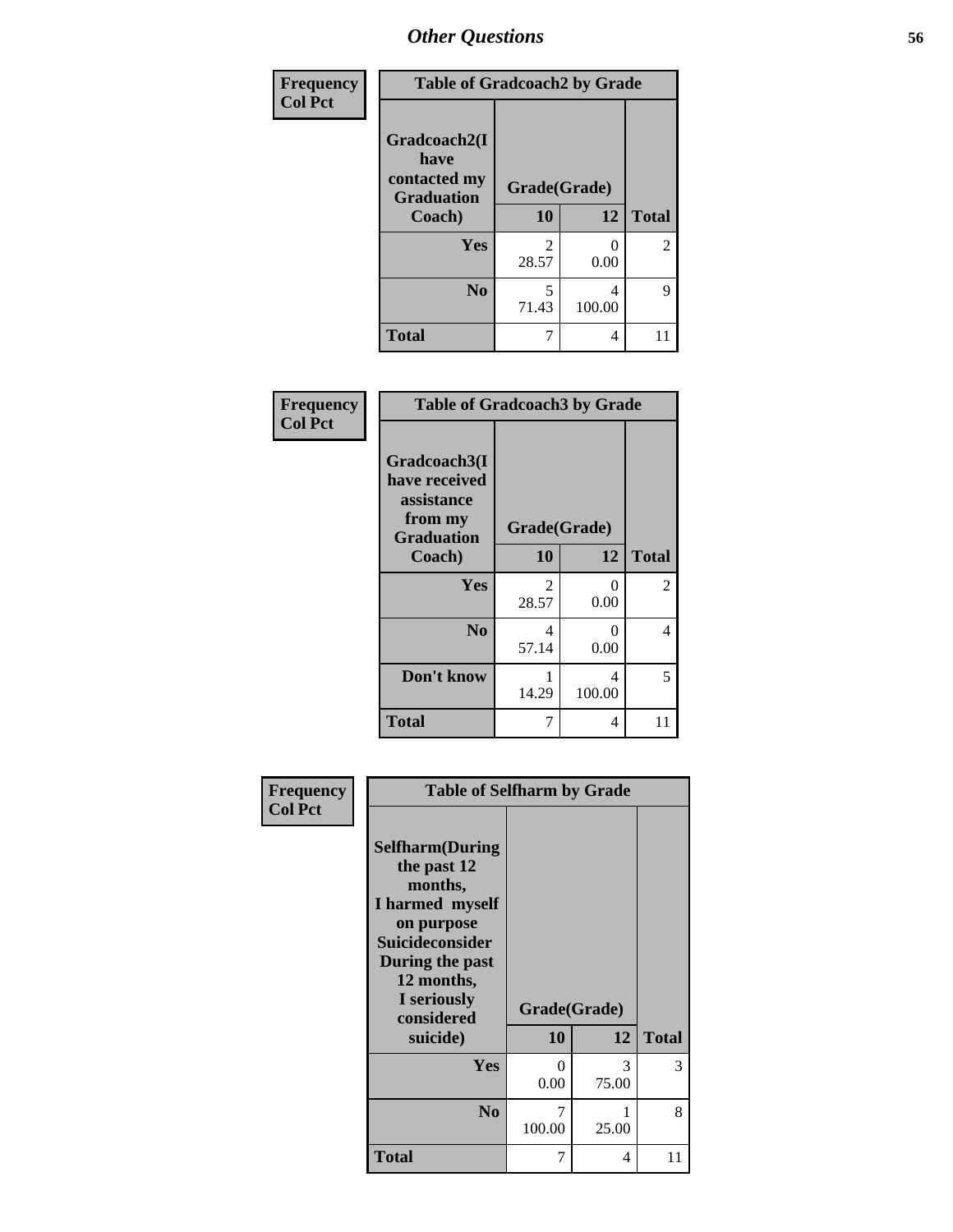| <b>Frequency</b> | <b>Table of Suicideconsider by Grade</b> |              |            |              |
|------------------|------------------------------------------|--------------|------------|--------------|
| <b>Col Pct</b>   |                                          | Grade(Grade) |            |              |
|                  | Suicideconsider                          | <b>10</b>    | 12         | <b>Total</b> |
|                  | Yes                                      | 0.00         | 3<br>75.00 | 3            |
|                  | N <sub>0</sub>                           | 100.00       | 25.00      | 8            |
|                  | <b>Total</b>                             |              | 4          |              |

| Frequency      | <b>Table of Suicideattempt by Grade</b>              |              |            |              |
|----------------|------------------------------------------------------|--------------|------------|--------------|
| <b>Col Pct</b> | Suicideattempt(I<br>have attempted<br>suicide in the | Grade(Grade) |            |              |
|                | last year)                                           | 10           | 12         | <b>Total</b> |
|                | Yes                                                  | ∩<br>0.00    | 3<br>75.00 | 3            |
|                | N <sub>0</sub>                                       | 100.00       | 25.00      | 8            |
|                | <b>Total</b>                                         | 7            | 4          | 11           |

| Frequency      | <b>Table of Instantmessaged by Grade</b>               |              |            |              |  |  |  |  |
|----------------|--------------------------------------------------------|--------------|------------|--------------|--|--|--|--|
| <b>Col Pct</b> | Instantmessaged(I<br>have instant<br>messaged people I | Grade(Grade) |            |              |  |  |  |  |
|                | do not even know)                                      | 10           | 12         | <b>Total</b> |  |  |  |  |
|                | Yes                                                    | 5<br>71.43   | 2<br>50.00 |              |  |  |  |  |
|                | N <sub>0</sub>                                         | 2<br>28.57   | 2<br>50.00 |              |  |  |  |  |
|                | <b>Total</b>                                           | 7            | 4          |              |  |  |  |  |

| Frequency      | <b>Table of Getsalong by Grade</b>                  |              |            |              |  |  |
|----------------|-----------------------------------------------------|--------------|------------|--------------|--|--|
| <b>Col Pct</b> | Getsalong(I get<br>along with other<br>students and | Grade(Grade) |            |              |  |  |
|                | adults)                                             | 10           | 12         | <b>Total</b> |  |  |
|                | <b>Strongly Agree</b>                               | 57.14        | 3<br>75.00 | 7            |  |  |
|                | <b>Somewhat Agree</b>                               | 3<br>42.86   | 25.00      | 4            |  |  |
|                | Total                                               |              | 4          |              |  |  |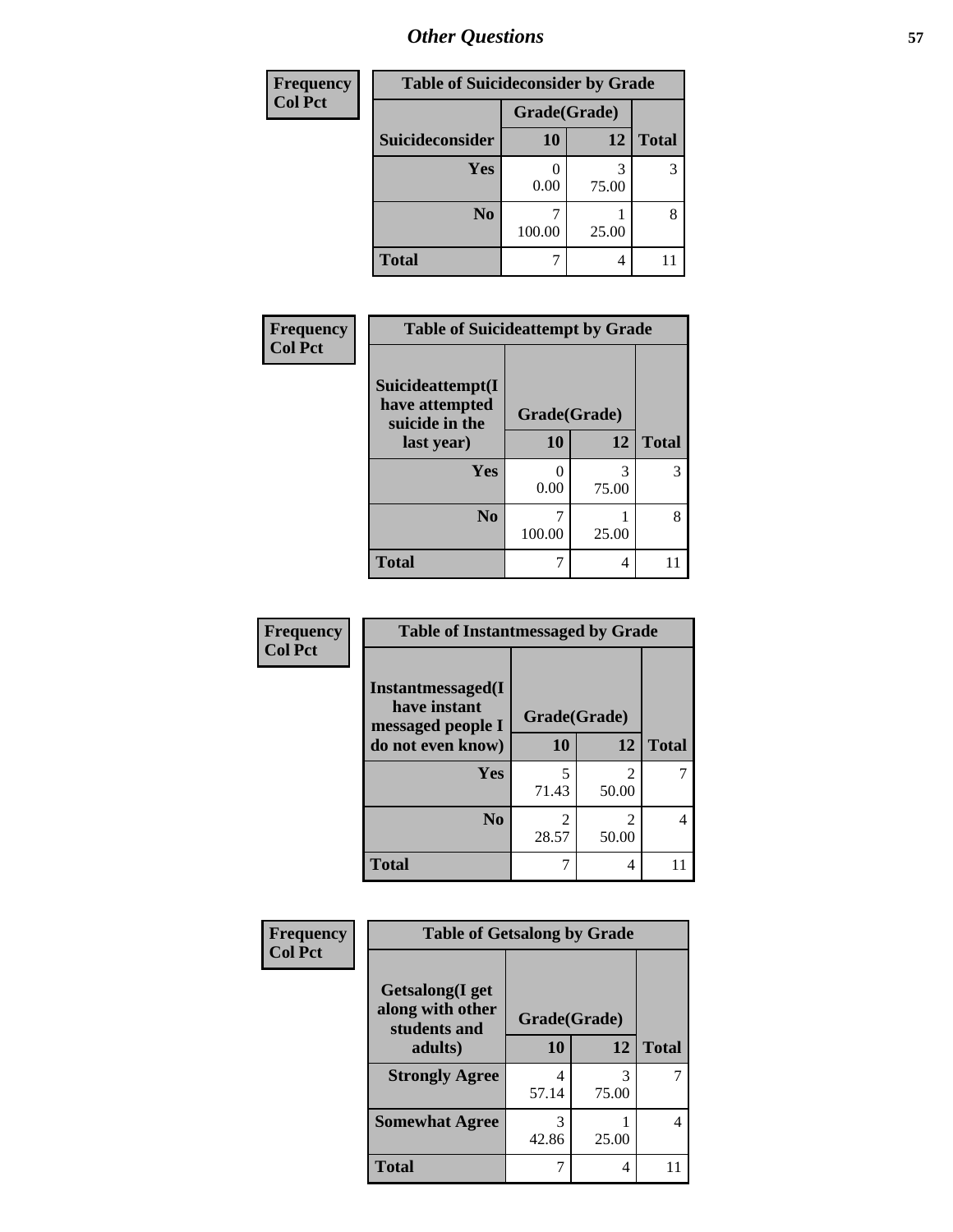| Frequency      | <b>Table of Safehome by Grade</b> |              |       |              |  |  |
|----------------|-----------------------------------|--------------|-------|--------------|--|--|
| <b>Col Pct</b> | Safehome(I feel                   | Grade(Grade) |       |              |  |  |
|                | safe at home)                     | 10           | 12    | <b>Total</b> |  |  |
|                | <b>Strongly Agree</b>             | 2<br>28.57   | 25.00 | 3            |  |  |
|                | <b>Somewhat Agree</b>             | 4<br>57.14   | 50.00 | 6            |  |  |
|                | <b>Somewhat Disagree</b>          | 14.29        | 25.00 | 2            |  |  |
|                | <b>Total</b>                      | 7            | 4     |              |  |  |

| Frequency<br><b>Col Pct</b> | <b>Table of Adulttalk by Grade</b>                                                                |                         |             |              |  |  |
|-----------------------------|---------------------------------------------------------------------------------------------------|-------------------------|-------------|--------------|--|--|
|                             | <b>Adulttalk(I</b><br>know an<br>adult at<br>school that<br>I can talk<br>with if I<br>need help) | Grade(Grade)<br>10      | 12          | <b>Total</b> |  |  |
|                             | Yes                                                                                               | 5<br>71.43              | 4<br>100.00 | 9            |  |  |
|                             | N <sub>0</sub>                                                                                    | $\mathfrak{D}$<br>28.57 | 0<br>0.00   | 2            |  |  |
|                             | <b>Total</b>                                                                                      | 7                       | 4           | 11           |  |  |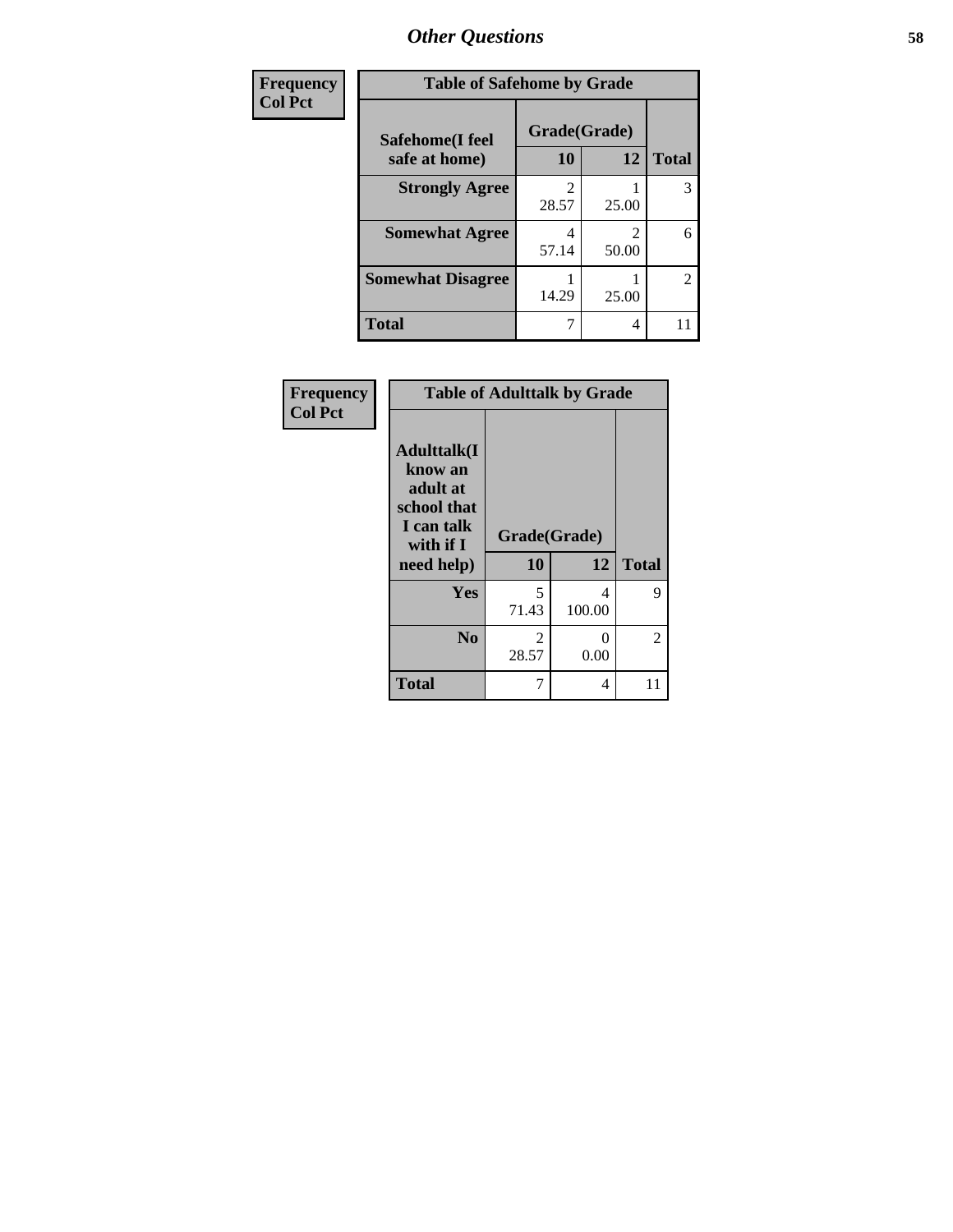#### **Frequency Row Pct**

| <b>Table of Grade by Tytime</b> |                              |                                                                                         |                      |                      |                     |              |  |  |  |
|---------------------------------|------------------------------|-----------------------------------------------------------------------------------------|----------------------|----------------------|---------------------|--------------|--|--|--|
|                                 |                              | Tytime (On an average school day,<br>how much unsupervised time do I spend watching TV) |                      |                      |                     |              |  |  |  |
| Grade(Grade)                    | <b>Less that</b><br>hour/day | hour/day                                                                                | $2 - 3$<br>hours/day | $4 - 5$<br>hours/day | $6+$<br>  hours/dav | <b>Total</b> |  |  |  |
| 10                              | 14.29                        | 0.00                                                                                    | 14.29                | 57.14                | 14.29               |              |  |  |  |
| 12                              | 0.00                         | 25.00                                                                                   | 0.00                 | 0.00                 | 75.00               | 4            |  |  |  |
| <b>Total</b>                    |                              |                                                                                         |                      | 4                    | 4                   |              |  |  |  |

| Frequency      |              | <b>Table of Grade by Computertime</b> |          |                                                                                                         |            |                |  |  |  |  |
|----------------|--------------|---------------------------------------|----------|---------------------------------------------------------------------------------------------------------|------------|----------------|--|--|--|--|
| <b>Row Pct</b> |              |                                       |          | Computertime (On an average school<br>day,<br>how much unsupervised time do I<br>spend on the computer) |            |                |  |  |  |  |
|                | Grade(Grade) | None                                  | hour/day | $4 - 5$<br>  hours/day   hours/day                                                                      | $6+$       | <b>Total</b>   |  |  |  |  |
|                | 10           | 14.29                                 | 14.29    | 28.57                                                                                                   | 3<br>42.86 | 7              |  |  |  |  |
|                | 12           | 25.00                                 | 0.00     | 0.00                                                                                                    | 3<br>75.00 | $\overline{4}$ |  |  |  |  |
|                | <b>Total</b> | 2                                     |          | $\overline{c}$                                                                                          | 6          | 11             |  |  |  |  |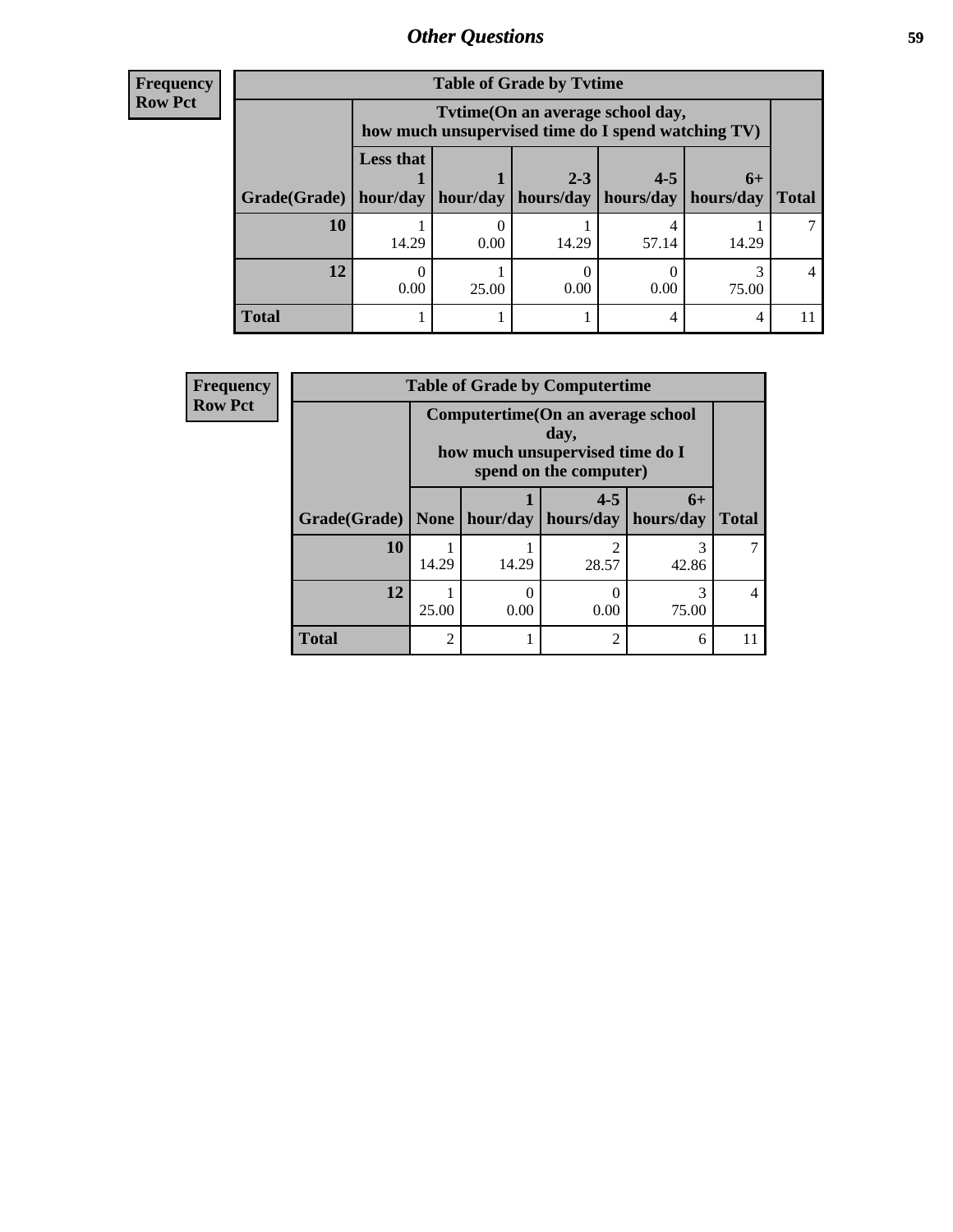### *Questions about Driving Laws* **60** *Driving Questions were asked only of high school students.*

| Frequency      | <b>Table of Grade by License1</b> |                                                                                                                                           |                          |                |                          |              |  |  |  |
|----------------|-----------------------------------|-------------------------------------------------------------------------------------------------------------------------------------------|--------------------------|----------------|--------------------------|--------------|--|--|--|
| <b>Row Pct</b> |                                   | License1(During the first 6 months of<br>driving with a provisional license,<br>the only passengers who can ride with<br>the driver are:) |                          |                |                          |              |  |  |  |
|                | Grade(Grade)                      | <b>Parent or</b><br><b>Guardian</b>                                                                                                       | Family<br><b>Members</b> | <b>Friends</b> | Anyone                   | <b>Total</b> |  |  |  |
|                | 10                                | 28.57                                                                                                                                     | 14.29                    | 3<br>42.86     | 14.29                    |              |  |  |  |
|                | 12                                | 25.00                                                                                                                                     | 3<br>75.00               | 0.00           | $\left( \right)$<br>0.00 | 4            |  |  |  |
|                | <b>Total</b>                      | 3                                                                                                                                         | 4                        | 3              |                          | 11           |  |  |  |

| Frequency      | <b>Table of Grade by License2</b> |                                                                                                                |                  |                  |              |  |  |
|----------------|-----------------------------------|----------------------------------------------------------------------------------------------------------------|------------------|------------------|--------------|--|--|
| <b>Row Pct</b> |                                   | License2(17 yr old<br>drivers with a<br>provisional driver's<br>license cannot drive<br>between the hours of:) |                  |                  |              |  |  |
|                | Grade(Grade)                      | <b>Midnight</b><br>to 6am                                                                                      | 1am<br>to<br>5am | 1am<br>to<br>6am | <b>Total</b> |  |  |
|                | 10                                | 3<br>42.86                                                                                                     | 3<br>42.86       | 14.29            |              |  |  |
|                | 12                                | 3<br>75.00                                                                                                     | 0<br>0.00        | 25.00            | 4            |  |  |
|                | <b>Total</b>                      | 6                                                                                                              | 3                | $\overline{2}$   | 11           |  |  |

| <b>Frequency</b> | <b>Table of Grade by License3</b> |                                                                                                     |       |                         |                       |              |
|------------------|-----------------------------------|-----------------------------------------------------------------------------------------------------|-------|-------------------------|-----------------------|--------------|
| <b>Row Pct</b>   |                                   | <b>License3(For drivers</b><br>under the age of 21,<br>what level of alcohol is<br>considered DUI?) |       |                         |                       |              |
|                  | Grade(Grade)                      | 0.02                                                                                                | 0.04  | 0.06                    | 0.08                  | <b>Total</b> |
|                  | 10                                | 6<br>85.71                                                                                          | 14.29 | $\Omega$<br>0.00        | $\mathcal{O}$<br>0.00 |              |
|                  | 12                                | 25.00                                                                                               | 0.00  | $\overline{2}$<br>50.00 | 25.00                 | 4            |
|                  | <b>Total</b>                      |                                                                                                     |       | $\overline{2}$          |                       | 11           |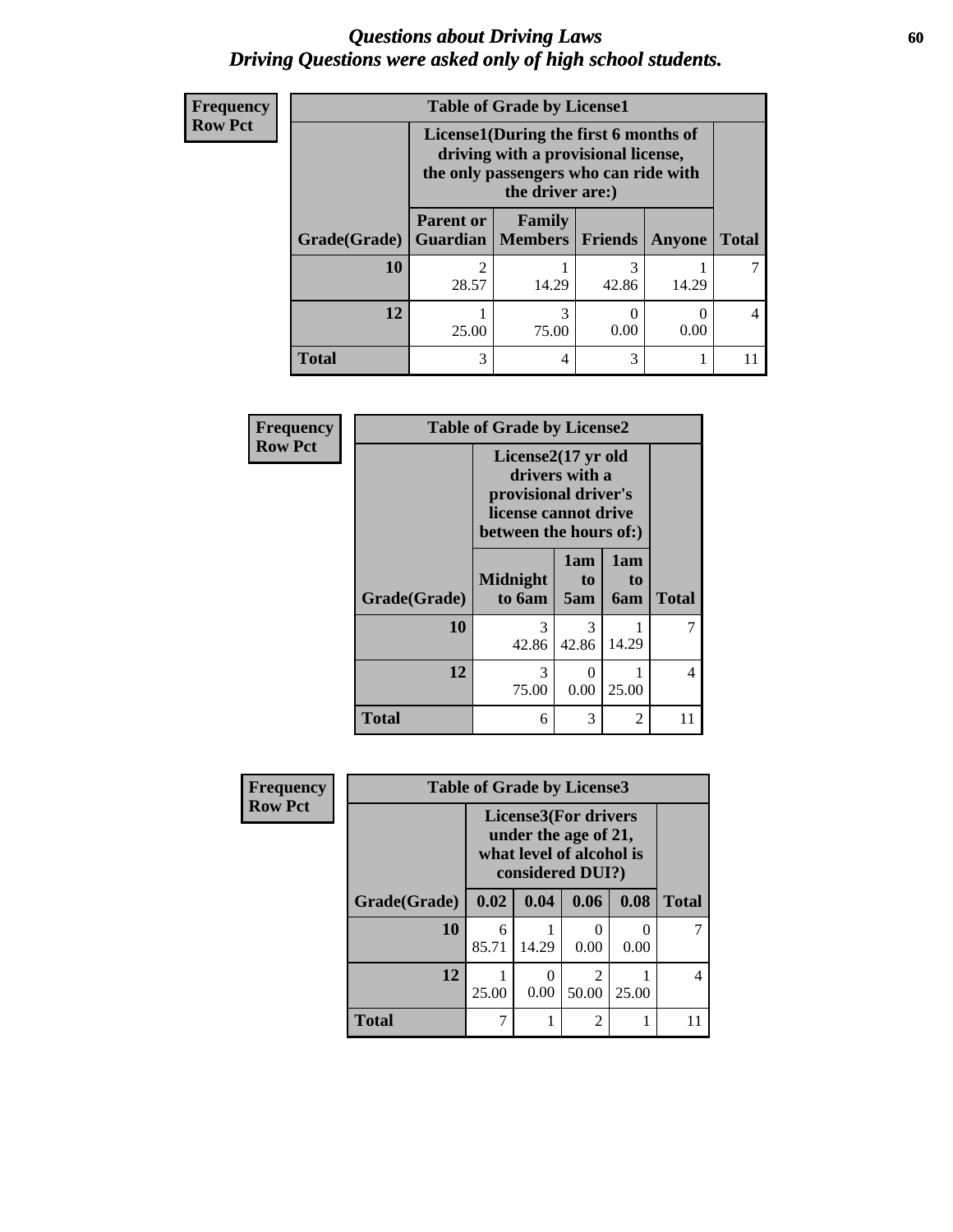### *Questions about Driving Laws* **61** *Driving Questions were asked only of high school students.*

| Frequency      | <b>Table of Grade by License4</b> |                         |              |                         |                                                                                                                         |                |
|----------------|-----------------------------------|-------------------------|--------------|-------------------------|-------------------------------------------------------------------------------------------------------------------------|----------------|
| <b>Row Pct</b> |                                   |                         |              |                         | License4(A driver under 21<br>automatically loses his/her<br>license if caught exceeding<br>the posted speet limit by:) |                |
|                | Grade(Grade)                      | $15+$<br>mph            | $25+$<br>mph | $35+$<br>mph            | <b>Depends</b><br><b>on</b><br>judge                                                                                    | <b>Total</b>   |
|                | 10                                | 4<br>57.14              | 14.29        | $\mathfrak{D}$<br>28.57 | $\theta$<br>0.00                                                                                                        | 7              |
|                | 12                                | $\overline{2}$<br>50.00 | 0<br>0.00    | 25.00                   | 25.00                                                                                                                   | $\overline{4}$ |
|                | <b>Total</b>                      | 6                       |              | 3                       | 1                                                                                                                       | 11             |

| Frequency      | <b>Table of Grade by License5</b> |                                                                     |                                                                                               |              |
|----------------|-----------------------------------|---------------------------------------------------------------------|-----------------------------------------------------------------------------------------------|--------------|
| <b>Row Pct</b> |                                   | License5(A)<br>lawyer can<br>and keep<br>their driver's<br>license) | Georgia<br>teenager<br>with family<br>connections<br>or a good<br>break a teen<br>driving law |              |
|                | Grade(Grade)                      | N <sub>0</sub>                                                      | Don't<br>know                                                                                 | <b>Total</b> |
|                | 10                                | 5<br>71.43                                                          | $\mathcal{L}$<br>28.57                                                                        | 7            |
|                | 12                                | 4<br>100.00                                                         | 0<br>0.00                                                                                     | 4            |
|                | <b>Total</b>                      | 9                                                                   | 2                                                                                             | 11           |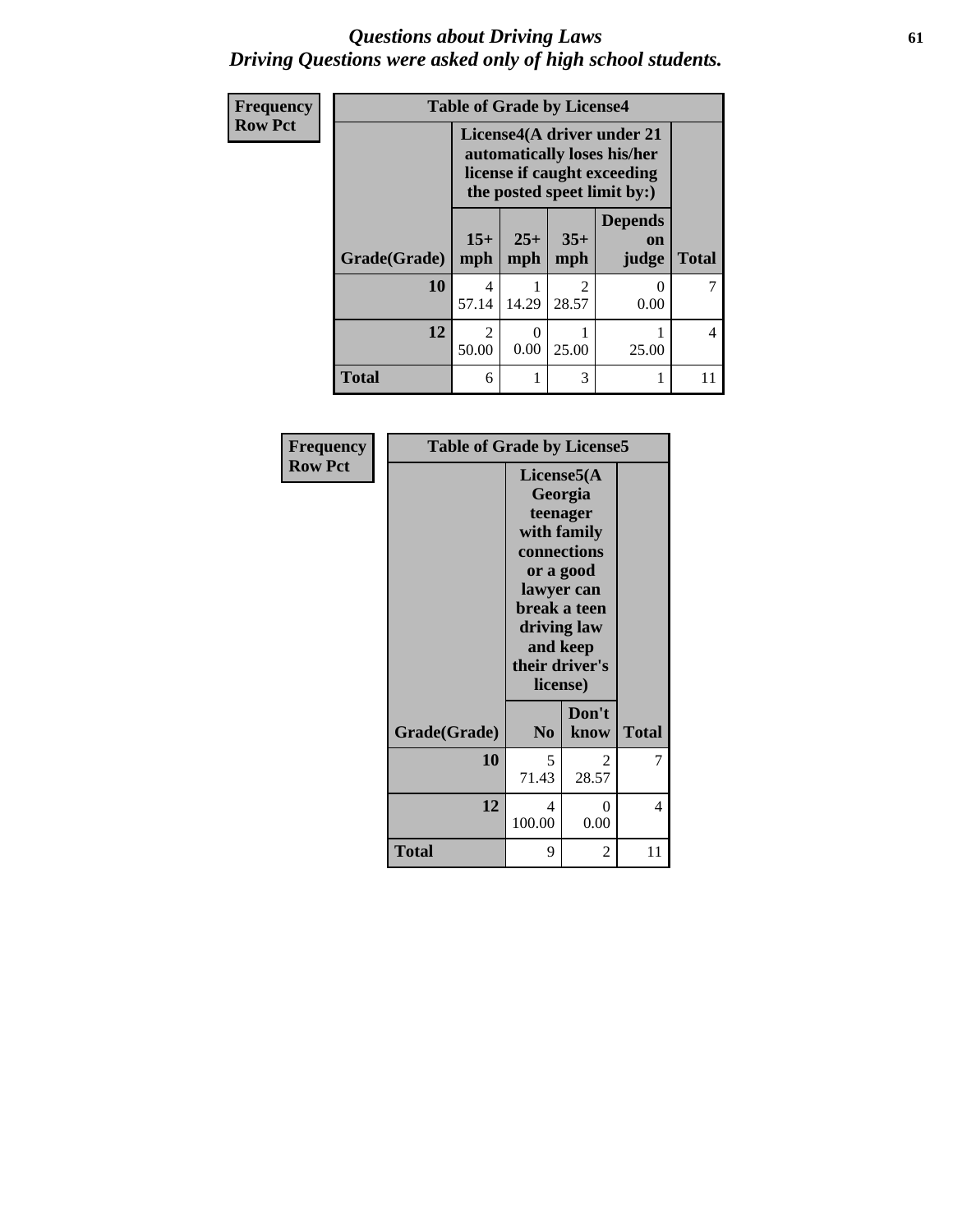### *Questions about Driving Laws* **62** *Driving Questions were asked only of high school students.*

| <b>Frequency</b> | <b>Table of Grade by License6</b> |                                                                                            |                                                               |              |
|------------------|-----------------------------------|--------------------------------------------------------------------------------------------|---------------------------------------------------------------|--------------|
| <b>Row Pct</b>   |                                   | License <sub>6</sub> (I<br>know a<br>friend or<br>classmate<br>keep<br>his/her<br>license) | that broke<br>a teen<br>driving law,<br>but was<br>allowed to |              |
|                  | Grade(Grade)                      | Yes                                                                                        | N <sub>0</sub>                                                | <b>Total</b> |
|                  | 10                                | 5<br>71.43                                                                                 | $\mathfrak{D}$<br>28.57                                       | 7            |
|                  | 12                                | 3<br>75.00                                                                                 | 1<br>25.00                                                    | 4            |
|                  | Total                             | 8                                                                                          | 3                                                             | 11           |

| <b>Frequency</b> | <b>Table of Grade by License7</b> |                                                                                                               |                        |              |
|------------------|-----------------------------------|---------------------------------------------------------------------------------------------------------------|------------------------|--------------|
| <b>Row Pct</b>   |                                   | License $7(A)$<br>student under the<br>age of 18 cam<br>loser his/her<br>driving privileges<br>if he or she:) |                        |              |
|                  | Grade(Grade)                      | <b>Have</b><br>more than<br>10<br>unexcused<br>absences<br>per school<br>yr                                   | All of<br>the<br>above | <b>Total</b> |
|                  | 10                                | $\mathfrak{D}$<br>28.57                                                                                       | 5<br>71.43             | 7            |
|                  | 12                                | 4<br>100.00                                                                                                   | 0<br>0.00              | 4            |
|                  | <b>Total</b>                      | 6                                                                                                             | 5                      | 11           |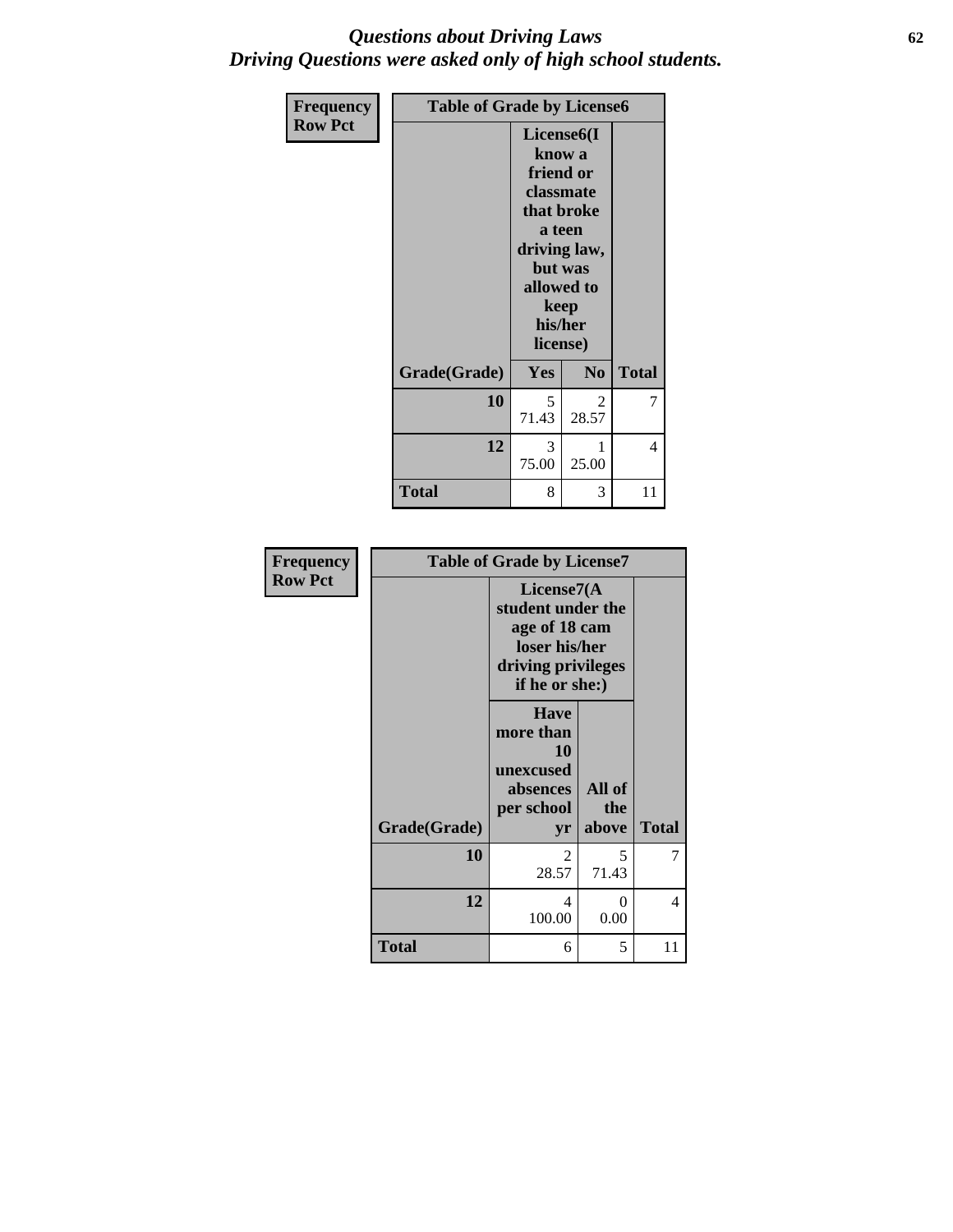# *Select Results by Gender* **63**

| Frequency      | <b>Table of SchoolClimate2 by Gender</b> |                |             |              |
|----------------|------------------------------------------|----------------|-------------|--------------|
| <b>Col Pct</b> | SchoolClimate2(I<br>feel successful at   | Gender(Gender) |             |              |
|                | school)                                  | <b>Female</b>  | <b>Male</b> | <b>Total</b> |
|                | <b>Strongly Agree</b>                    | 40.00          | 50.00       | 5            |
|                | <b>Somewhat Agree</b>                    | 60.00          | 2<br>33.33  | 5            |
|                | <b>Somewhat Disagree</b>                 | 0.00           | 16.67       |              |
|                | <b>Total</b>                             | 5              | 6           | 11           |

| <b>Frequency</b> | <b>Table of SchoolClimate6 by Gender</b>                 |                                      |                                      |                |
|------------------|----------------------------------------------------------|--------------------------------------|--------------------------------------|----------------|
| <b>Col Pct</b>   | <b>SchoolClimate6(Teachers</b><br>treat me with respect) | Gender(Gender)<br><b>Female</b>      | <b>Male</b>                          | <b>Total</b>   |
|                  | <b>Strongly Agree</b>                                    | $\theta$<br>0.00                     | 16.67                                |                |
|                  | <b>Somewhat Agree</b>                                    | $\mathcal{D}_{\mathcal{L}}$<br>40.00 | 3<br>50.00                           | 5              |
|                  | <b>Somewhat Disagree</b>                                 | 3<br>60.00                           | 0<br>0.00                            | 3              |
|                  | <b>Strongly Disagree</b>                                 | $\Omega$<br>0.00                     | $\mathcal{D}_{\mathcal{L}}$<br>33.33 | $\overline{2}$ |
|                  | <b>Total</b>                                             | 5                                    | 6                                    | 11             |

| Frequency      | <b>Table of SchoolClimate8 by Gender</b>                                             |                                 |                        |                |
|----------------|--------------------------------------------------------------------------------------|---------------------------------|------------------------|----------------|
| <b>Col Pct</b> | <b>SchoolClimate8(Students</b><br>are frequently<br>recognized for good<br>behavior) | Gender(Gender)<br><b>Female</b> | <b>Male</b>            | <b>Total</b>   |
|                | <b>Strongly Agree</b>                                                                | 0.00                            | $\mathcal{D}$<br>33.33 | $\mathfrak{D}$ |
|                | <b>Somewhat Agree</b>                                                                | 2<br>40.00                      | 0.00                   | $\mathfrak{D}$ |
|                | <b>Somewhat Disagree</b>                                                             | 3<br>60.00                      | 4<br>66.67             |                |
|                | <b>Total</b>                                                                         | 5                               | 6                      |                |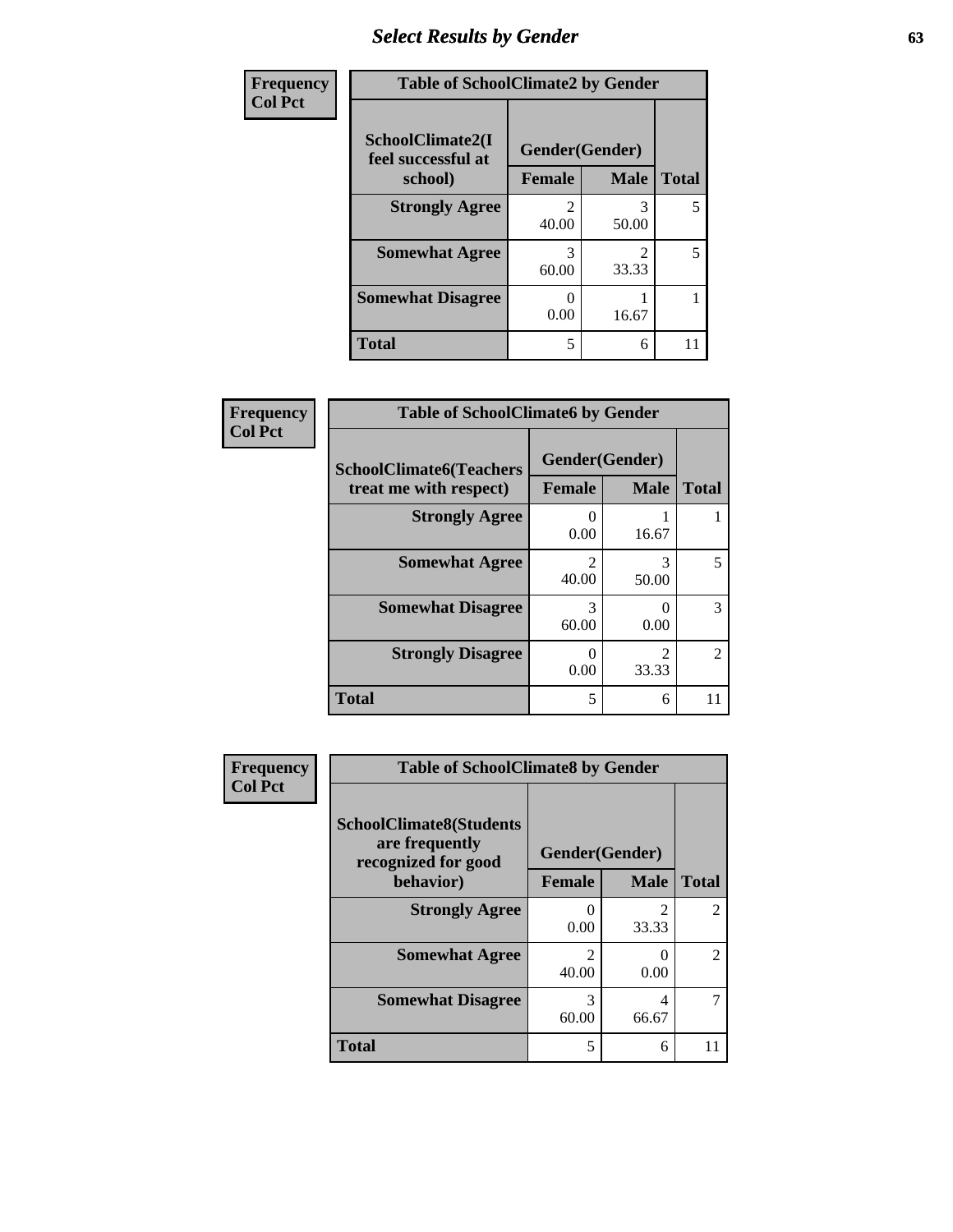# *Select Results by Gender* **64**

| <b>Frequency</b> | <b>Table of Gender by Dropout</b> |                                                                        |                |              |
|------------------|-----------------------------------|------------------------------------------------------------------------|----------------|--------------|
| <b>Row Pct</b>   |                                   | Dropout(I<br>have<br>thought<br>about<br>dropping<br>out of<br>school) |                |              |
|                  | Gender(Gender)                    | Yes                                                                    | N <sub>0</sub> | <b>Total</b> |
|                  | <b>Female</b>                     | 5<br>100.00                                                            | 0<br>0.00      | 5            |
|                  | <b>Male</b>                       | 3<br>50.00                                                             | 3<br>50.00     | 6            |
|                  | <b>Total</b>                      | 8                                                                      | 3              | 11           |

| Frequency      | <b>Table of Gender by Dropoutreason</b> |                                                                        |              |                          |              |              |
|----------------|-----------------------------------------|------------------------------------------------------------------------|--------------|--------------------------|--------------|--------------|
| <b>Row Pct</b> |                                         | Dropoutreason (If I dropped out<br>the reason would most likely<br>be) |              |                          |              |              |
|                | Gender(Gender)                          | Won't<br><b>Drop</b><br>out                                            | <b>Bored</b> | Family<br><b>Reasons</b> | <b>Other</b> | <b>Total</b> |
|                | <b>Female</b>                           | $\mathbf{\Omega}$<br>0.00                                              | 100.00       | $\mathbf{0}$<br>0.00     | 0<br>0.00    | 5            |
|                | <b>Male</b>                             | 3<br>50.00                                                             | 16.67        | 16.67                    | 16.67        | 6            |
|                | <b>Total</b>                            | 3                                                                      | 6            |                          |              | 11           |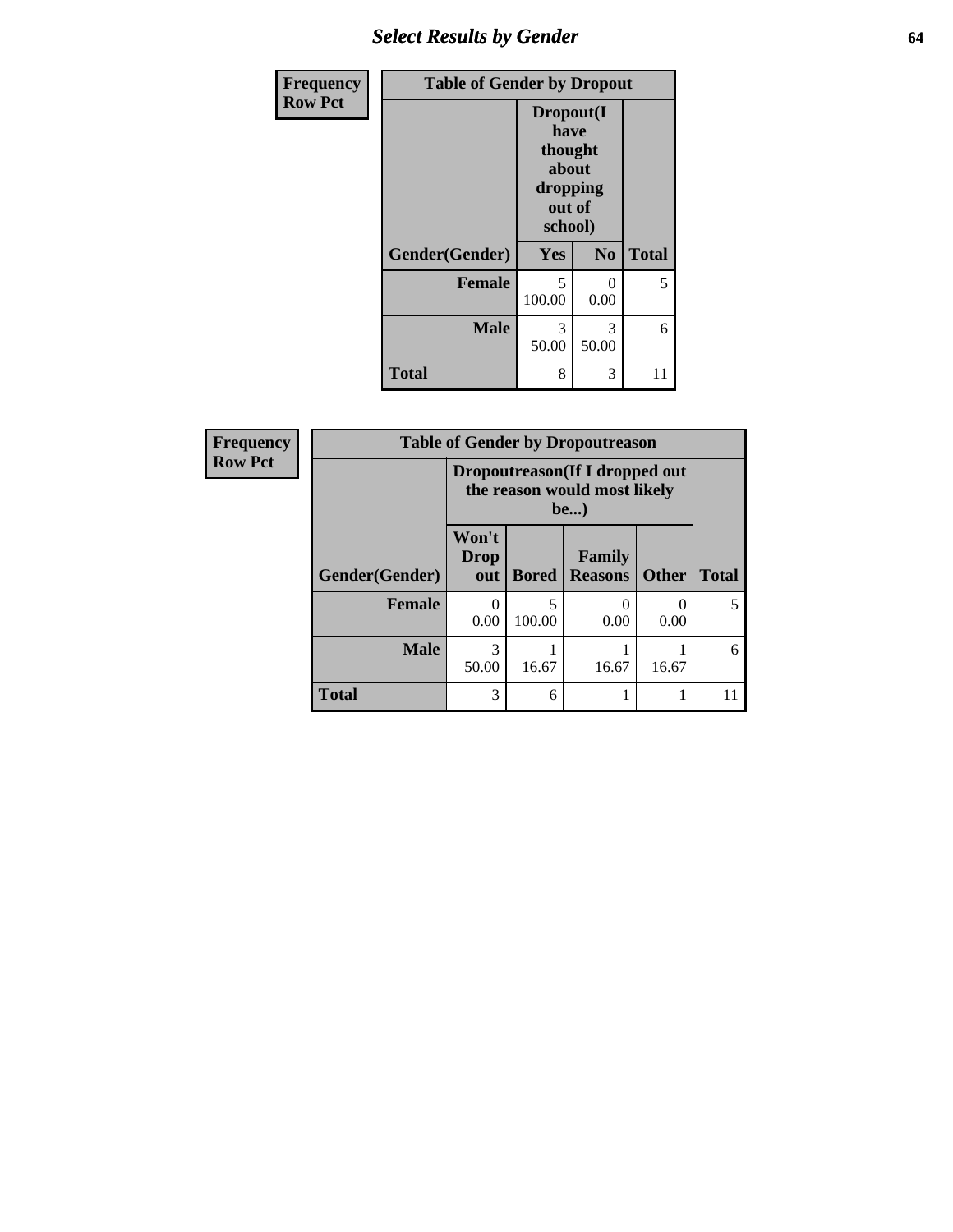*School Safety* **65**

| <b>Frequency</b> | <b>Table of Gender by Bullied2</b> |                 |              |  |  |
|------------------|------------------------------------|-----------------|--------------|--|--|
| <b>Row Pct</b>   |                                    | <b>Bullied2</b> |              |  |  |
|                  | Gender(Gender)                     | N <sub>0</sub>  | <b>Total</b> |  |  |
|                  | <b>Female</b>                      | 5<br>100.00     |              |  |  |
|                  | <b>Male</b>                        | 6<br>100.00     |              |  |  |
|                  | <b>Total</b>                       | 11              |              |  |  |

| <b>Frequency</b> |                | <b>Table of Gender by Bulliedothers2</b> |              |
|------------------|----------------|------------------------------------------|--------------|
| <b>Row Pct</b>   |                | <b>Bulliedothers2</b>                    |              |
|                  | Gender(Gender) | N <sub>0</sub>                           | <b>Total</b> |
|                  | <b>Female</b>  | 100.00                                   |              |
|                  | <b>Male</b>    | 100.00                                   |              |
|                  | <b>Total</b>   | 11                                       |              |

| Frequency      | <b>Table of Gender by Weaponschool2</b> |                      |              |  |  |
|----------------|-----------------------------------------|----------------------|--------------|--|--|
| <b>Row Pct</b> |                                         | <b>Weaponschool2</b> |              |  |  |
|                | Gender(Gender)                          | N <sub>0</sub>       | <b>Total</b> |  |  |
|                | <b>Female</b>                           | 100.00               |              |  |  |
|                | <b>Male</b>                             | 6<br>100.00          |              |  |  |
|                | <b>Total</b>                            |                      |              |  |  |

| Frequency      | <b>Table of Gender by Absentunsafe2</b> |                |              |  |  |
|----------------|-----------------------------------------|----------------|--------------|--|--|
| <b>Row Pct</b> |                                         | Absentunsafe2  |              |  |  |
|                | Gender(Gender)                          | N <sub>0</sub> | <b>Total</b> |  |  |
|                | Female                                  | 100.00         |              |  |  |
|                | <b>Male</b>                             | 100.00         | 6            |  |  |
|                | <b>Total</b>                            | 11             |              |  |  |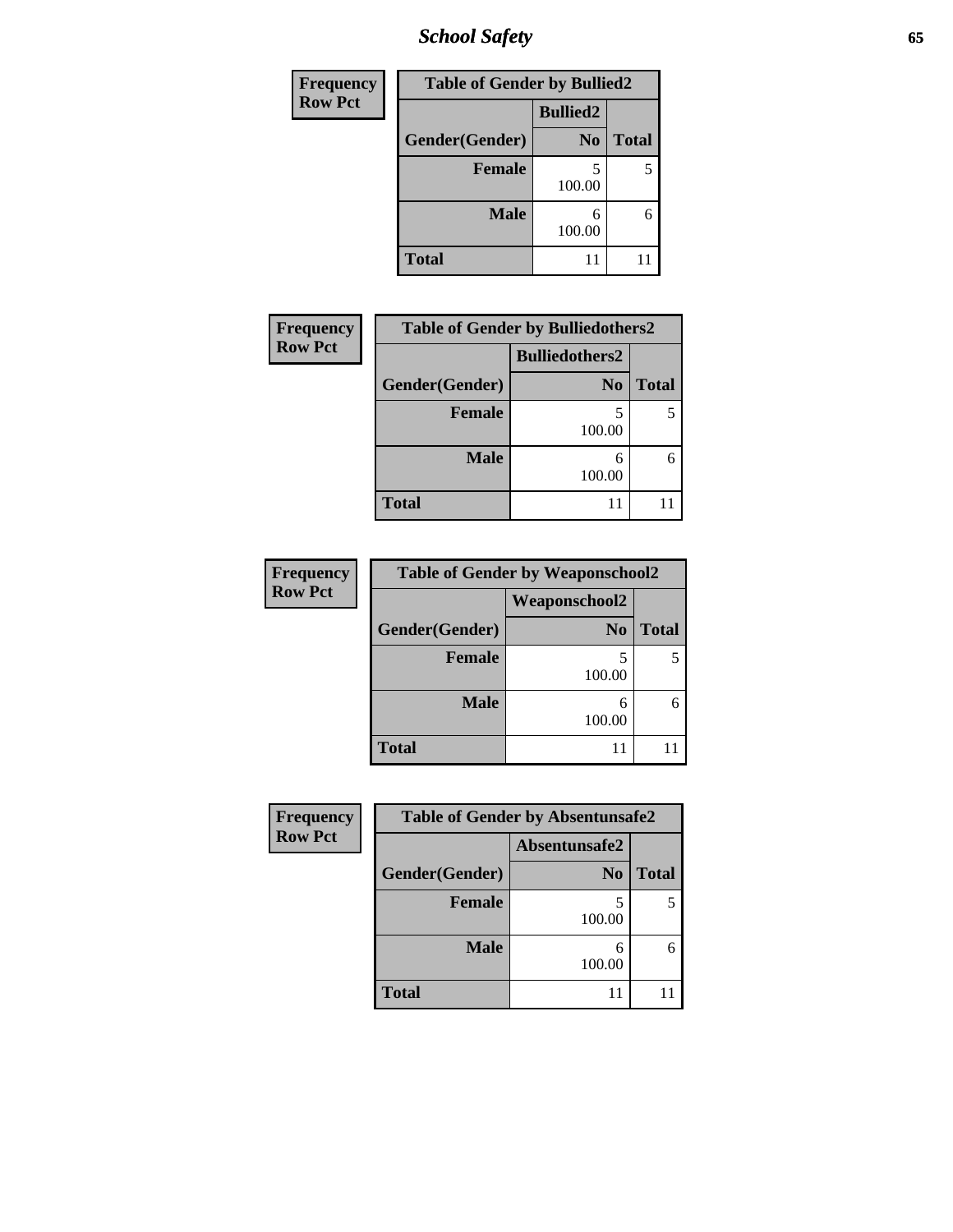*School Safety* **66**

| Frequency      | <b>Table of Gender by Gangself</b> |                                                                                                |                |              |
|----------------|------------------------------------|------------------------------------------------------------------------------------------------|----------------|--------------|
| <b>Row Pct</b> |                                    | Gangself(I<br>have<br>participated<br>in illegal gang<br>activities in<br>the past 30<br>days) |                |              |
|                | Gender(Gender)                     | Yes                                                                                            | N <sub>0</sub> | <b>Total</b> |
|                | <b>Female</b>                      | 5<br>100.00                                                                                    | ∩<br>0.00      | 5            |
|                | <b>Male</b>                        | 16.67                                                                                          | 5<br>83.33     | 6            |
|                | <b>Total</b>                       | 6                                                                                              | 5              | 11           |

| Frequency      | <b>Table of Gender by Gangpeers</b> |                                                                                                                             |                        |              |
|----------------|-------------------------------------|-----------------------------------------------------------------------------------------------------------------------------|------------------------|--------------|
| <b>Row Pct</b> |                                     | <b>Gangpeers</b> (I<br>have friends<br>who have<br>participated<br>in illegal gang<br>activities in<br>the past 30<br>days) |                        |              |
|                | Gender(Gender)                      | Yes                                                                                                                         | N <sub>0</sub>         | <b>Total</b> |
|                | <b>Female</b>                       | 5<br>100.00                                                                                                                 | 0<br>0.00              | 5            |
|                | <b>Male</b>                         | 4<br>66.67                                                                                                                  | $\mathcal{L}$<br>33.33 | 6            |
|                | <b>Total</b>                        | 9                                                                                                                           | 2                      | 11           |

| Frequency      | <b>Table of Gender by Pickedon2</b> |                           |                |       |  |
|----------------|-------------------------------------|---------------------------|----------------|-------|--|
| <b>Row Pct</b> |                                     | Pickedon2                 |                |       |  |
|                | Gender(Gender)                      | <b>Yes</b>                | N <sub>0</sub> | Total |  |
|                | <b>Female</b>                       | $\mathbf{\Omega}$<br>0.00 | 100.00         |       |  |
|                | <b>Male</b>                         | 16.67                     | 83.33          | 6     |  |
|                | <b>Total</b>                        |                           | 10             |       |  |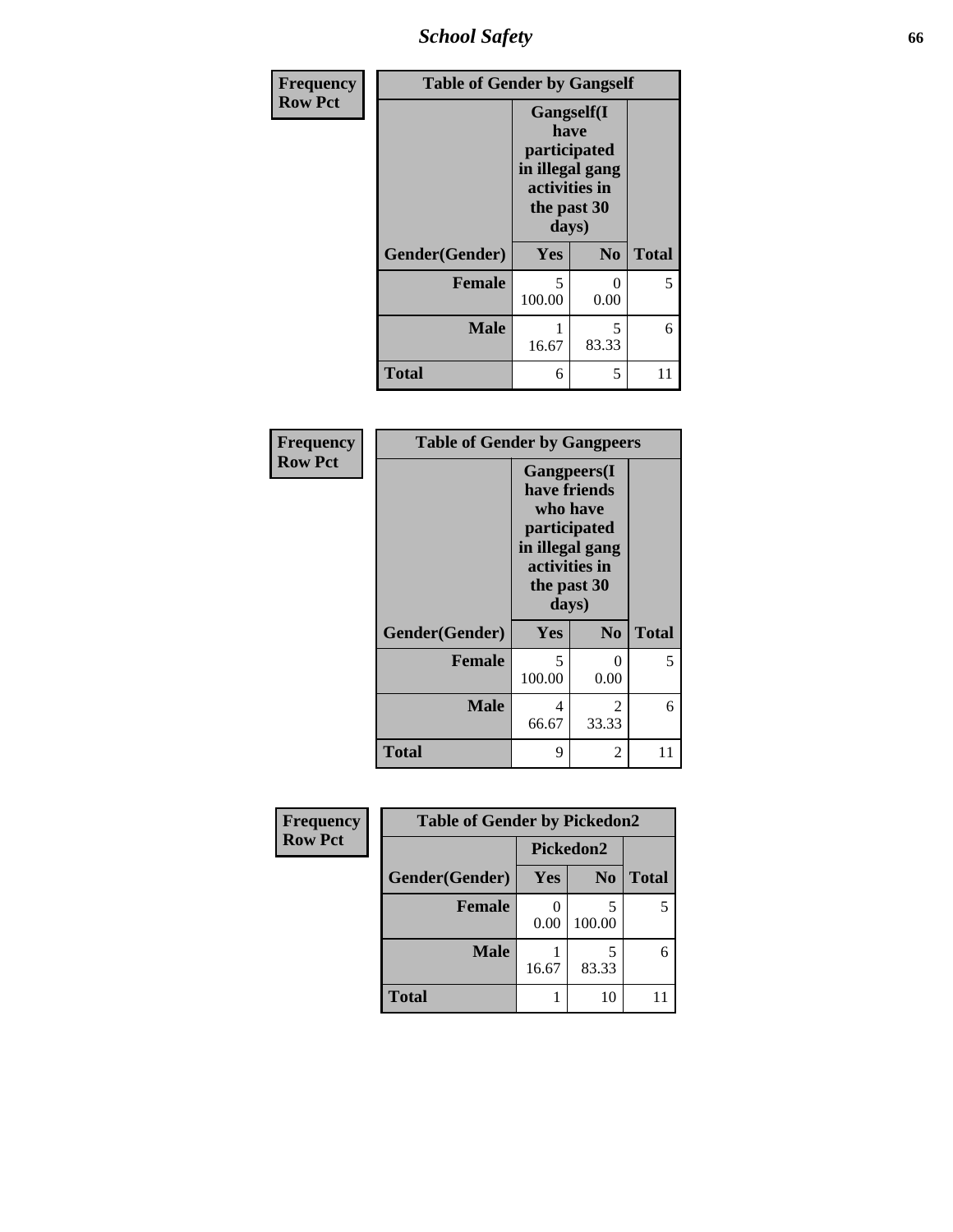*School Safety* **67**

| <b>Frequency</b> | <b>Table of Gender by Safeschool2</b> |             |                |              |
|------------------|---------------------------------------|-------------|----------------|--------------|
| <b>Row Pct</b>   |                                       | Safeschool2 |                |              |
|                  | Gender(Gender)                        | <b>Yes</b>  | N <sub>0</sub> | <b>Total</b> |
|                  | <b>Female</b>                         | 40.00       | 3<br>60.00     | 5            |
|                  | <b>Male</b>                           | 3<br>50.00  | 50.00          | 6            |
|                  | <b>Total</b>                          | 5           | 6              |              |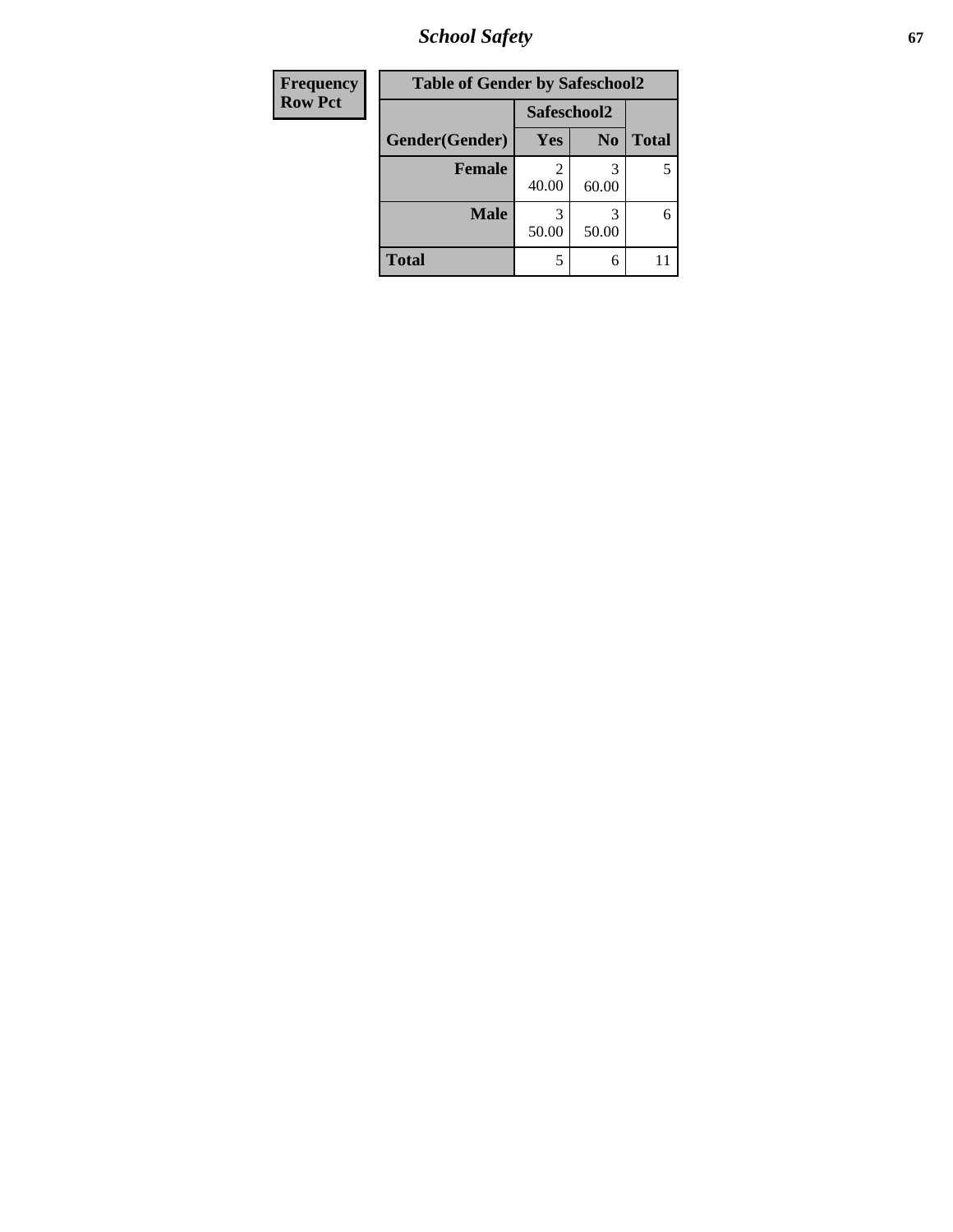# *Incidence of Drug Use* 68

| Frequency      |                | <b>Table of Gender by AlcoholAlt</b>     |                |              |
|----------------|----------------|------------------------------------------|----------------|--------------|
| <b>Row Pct</b> |                | AlcoholAlt(Alcohol<br>use, past 30 days) |                |              |
|                | Gender(Gender) | Yes                                      | N <sub>0</sub> | <b>Total</b> |
|                | <b>Female</b>  | 0.00                                     | 5<br>100.00    | 5            |
|                | <b>Male</b>    | 16.67                                    | 5<br>83.33     | 6            |
|                | <b>Total</b>   |                                          | 10             |              |

| <b>Frequency</b> | <b>Table of Gender by TobaccoAny</b> |                                          |                |              |  |
|------------------|--------------------------------------|------------------------------------------|----------------|--------------|--|
| <b>Row Pct</b>   |                                      | TobaccoAny(Tobacco<br>use, past 30 days) |                |              |  |
|                  | Gender(Gender)                       | Yes                                      | N <sub>0</sub> | <b>Total</b> |  |
|                  | <b>Female</b>                        | ി<br>40.00                               | 60.00          |              |  |
|                  | <b>Male</b>                          | 16.67                                    | 83.33          | 6            |  |
|                  | <b>Total</b>                         | 3                                        | 8              |              |  |

| <b>Frequency</b> | <b>Table of Gender by MarijuanaAlt</b> |            |                                              |       |  |
|------------------|----------------------------------------|------------|----------------------------------------------|-------|--|
| <b>Row Pct</b>   |                                        |            | MarijuanaAlt(Marijuana<br>use, past 30 days) |       |  |
|                  | Gender(Gender)                         | <b>Yes</b> | N <sub>0</sub>                               | Total |  |
|                  | <b>Female</b>                          | 2<br>40.00 | 60.00                                        |       |  |
|                  | <b>Male</b>                            | 2<br>33.33 | 4<br>66.67                                   | 6     |  |
|                  | <b>Total</b>                           | 4          |                                              |       |  |

| <b>Frequency</b> | <b>Table of Gender by OtherDrugAny</b> |                                                      |                |              |  |
|------------------|----------------------------------------|------------------------------------------------------|----------------|--------------|--|
| <b>Row Pct</b>   |                                        | <b>OtherDrugAny(Other</b><br>drug use, past 30 days) |                |              |  |
|                  | Gender(Gender)                         | <b>Yes</b>                                           | N <sub>0</sub> | <b>Total</b> |  |
|                  | <b>Female</b>                          | 40.00                                                | 3<br>60.00     |              |  |
|                  | <b>Male</b>                            | 16.67                                                | 83.33          | 6            |  |
|                  | <b>Total</b>                           | 3                                                    | 8              |              |  |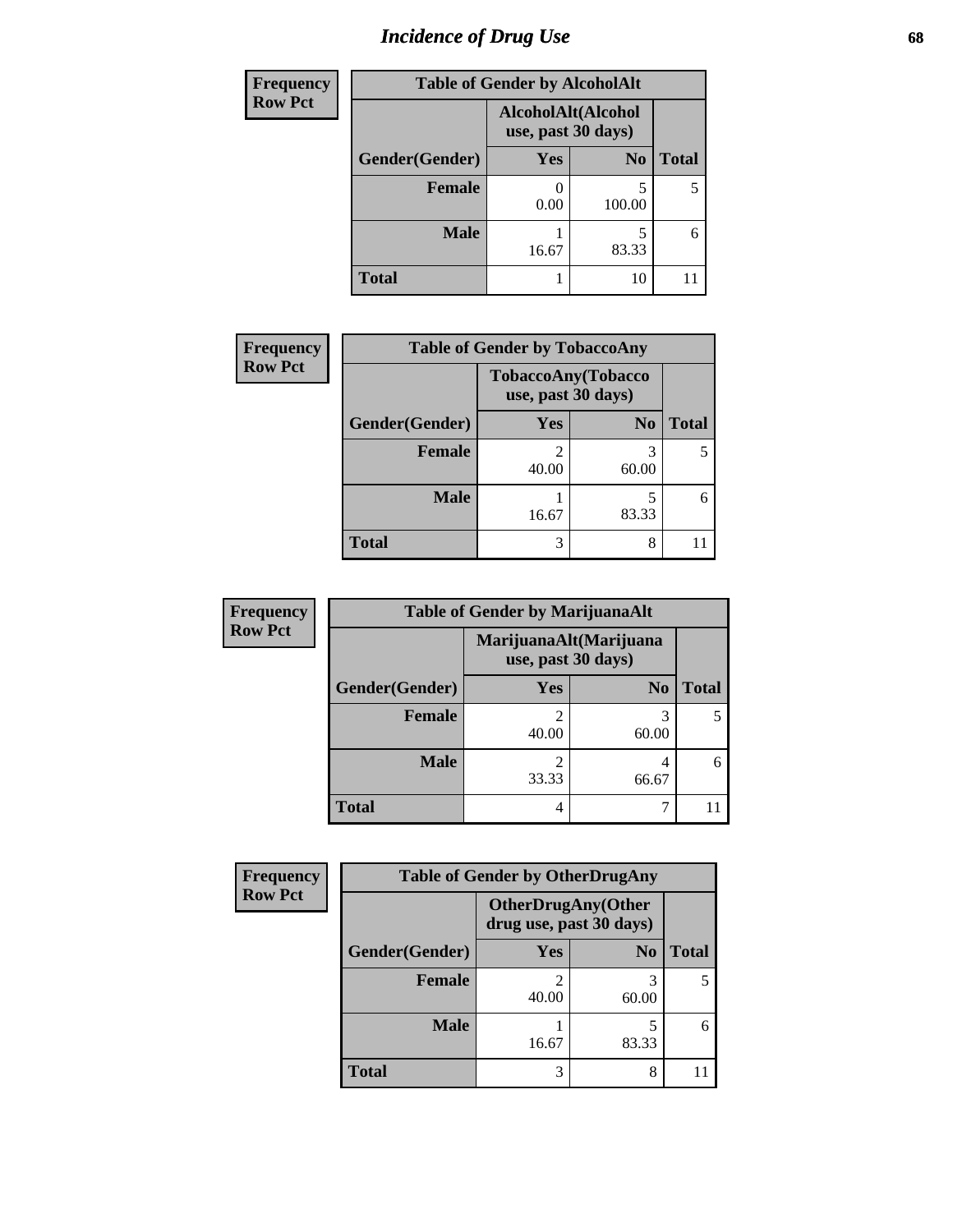### *Average Age at Onset of Use* **69** *Results for "Average Age at Onset of Use" questions exclude students who said they did not use that substance*

#### **Gender=Female**

| <i><b>Variable</b></i> | <b>Label</b>                                                       | <b>Mean</b> |
|------------------------|--------------------------------------------------------------------|-------------|
| Alcoholinit2           | I started using alcohol when I was                                 | 15.00       |
| Cigarettesinit2        | I started smoking tobacco when I was                               | 12.60       |
| Smokelessinit2         | I started chewing tobacco when I was                               |             |
| Marijuanainit2         | I started using marijuana when I was                               | 13.40       |
| Cocaineinit2           | I started using cocaine when I was                                 | 15.00       |
| Inhalantsinit2         | I started using inhalants when I was                               |             |
| Steroidsinit2          | I started using steroids when I was                                |             |
| Ecstasyinit2           | I started using ecstasy when I was                                 | 16.00       |
| Methinit2              | I started using methamphetamines when I was                        |             |
| Hallucinogensinit2     | I started using hallucinogens when I was                           | 13.00       |
| Prescription in t2     | I started using prescription drugs not prescribed to me when I was | 12.00       |

#### **Gender=Male**

| <b>Variable</b>    | Label                                                              | <b>Mean</b> |
|--------------------|--------------------------------------------------------------------|-------------|
| Alcoholinit2       | I started using alcohol when I was                                 | 11.50       |
| Cigarettesinit2    | I started smoking tobacco when I was                               | 13.00       |
| Smokelessinit2     | I started chewing tobacco when I was                               |             |
| Marijuanainit2     | I started using marijuana when I was                               | 12.50       |
| Cocaineinit2       | I started using cocaine when I was                                 | 17.00       |
| Inhalantsinit2     | I started using inhalants when I was                               |             |
| Steroidsinit2      | I started using steroids when I was                                |             |
| Ecstasyinit2       | I started using ecstasy when I was                                 | 15.00       |
| Methinit2          | I started using methamphetamines when I was                        |             |
| Hallucinogensinit2 | I started using hallucinogens when I was                           | 16.00       |
| Prescriptioninit2  | I started using prescription drugs not prescribed to me when I was |             |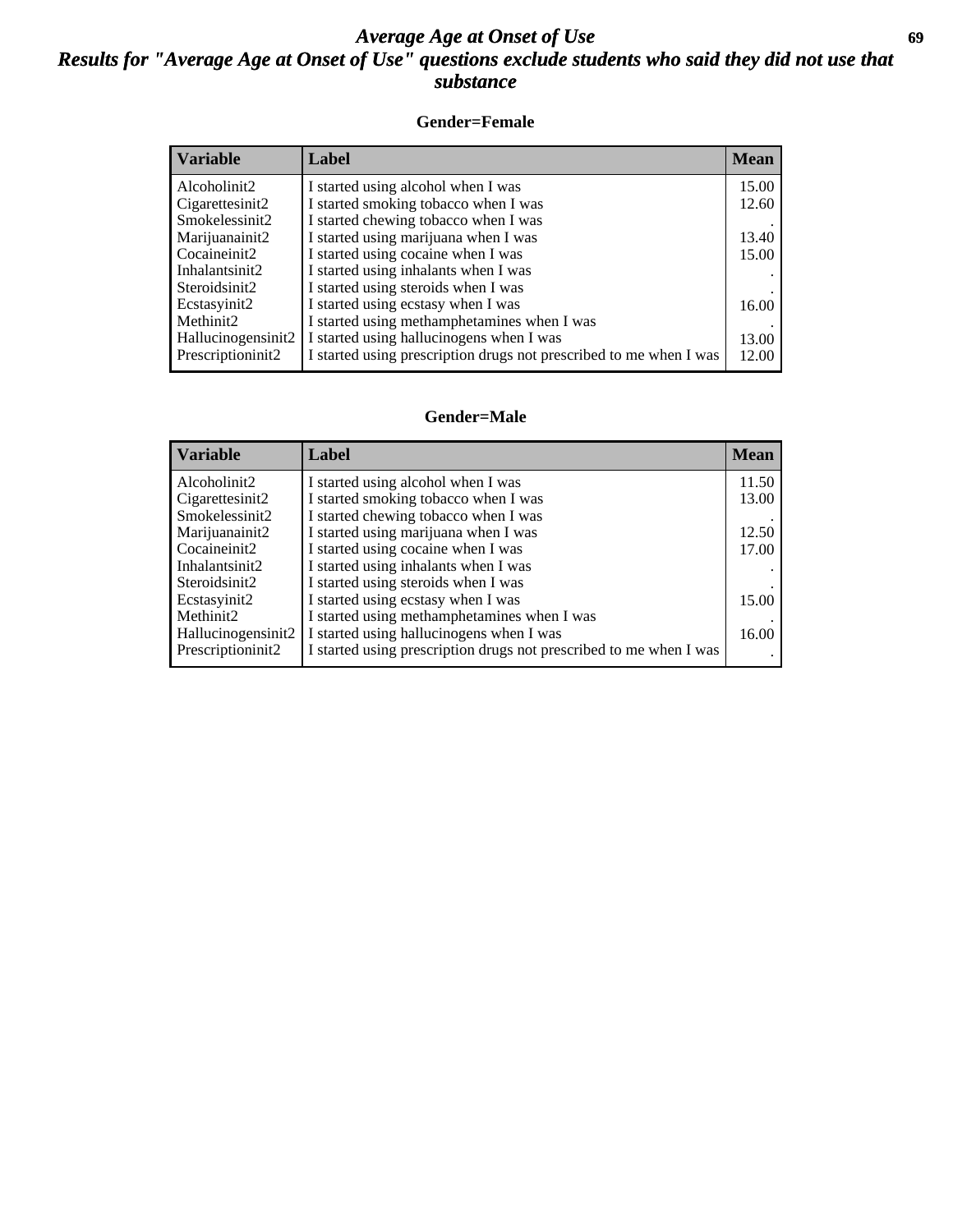# *I Think These Drugs are Harmful* **70**

| Frequency      | <b>Table of Gender by Alcoholharmdich</b> |                              |                   |              |
|----------------|-------------------------------------------|------------------------------|-------------------|--------------|
| <b>Row Pct</b> |                                           | think alcohol is<br>harmful) | Alcoholharmdich(I |              |
|                | Gender(Gender)                            | <b>Yes</b>                   | N <sub>0</sub>    | <b>Total</b> |
|                | <b>Female</b>                             | $\mathfrak{D}$<br>40.00      | 3<br>60.00        |              |
|                | <b>Male</b>                               | 5<br>83.33                   | 16.67             |              |
|                | <b>Total</b>                              |                              | 4                 |              |

| Frequency      | <b>Table of Gender by Tobaccoharmdich</b>         |             |              |  |
|----------------|---------------------------------------------------|-------------|--------------|--|
| <b>Row Pct</b> | Tobaccoharmdich(I<br>think tobacco is<br>harmful) |             |              |  |
|                | Gender(Gender)                                    | <b>Yes</b>  | <b>Total</b> |  |
|                | <b>Female</b>                                     | 5<br>100.00 | 5            |  |
|                | <b>Male</b>                                       | 6<br>100.00 | 6            |  |
|                | <b>Total</b>                                      | 11          |              |  |

| Frequency      | <b>Table of Gender by Marijuanaharmdich</b> |                                                       |                         |              |  |
|----------------|---------------------------------------------|-------------------------------------------------------|-------------------------|--------------|--|
| <b>Row Pct</b> |                                             | Marijuanaharmdich(I<br>think marijuana is<br>harmful) |                         |              |  |
|                | Gender(Gender)                              | <b>Yes</b>                                            | N <sub>0</sub>          | <b>Total</b> |  |
|                | <b>Female</b>                               | 40.00                                                 | 3<br>60.00              | 5            |  |
|                | <b>Male</b>                                 | 4<br>66.67                                            | $\mathfrak{D}$<br>33.33 | 6            |  |
|                | <b>Total</b>                                | 6                                                     | 5                       |              |  |

| Frequency      | <b>Table of Gender by Otherdrugharmdich</b> |                                                          |                |              |  |
|----------------|---------------------------------------------|----------------------------------------------------------|----------------|--------------|--|
| <b>Row Pct</b> |                                             | Otherdrugharmdich(I<br>think other drugs are<br>harmful) |                |              |  |
|                | Gender(Gender)                              | <b>Yes</b>                                               | N <sub>0</sub> | <b>Total</b> |  |
|                | Female                                      | 100.00                                                   | 0.00           | 5            |  |
|                | <b>Male</b>                                 | 5<br>83.33                                               | 16.67          | 6            |  |
|                | <b>Total</b>                                | 10                                                       |                |              |  |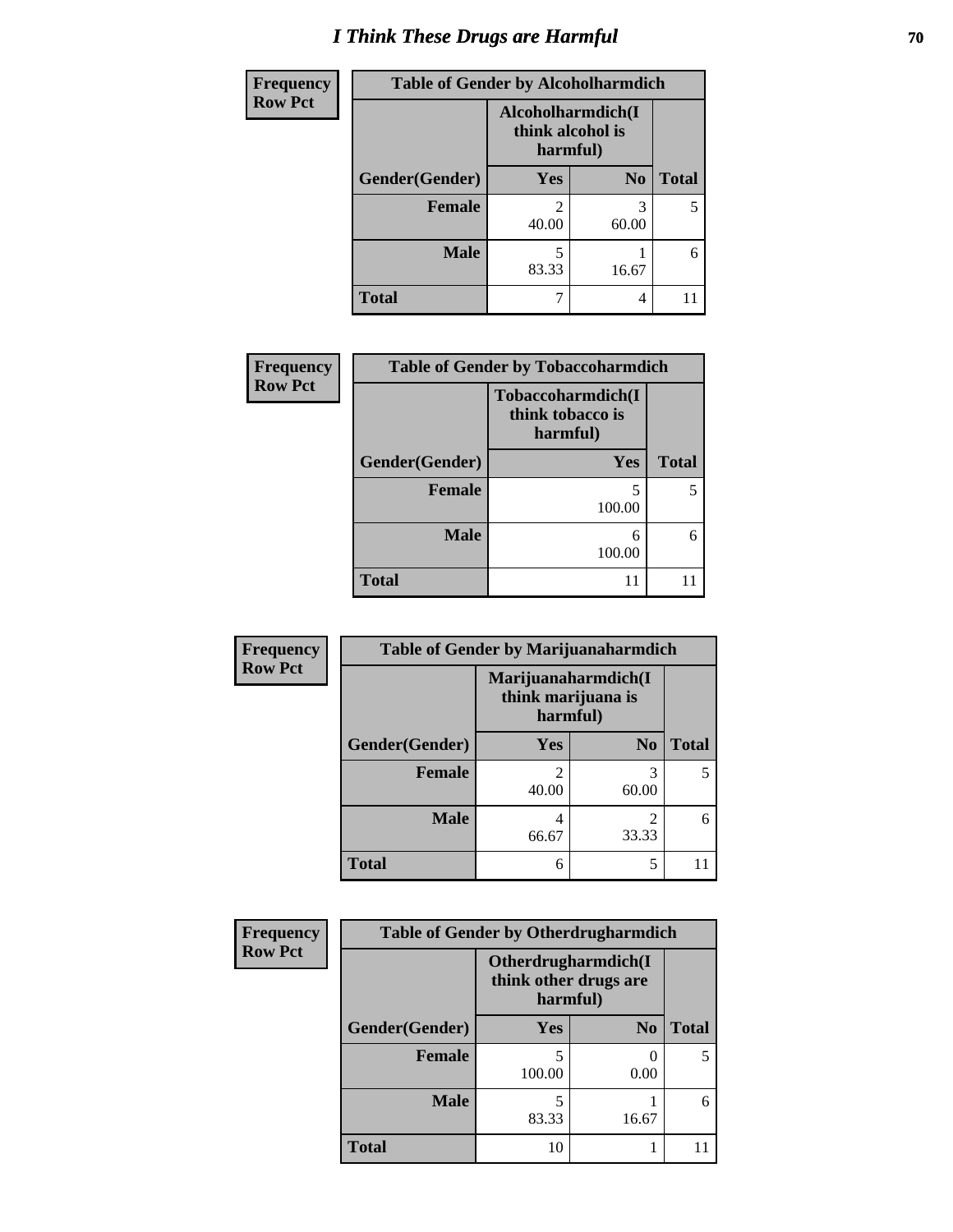| <b>Frequency</b> | <b>Table of Gender by Alcohollocation1</b> |                                                               |            |              |  |
|------------------|--------------------------------------------|---------------------------------------------------------------|------------|--------------|--|
| <b>Row Pct</b>   |                                            | <b>Alcohollocation1(Places</b><br><b>Friends Use Alcohol)</b> |            |              |  |
|                  | Gender(Gender)                             |                                                               | Do Not Use | <b>Total</b> |  |
|                  | <b>Female</b>                              | 100.00                                                        | 0.00       |              |  |
|                  | <b>Male</b>                                | 33.33                                                         | 66.67      | 6            |  |
|                  | <b>Total</b>                               |                                                               | 4          |              |  |

| <b>Frequency</b> | <b>Table of Gender by Alcohollocation2</b> |                                                               |            |              |
|------------------|--------------------------------------------|---------------------------------------------------------------|------------|--------------|
| <b>Row Pct</b>   |                                            | <b>Alcohollocation2(Places</b><br><b>Friends Use Alcohol)</b> |            |              |
|                  | Gender(Gender)                             |                                                               | Home       | <b>Total</b> |
|                  | Female                                     | 3<br>60.00                                                    | 2<br>40.00 |              |
|                  | <b>Male</b>                                | 5<br>83.33                                                    | 16.67      | 6            |
|                  | <b>Total</b>                               | 8                                                             | 3          |              |

| Frequency      | <b>Table of Gender by Alcohollocation3</b> |                                                               |               |              |  |
|----------------|--------------------------------------------|---------------------------------------------------------------|---------------|--------------|--|
| <b>Row Pct</b> |                                            | <b>Alcohollocation3(Places</b><br><b>Friends Use Alcohol)</b> |               |              |  |
|                | Gender(Gender)                             |                                                               | <b>School</b> | <b>Total</b> |  |
|                | <b>Female</b>                              | 60.00                                                         | 40.00         |              |  |
|                | <b>Male</b>                                | 83.33                                                         | 16.67         | 6            |  |
|                | <b>Total</b>                               | 8                                                             | 3             |              |  |

| <b>Frequency</b> | <b>Table of Gender by Alcohollocation4</b> |                                                               |       |              |  |
|------------------|--------------------------------------------|---------------------------------------------------------------|-------|--------------|--|
| <b>Row Pct</b>   |                                            | <b>Alcohollocation4(Places</b><br><b>Friends Use Alcohol)</b> |       |              |  |
|                  | Gender(Gender)                             |                                                               | Car   | <b>Total</b> |  |
|                  | <b>Female</b>                              | 60.00                                                         | 40.00 |              |  |
|                  | <b>Male</b>                                | 83.33                                                         | 16.67 | 6            |  |
|                  | <b>Total</b>                               | 8                                                             | 3     |              |  |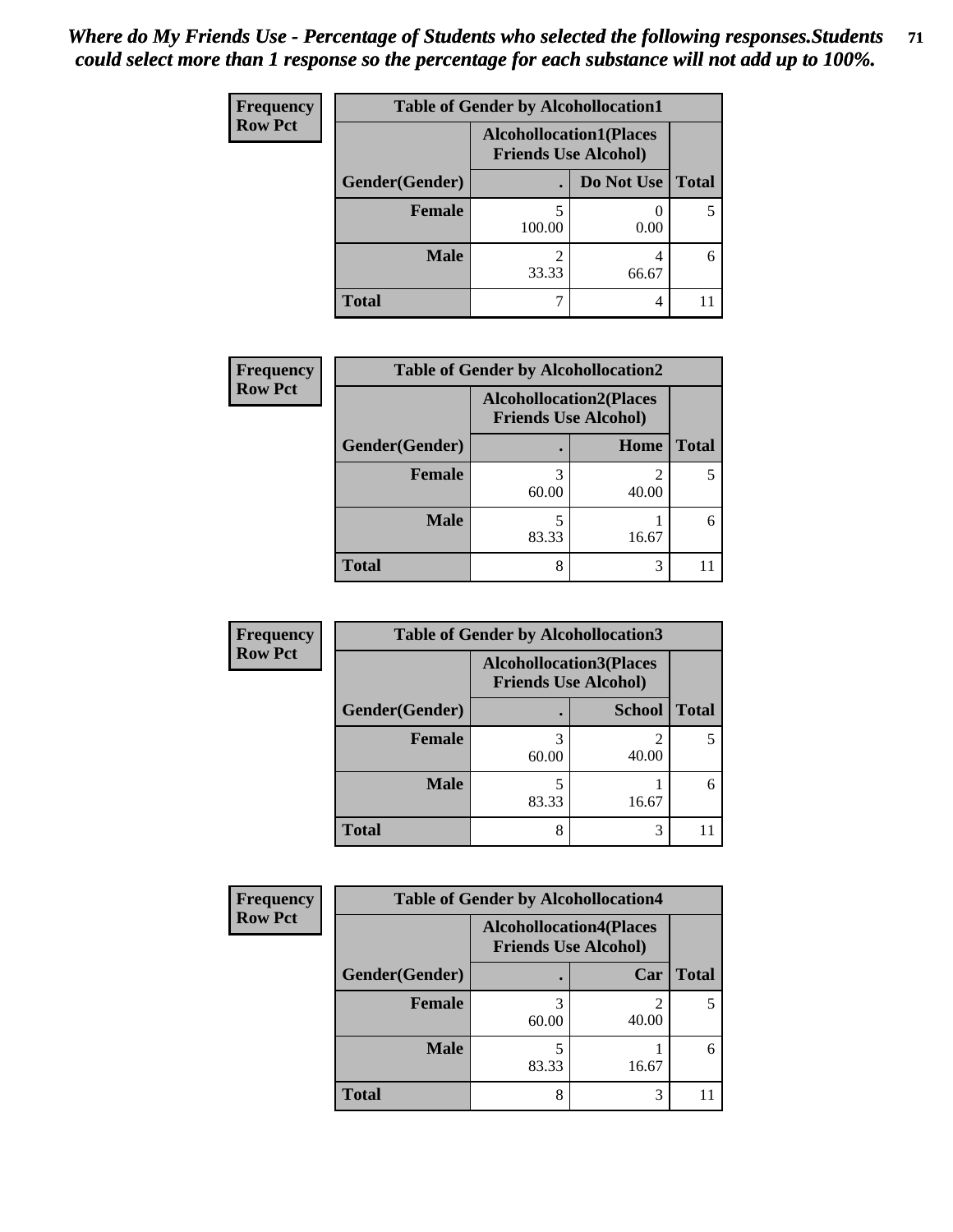| <b>Frequency</b> | <b>Table of Gender by Alcohollocation5</b> |                                                                |                          |              |
|------------------|--------------------------------------------|----------------------------------------------------------------|--------------------------|--------------|
| <b>Row Pct</b>   |                                            | <b>Alcohollocation5</b> (Places<br><b>Friends Use Alcohol)</b> |                          |              |
|                  | Gender(Gender)                             | $\bullet$                                                      | <b>Friend's</b><br>House | <b>Total</b> |
|                  | <b>Female</b>                              | 3<br>60.00                                                     | 40.00                    | 5            |
|                  | <b>Male</b>                                | 4<br>66.67                                                     | 33.33                    | 6            |
|                  | <b>Total</b>                               |                                                                | 4                        |              |

| <b>Frequency</b> | <b>Table of Gender by Alcohollocation6</b> |                                                               |              |              |  |
|------------------|--------------------------------------------|---------------------------------------------------------------|--------------|--------------|--|
| <b>Row Pct</b>   |                                            | <b>Alcohollocation6(Places</b><br><b>Friends Use Alcohol)</b> |              |              |  |
|                  | Gender(Gender)                             |                                                               | <b>Other</b> | <b>Total</b> |  |
|                  | <b>Female</b>                              | 0.00                                                          | 100.00       |              |  |
|                  | <b>Male</b>                                | 83.33                                                         | 16.67        |              |  |
|                  | <b>Total</b>                               | 5                                                             | 6            |              |  |

| Frequency      | <b>Table of Gender by Tobaccolocation1</b> |                                                               |            |              |  |
|----------------|--------------------------------------------|---------------------------------------------------------------|------------|--------------|--|
| <b>Row Pct</b> |                                            | <b>Tobaccolocation1(Places</b><br><b>Friends Use Tobacco)</b> |            |              |  |
|                | Gender(Gender)                             |                                                               | Do Not Use | <b>Total</b> |  |
|                | Female                                     | 100.00                                                        | 0.00       |              |  |
|                | <b>Male</b>                                | 33.33                                                         | 66.67      |              |  |
|                | <b>Total</b>                               |                                                               |            |              |  |

| <b>Frequency</b> | <b>Table of Gender by Tobaccolocation2</b> |                                                               |       |              |  |
|------------------|--------------------------------------------|---------------------------------------------------------------|-------|--------------|--|
| <b>Row Pct</b>   |                                            | <b>Tobaccolocation2(Places</b><br><b>Friends Use Tobacco)</b> |       |              |  |
|                  | Gender(Gender)                             |                                                               | Home  | <b>Total</b> |  |
|                  | <b>Female</b>                              | 60.00                                                         | 40.00 |              |  |
|                  | <b>Male</b>                                | 83.33                                                         | 16.67 | 6            |  |
|                  | <b>Total</b>                               | 8                                                             |       |              |  |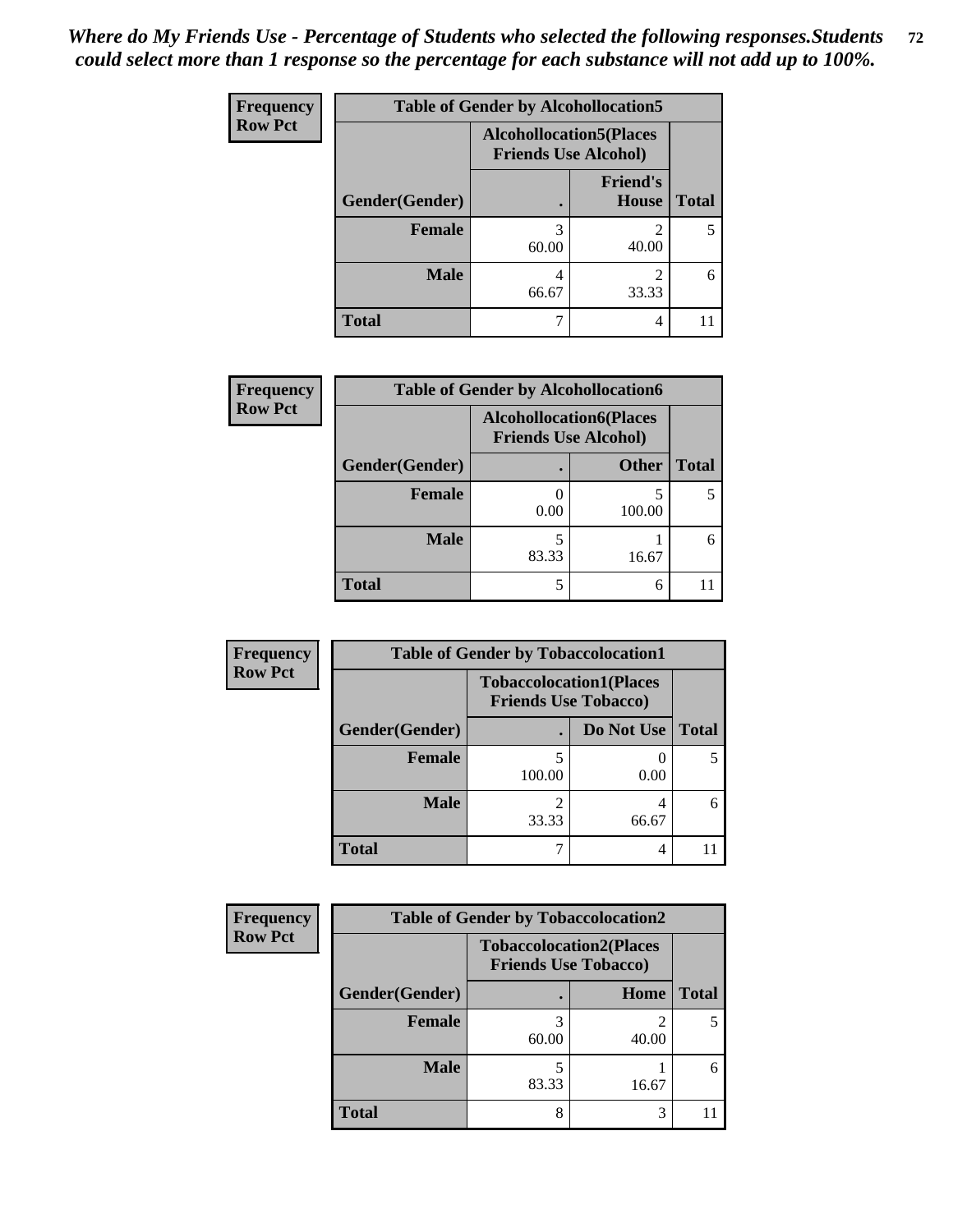| <b>Frequency</b> | <b>Table of Gender by Tobaccolocation3</b> |             |                                                               |              |
|------------------|--------------------------------------------|-------------|---------------------------------------------------------------|--------------|
| <b>Row Pct</b>   |                                            |             | <b>Tobaccolocation3(Places</b><br><b>Friends Use Tobacco)</b> |              |
|                  | Gender(Gender)                             |             | <b>School</b>                                                 | <b>Total</b> |
|                  | Female                                     | 60.00       | 40.00                                                         |              |
|                  | <b>Male</b>                                | 6<br>100.00 | 0.00                                                          | 6            |
|                  | <b>Total</b>                               | 9           | $\mathfrak{D}$                                                |              |

| <b>Frequency</b> | <b>Table of Gender by Tobaccolocation4</b> |                                                               |       |              |
|------------------|--------------------------------------------|---------------------------------------------------------------|-------|--------------|
| <b>Row Pct</b>   |                                            | <b>Tobaccolocation4(Places</b><br><b>Friends Use Tobacco)</b> |       |              |
|                  | Gender(Gender)                             |                                                               | Car   | <b>Total</b> |
|                  | <b>Female</b>                              | 60.00                                                         | 40.00 |              |
|                  | <b>Male</b>                                | 83.33                                                         | 16.67 | 6            |
|                  | <b>Total</b>                               | 8                                                             | 3     |              |

| Frequency      | <b>Table of Gender by Tobaccolocation5</b> |                                                               |                          |              |
|----------------|--------------------------------------------|---------------------------------------------------------------|--------------------------|--------------|
| <b>Row Pct</b> |                                            | <b>Tobaccolocation5(Places</b><br><b>Friends Use Tobacco)</b> |                          |              |
|                | Gender(Gender)                             |                                                               | <b>Friend's</b><br>House | <b>Total</b> |
|                | Female                                     | 60.00                                                         | 40.00                    | 5            |
|                | <b>Male</b>                                | 66.67                                                         | 33.33                    | 6            |
|                | <b>Total</b>                               |                                                               | 4                        |              |

| <b>Frequency</b> |                | <b>Table of Gender by Tobaccolocation6</b>                    |              |              |
|------------------|----------------|---------------------------------------------------------------|--------------|--------------|
| <b>Row Pct</b>   |                | <b>Tobaccolocation6(Places</b><br><b>Friends Use Tobacco)</b> |              |              |
|                  | Gender(Gender) |                                                               | <b>Other</b> | <b>Total</b> |
|                  | Female         | 0.00                                                          | 100.00       |              |
|                  | <b>Male</b>    | 83.33                                                         | 16.67        | 6            |
|                  | <b>Total</b>   |                                                               | 6            |              |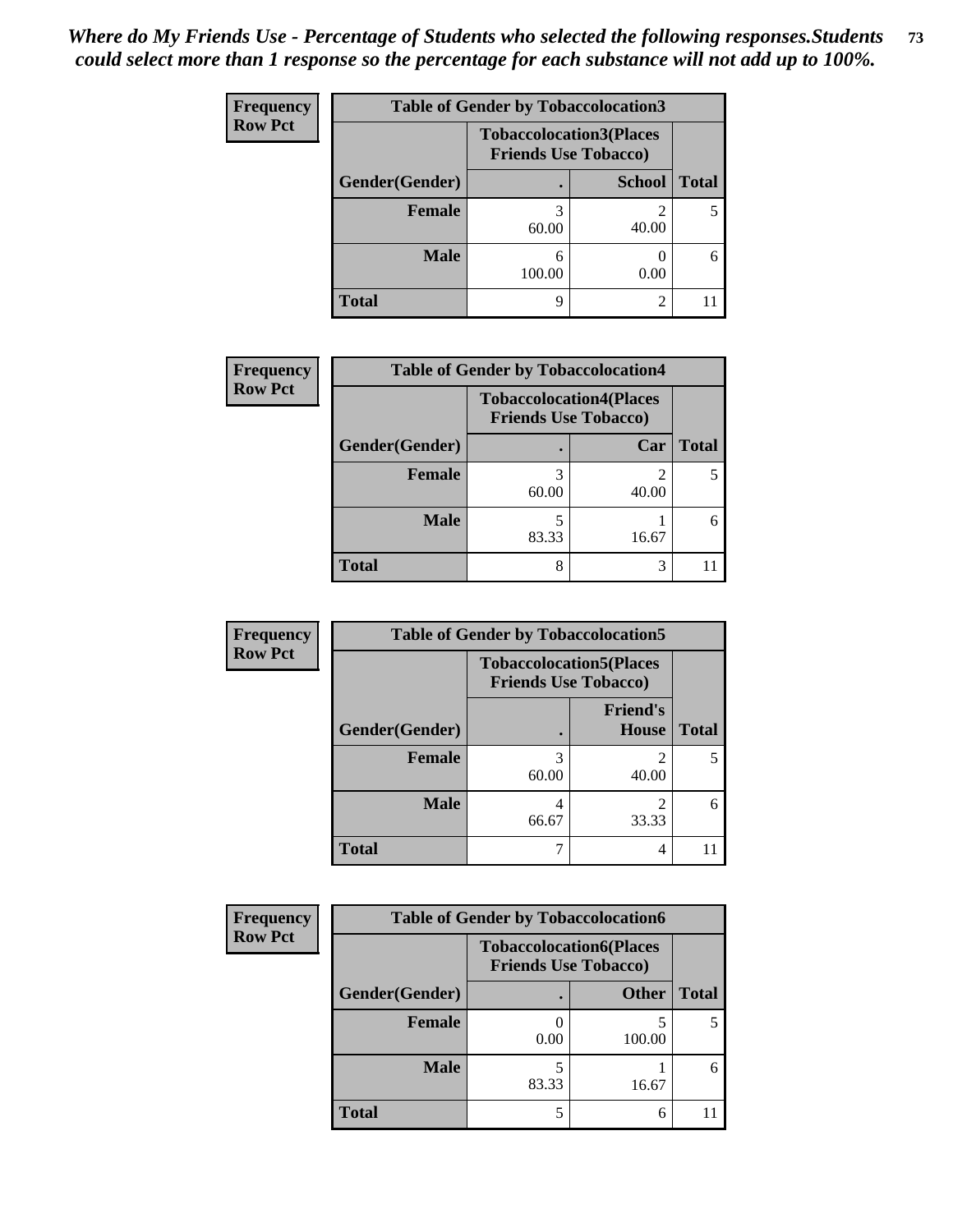| <b>Frequency</b> | <b>Table of Gender by Marijuanalocation1</b> |                                                                    |            |              |
|------------------|----------------------------------------------|--------------------------------------------------------------------|------------|--------------|
| <b>Row Pct</b>   |                                              | <b>Marijuanalocation1(Places</b><br><b>Friends Use Marijuana</b> ) |            |              |
|                  | Gender(Gender)                               |                                                                    | Do Not Use | <b>Total</b> |
|                  | <b>Female</b>                                | 100.00                                                             | 0.00       |              |
|                  | <b>Male</b>                                  | 33.33                                                              | 66.67      | 6            |
|                  | <b>Total</b>                                 |                                                                    | 4          |              |

| <b>Frequency</b> | <b>Table of Gender by Marijuanalocation2</b> |                                                                    |       |              |  |
|------------------|----------------------------------------------|--------------------------------------------------------------------|-------|--------------|--|
| <b>Row Pct</b>   |                                              | <b>Marijuanalocation2(Places</b><br><b>Friends Use Marijuana</b> ) |       |              |  |
|                  | Gender(Gender)                               |                                                                    | Home  | <b>Total</b> |  |
|                  | <b>Female</b>                                | 60.00                                                              | 40.00 |              |  |
|                  | <b>Male</b>                                  | 83.33                                                              | 16.67 | 6            |  |
|                  | <b>Total</b>                                 | 8                                                                  | 3     |              |  |

| Frequency      | <b>Table of Gender by Marijuanalocation3</b> |                                                                    |               |              |
|----------------|----------------------------------------------|--------------------------------------------------------------------|---------------|--------------|
| <b>Row Pct</b> |                                              | <b>Marijuanalocation3(Places</b><br><b>Friends Use Marijuana</b> ) |               |              |
|                | Gender(Gender)                               |                                                                    | <b>School</b> | <b>Total</b> |
|                | Female                                       | 60.00                                                              | 40.00         |              |
|                | <b>Male</b>                                  | 83.33                                                              | 16.67         | 6            |
|                | <b>Total</b>                                 | 8                                                                  | 3             |              |

| Frequency      |                | <b>Table of Gender by Marijuanalocation4</b> |                                                                     |              |  |
|----------------|----------------|----------------------------------------------|---------------------------------------------------------------------|--------------|--|
| <b>Row Pct</b> |                |                                              | <b>Marijuanalocation4(Places)</b><br><b>Friends Use Marijuana</b> ) |              |  |
|                | Gender(Gender) |                                              | Car                                                                 | <b>Total</b> |  |
|                | Female         | 60.00                                        | 40.00                                                               |              |  |
|                | <b>Male</b>    | 83.33                                        | 16.67                                                               |              |  |
|                | <b>Total</b>   | 8                                            | 3                                                                   |              |  |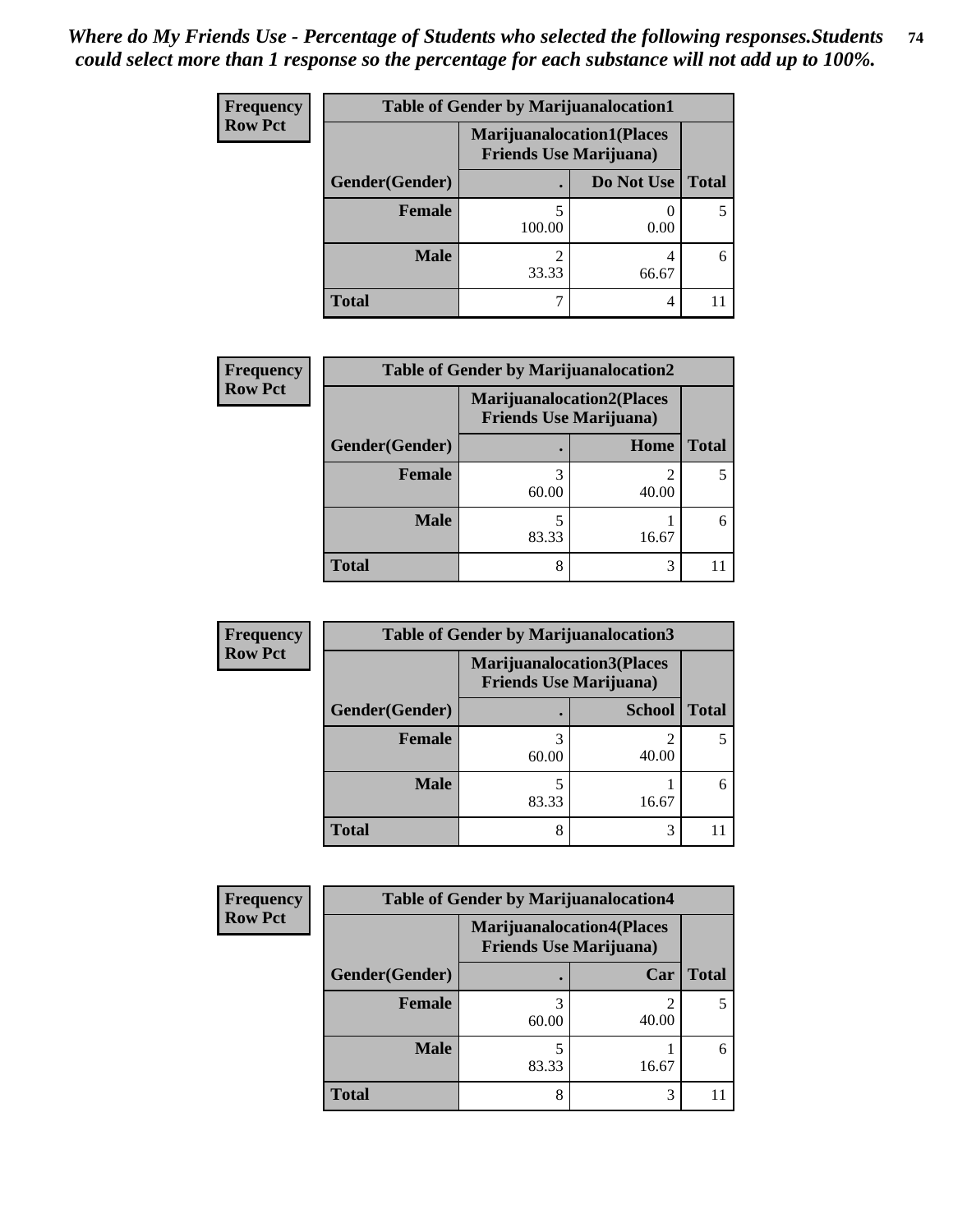| <b>Frequency</b> | <b>Table of Gender by Marijuanalocation5</b> |                                                                     |                          |              |
|------------------|----------------------------------------------|---------------------------------------------------------------------|--------------------------|--------------|
| <b>Row Pct</b>   |                                              | <b>Marijuanalocation5</b> (Places<br><b>Friends Use Marijuana</b> ) |                          |              |
|                  | Gender(Gender)                               |                                                                     | <b>Friend's</b><br>House | <b>Total</b> |
|                  | <b>Female</b>                                | 3<br>60.00                                                          | 40.00                    |              |
|                  | <b>Male</b>                                  | 4<br>66.67                                                          | 33.33                    | 6            |
|                  | <b>Total</b>                                 |                                                                     | 4                        |              |

| <b>Frequency</b> | <b>Table of Gender by Marijuanalocation6</b> |                                |                                  |              |
|------------------|----------------------------------------------|--------------------------------|----------------------------------|--------------|
| <b>Row Pct</b>   |                                              | <b>Friends Use Marijuana</b> ) | <b>Marijuanalocation6(Places</b> |              |
|                  | Gender(Gender)                               |                                | <b>Other</b>                     | <b>Total</b> |
|                  | <b>Female</b>                                | 0.00                           | 100.00                           |              |
|                  | <b>Male</b>                                  | 83.33                          | 16.67                            | 6            |
|                  | <b>Total</b>                                 |                                | 6                                |              |

| <b>Frequency</b> | <b>Table of Gender by Otherdruglocation1</b> |                                                                                |            |              |
|------------------|----------------------------------------------|--------------------------------------------------------------------------------|------------|--------------|
| <b>Row Pct</b>   |                                              | <b>Otherdruglocation1(Places</b><br><b>Friends Use Other Illegal</b><br>Drugs) |            |              |
|                  | Gender(Gender)                               |                                                                                | Do Not Use | <b>Total</b> |
|                  | Female                                       | 100.00                                                                         | 0.00       |              |
|                  | <b>Male</b>                                  | 16.67                                                                          | 83.33      | 6            |
|                  | <b>Total</b>                                 | 6                                                                              |            |              |

| <b>Frequency</b> | <b>Table of Gender by Otherdruglocation2</b> |                                                                                |       |              |
|------------------|----------------------------------------------|--------------------------------------------------------------------------------|-------|--------------|
| <b>Row Pct</b>   |                                              | <b>Otherdruglocation2(Places</b><br><b>Friends Use Other Illegal</b><br>Drugs) |       |              |
|                  | Gender(Gender)                               |                                                                                | Home  | <b>Total</b> |
|                  | Female                                       | 60.00                                                                          | 40.00 |              |
|                  | <b>Male</b>                                  | 83.33                                                                          | 16.67 | 6            |
|                  | <b>Total</b>                                 | 8                                                                              | 3     |              |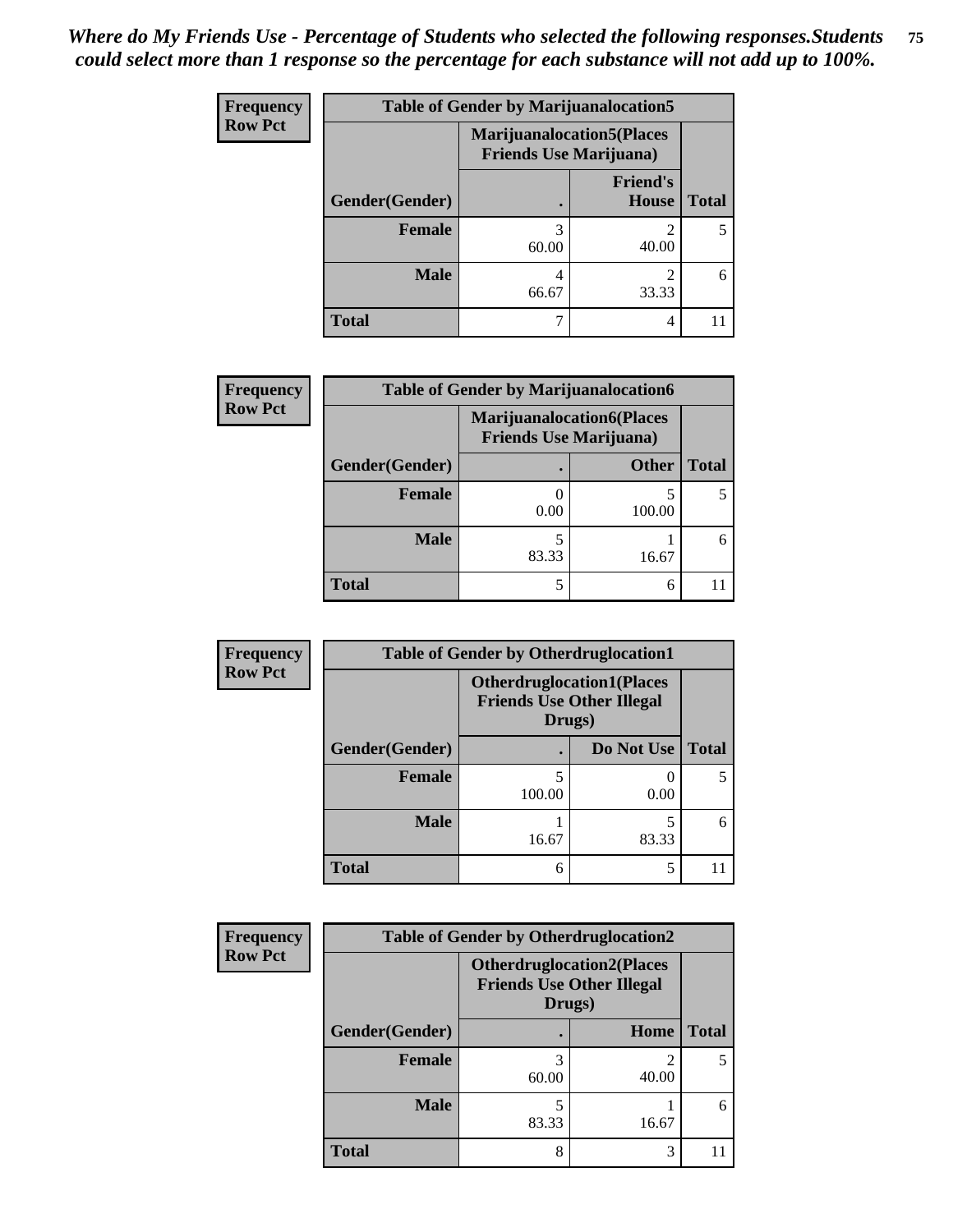| Frequency      | <b>Table of Gender by Otherdruglocation3</b> |                                                                                |               |              |
|----------------|----------------------------------------------|--------------------------------------------------------------------------------|---------------|--------------|
| <b>Row Pct</b> |                                              | <b>Otherdruglocation3(Places</b><br><b>Friends Use Other Illegal</b><br>Drugs) |               |              |
|                | Gender(Gender)                               |                                                                                | <b>School</b> | <b>Total</b> |
|                | Female                                       | 60.00                                                                          | 40.00         |              |
|                | <b>Male</b>                                  | 83.33                                                                          | 16.67         | 6            |
|                | <b>Total</b>                                 | 8                                                                              | 3             |              |

| <b>Frequency</b> | <b>Table of Gender by Otherdruglocation4</b> |                                                                                |            |              |
|------------------|----------------------------------------------|--------------------------------------------------------------------------------|------------|--------------|
| <b>Row Pct</b>   |                                              | <b>Otherdruglocation4(Places</b><br><b>Friends Use Other Illegal</b><br>Drugs) |            |              |
|                  | Gender(Gender)                               |                                                                                | Car        | <b>Total</b> |
|                  | Female                                       | 60.00                                                                          | 2<br>40.00 | 5.           |
|                  | <b>Male</b>                                  | 83.33                                                                          | 16.67      | 6            |
|                  | <b>Total</b>                                 | 8                                                                              | 3          |              |

| Frequency      | <b>Table of Gender by Otherdruglocation5</b> |            |                                                                      |              |
|----------------|----------------------------------------------|------------|----------------------------------------------------------------------|--------------|
| <b>Row Pct</b> |                                              | Drugs)     | <b>Otherdruglocation5(Places</b><br><b>Friends Use Other Illegal</b> |              |
|                | Gender(Gender)                               |            | <b>Friend's</b><br><b>House</b>                                      | <b>Total</b> |
|                | <b>Female</b>                                | 3<br>60.00 | っ<br>40.00                                                           | 5            |
|                | <b>Male</b>                                  | 83.33      | 16.67                                                                | 6            |
|                | <b>Total</b>                                 | 8          | 3                                                                    |              |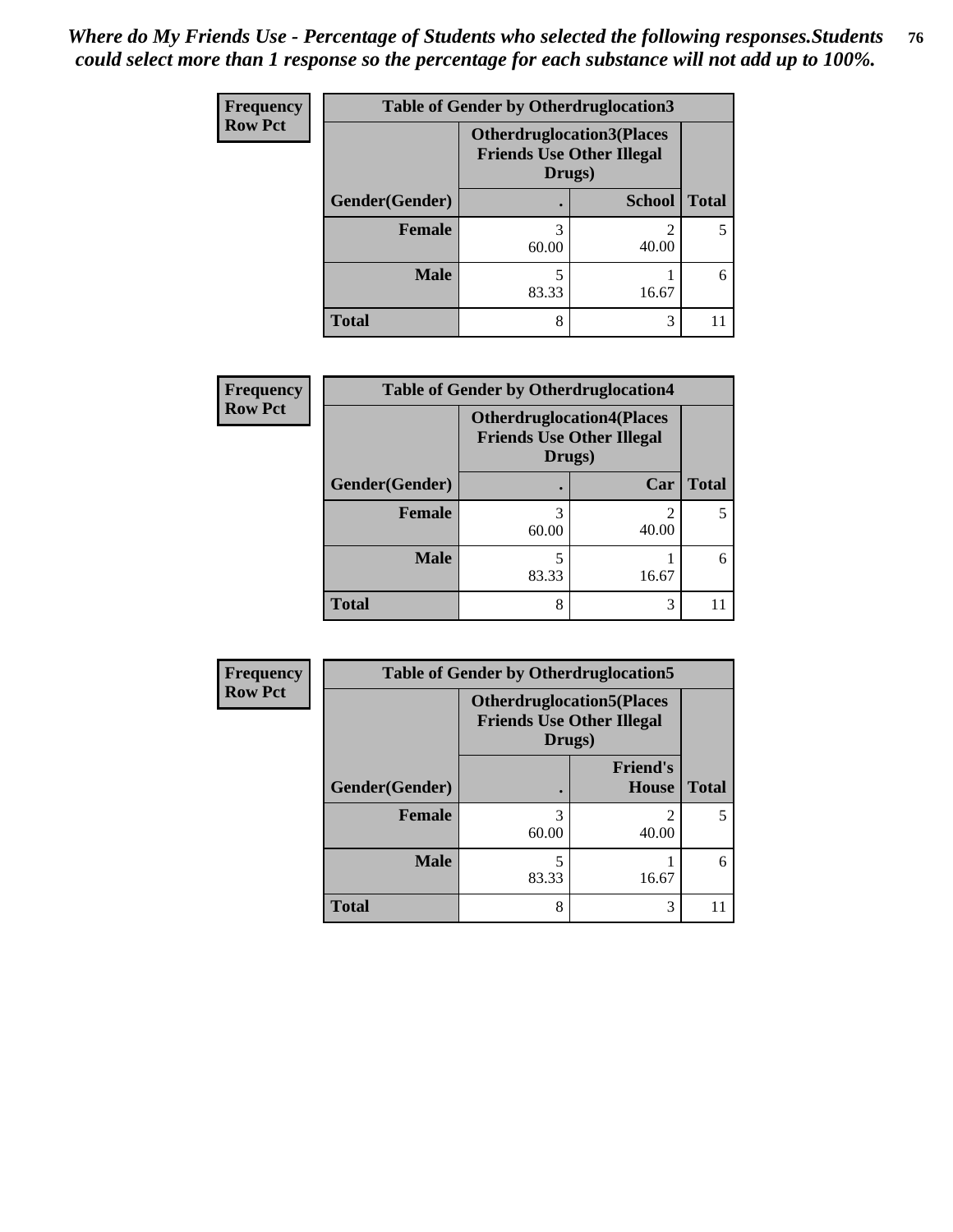| <b>Frequency</b> | <b>Table of Gender by Otherdruglocation6</b> |                                                                                |              |              |
|------------------|----------------------------------------------|--------------------------------------------------------------------------------|--------------|--------------|
| <b>Row Pct</b>   |                                              | <b>Otherdruglocation6(Places</b><br><b>Friends Use Other Illegal</b><br>Drugs) |              |              |
|                  | Gender(Gender)                               |                                                                                | <b>Other</b> | <b>Total</b> |
|                  | <b>Female</b>                                | 0.00                                                                           | 100.00       |              |
|                  | <b>Male</b>                                  | 83.33                                                                          | 16.67        | 6            |
|                  | <b>Total</b>                                 |                                                                                | 6            |              |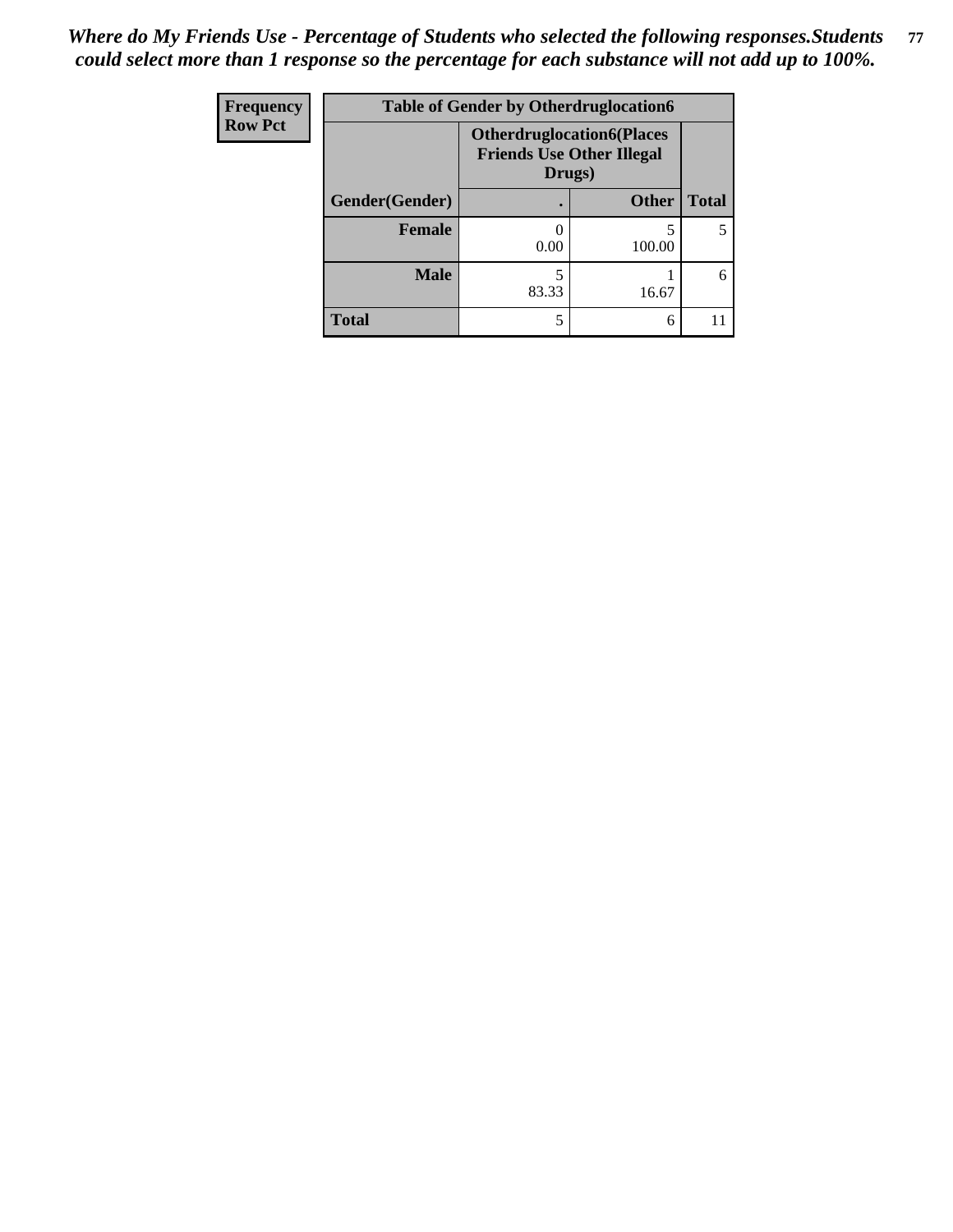| <b>Frequency</b> | <b>Table of Gender by Alcoholtime1</b> |                                                          |                      |              |
|------------------|----------------------------------------|----------------------------------------------------------|----------------------|--------------|
| <b>Row Pct</b>   |                                        | <b>Alcoholtime1(Times</b><br><b>Friends Use Alcohol)</b> |                      |              |
|                  | Gender(Gender)                         |                                                          | Do Not<br><b>Use</b> | <b>Total</b> |
|                  | <b>Female</b>                          | 5<br>100.00                                              | 0.00                 | 5            |
|                  | <b>Male</b>                            | 2<br>33.33                                               | 4<br>66.67           | 6            |
|                  | <b>Total</b>                           |                                                          | 4                    | 11           |

| <b>Frequency</b> | <b>Table of Gender by Alcoholtime2</b> |                                                          |                            |              |
|------------------|----------------------------------------|----------------------------------------------------------|----------------------------|--------------|
| <b>Row Pct</b>   |                                        | <b>Alcoholtime2(Times</b><br><b>Friends Use Alcohol)</b> |                            |              |
|                  | Gender(Gender)                         |                                                          | <b>On Way</b><br>to School | <b>Total</b> |
|                  | <b>Female</b>                          | 3<br>60.00                                               | 2<br>40.00                 |              |
|                  | <b>Male</b>                            | 5<br>83.33                                               | 16.67                      | 6            |
|                  | <b>Total</b>                           | 8                                                        | 3                          |              |

| <b>Frequency</b> | <b>Table of Gender by Alcoholtime3</b> |                                                          |                                |              |
|------------------|----------------------------------------|----------------------------------------------------------|--------------------------------|--------------|
| <b>Row Pct</b>   |                                        | <b>Alcoholtime3(Times</b><br><b>Friends Use Alcohol)</b> |                                |              |
|                  | Gender(Gender)                         |                                                          | <b>During</b><br><b>School</b> | <b>Total</b> |
|                  | Female                                 | 3<br>60.00                                               | 2<br>40.00                     | 5            |
|                  | <b>Male</b>                            | 6<br>100.00                                              | 0.00                           | 6            |
|                  | <b>Total</b>                           | 9                                                        | 2                              | 11           |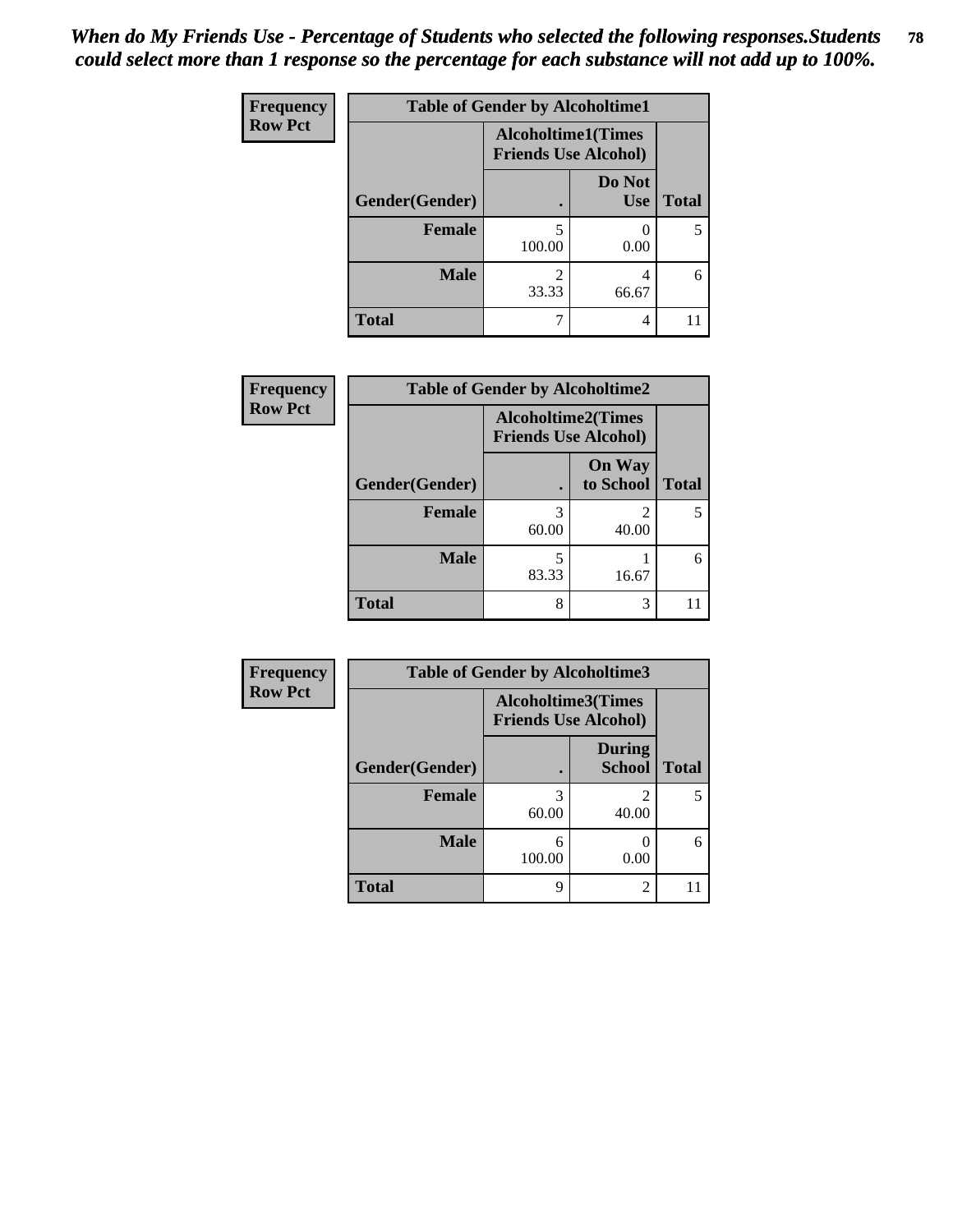*When do My Friends Use - Percentage of Students who selected the following responses.Students could select more than 1 response so the percentage for each substance will not add up to 100%.* **79**

| <b>Frequency</b> | <b>Table of Gender by Alcoholtime4</b> |                                                          |                                                |              |
|------------------|----------------------------------------|----------------------------------------------------------|------------------------------------------------|--------------|
| <b>Row Pct</b>   |                                        | <b>Alcoholtime4(Times</b><br><b>Friends Use Alcohol)</b> |                                                |              |
|                  | Gender(Gender)                         |                                                          | <b>On Way</b><br>Home<br>From<br><b>School</b> | <b>Total</b> |
|                  | <b>Female</b>                          | 5<br>100.00                                              | 0.00                                           | 5            |
|                  | <b>Male</b>                            | 5<br>83.33                                               | 16.67                                          | 6            |
|                  | <b>Total</b>                           | 10                                                       | 1                                              | 11           |

| <b>Frequency</b> | <b>Table of Gender by Alcoholtime5</b> |                                                          |                   |              |
|------------------|----------------------------------------|----------------------------------------------------------|-------------------|--------------|
| <b>Row Pct</b>   |                                        | <b>Alcoholtime5(Times</b><br><b>Friends Use Alcohol)</b> |                   |              |
|                  | Gender(Gender)                         |                                                          | <b>Weeknights</b> | <b>Total</b> |
|                  | <b>Female</b>                          | 3<br>60.00                                               | 2<br>40.00        | 5            |
|                  | <b>Male</b>                            | 83.33                                                    | 16.67             | 6            |
|                  | <b>Total</b>                           | 8                                                        | 3                 |              |

| <b>Frequency</b> |                | <b>Table of Gender by Alcoholtime6</b> |                                                          |              |
|------------------|----------------|----------------------------------------|----------------------------------------------------------|--------------|
| <b>Row Pct</b>   |                |                                        | <b>Alcoholtime6(Times</b><br><b>Friends Use Alcohol)</b> |              |
|                  | Gender(Gender) |                                        | <b>Weekends</b>                                          | <b>Total</b> |
|                  | Female         | 0.00                                   | 100.00                                                   | 5            |
|                  | <b>Male</b>    | 66.67                                  | 2<br>33.33                                               | 6            |
|                  | <b>Total</b>   | 4                                      |                                                          |              |

| <b>Frequency</b> | <b>Table of Gender by Tobaccotime1</b> |                                                          |                      |              |
|------------------|----------------------------------------|----------------------------------------------------------|----------------------|--------------|
| <b>Row Pct</b>   |                                        | <b>Tobaccotime1(Times</b><br><b>Friends Use Tobacco)</b> |                      |              |
|                  | Gender(Gender)                         |                                                          | Do Not<br><b>Use</b> | <b>Total</b> |
|                  | Female                                 | 100.00                                                   | 0.00                 | 5            |
|                  | <b>Male</b>                            | 33.33                                                    | 4<br>66.67           | 6            |
|                  | <b>Total</b>                           |                                                          | 4                    |              |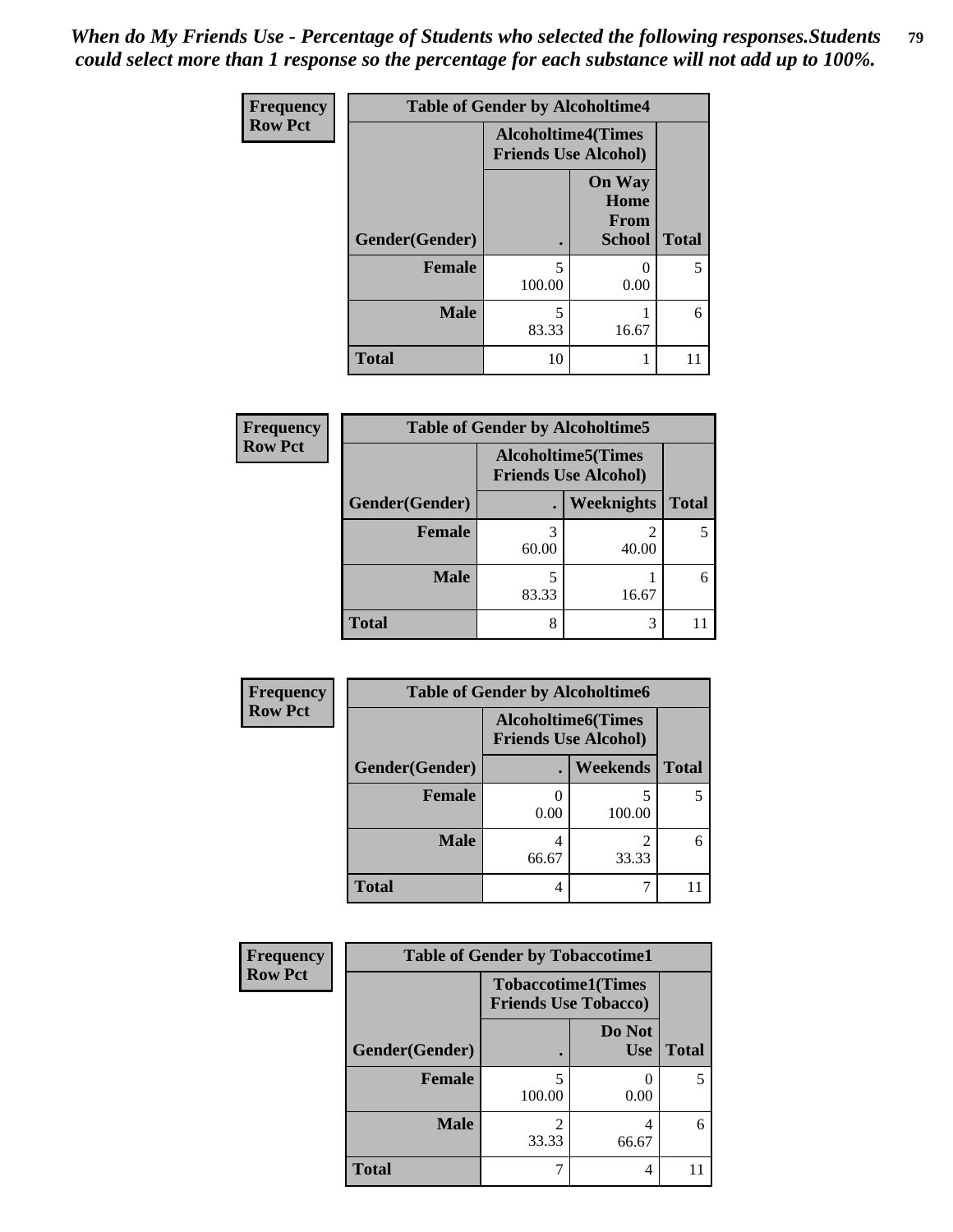| <b>Frequency</b> | <b>Table of Gender by Tobaccotime2</b> |                                                          |                            |              |
|------------------|----------------------------------------|----------------------------------------------------------|----------------------------|--------------|
| <b>Row Pct</b>   |                                        | <b>Tobaccotime2(Times</b><br><b>Friends Use Tobacco)</b> |                            |              |
|                  | Gender(Gender)                         | ٠                                                        | <b>On Way</b><br>to School | <b>Total</b> |
|                  | Female                                 | 3<br>60.00                                               | 2<br>40.00                 | 5            |
|                  | <b>Male</b>                            | 5<br>83.33                                               | 16.67                      | 6            |
|                  | <b>Total</b>                           | 8                                                        | 3                          |              |

| Frequency      | <b>Table of Gender by Tobaccotime3</b> |                                                          |                                |              |
|----------------|----------------------------------------|----------------------------------------------------------|--------------------------------|--------------|
| <b>Row Pct</b> |                                        | <b>Tobaccotime3(Times</b><br><b>Friends Use Tobacco)</b> |                                |              |
|                | Gender(Gender)                         |                                                          | <b>During</b><br><b>School</b> | <b>Total</b> |
|                | <b>Female</b>                          | 3<br>60.00                                               | 2<br>40.00                     |              |
|                | <b>Male</b>                            | 6<br>100.00                                              | 0.00                           | 6            |
|                | <b>Total</b>                           | 9                                                        | 2                              |              |

| <b>Frequency</b> | <b>Table of Gender by Tobaccotime4</b> |                                                          |                                         |              |
|------------------|----------------------------------------|----------------------------------------------------------|-----------------------------------------|--------------|
| <b>Row Pct</b>   |                                        | <b>Tobaccotime4(Times</b><br><b>Friends Use Tobacco)</b> |                                         |              |
|                  | Gender(Gender)                         |                                                          | <b>On Way</b><br>Home<br>From<br>School | <b>Total</b> |
|                  | <b>Female</b>                          | 5<br>100.00                                              | $\mathcal{O}$<br>0.00                   | 5            |
|                  | <b>Male</b>                            | 5<br>83.33                                               | 16.67                                   | 6            |
|                  | <b>Total</b>                           | 10                                                       |                                         | 11           |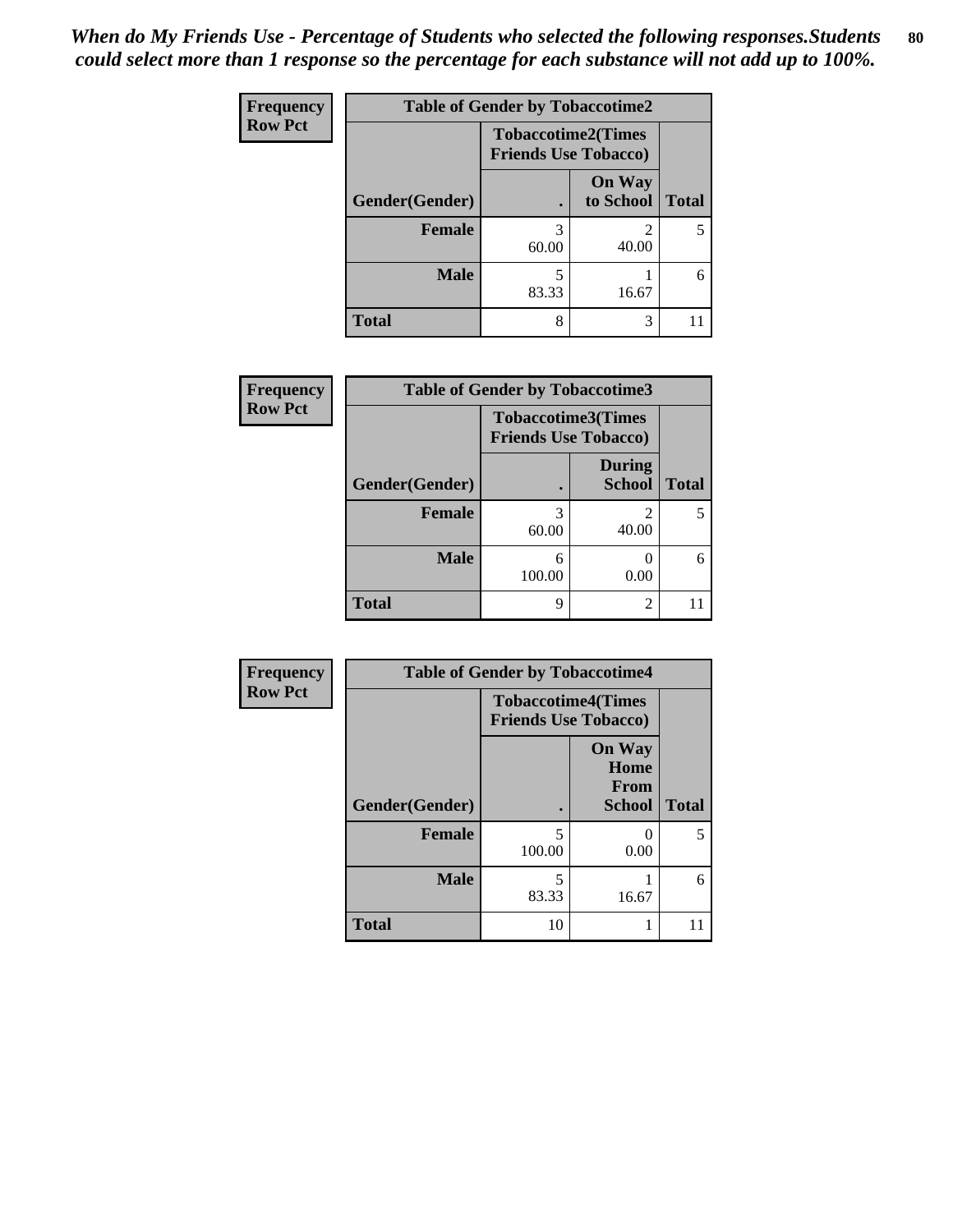| <b>Frequency</b> |                | <b>Table of Gender by Tobaccotime5</b> |                                                           |              |
|------------------|----------------|----------------------------------------|-----------------------------------------------------------|--------------|
| <b>Row Pct</b>   |                |                                        | <b>Tobaccotime5</b> (Times<br><b>Friends Use Tobacco)</b> |              |
|                  | Gender(Gender) |                                        | Weeknights                                                | <b>Total</b> |
|                  | <b>Female</b>  | 60.00                                  | 40.00                                                     | 5            |
|                  | <b>Male</b>    | 83.33                                  | 16.67                                                     | 6            |
|                  | Total          | 8                                      | 3                                                         |              |

| Frequency      | <b>Table of Gender by Tobaccotime6</b> |                                                          |          |              |
|----------------|----------------------------------------|----------------------------------------------------------|----------|--------------|
| <b>Row Pct</b> |                                        | <b>Tobaccotime6(Times</b><br><b>Friends Use Tobacco)</b> |          |              |
|                | Gender(Gender)                         |                                                          | Weekends | <b>Total</b> |
|                | Female                                 | 0.00                                                     | 100.00   |              |
|                | <b>Male</b>                            | 66.67                                                    | 33.33    |              |
|                | <b>Total</b>                           | 4                                                        |          |              |

| Frequency      |                | <b>Table of Gender by Marijuanatime1</b> |                             |              |  |
|----------------|----------------|------------------------------------------|-----------------------------|--------------|--|
| <b>Row Pct</b> |                | <b>Friends Use Marijuana</b> )           | <b>Marijuanatime1(Times</b> |              |  |
|                | Gender(Gender) |                                          | Do Not Use                  | <b>Total</b> |  |
|                | <b>Female</b>  | 100.00                                   | 0.00                        | 5            |  |
|                | <b>Male</b>    | 33.33                                    | 4<br>66.67                  | 6            |  |
|                | <b>Total</b>   |                                          | 4                           |              |  |

| Frequency      | <b>Table of Gender by Marijuanatime2</b> |                                                               |                            |              |
|----------------|------------------------------------------|---------------------------------------------------------------|----------------------------|--------------|
| <b>Row Pct</b> |                                          | <b>Marijuanatime2(Times</b><br><b>Friends Use Marijuana</b> ) |                            |              |
|                | Gender(Gender)                           |                                                               | On Way to<br><b>School</b> | <b>Total</b> |
|                | <b>Female</b>                            | 3<br>60.00                                                    | 40.00                      | 5            |
|                | <b>Male</b>                              | 5<br>83.33                                                    | 16.67                      | 6            |
|                | <b>Total</b>                             | 8                                                             | 3                          |              |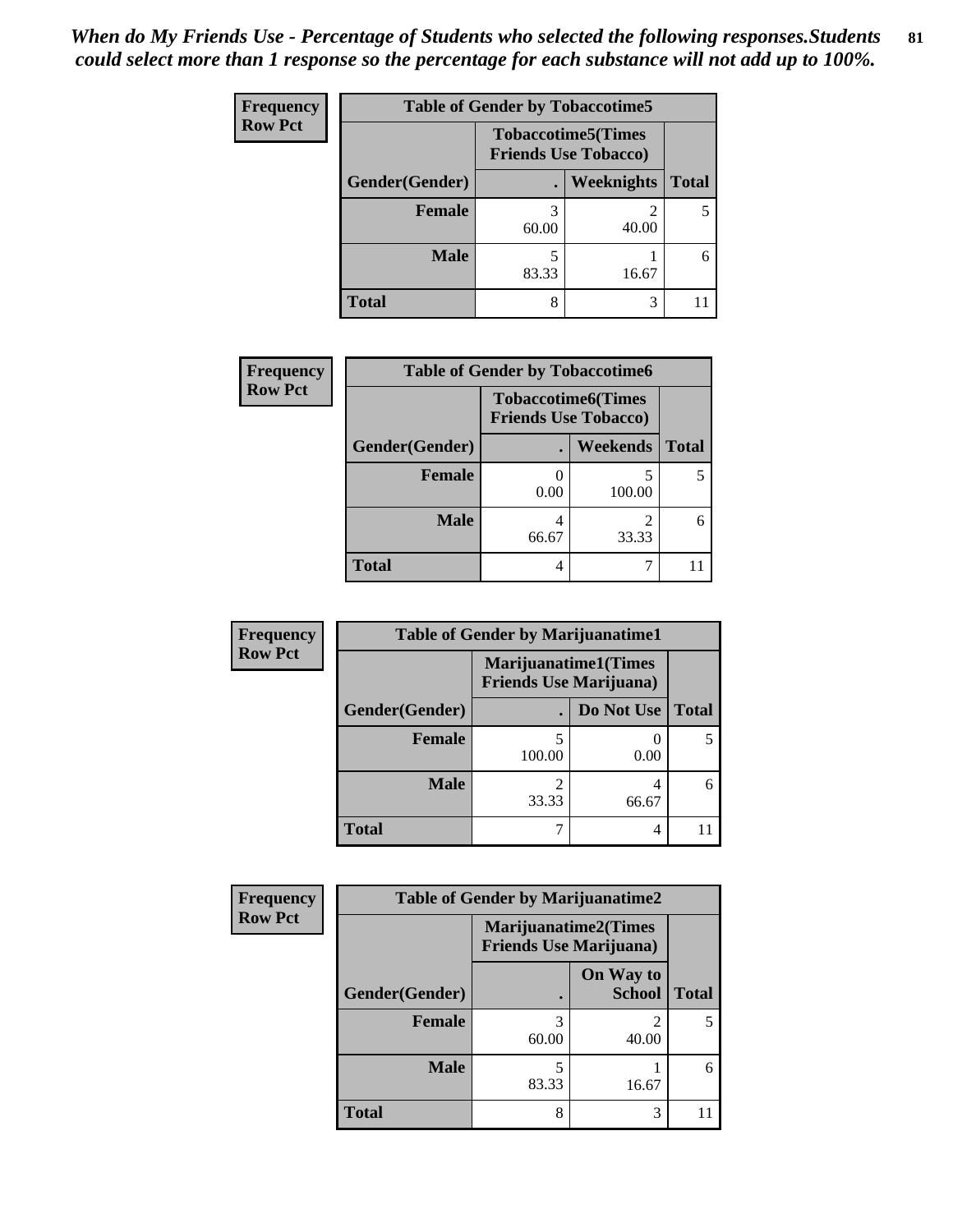| Frequency      | Table of Gender by Marijuanatime3 |                                                        |                                |              |
|----------------|-----------------------------------|--------------------------------------------------------|--------------------------------|--------------|
| <b>Row Pct</b> |                                   | Marijuanatime3(Times<br><b>Friends Use Marijuana</b> ) |                                |              |
|                | Gender(Gender)                    |                                                        | <b>During</b><br><b>School</b> | <b>Total</b> |
|                | <b>Female</b>                     | 3<br>60.00                                             | $\mathfrak{D}$<br>40.00        | 5            |
|                | <b>Male</b>                       | 5<br>83.33                                             | 16.67                          | 6            |
|                | <b>Total</b>                      | 8                                                      | 3                              |              |

| Frequency      | <b>Table of Gender by Marijuanatime4</b> |                                |                                                       |              |
|----------------|------------------------------------------|--------------------------------|-------------------------------------------------------|--------------|
| <b>Row Pct</b> |                                          | <b>Friends Use Marijuana</b> ) | <b>Marijuanatime4(Times</b>                           |              |
|                | Gender(Gender)                           |                                | <b>On Way</b><br>Home<br><b>From</b><br><b>School</b> | <b>Total</b> |
|                | <b>Female</b>                            | 3<br>60.00                     | $\mathfrak{D}$<br>40.00                               |              |
|                | <b>Male</b>                              | 5<br>83.33                     | 16.67                                                 | 6            |
|                | <b>Total</b>                             | 8                              | 3                                                     |              |

| <b>Frequency</b> | <b>Table of Gender by Marijuanatime5</b> |       |                                                                |              |  |
|------------------|------------------------------------------|-------|----------------------------------------------------------------|--------------|--|
| <b>Row Pct</b>   |                                          |       | <b>Marijuanatime5</b> (Times<br><b>Friends Use Marijuana</b> ) |              |  |
|                  | Gender(Gender)                           |       | Weeknights                                                     | <b>Total</b> |  |
|                  | Female                                   | 60.00 | 40.00                                                          |              |  |
|                  | <b>Male</b>                              | 83.33 | 16.67                                                          | 6            |  |
|                  | <b>Total</b>                             | 8     | 3                                                              |              |  |

| Frequency      | <b>Table of Gender by Marijuanatime6</b> |                                                               |                         |              |  |
|----------------|------------------------------------------|---------------------------------------------------------------|-------------------------|--------------|--|
| <b>Row Pct</b> |                                          | <b>Marijuanatime6(Times</b><br><b>Friends Use Marijuana</b> ) |                         |              |  |
|                | Gender(Gender)                           |                                                               | <b>Weekends</b>         | <b>Total</b> |  |
|                | <b>Female</b>                            | 0.00                                                          | 100.00                  |              |  |
|                | <b>Male</b>                              | 66.67                                                         | $\mathfrak{D}$<br>33.33 | 6            |  |
|                | <b>Total</b>                             | 4                                                             | ┑                       |              |  |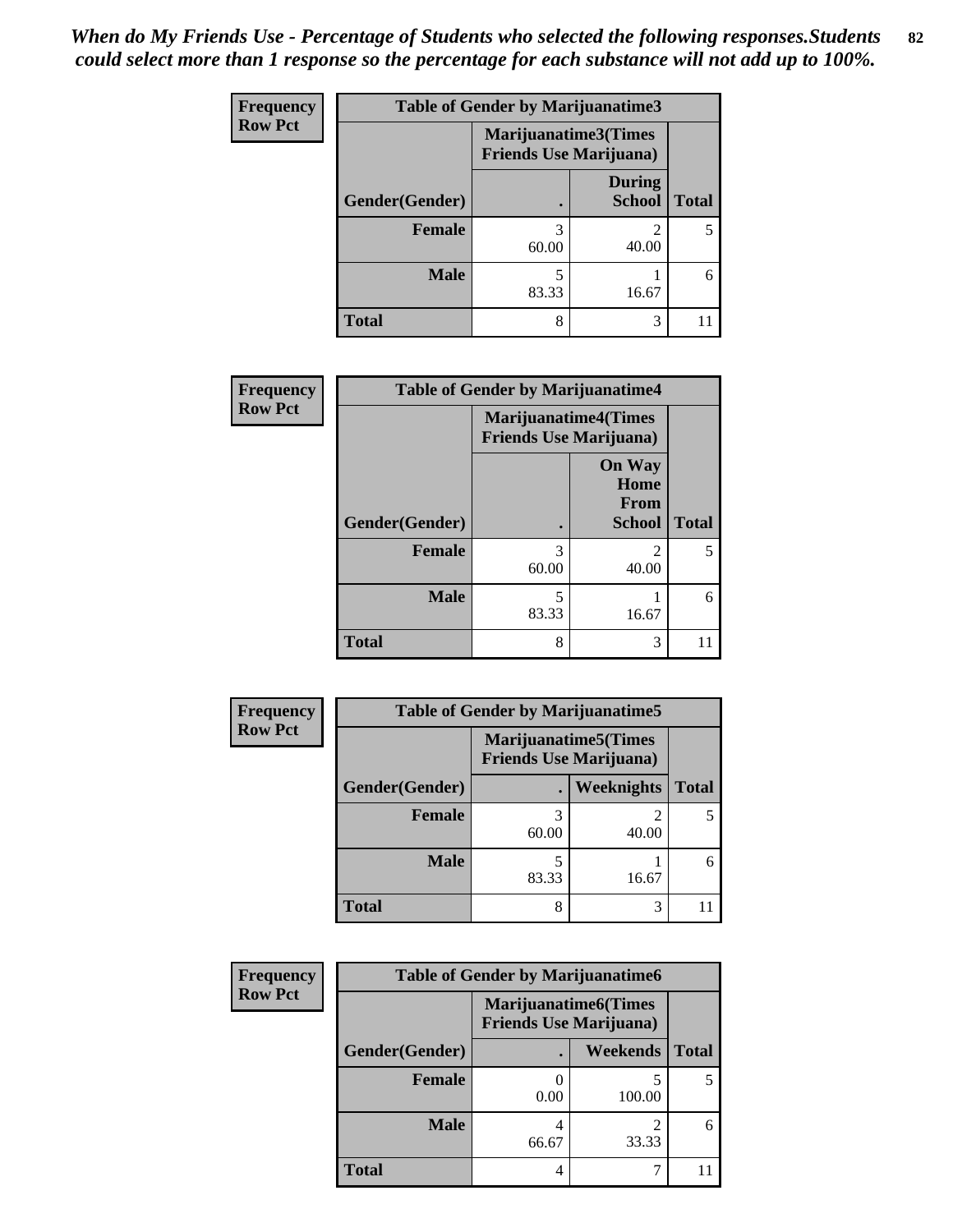| <b>Frequency</b> | <b>Table of Gender by Otherdrugtime1</b> |                                                                                   |            |              |
|------------------|------------------------------------------|-----------------------------------------------------------------------------------|------------|--------------|
| <b>Row Pct</b>   |                                          | <b>Otherdrugtime1(Times</b><br><b>Friends Use Other</b><br><b>Illegal Drugs</b> ) |            |              |
|                  | Gender(Gender)                           |                                                                                   | Do Not Use | <b>Total</b> |
|                  | Female                                   | 100.00                                                                            | 0.00       |              |
|                  | <b>Male</b>                              | 16.67                                                                             | 83.33      | 6            |
|                  | <b>Total</b>                             | 6                                                                                 | 5          |              |

| Frequency      | <b>Table of Gender by Otherdrugtime2</b> |                        |                                                         |              |
|----------------|------------------------------------------|------------------------|---------------------------------------------------------|--------------|
| <b>Row Pct</b> |                                          | <b>Illegal Drugs</b> ) | <b>Otherdrugtime2(Times</b><br><b>Friends Use Other</b> |              |
|                | Gender(Gender)                           |                        | On Way to<br><b>School</b>                              | <b>Total</b> |
|                | <b>Female</b>                            | 3<br>60.00             | $\mathfrak{D}$<br>40.00                                 |              |
|                | <b>Male</b>                              | 6<br>100.00            | 0.00                                                    | 6            |
|                | <b>Total</b>                             | 9                      | $\mathfrak{D}$                                          |              |

| Frequency      | <b>Table of Gender by Otherdrugtime3</b> |                        |                                                  |              |
|----------------|------------------------------------------|------------------------|--------------------------------------------------|--------------|
| <b>Row Pct</b> |                                          | <b>Illegal Drugs</b> ) | Otherdrugtime3(Times<br><b>Friends Use Other</b> |              |
|                | Gender(Gender)                           |                        | <b>During</b><br><b>School</b>                   | <b>Total</b> |
|                | <b>Female</b>                            | 3<br>60.00             | $\mathfrak{D}$<br>40.00                          | 5            |
|                | <b>Male</b>                              | 83.33                  | 16.67                                            | 6            |
|                | <b>Total</b>                             | 8                      | 3                                                | 11           |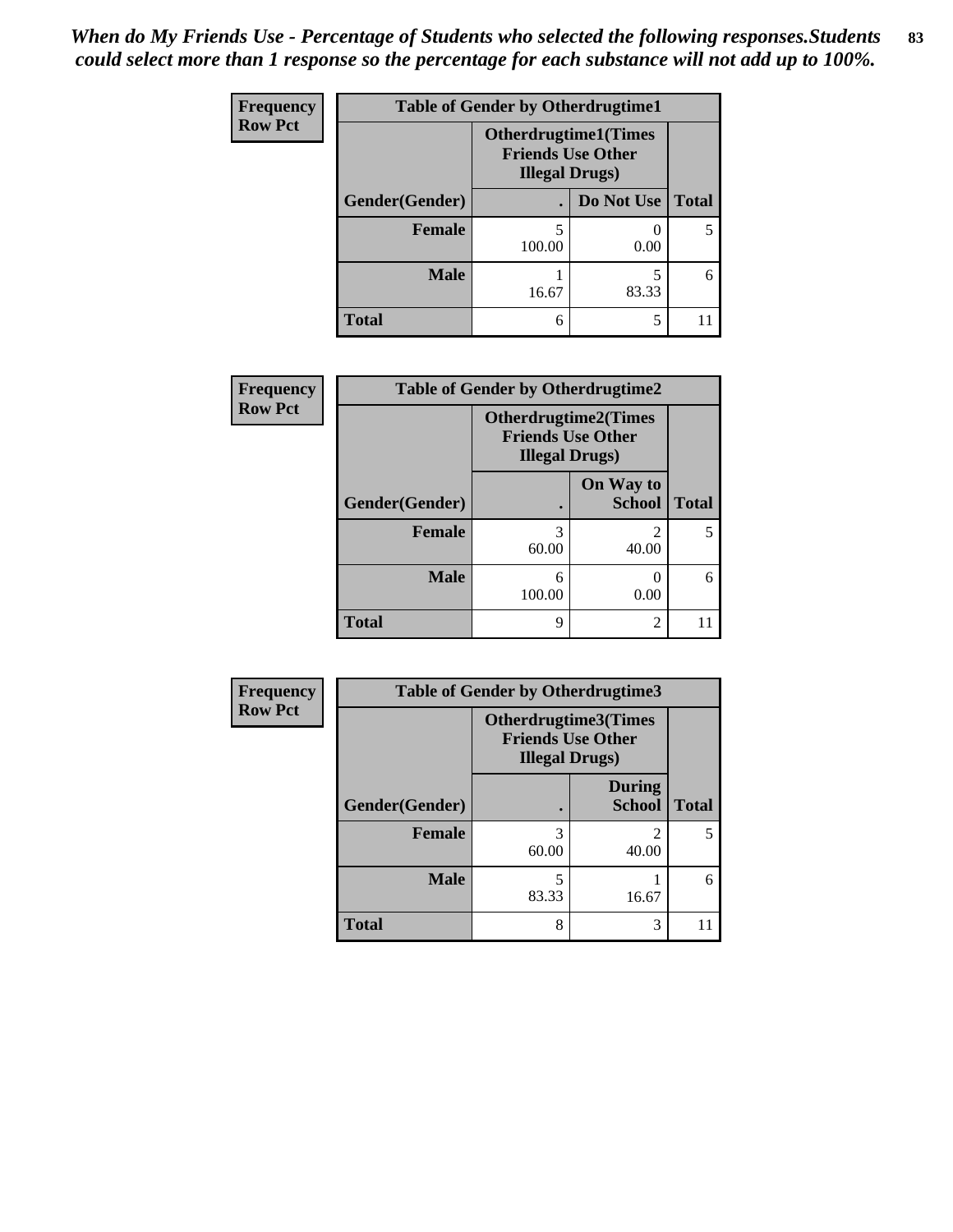*When do My Friends Use - Percentage of Students who selected the following responses.Students could select more than 1 response so the percentage for each substance will not add up to 100%.* **84**

| <b>Frequency</b> | <b>Table of Gender by Otherdrugtime4</b> |                                                                                   |                                                       |              |
|------------------|------------------------------------------|-----------------------------------------------------------------------------------|-------------------------------------------------------|--------------|
| <b>Row Pct</b>   |                                          | <b>Otherdrugtime4(Times</b><br><b>Friends Use Other</b><br><b>Illegal Drugs</b> ) |                                                       |              |
|                  | Gender(Gender)                           |                                                                                   | <b>On Way</b><br>Home<br><b>From</b><br><b>School</b> | <b>Total</b> |
|                  | Female                                   | 3<br>60.00                                                                        | っ<br>40.00                                            | 5            |
|                  | <b>Male</b>                              | 6<br>100.00                                                                       | 0.00                                                  | 6            |
|                  | <b>Total</b>                             | 9                                                                                 | $\mathfrak{D}$                                        |              |

| Frequency      | <b>Table of Gender by Otherdrugtime5</b> |             |                                                                                    |              |  |
|----------------|------------------------------------------|-------------|------------------------------------------------------------------------------------|--------------|--|
| <b>Row Pct</b> |                                          |             | <b>Otherdrugtime5</b> (Times<br><b>Friends Use Other</b><br><b>Illegal Drugs</b> ) |              |  |
|                | Gender(Gender)                           |             | Weeknights                                                                         | <b>Total</b> |  |
|                | <b>Female</b>                            | 3<br>60.00  | 40.00                                                                              |              |  |
|                | <b>Male</b>                              | 6<br>100.00 | 0.00                                                                               | 6            |  |
|                | <b>Total</b>                             | 9           | $\mathfrak{D}$                                                                     |              |  |

| <b>Frequency</b> |                | <b>Table of Gender by Otherdrugtime6</b>                                          |             |              |  |
|------------------|----------------|-----------------------------------------------------------------------------------|-------------|--------------|--|
| <b>Row Pct</b>   |                | <b>Otherdrugtime6(Times</b><br><b>Friends Use Other</b><br><b>Illegal Drugs</b> ) |             |              |  |
|                  | Gender(Gender) |                                                                                   | Weekends    | <b>Total</b> |  |
|                  | <b>Female</b>  | 0.00                                                                              | 5<br>100.00 | 5            |  |
|                  | <b>Male</b>    | 83.33                                                                             | 16.67       | 6            |  |
|                  | <b>Total</b>   | 5                                                                                 | 6           |              |  |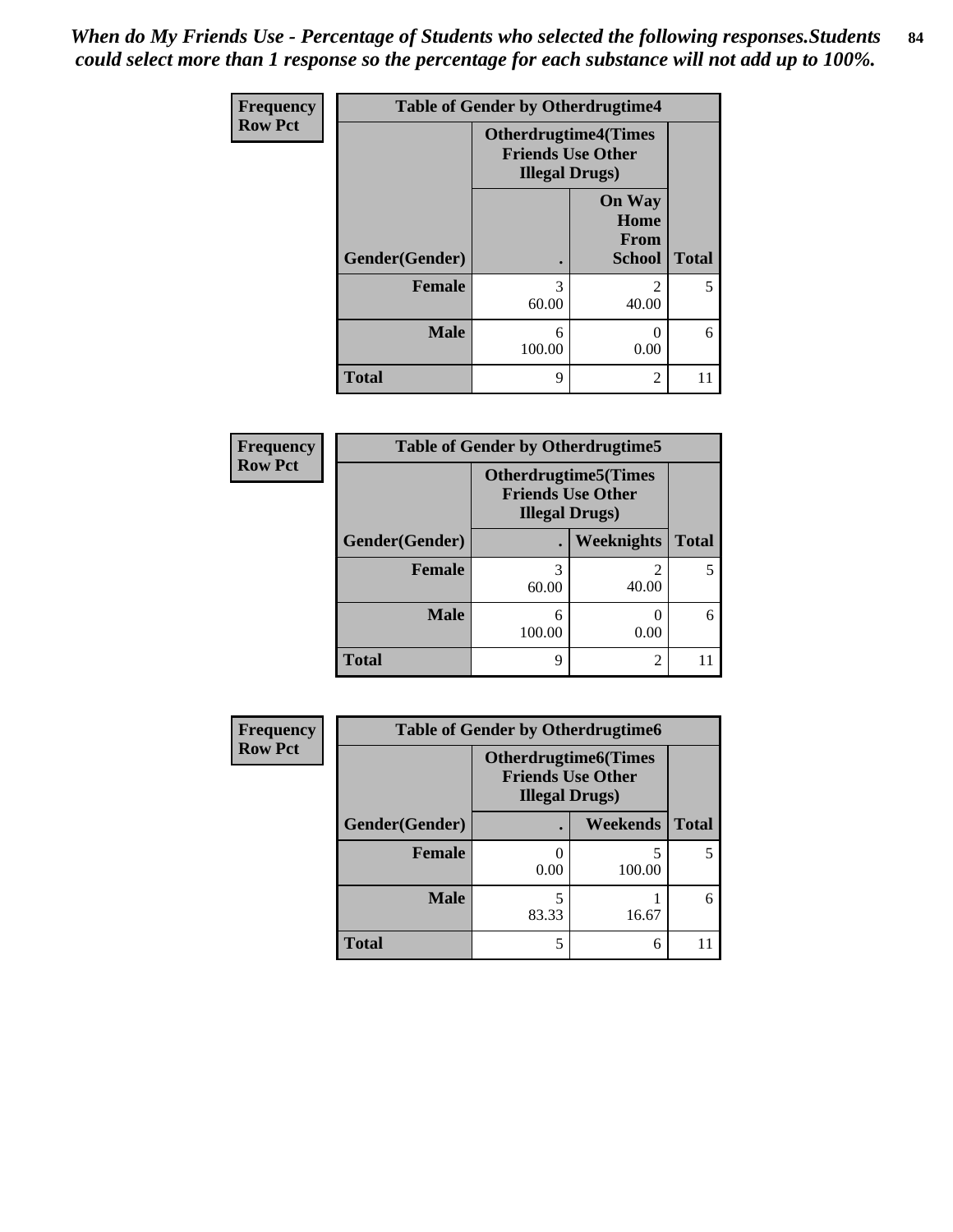## *Other Questions* **85**

| Frequency      |                | <b>Table of Gender by Educationalcohol</b>                                                                                    |                      |              |  |
|----------------|----------------|-------------------------------------------------------------------------------------------------------------------------------|----------------------|--------------|--|
| <b>Row Pct</b> |                | Educationalcohol(I<br>have been taught<br>about alcohol,<br>tobacco,<br>and other drugs<br>within the last year<br>at school) |                      |              |  |
|                | Gender(Gender) | <b>Yes</b>                                                                                                                    | N <sub>0</sub>       | <b>Total</b> |  |
|                | <b>Female</b>  | 5<br>100.00                                                                                                                   | $\mathbf{0}$<br>0.00 | 5            |  |
|                | <b>Male</b>    | $\overline{\phantom{0}}$<br>83.33                                                                                             | 16.67                | 6            |  |
|                | <b>Total</b>   | 10                                                                                                                            |                      | 11           |  |

| Frequency      | <b>Table of Gender by Rodedrinking</b> |                                                                                                                     |                       |              |
|----------------|----------------------------------------|---------------------------------------------------------------------------------------------------------------------|-----------------------|--------------|
| <b>Row Pct</b> |                                        | Rodedrinking(In<br>the past 30 days I<br>have ridden in a<br>car with a driver<br>who had been<br>drinking alcohol) |                       |              |
|                | Gender(Gender)                         | Yes                                                                                                                 | $\bf N_0$             | <b>Total</b> |
|                | <b>Female</b>                          | 5<br>100.00                                                                                                         | $\mathcal{O}$<br>0.00 | 5            |
|                | <b>Male</b>                            | 16.67                                                                                                               | 5<br>83.33            | 6            |
|                | <b>Total</b>                           | 6                                                                                                                   | 5                     | 11           |

| Frequency      | <b>Table of Gender by Drugsschool</b> |                                                                                                                                     |                |              |
|----------------|---------------------------------------|-------------------------------------------------------------------------------------------------------------------------------------|----------------|--------------|
| <b>Row Pct</b> |                                       | <b>Drugsschool</b> (During<br>the past 12 months,<br>I have been offered,<br>sold,<br>or given illegal drugs<br>on school property) |                |              |
|                | Gender(Gender)                        | <b>Yes</b>                                                                                                                          | N <sub>0</sub> | <b>Total</b> |
|                | <b>Female</b>                         | 5<br>100.00                                                                                                                         | 0<br>0.00      | 5.           |
|                | <b>Male</b>                           | 16.67                                                                                                                               | 5<br>83.33     | 6            |
|                | <b>Total</b>                          | 6                                                                                                                                   | 5              |              |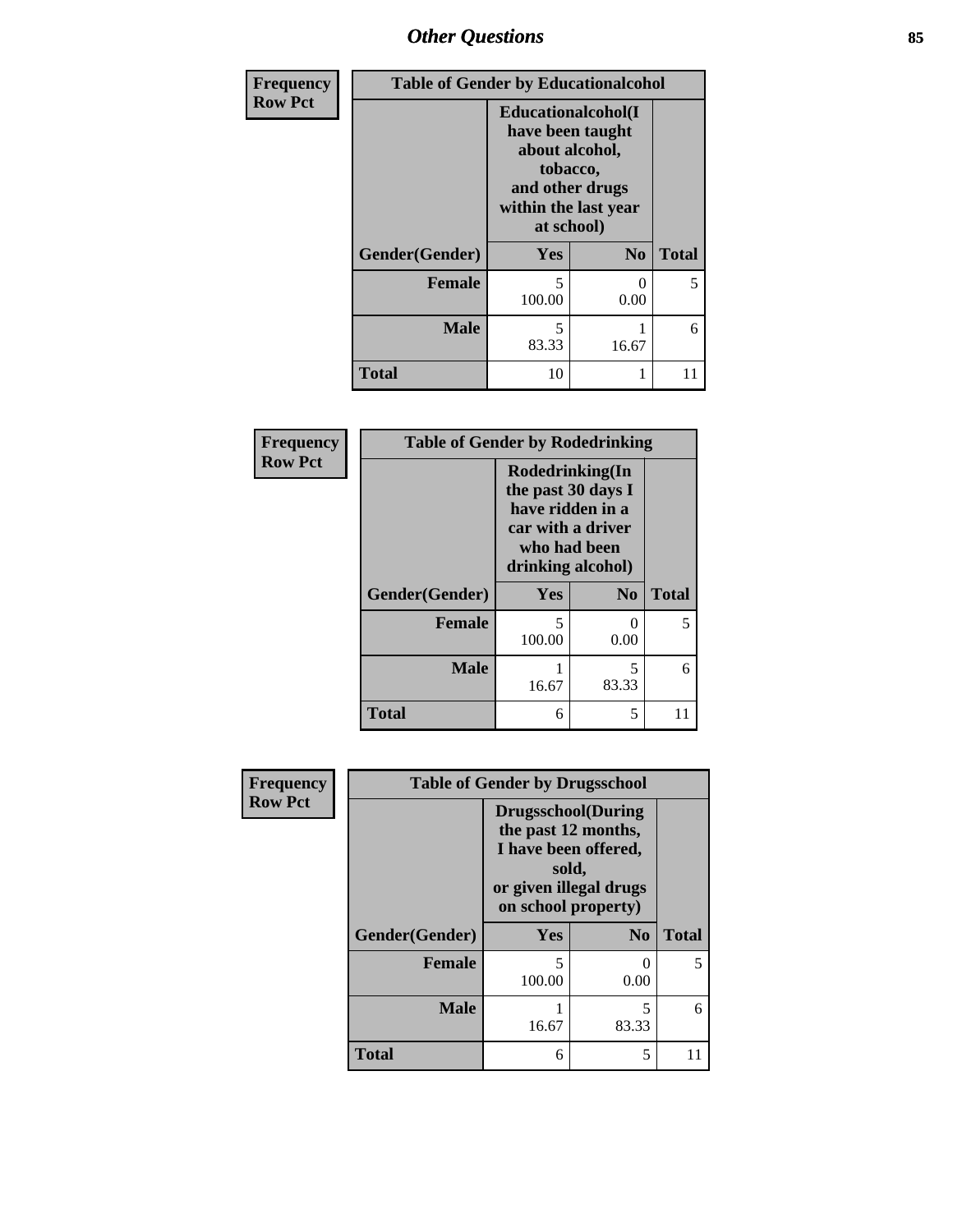# *Other Questions* **86**

| Frequency      |                | <b>Table of Gender by Bingedrinking</b> |                                                                                                                          |                        |              |
|----------------|----------------|-----------------------------------------|--------------------------------------------------------------------------------------------------------------------------|------------------------|--------------|
| <b>Row Pct</b> |                |                                         | <b>Bingedrinking</b> (I<br>have drunk five or<br>more drinks of<br>alcohol at one<br>sitting during the<br>last 30 days) |                        |              |
|                | Gender(Gender) | 0<br><b>Days</b>                        | 1 or<br>2<br>days                                                                                                        | 3 to<br>5<br>days      | <b>Total</b> |
|                | <b>Female</b>  | $\overline{2}$<br>40.00                 | ∩<br>0.00                                                                                                                | $\mathcal{R}$<br>60.00 | 5            |
|                | <b>Male</b>    | 5<br>83.33                              | 16.67                                                                                                                    | 0<br>0.00              | 6            |
|                | <b>Total</b>   | 7                                       |                                                                                                                          | 3                      | 11           |

| Frequency      | <b>Table of Gender by Educationaids</b> |                                                                                                 |                         |              |
|----------------|-----------------------------------------|-------------------------------------------------------------------------------------------------|-------------------------|--------------|
| <b>Row Pct</b> |                                         | <b>Educationaids</b> (I<br>have been taught<br>about HIV/AIDS<br>at school in the<br>past year) |                         |              |
|                | Gender(Gender)                          | <b>Yes</b>                                                                                      | N <sub>0</sub>          | <b>Total</b> |
|                | <b>Female</b>                           | 5<br>100.00                                                                                     | 0<br>0.00               | 5            |
|                | <b>Male</b>                             | 4<br>66.67                                                                                      | $\mathfrak{D}$<br>33.33 | 6            |
|                | <b>Total</b>                            | 9                                                                                               | 2                       | 11           |

| <b>Frequency</b> | <b>Table of Gender by Suicideconsider</b> |                        |                |              |
|------------------|-------------------------------------------|------------------------|----------------|--------------|
| <b>Row Pct</b>   |                                           | <b>Suicideconsider</b> |                |              |
|                  | Gender(Gender)                            | Yes                    | N <sub>0</sub> | <b>Total</b> |
|                  | <b>Female</b>                             | 40.00                  | 60.00          | 5            |
|                  | <b>Male</b>                               | 16.67                  | 83.33          | 6            |
|                  | <b>Total</b>                              |                        | 8              |              |